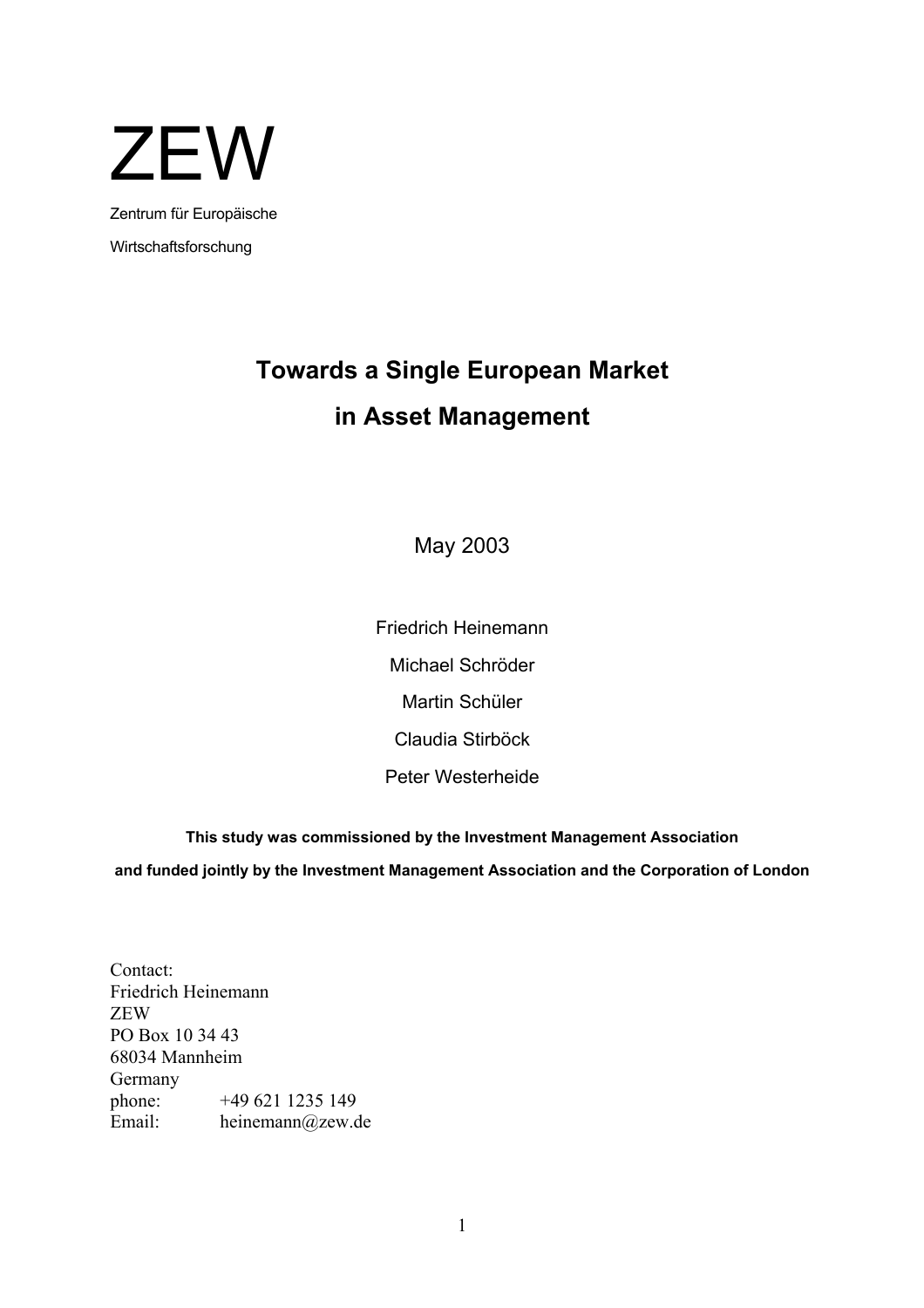# **Contents**

| <b>Introduction</b> 15                                                                                                                                                                                                                         |    |
|------------------------------------------------------------------------------------------------------------------------------------------------------------------------------------------------------------------------------------------------|----|
|                                                                                                                                                                                                                                                |    |
|                                                                                                                                                                                                                                                |    |
|                                                                                                                                                                                                                                                | 19 |
| A.3 Benefits of a single European asset management market                                                                                                                                                                                      | 21 |
|                                                                                                                                                                                                                                                |    |
| B.1 Internal integration 27                                                                                                                                                                                                                    |    |
| Foreign market shares 27<br>B.1.1                                                                                                                                                                                                              |    |
| <b>B.1.2</b>                                                                                                                                                                                                                                   |    |
| Cross-border sales of third-party funds 34<br><b>B.1.3</b>                                                                                                                                                                                     |    |
| B.2 External integration 36                                                                                                                                                                                                                    |    |
| B.2.1                                                                                                                                                                                                                                          |    |
| B.2.2                                                                                                                                                                                                                                          |    |
| B.3 Distribution trends 38                                                                                                                                                                                                                     |    |
| B.3.1                                                                                                                                                                                                                                          |    |
| The trend towards open architecture 15 and 15 and 15 and 15 and 15 and 15 and 15 and 15 and 15 and 15 and 15 and 15 and 15 and 15 and 15 and 15 and 15 and 15 and 15 and 15 and 15 and 15 and 15 and 15 and 15 and 15 and 15 a<br><b>B.3.2</b> |    |
| B.4 Legislation - FSAP, UCITS III, Lamfalussy __________________________________                                                                                                                                                               | 46 |
|                                                                                                                                                                                                                                                | 48 |
|                                                                                                                                                                                                                                                | 48 |
|                                                                                                                                                                                                                                                | 49 |
| C.3 Problems in merging funds cross-border<br>51                                                                                                                                                                                               |    |
|                                                                                                                                                                                                                                                | 52 |
|                                                                                                                                                                                                                                                | 57 |
| C.5.1                                                                                                                                                                                                                                          | 57 |
| C.5.2                                                                                                                                                                                                                                          | 59 |
| C.5.3                                                                                                                                                                                                                                          | 61 |
|                                                                                                                                                                                                                                                | 66 |
| C.7 Consumer culture                                                                                                                                                                                                                           | 67 |
|                                                                                                                                                                                                                                                | 68 |
| C.8.1                                                                                                                                                                                                                                          | 68 |
| C.8.2                                                                                                                                                                                                                                          | 69 |
| C.9 Information issues                                                                                                                                                                                                                         | 72 |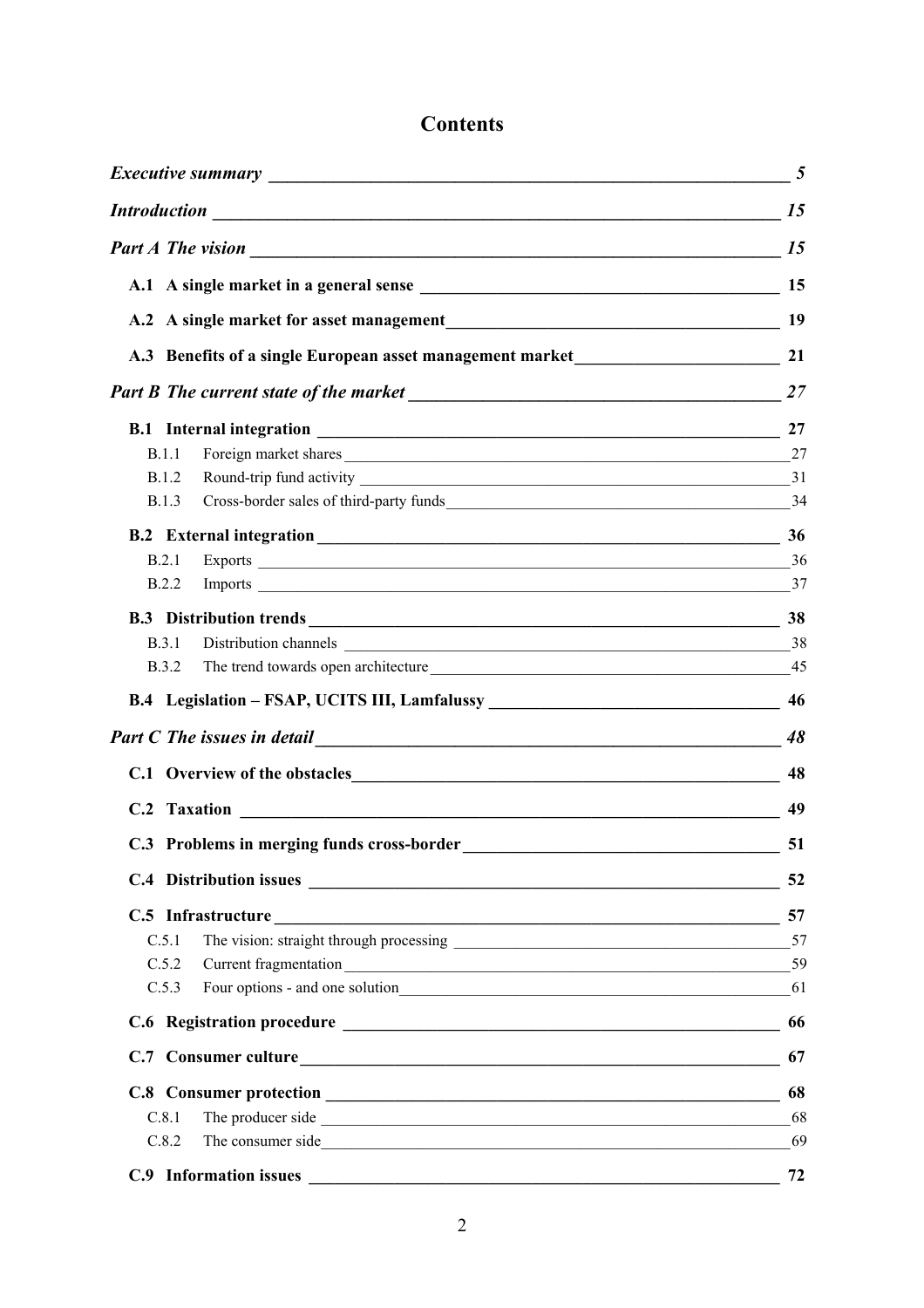| C.10  |                                                                                  | 76 |
|-------|----------------------------------------------------------------------------------|----|
|       | 78                                                                               |    |
|       |                                                                                  | 78 |
|       | D.2 Measures addressing specific particularly relevant problems ________________ | 80 |
| D.2.1 | Taxes 80                                                                         |    |
| D.2.2 | Fund mergers 81                                                                  |    |
|       | D.2.3 Distribution bias 282                                                      |    |
| D.2.4 |                                                                                  |    |
| D.2.5 |                                                                                  | 83 |
| D.2.6 | Transparency/information requirements 84                                         |    |
|       | $Conclusions$ $\qquad \qquad \qquad$                                             | 85 |
|       |                                                                                  | 87 |

# *List of tables*

# *List of figures*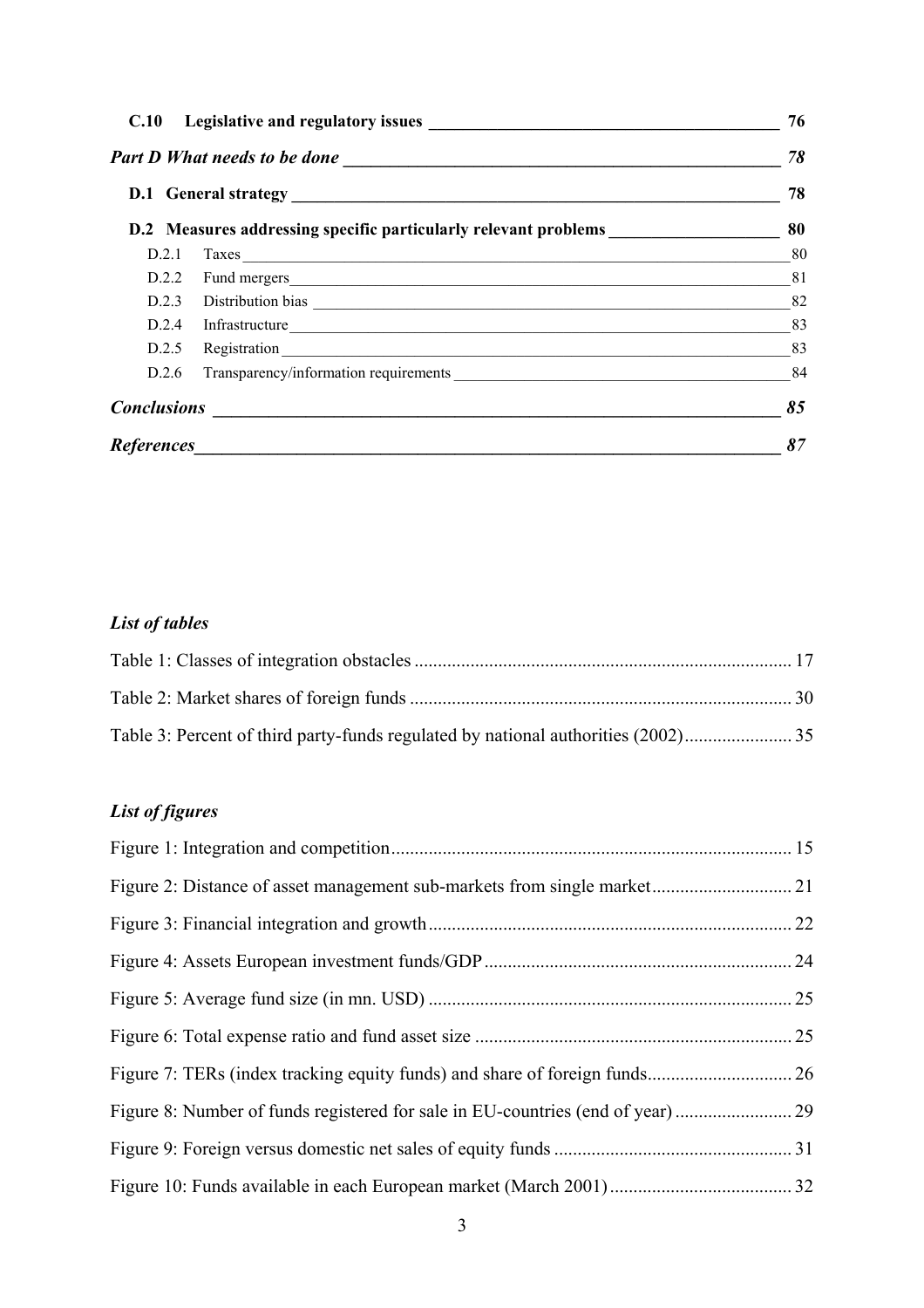| Figure 17: Importance of distribution channels between now and in 10 years 41          |  |
|----------------------------------------------------------------------------------------|--|
|                                                                                        |  |
|                                                                                        |  |
|                                                                                        |  |
|                                                                                        |  |
| Figure 22: Relevance of infrastructure deficiencies for cross-border fund business  58 |  |
|                                                                                        |  |
|                                                                                        |  |
|                                                                                        |  |
|                                                                                        |  |
|                                                                                        |  |
|                                                                                        |  |
|                                                                                        |  |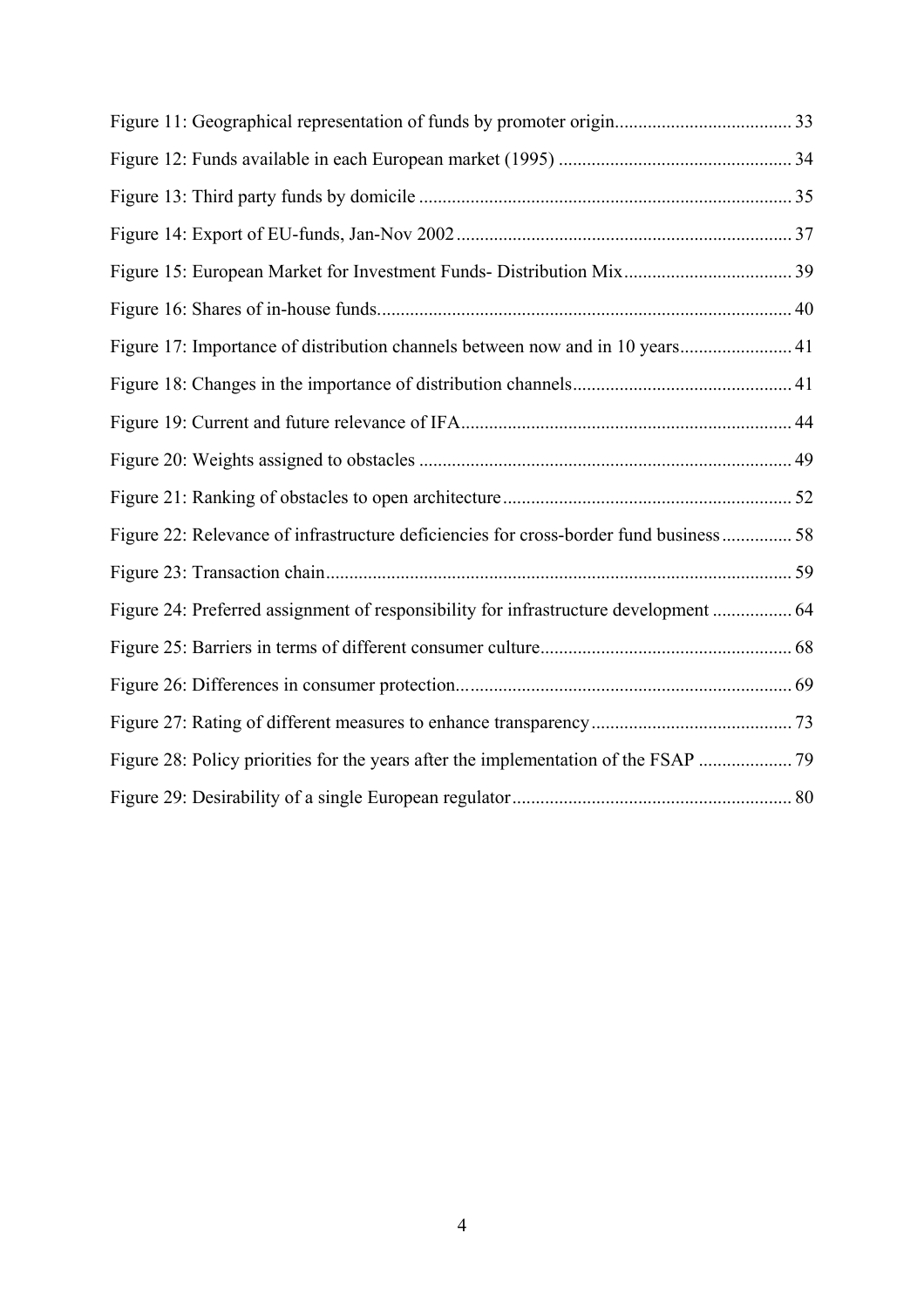# *List of abbreviations*

| CAP            | Common Agricultural Policy                                        |
|----------------|-------------------------------------------------------------------|
| <b>CESR</b>    | <b>Committee of European Securities Regulators</b>                |
| <b>DTC</b>     | Deposit Trust Company                                             |
| <b>ECB</b>     | European Central Bank                                             |
| ECJ            | European Court of Justice                                         |
| <b>EFC</b>     | The Economic and Financial Committee                              |
| <b>ESC</b>     | <b>European Securities Committee</b>                              |
| <b>FEFSI</b>   | Fédération Européenne des Fonds et Sociétés d'Investissement      |
| <b>FIN-NET</b> | <b>Consumer Complaints Network for Financial Services</b>         |
| <b>FSA</b>     | <b>Financial Services Authority</b>                               |
| <b>FSAP</b>    | <b>Financial Services Action Plan</b>                             |
| G30            | Group of Thirty                                                   |
| <b>GSF</b>     | Groupe Spécial Fonds                                              |
| <b>IFA</b>     | <b>Independent Financial Advisor</b>                              |
| <b>ISD</b>     | <b>Investment Services Directive</b>                              |
| <b>NSCC</b>    | National Securities Clearing Corporation                          |
| <b>OA</b>      | Open Architecture                                                 |
| <b>SEC</b>     | U.S. Securities and Exchange Commission                           |
| <b>SICAV</b>   | Société d'Investissement à Capital Variable                       |
| <b>OPCVM</b>   | Organisme de Placement Collectif en Valeurs Mobilières            |
| <b>STP</b>     | <b>Straight Through Processing</b>                                |
| <b>TER</b>     | <b>Total Expense Ratio</b>                                        |
| <b>UCITS</b>   | Undertakings for Collective Investment in Transferable Securities |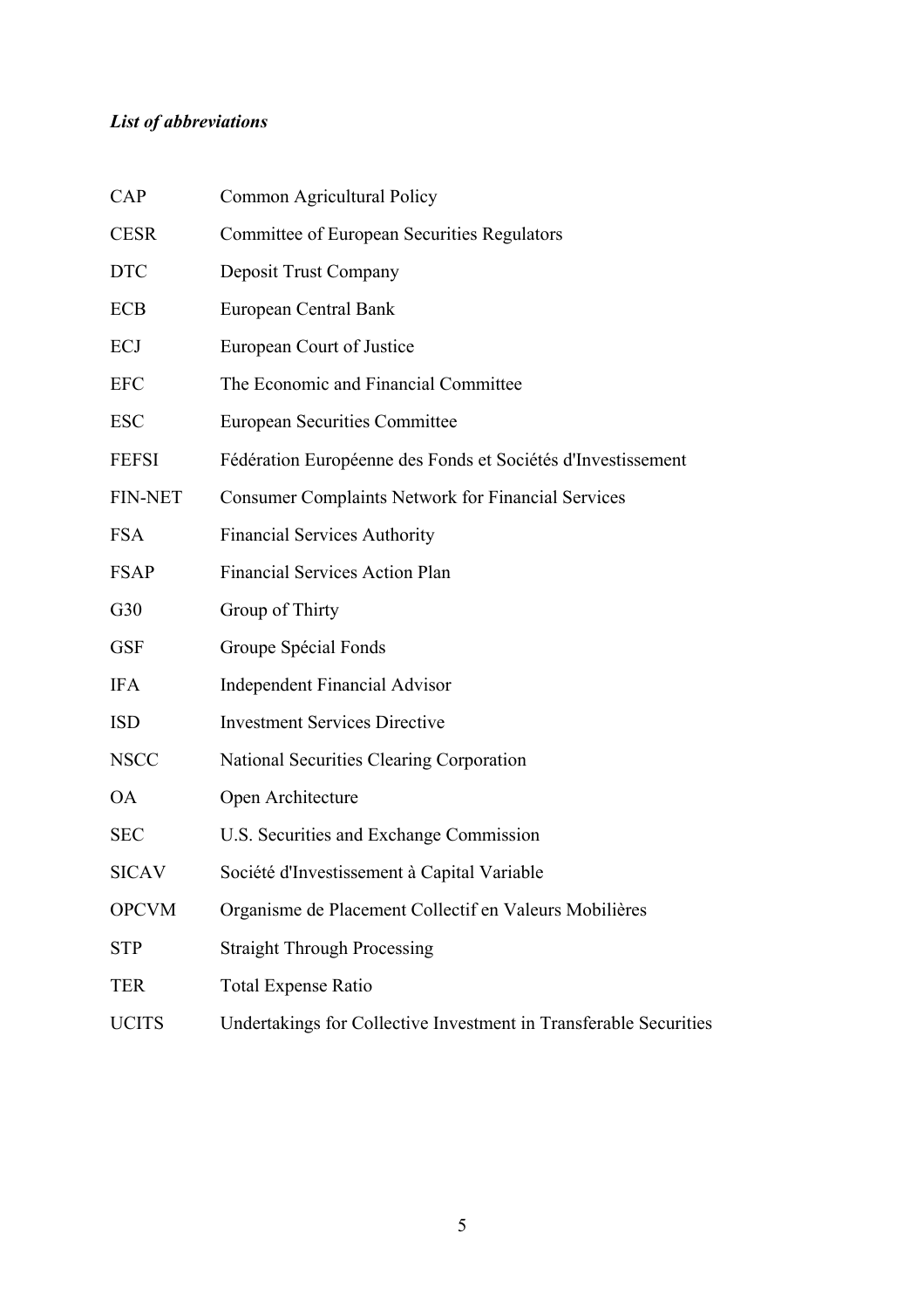# **Executive summary**

#### **Part A The vision**

Ten years after the "completion" of the single market, national borders continue to define and restrict economic activity, even within the Eurozone. This is particularly true of the market for asset management, where a significant gap persists between the future vision of a single market and the current reality.

This report envisages that a single market for asset management would exhibit the following features:

- A consistent and flexible legal and regulatory framework which avoids excessive or repetitive regulation;
- Absence of fiscal discrimination against foreign asset management products;
- Sufficient consumer education and comparable information on financial products to minimise consumer discrimination against foreign asset management products;
- No competitive discrimination against third-party asset management products (whether foreign or domestic) by distributors;
- Sufficient information and institutions to reassure consumers of the reliability of crossborder contracts;
- Continuous improvement of the pan-European infrastructure which facilitates transactions between asset managers and consumers; and
- Openness of non-European markets to European asset management products, and vice versa.

A single market that fulfilled this vision would provide significant economic benefits to both consumers (e.g. cost savings) and society (e.g. higher economic growth due to faster and more efficient capital accumulation).

It is hard to make any general statement about the asset management market, since in reality it comprises a large number of sub-markets and products (from standardised fund products for retail clients to individualised segregated services for institutional clients). This report has a certain – though not exclusive – focus on retail investment fund products, for which more data is available and, more importantly, the distance between vision and the reality is greater than in the wholesale market.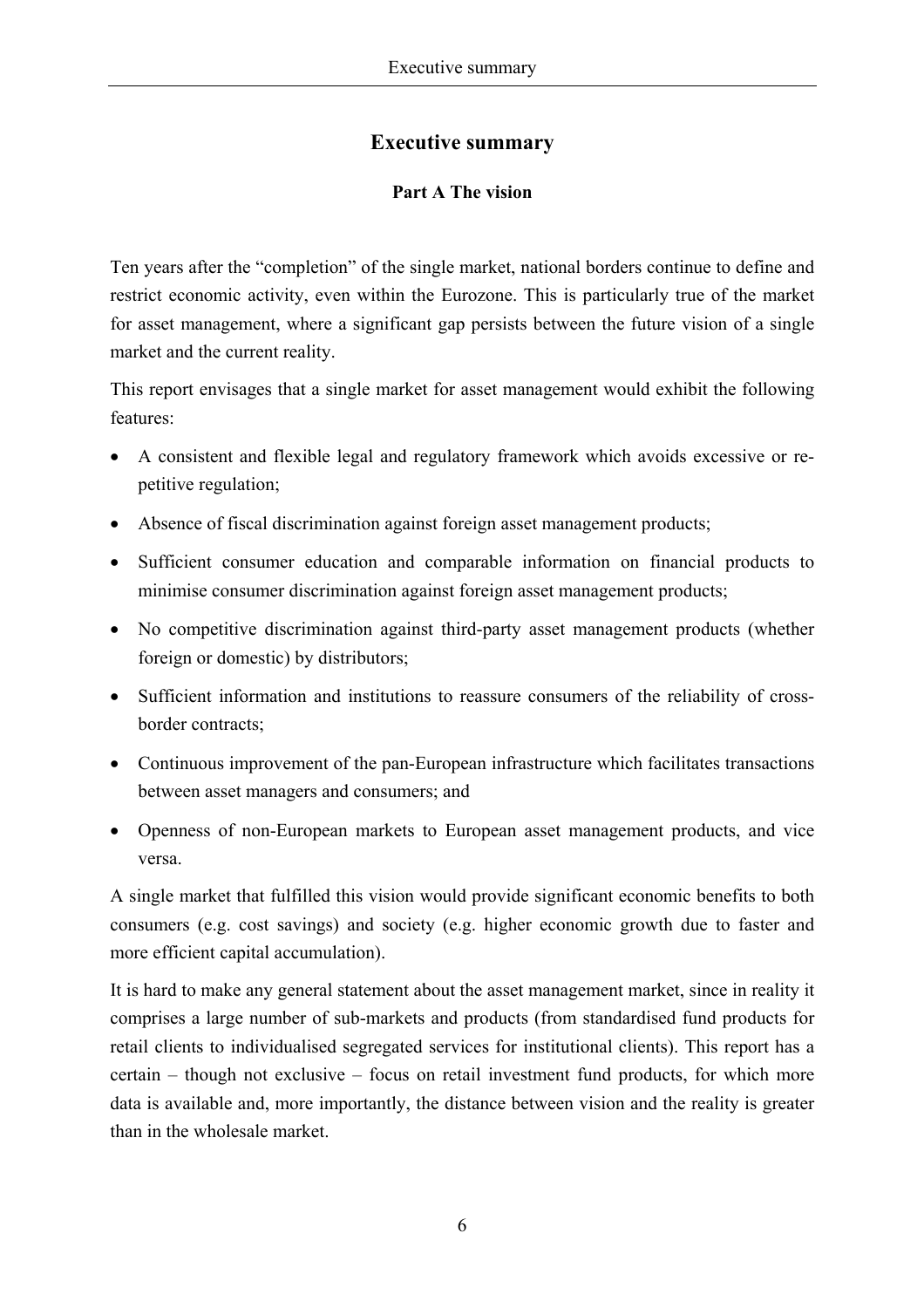#### **Part B The current state of the market**

The study assesses the current state of the single market by analysing aggregate data and oneto-one interviews with leading investment management companies with significant crossborder business.

Aggregate data paints an ambivalent picture of the current degree of integration:

- While there is some growth in the volume of cross-border investment fund sales, national markets are still predominantly dominated by domestic suppliers. In most European countries the market share of foreign investment funds (by asset value) rarely exceeds 20%.
- There is strong evidence that third party distribution is driving cross-border business in European investment funds.
- European UCITS have enjoyed some export success outside of Europe, for example in Asia and Latin America. However, the world's largest market, the US, is practically inaccessible to European UCITS due to regulatory constraints.
- In most European countries, banks still dominate the distribution of investment funds. Furthermore, banks still largely prefer to sell in-house products: more than 80% of all investment fund assets are attributable to in-house funds. However, this picture is beginning to change. Survey respondents indicated, on the one hand, that the dominant position of banks is beginning to be challenged, and, on the other hand, that the banks' movement towards 'open architecture' will increase the distribution of third-party cross-border products .

# **Part C The issues in detail**

There is no simple answer as to why the European market for asset management is still segmented by national borders. However, interviews with asset management firms engaged in cross-border business indicated that certain 'man-made' barriers are a greater obstacle to the single market than 'natural' barriers like language, including (and in order of importance): taxation; distribution; fund mergers; infrastructure; and registration. Other (largely consumer related) barriers such as consumer culture or lack of consumer confidence were generally considered less significant obstacles to a single market.

• **Taxation:** Tax discrimination against foreign investment funds was deemed the most significant barrier to cross-border business. Interviewees attributed the highest weighting to taxation independently of their particular business model. This assessment is consistent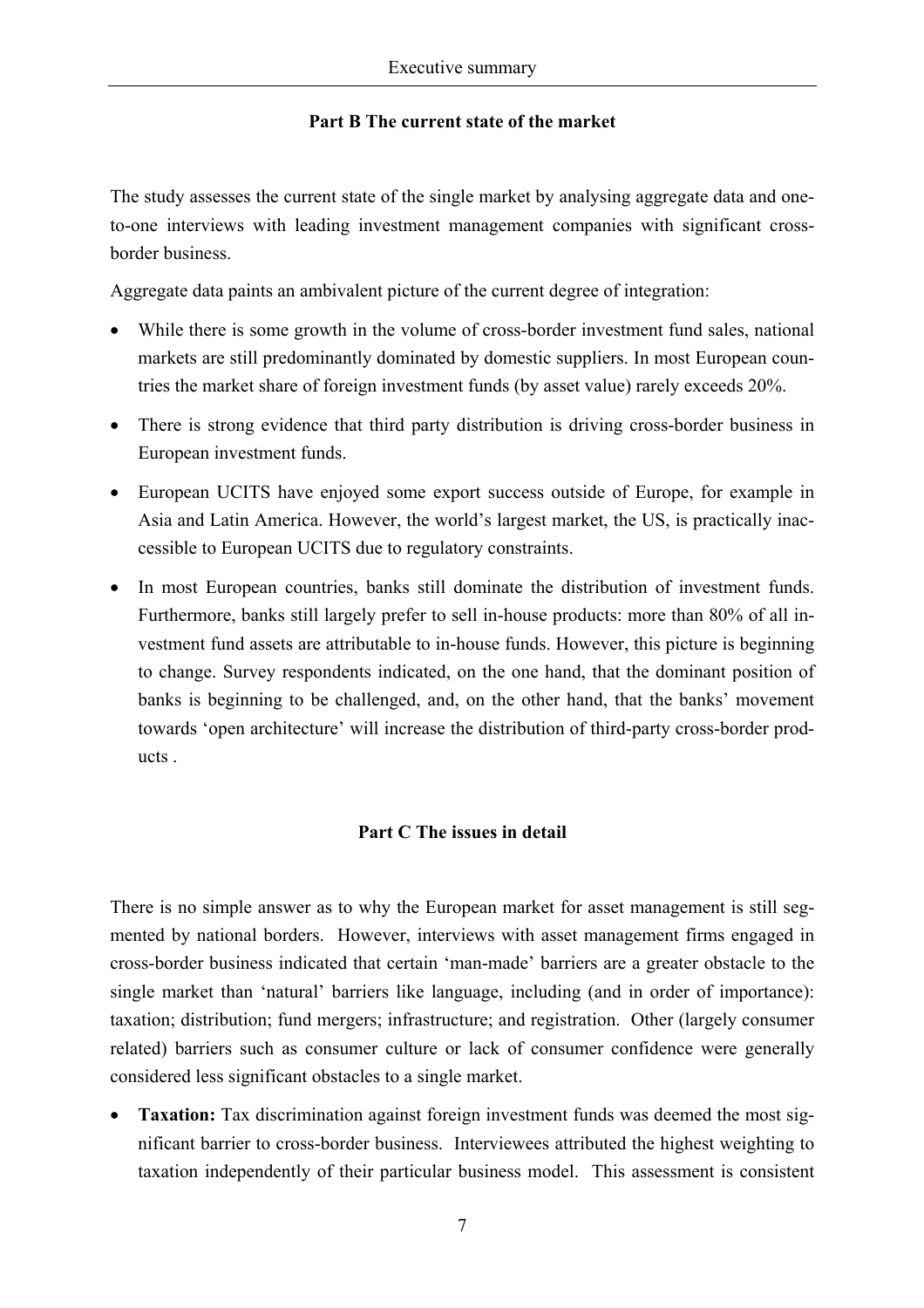with empirical research: countries with fiscal regimes which radically discriminate against foreign UCITS are practically closed to cross-border business.

- **Merger of funds:** Existing research leaves no doubt that the fragmentation of European markets along national borders results in sub-optimum average fund sizes. Consumers pay the bill for small funds in the form of high cost ratios. Tax and regulatory barriers restrict the ability of asset managers to increase average fund sizes by merging, eliminating or restructuring existing fund ranges. For example, some regulatory regimes place prohibitive conditions on mergers which would move assets to other domiciles, whereas some fiscal regimes treat cross-border mergers as a taxable event.
- **Distribution:** Asset managers typically rely on third-party distributors of investment funds (including banks and others) to enter new markets. Interviewees identified insufficient willingness and competence on the part of the sales staff of third party distributors as significant obstacles to the single market. Those supply side barriers are reinforced by insufficient financial literacy on the part of retail investors to demand appropriate advice from distributors and products from cross-border asset managers. Although the market downturn since the year 2000 may temporary set back the trend towards open architecture, ultimately it is expected to resume and may even be reinforced by the recent experience of consumers.
- **Infrastructure:** There is a relatively large gap between the current state of the infrastructure that processes transaction between asset managers and their clients (which is characterised by inconsistent and repetitive protocols and standards), and an economically ideal infrastructure (which would be characterised straight through processing). Movement toward an economically ideal infrastructure would remove a costly barrier to cross-border sales of investment funds. There are reasons to believe that "the market" will move toward an optimal solution of its own accord, without any intervention from legislators other than to remove legal and regulatory barriers that restrict the market from finding this solution.
- **Registration:** Fund registration (i.e. the requirement to register a UCITS fund in every host state in which it is actively marketed, irrespective of having already been registered in its home state) is regarded as giving rise to unnecessary additional expenses which put cross-border investment funds at a cost disadvantage to domestic investment funds. While the direct registration fees paid to domestic regulators are relatively low, indirect fees paid to local lawyers and accountants can be significant.
- **Consumer culture:** Whilst cultural differences impact the means of distribution, they only represent a moderate barrier to the development of a single market. National prefer-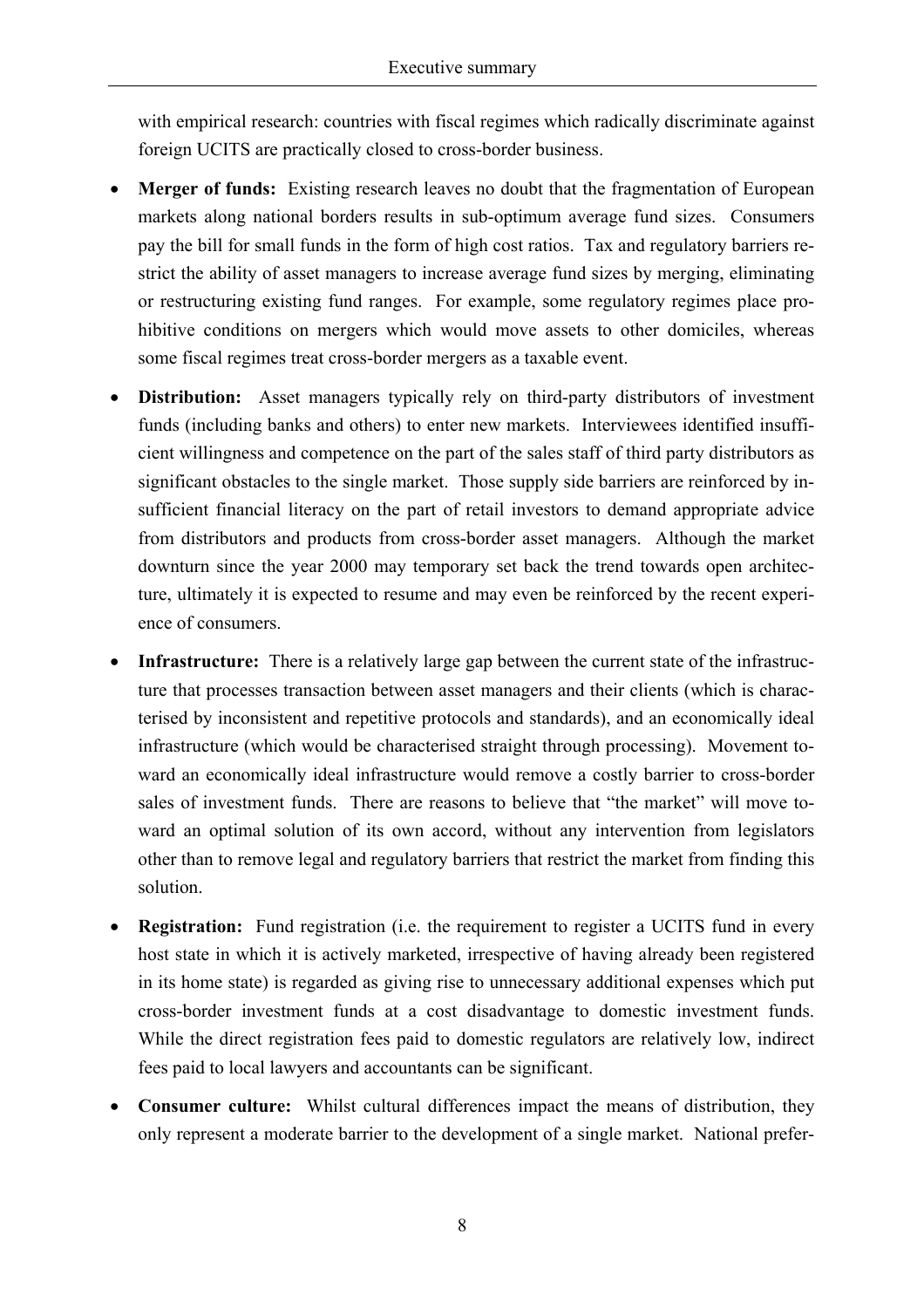ences for certain asset classes, time horizons, and cost arrangements can all be accommodated by asset managers.

- **Consumer protection:** Consumer protection standards (for example, regulating the marketing and advertising of investment funds, and supplementary advice and information publication) vary significantly between EU member states. Cross-border investment fund business is only moderately inhibited by the variety of regulation. Consumer confidence in cross-border business can be strengthened through institutions such as cross-border complaint networks, compensation schemes, codes of conducts or well defined standards on advice. While asset managers do not agree on the importance of unified standards in *all* of these areas, they *do* agree that any standards should be defined by the industry itself rather than the legislators (since the industry has the best information about adequate rules).
- **Information issues:** The asset management industry (and, indeed, the broader financial services industry) is characterised by information asymmetry between the investor and the provider. National regulations and market practices manage that asymmetry by establishing investor information standards (for example, relating to fund costs and performance). The variety of national information standards makes it difficult to compare investment funds on a cross-border basis, and therefore inhibits the single market. The simplified prospectus (constituting a single, fully harmonised pan-European document – possibly along the line of the FEFSI proposal - that can be used for the cross-border marketing of UCITS in all countries) would be a useful step in reducing the variety of information standards.
- **Transparency:** Fees and charges are often not transparent to consumers and hence not comparable between different investment funds, particularly on a cross-border basis. Similarly the reported performance of investment funds is rarely comparable on a crossborder basis. Almost all interviewees argued that the asset management industry should standardise such information to improve transparency and comparability (incidentally arguing that regulators and legislators were less well equipped and resourced for this task).
- **Legislative and regulatory issues:** Even though the revised UCITS directive is expected to promote the single market for investment funds, significant shortcomings remain. For example: potentially diverse implementation between member states; tax discrimination; and regulatory discrimination. Similarly, the draft directive on occupational retirement pensions leaves a lot to be desired since it provides member states with a lot of discretion, for example, to impose qualitative restrictions on the asset allocation of pension funds or to fiscally discriminate against cross-border contributions.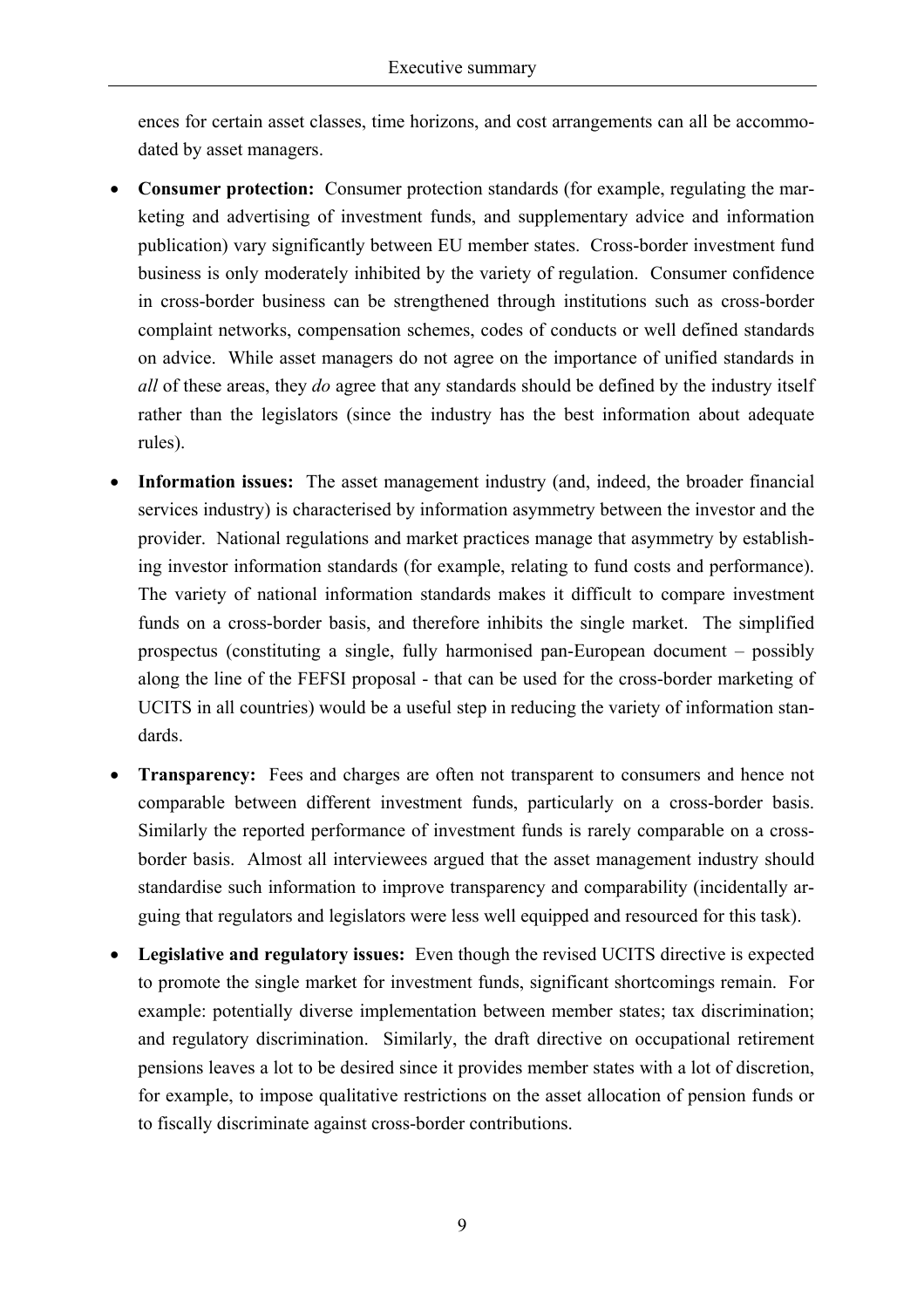#### **Part D What needs to be done**

There is a broad consensus amongst asset managers, regulators and legislators on the benefits of a single market. However, there is less consensus on how to achieve those benefits. Legislators are naturally optimistic that legislation and directives will be sufficient to promote future integration. In contrast, the asset management industry places more emphasis on better coordination, stricter enforcement and standardised implementation of existing legislation in the post-FSAP era. This report finds that such issues cannot be generalised: different problems require different solutions, sometimes legislative, sometime interpretative, sometime judicial. Therefore, our case-by-case recommendations are:

- **Taxation:** Tackling tax discrimination against foreign investment funds must be prioritised if one takes a single market seriously. To date, the asset management industry and Commission have been reluctance to tackle discrimination for different reasons (the former because it is concerned about alienating member states, and the latter because of conflicting priorities). However, ultimately it is the Commission's responsibility (as guardian of the Treaties) to address this issue and adopt a more aggressive judicial approach.
- **Fund mergers**: Two distinct problems need to be addressed: first, the treatment of fund mergers as taxable events and second, protectionist regulatory conditions on outwardbound cross-border mergers. Responsibility for correcting the former lies with member states, and for correcting the latter with the Commission (for example, by proposing a future UCITS amendment to simplify and harmonise the rules for relocating investment funds within the single market).
- **Distribution**: Competition will naturally force suppliers to open up their distribution network to third party products. Improving consumer literacy is likely to mildly accelerate this process. Improving national regulation of advice in order to promote unbiased and objective distribution is likely to be more significant. Progress towards more open distribution is closely linked to progress towards a more efficient European infrastructure.
- **Infrastructure**: Today, fragmentation of infrastructure places a costly burden on crossborder sales of investment funds. An efficient, pan-European infrastructure would require a significant initial investment, during the course of which investors would face uncertainty as to which standards would finally prevail. Although the market may take a long time to resolve these issues, it is better placed than other parties to arrive at an effective solution. Therefore this report recommends that improvements in infrastructure be primarily left to market forces and competition between leading infrastructure service providers, with a secondary role for the European Commission to speed up the process by removing any legal and regulatory barriers.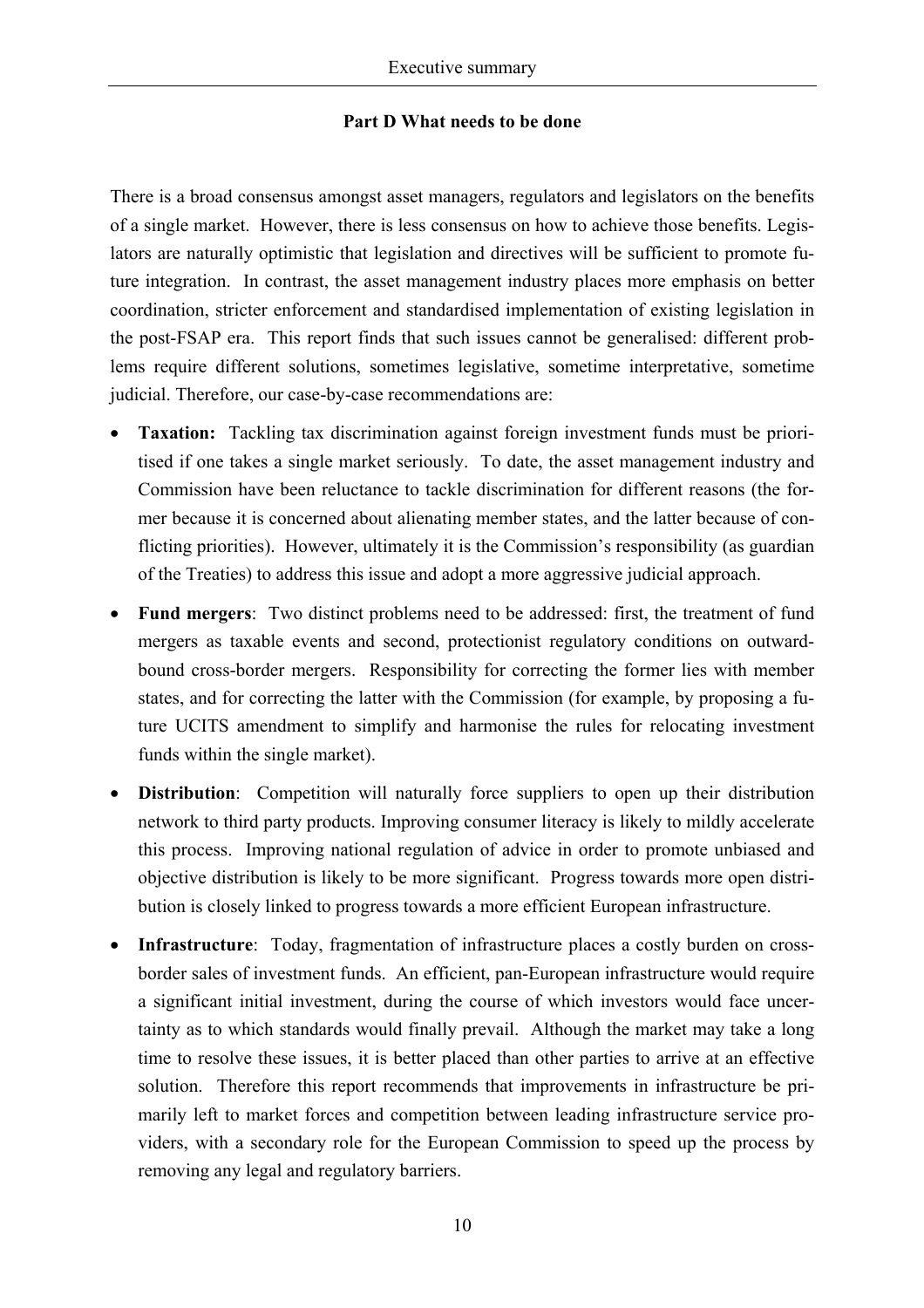- **Registration**: Current UCITS registration practices inhibit the single market. A straightforward solution would be to take the European passport literally: a fund accepted as a UCITS in its home state would be immediately marketable elsewhere in the EU without further registration requirements. This would be a significant breakthrough and should be considered seriously in future debates about the UCITS directive.
- **Transparency/information requirements**: The simplified prospectus as introduced by UCITS III is a helpful step in the right direction. However, it does not solve the problem of heterogeneous national requirements on full prospectuses. Future reforms should establish a harmonised full European prospectus that would be sufficient in each member state (and which would complement the preceding recommendation to abolish registration of UCITS in every host state). The asset management industry can speed up this process through self-regulated harmonisation of cost and performance reporting. In addition, it is important to improve the education of consumers.
- **Evaluation of legislation:** What is definitely needed prior to any further legislation is a more critical evaluation of past legislative measures. This is particularly important with respect to FSAP initiatives, the effects of which should be properly monitored and measured before moving on to further legislative programmes.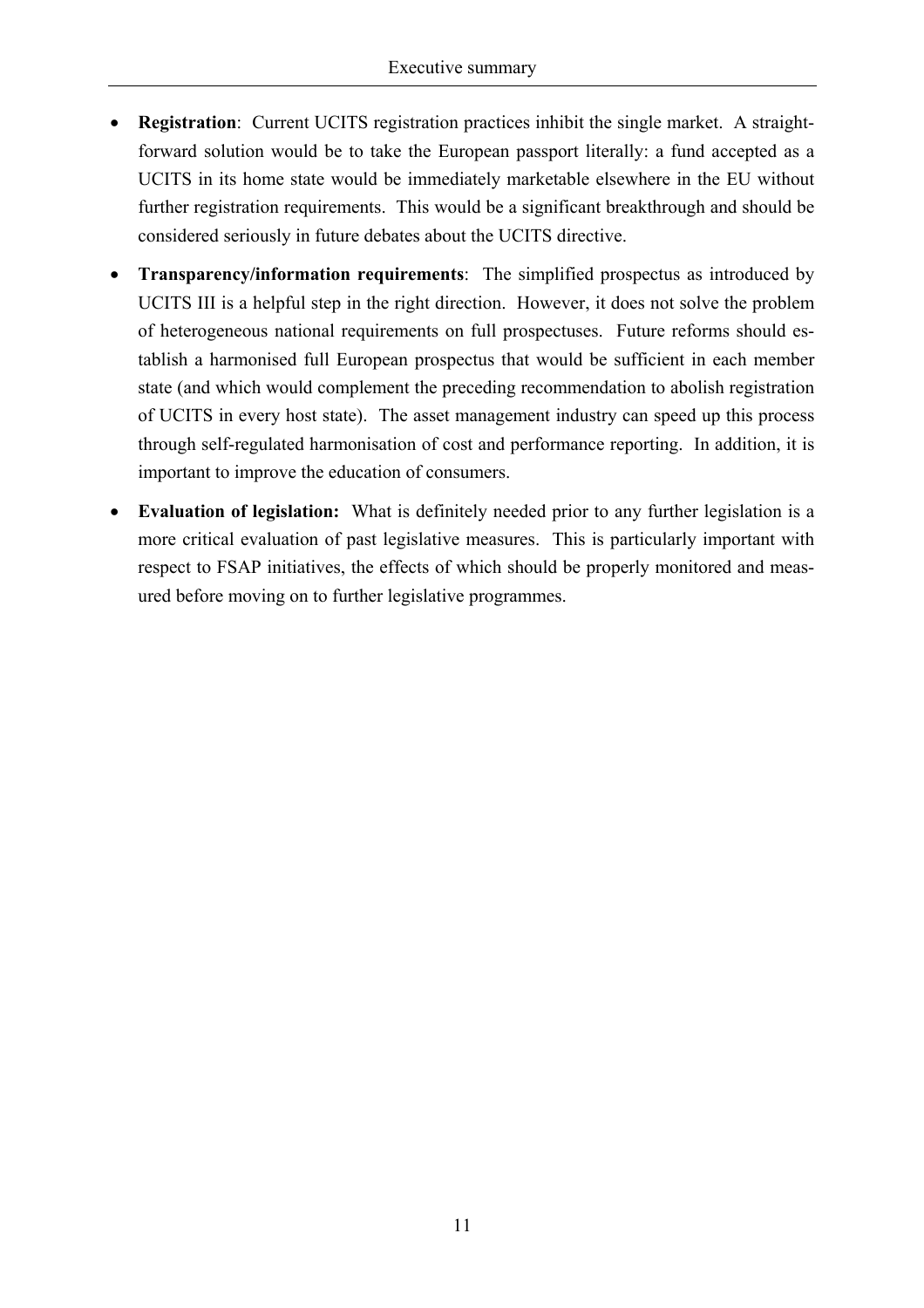# **Introduction**

Despite ten years having passed since the "completion" of the single European market in 1993, many markets remain national rather than European in nature (even within the Eurozone). This is particularly true of certain financial services markets. The past decade has shown that the creation of a single market cannot be achieved through the regulatory stroke of a pen, but rather is an ongoing process that requires constant reflection and adjustment by market participants and legislators alike.

This report contributes to those reflections on the single market for asset management in general, and the market for investment funds in particular. There is no doubt that a more competitive and integrated market for asset management is highly desirable: it would contribute to the smooth functioning of European capital markets (thereby decreasing the cost of capital and increasing the European growth rate); and it would play an important part in financing solutions to Europe's impending pension funding crisis.

But unfortunately, in spite of an overwhelming theoretical consensus on these advantages, progress towards more integration is by no means certain. The market faces three obstacles: first and foremost, the protectionist habits of the past; second, recently established barriers which (intentionally or not) have set back the cause of integration; and third, the recent bear market which might (temporarily) induce investors and regulators to more cautious and inward looking behaviour.

Even where action is explicitly intended to foster the single market for financial services, as in the case of the FSAP, progress is not guaranteed. Political compromises during the legislative process and inconsistent enforcement of European rules sometimes frustrate further integration. Therefore, such legislation should to be subject to careful cost-benefit analysis.

This report adopts a two-step approach to describing a single market for asset management. The first step (Part A) develops a vision for the single market for asset management. The vision acknowledges that an ideal single market may not be realistic under current conditions, whilst stressing that substantial benefits can nevertheless be realised if anachronistic obstacles are overcome. The main finding of the first step is that policy makers can approximate the benefits of the single market by increasing integration *and* competition.

The second step (Part B and Part C) draws on empirical data to explain why today's market diverges from the vision. The empirical data comprises aggregate market data and detailed insights from extensive interviews with leading asset management companies. This data not only describes the barriers to the single market but also ranks the most obstructive of those barriers – a ranking that could usefully inform future policy initiatives in this area (Part D).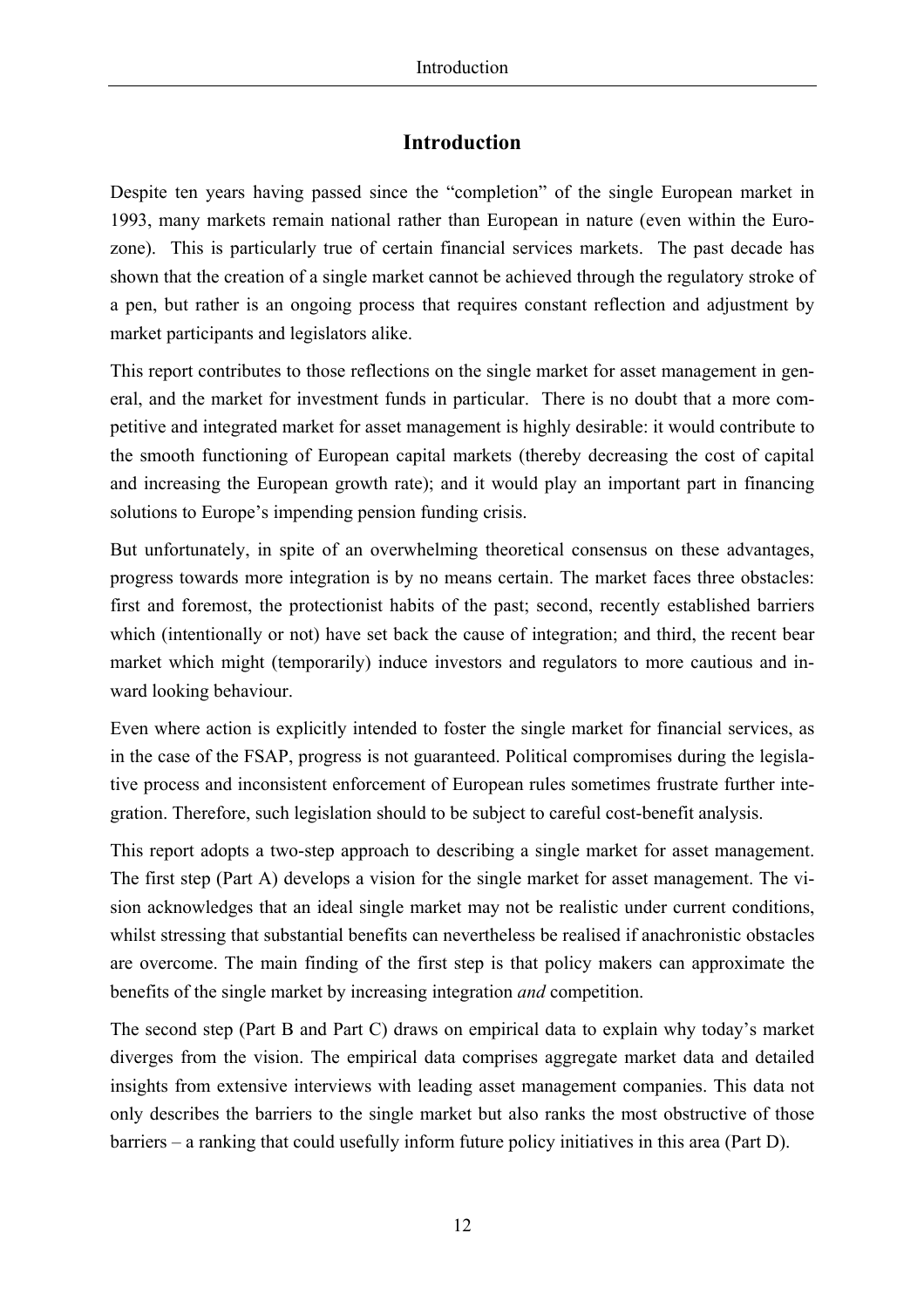Any statement about the "asset management industry" is necessarily a generalisation, since the industry is extremely heterogeneous; it ranges from retail business with standardised fund products to wholesale business with individualised services for institutional investors (for a definition of "asset management" see section A.2). This report focusses on fund products for a number of reasons. First, more data is available on the cross-border sales of funds than other asset management products and services. Second, all available data suggests that further integration of fund markets will be more problematic than institutional asset management markets (i.e. the analytical focus on fund products is due to a research strategy to concentrate on those markets where barriers to integration are most severe).

In writing the report the ZEW research team benefited from interviews and written questionnaires among IMA member companies with significant cross-border activities (see box), whose participation is gratefully acknowledged. The combined market share of those companies is approximately 29% of the total European cross-border fund market (based on estimations on cross-border net sales in 2002 of those companies who sold funds in at least five countries and who recorded positive net sales in  $2002$ .)<sup>1</sup> This significant market share allows us to draw general conclusions about the market as a whole.

We would like to thank Sheila Nicoll, Jane Lowe and Travis Barker (IMA), Alan Ainsworth (chairman of IMA's European Strategy Committee), Diana Mackay and Rodney Williams (FERI Fund Market Information), Magnus Spence and Angela Hornberg (Sector Analysis Ltd) who contributed through their advice, experience and data support. A number of organisations helping with data deserve credit (see box). Furthermore, we acknowledge research assistance from Holger Nieswandt, Lasma Strausa and Heiko Truppel.

 $\overline{a}$ 

<sup>&</sup>lt;sup>1</sup> Source for these estimates: FERI Fund Market Information. The 29% market share estimation is calculated taking into account only those companies with positive cross-border net sales in 2002. The calculation on the basis of all companies (including those with negative net sales) shows our sample has a market share of 103% which means that the companies in our sample were more often able to reach positive net sales than the average in 2002.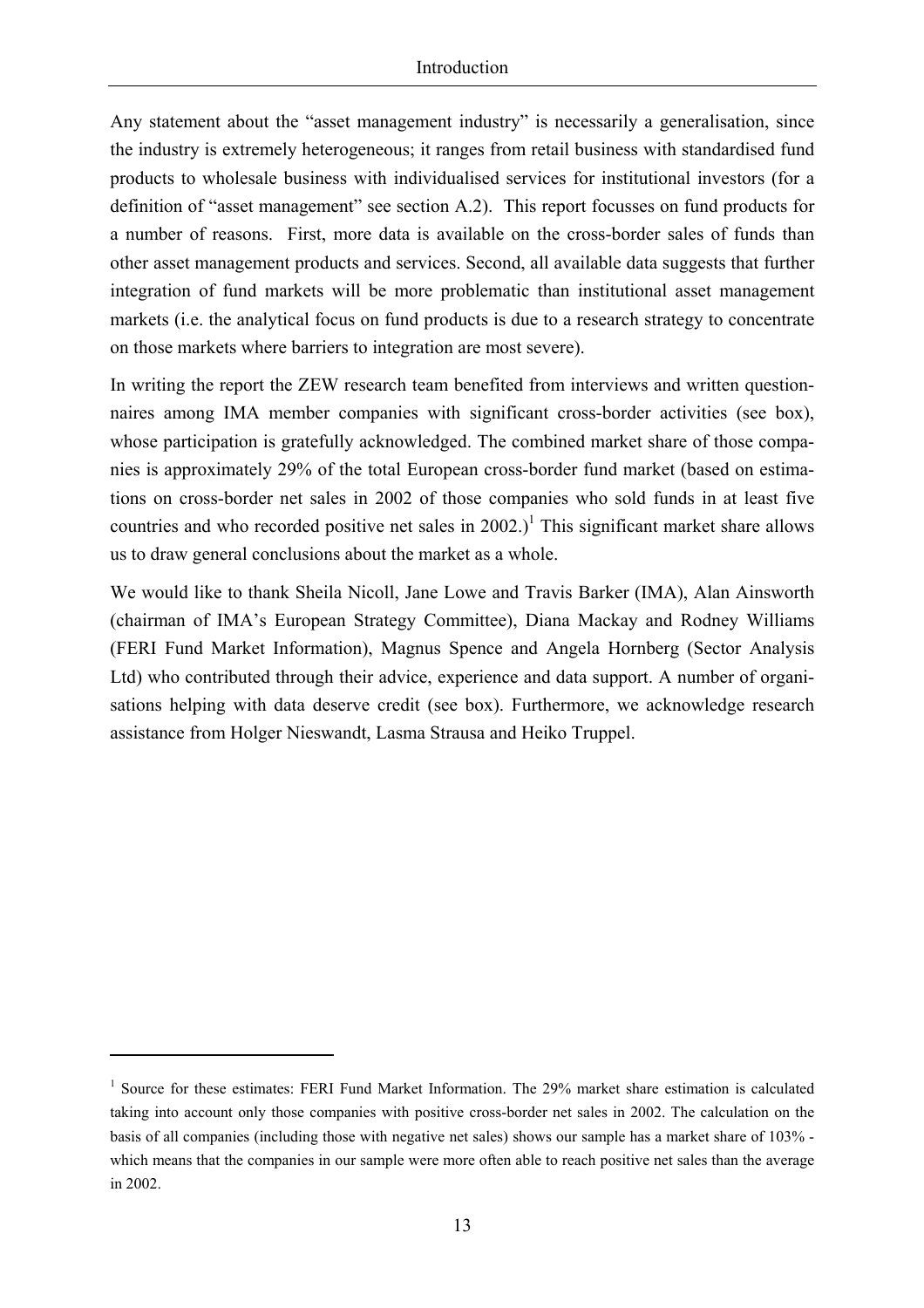*We should like to thank the following companies for contributing to this study through interviews and/or written questionnaires:* 

Citigroup

Fidelity Investment Services Ltd

Gartmore Investment Management plc

Goldman Sachs Asset Management International

JP Morgan Fleming Asset Managers

Jupiter Unit Trust Managers Limited

M&G Securities Limited

Merrill Lynch Investment Managers Ltd

Schroders Investment Management Ltd

State Street Unit Trust Management Ltd

Threadneedle Investment Services Limited

*We should also like to thank the following organisations/companies for helping with advice and/or data:* 

AFG-ASFFI and COB, France APFIN, Portugal APVY, BOF and HEX, Finland Assogestioni, Italy BVI, Germany CBF and ABOPC-BVICB, Belgium CNMV, Spain DWS, Frankfurt/Main CSSF, Luxembourg DFIA, Ireland Fed and SEC, USA Fitzrovia International plc, London Fondbolagens Förening, Sweden IFR, Denmark International Financial Data Services (UK) Ltd., Basildon, Essex SFA, Switzerland VOEIG and FMA, Austria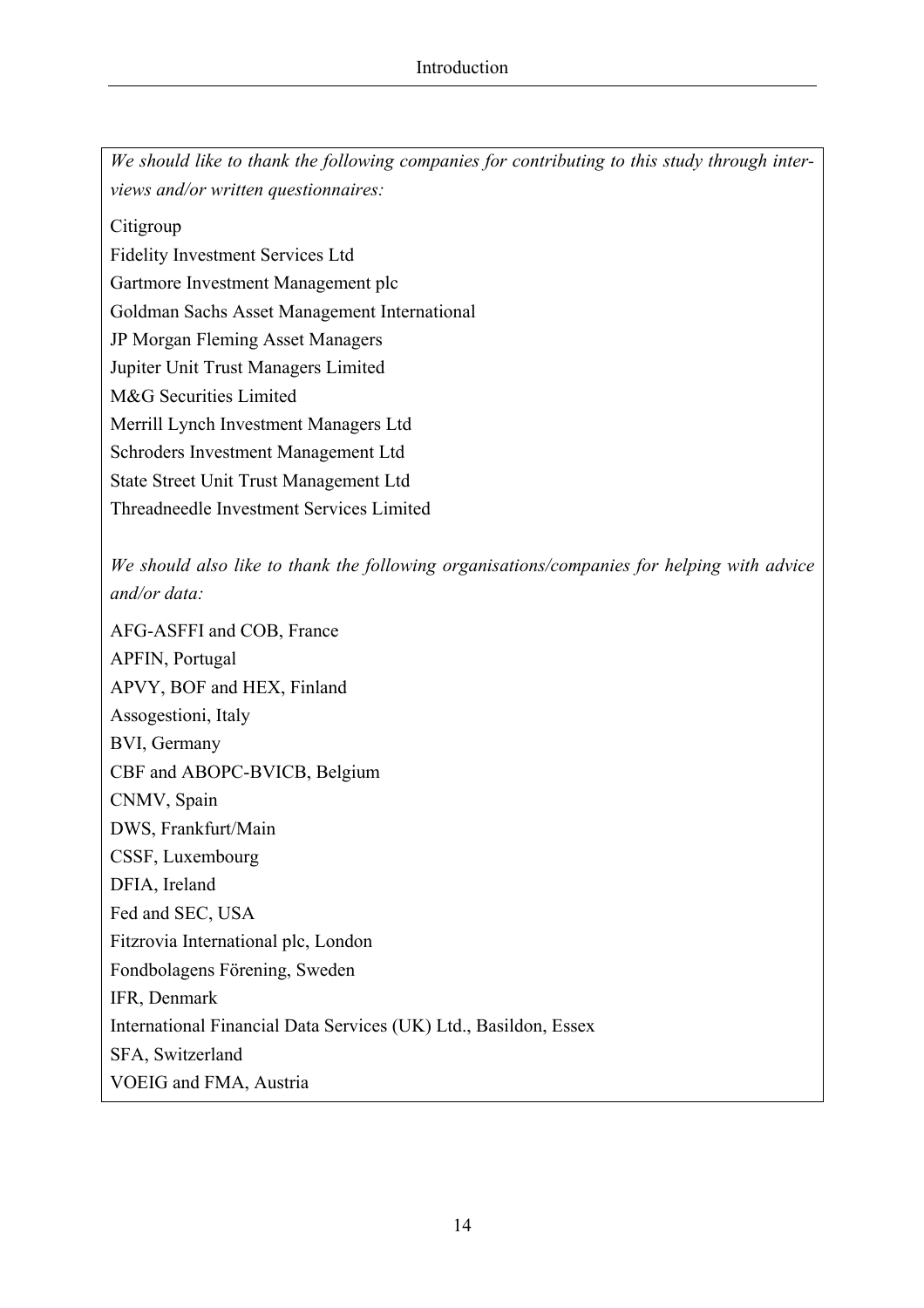# **Part A The vision**

#### **A.1 A single market in a general sense**

 $\overline{a}$ 

Despite being a cornerstone of European integration there is still no clear cut definition of a "single market". Definitions which only stress the absence of *legal* barriers to the free movement of goods, persons, services and capital, appear to be inadequate: everyday experience shows that national borders continue to be important to cross border trade even in the absence of legal barriers because economic restrictions segment European markets into national submarkets. Thus it might be tempting to define a single market as one where internal national borders do not give rise to legal *or economic* impediments to cross-border transactions. Unfortunately, even this definition would be too strict: differences in language or national consumer preference, for example, constitute economically relevant restrictions to cross-border business but have to be taken as given under current circumstances. Therefore, the definition of a single market should be based on an exhaustive classification of the obstacles to crossborder business and a subsequent determination of which of those obstacles are not compatible with a single market in one's understanding.<sup>2</sup> This approach results into a negative definition, i.e. of what a single market should *not* look like.

Table 1 summarises different classes of obstacles. Tariffs, quotas, and discriminatory tax regimes are clearly inconsistent with a single market, whereas differences in consumer culture are fully compatible with a single market – otherwise one would have to wait until the Last Judgement for the single market to arrive!

Other cases are more ambiguous. Regulatory barriers might either arise as a consequence of different consumer preferences, or alternatively as a non-tariff trade restrictions in disguise. In such cases it is necessary to prove that national divergences from common European standards of regulation are in the interest of consumers and can be justified in terms of a costbenefit-analysis. If such proof is not forthcoming then this indicates the possible abuse of consumer protection regulations for protectionist purposes (see also box).

<sup>&</sup>lt;sup>2</sup> In Heinemann/Jopp (2002) a distinction was made between "natural" and "policy-induced" obstacles. Here, the approach is more refined. It is now taken account of the fact that certain "policy-induced" obstacles might be well justified and that some "natural" obstacles (e.g. market infrastructure) could be the consequence of a market failure and should therefore not be taken as given.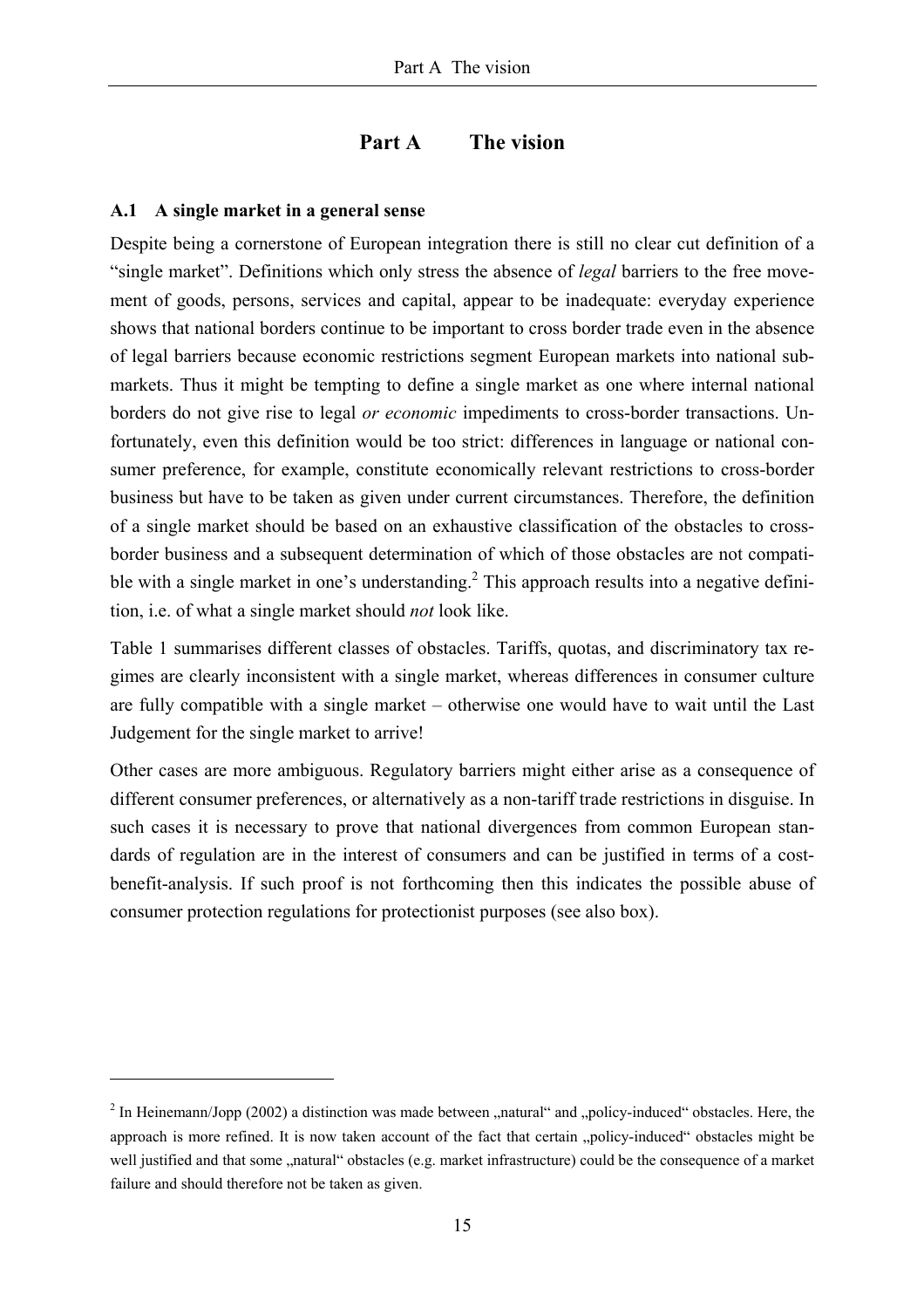# **Regulation – often the official objectives are not the true driving forces behind it**

Since Stigler (1971) it has become well established that regulation is not solely driven by the legislators' desire to maximise general welfare. Regulation can also be used to protect the private interest of influential interest groups since it offers scope for intransparent off-budget redistribution. For a politician seeking reelection it is much easier to do favours for lobbies through protectionist regulation than through direct subsidies. The redistributive effects of subsidies are easily understandable for voters while the redistributive consequences of regulation are very hard to recognize. Therefore, politicians will tend to favour less transparent regulation since it is associated with lower voter resistance (for an introduction to this literature see Mueller, 1997).

The officially proclaimed justification for certain legislation is not necessarily the true motivation for the intervention into market processes.

Similarly, although market infrastructure may act as a bottle-neck on integration this might nevertheless be an efficient outcome. After all, it would not be efficient to construct a tunnel towards an island with a hundred inhabitants even if this would increase integration. Thus, the pertinent question to ask about infrastructure is whether inefficient supply is due to market failure.

A similarly ambiguous assessment applies to distribution channels. Distribution channels favouring local producers may be the efficient consequence of product characteristics e.g. with regard to transport costs. However, automobiles producers, for example, may intentionally use their oligopolistic power to manipulate distribution channels for a profit maximising strategy of market segmentation.

Ambiguous obstacles to the single market often exhibit path-dependency. Today's interdependent regulation, distribution and market infrastructure often reflect circumstances of past decades. Fixed cost problems and network phenomena might preclude a fast adjustment of anachronistic structures to new circumstances. The European cross-border payment system is a good illustration: while its fragmentation might have been acceptable (and efficient) in an era with a low frequency of cross-border transactions it is an inappropriate infrastructure after the advent of the Euro. Nevertheless, market forces alone were unable to succeed in a fast transition towards pan-European cost efficient systems, so the European legislator felt the need to speed up the process through the regulation of cross-border payments.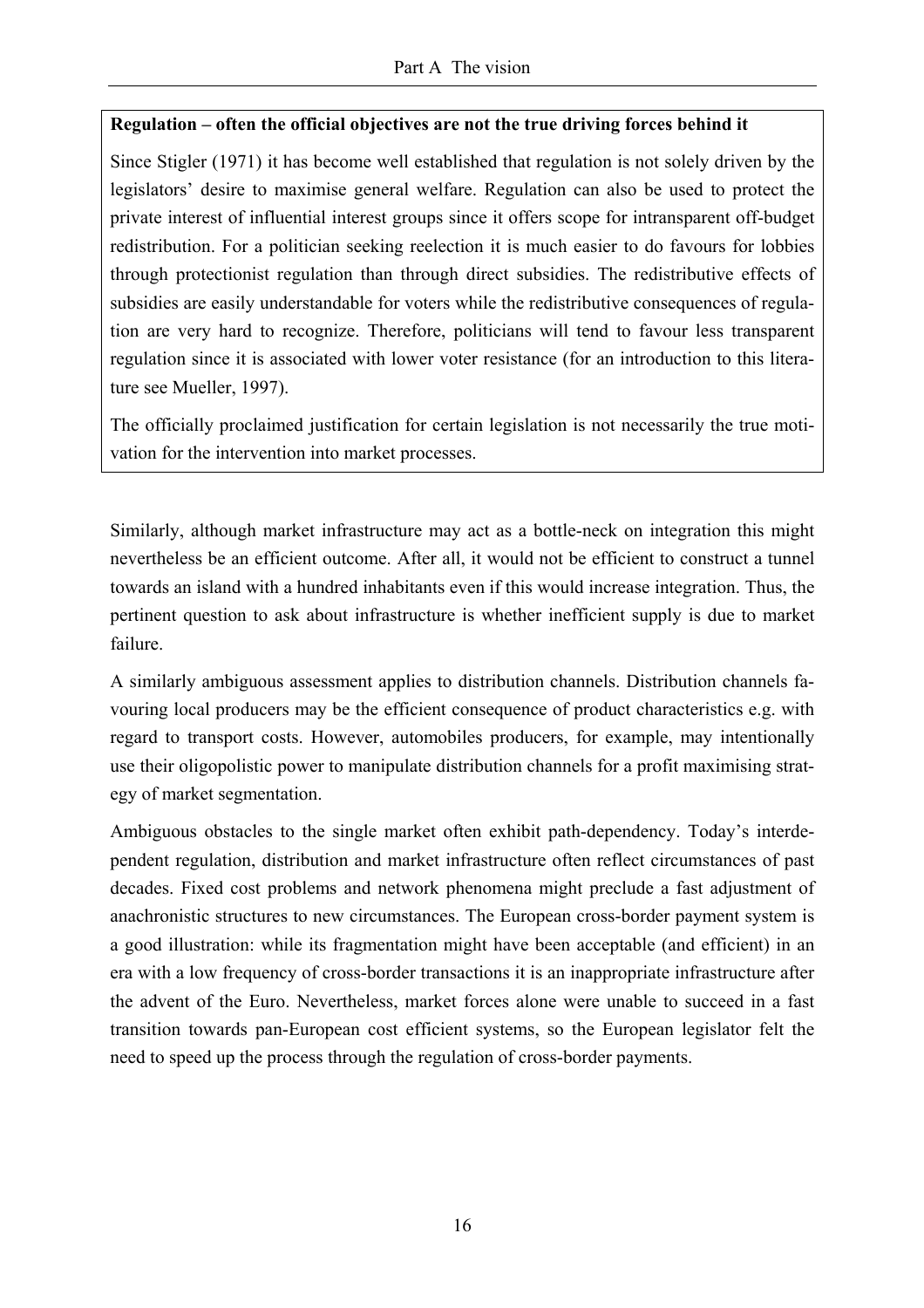| <b>Class of obstacles</b><br><b>Example</b> |                                                                                                                                          | Acceptable within a single market                                                                                                  |  |  |
|---------------------------------------------|------------------------------------------------------------------------------------------------------------------------------------------|------------------------------------------------------------------------------------------------------------------------------------|--|--|
| Tariffs, quotas                             | Pre-1968 tariffs on internal trade of<br>EC.                                                                                             | Clearly not.                                                                                                                       |  |  |
| <b>Tax discrimination</b>                   | Discriminatory tax treatment of life<br>insurance contributions to foreign<br>companies.                                                 | Clearly not.                                                                                                                       |  |  |
| <b>Consumer culture</b>                     | Portuguese language books do not<br>sell in the UK, French consumers are<br>more keen on cheese specialities than<br>Austrian consumers. | Clearly yes.                                                                                                                       |  |  |
| <b>Regulation</b>                           | Exemptions from free trade in phar-<br>maceuticals due to health protection.                                                             | Ambiguous: acceptable if it reflects<br>different national consumer prefer-<br>ences and is not abused as protection-<br>ist tool. |  |  |
| <b>Market infrastruc-</b><br>ture           | Non-existence or insufficient transac-<br>tion networks between countries.                                                               | Ambiguous: acceptable if the market<br>infrastructure is not the outcome of a<br>market failure.                                   |  |  |
| Bias in existing dis-<br>tribution channels | Car distribution with discrimination<br>against cross-border customers.                                                                  | Ambiguous: acceptable if bias is not<br>the outcome of a market failure.                                                           |  |  |
|                                             | Importance of distance in markets<br>with high transport costs (for example<br>cement trade).                                            |                                                                                                                                    |  |  |

**Table 1: Classes of integration obstacles** 

This systematic overview of the characteristics of a single market highlights the difficulties in defining an integration strategy, which must be developed on a case by case basis and require careful assessment of the extent to which obstacles can and should be removed.

One has also to be aware of the fact that integration should not be maximised at any cost since integration is not an objective in itself. It is an instrument to increase competition, innovation, growth, efficiency in production and consumer welfare. Not every instance of increased integration is necessarily helpful in achieving those final objectives. This can be seen from the experience of the EU's Common Agricultural Policy (CAP) which has, without doubt, successfully created an integrated European market for agricultural products. However, CAP's highly regulated and interventionist approach has also created an integrated market with massive inefficiencies in which farmers have become dependent on taxpayers' money, consumers face distorted prices and the market is heavily protected from global competition.

Consequently, measures designed to promote the single market have not only to pass the integration test ("will it promote integration") but also the competition test ("will it promote or at least not harm competition").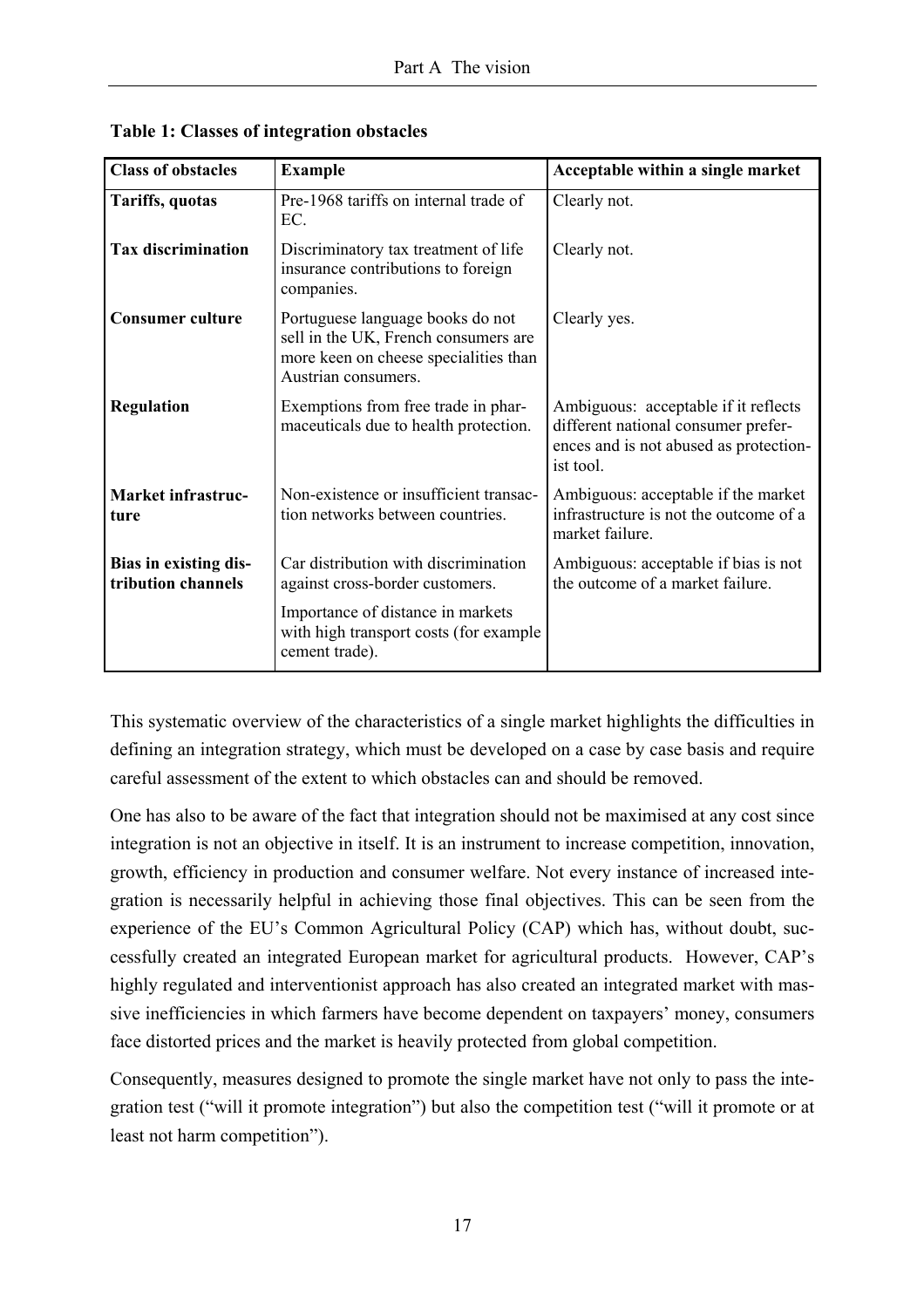Figure 1 illustrates this point by depicting a number of markets relative to their competitiveness and integratedness: car, real estate and money markets in Europe appear highly competitive although at different levels of integration. A important characteristic of a competitive European market is openness to external trade. The car market is a good example: while the statistics on car price differentials show that European integration far from perfect, competitive pressure is guaranteed by this market's openness to global trade. As previously described, the agricultural market exhibits a high degree of integration but low levels of competition. Certain service markets (for example local public transport or health services) are neither highly integrated nor particularly competitive.

This framework is helpful in developing an appropriate European integration strategy for asset management. If it turns out that asset management is still in quadrant A (low integration/low competition) than an appropriate policy strategy would be to move towards quadrant C (high integration/high competition), whilst avoiding quadrant B position (since here, it would be difficult to achieve the final objectives of full competition, efficiency and consumer welfare).





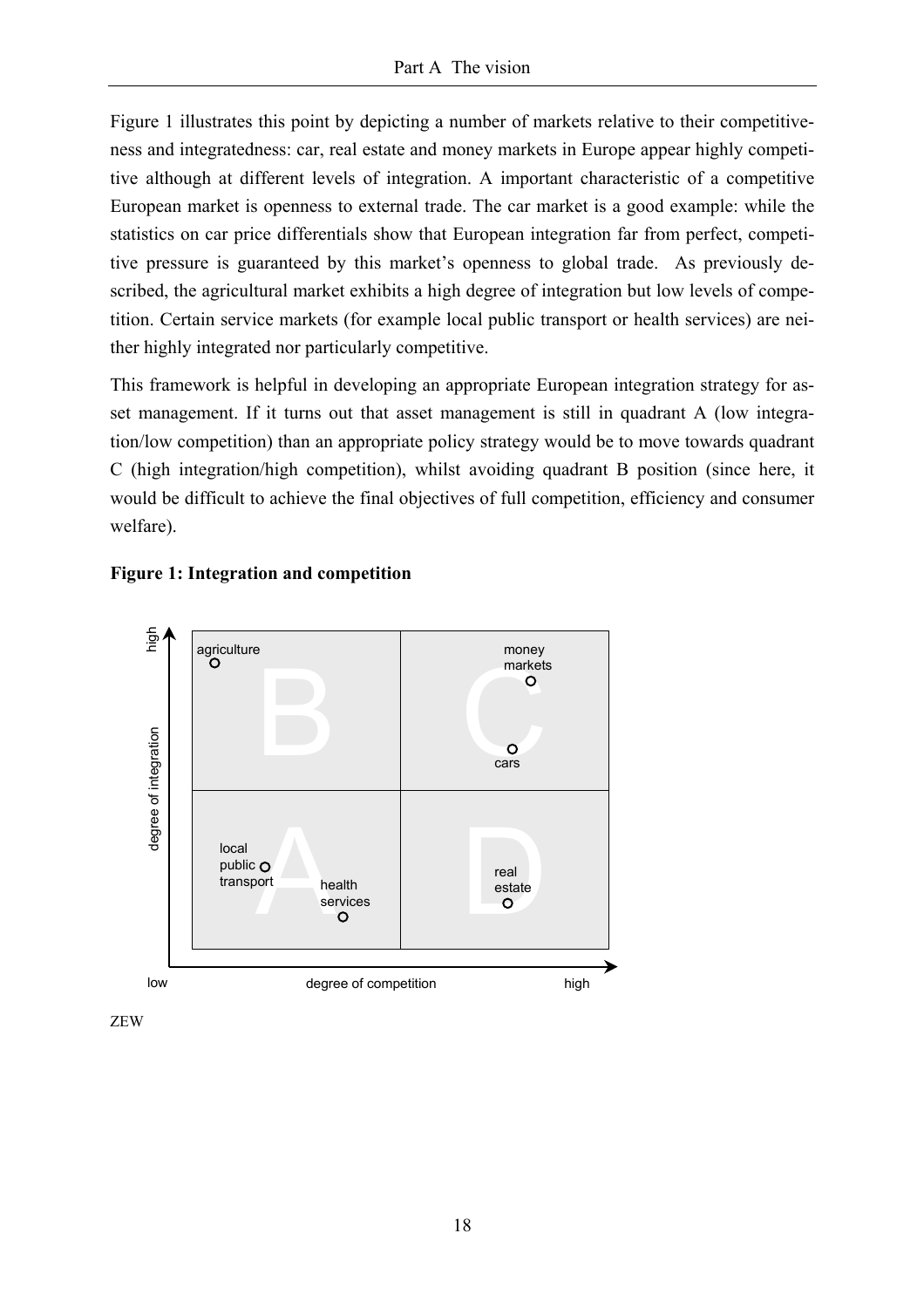#### **A.2 A single market for asset management**

The preceding description of the desirable characteristics of a single market form the basis for a definition of the single European market for asset management.

One should be careful when using the term "asset management", since it can have a variety of different meanings. In the broadest sense, asset management services comprise all forms of intermediated investment and thus include all investment services of banks, insurance companies and investment funds alike.<sup>3</sup> The problem with this very broad definition is that it includes types of intermediated investment services which do not utilise any principles of portfolio optimisation (e.g. a plain savings account). In this study, 'asset management' is used in a narrower sense to mean investment services which utilise sophisticated portfolio management techniques by financial institutions for third parties. This definition encompasses the whole spectrum between highly regulated collective investment services for the retail consumer (most importantly, UCITS) and largely unregulated and often individualised services for big institutional or high net worth private investors.

Having defined our key term, we now seek to describe the characteristics of a single market for asset management. Two points should be made at the outset. First, that those characteristics must take account of asset management's enormous sensitivity to economic incentives: any purely legalistic definition that does not take account of economic restrictions is meaningless. Second, the asset management industry is characterised by constant change and a high speed of innovation: while it would be unrealistic to attempt to paint a precise picture of the market's future appearance, it would be reasonable to identify those characteristics that definitely do not belong to its future.

In this report's understanding a desirable single market for asset management is characterised by the following features<sup>4</sup>:

- Existence of a consistent and flexible legal and regulatory framework for the European asset management industry. This framework should avoid any unnecessary or excessive regulatory and legislative stickiness which limits innovation and competitiveness. For example, consumer protection standards should differ according to the sophistication of customers with rules for institutional business being more liberal than those for retail business.
- Absence of fiscal discrimination of foreign asset management products. This does not require the harmonisation of national fiscal systems, but merely that those systems should

 $\overline{a}$ 

 $3$  This wide definition is used, for example, in CEPS (2003, p.5): "The asset management industry comprises all forms of collective (institutionalised) and individual (discretionary) investment of savings by financial institutions for third parties in money and capital markets".

 $4$  For similar definitions see Eurofi (2002), City of London Working Group (2002).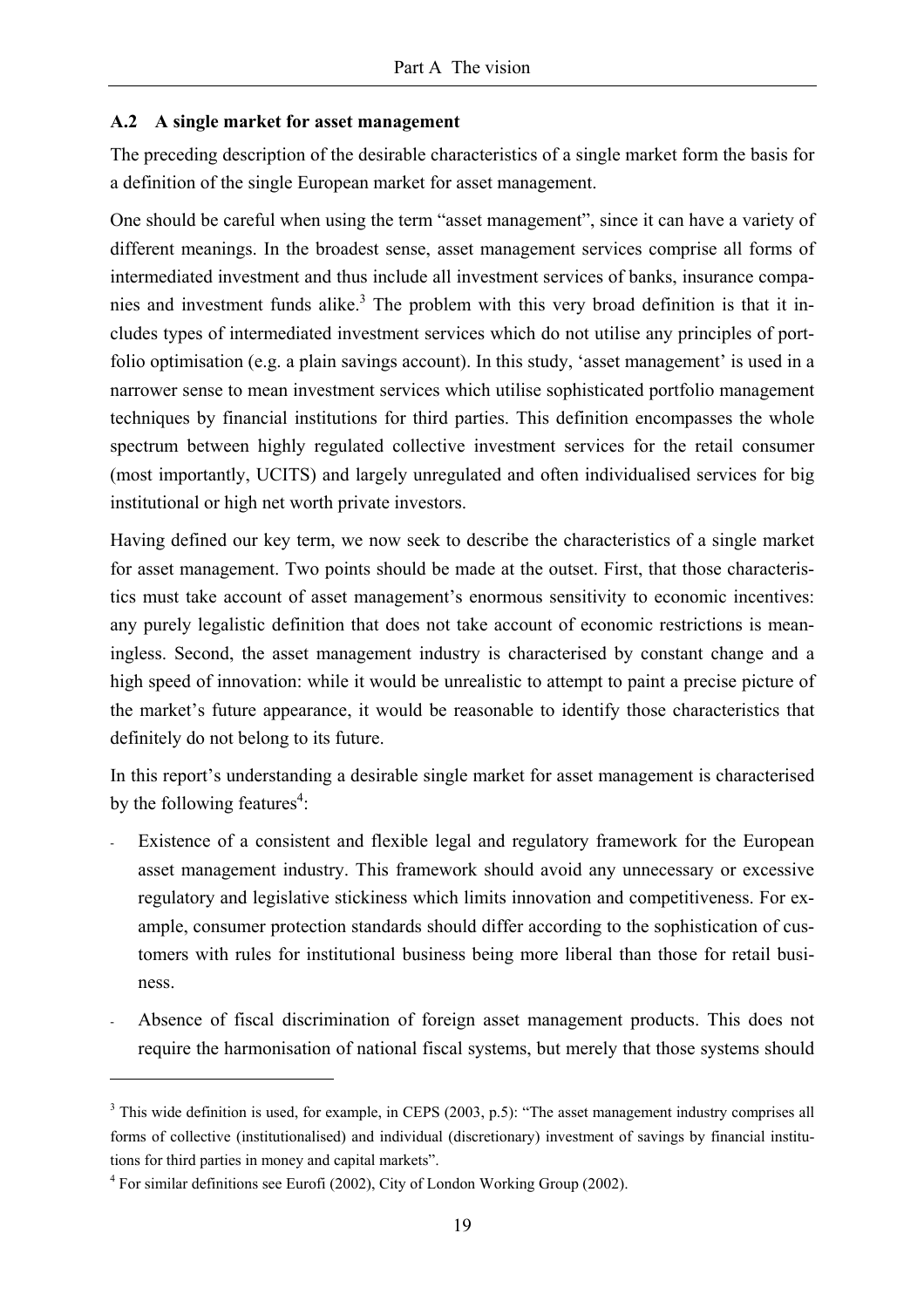not assess domestic investors to different effective rates of taxation on the basis of the country of origin of a financial product. Fiscal neutrality is more than just tax neutrality since it also includes the equal treatment of foreign products in the context of subsidised investment schemes (e.g. in the context of pension plans).

- While cultural differences are compatible with a single market, consumer discrimination arising from poor information or inadequate education is not. Consumers within a single market may stick to different investment habits but they should have easy and low cost access to information on prices and performance of pan-European products. True consumer freedom of choice can only work with transparency and a minimal level of consumer literacy.
- A further important feature of a single market concerns distribution. A significant bias towards home made financial products in distribution channels is not compatible with a true single market in an industry where transport costs are practically irrelevant.
- Consumer trust in the reliability of cross-border contracts is essential for a single market in asset management. A single market is, however, not compatible with extensive divergence in national consumer protection standards that effectively shelters markets from foreign competition.
- While a unified market infrastructure (e.g. in clearing and settlement and transfer agency) is desirable for a single market in asset management, the fundamental economic obstacle towards this objective (e.g. the large initial investment required) cannot easily be resolved. A more realistic objective would therefore be that all responsible actors should support constant progress toward a pan-European infrastructure.
- A single market is not compatible with external protectionism ("fortress Europe"). Therefore, a single European market for asset management should not only be internally integrated but also fully linked to global capital markets.

One of the objectives of this report is to identify the distance between this vision and today's reality for the asset management industry. However, it should be stressed that the distance between vision and reality differs in various heterogeneous sub-markets of the asset management industry. Figure 2 serves to illustrate this point by comparing the situation of two different segments: the retail market for small savers investing in UCITS and the wholesale market for big institutions investing in unregulated asset management products. Hardly any asset management sub-market in Europe could at present be characterised as a truly single market. However, the distance from this objective differs. Markets with institutional customers are in general much closer to the single market ideal than retail markets. Distribution biases towards domestic products, for example, are still much more powerful in retail than in wholesale mar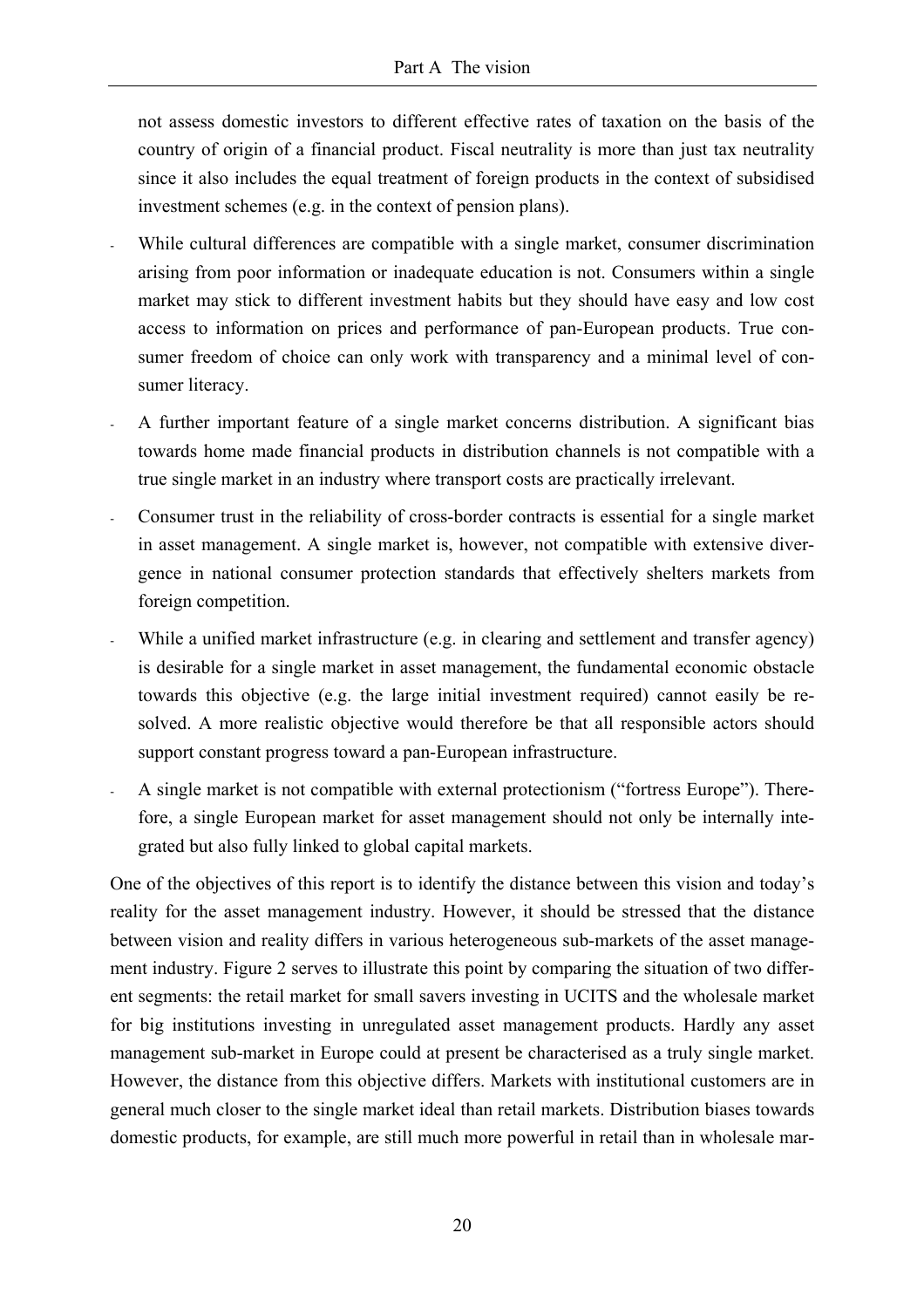kets where customers have a global perspective. In what follows, those differences have to be kept in mind when making general statements about the industry as a whole.



**Figure 2: Distance of asset management sub-markets from single market** 

ZEW

#### **A.3 Benefits of a single European asset management market**

The positive link between financial market integration and growth has been proven by both theory and a growing body of empirical data (for recent surveys see for example: Neimke et al., 2003; Kappler/Westerheide, 2003; London Economics, 2002).

Figure 3 summarises the most important links between integration and growth: as the market grows, competition, innovation and price efficiencies increase and economies of scale and scope can be reaped. Therefore, intermediation and transaction costs are negatively related to the degree of integration. From the savers' perspective a more highly integrated market leads to wider product choice, greater diversification opportunities and an increase in risk-adjusted returns. From the creditors' perspective (household, company or public sector) a more highly integrated market leads to reduced risk-adjusted borrowing costs and increased financing options. Furthermore, due to the improved risk pooling capacity of a deep market the financing of highly specialised and risky investment is simplified.

These advantages translate into macroeconomic benefits. Less leakage of capital between savers and investors allow capital to accumulate faster. Growth is supported by a stimulation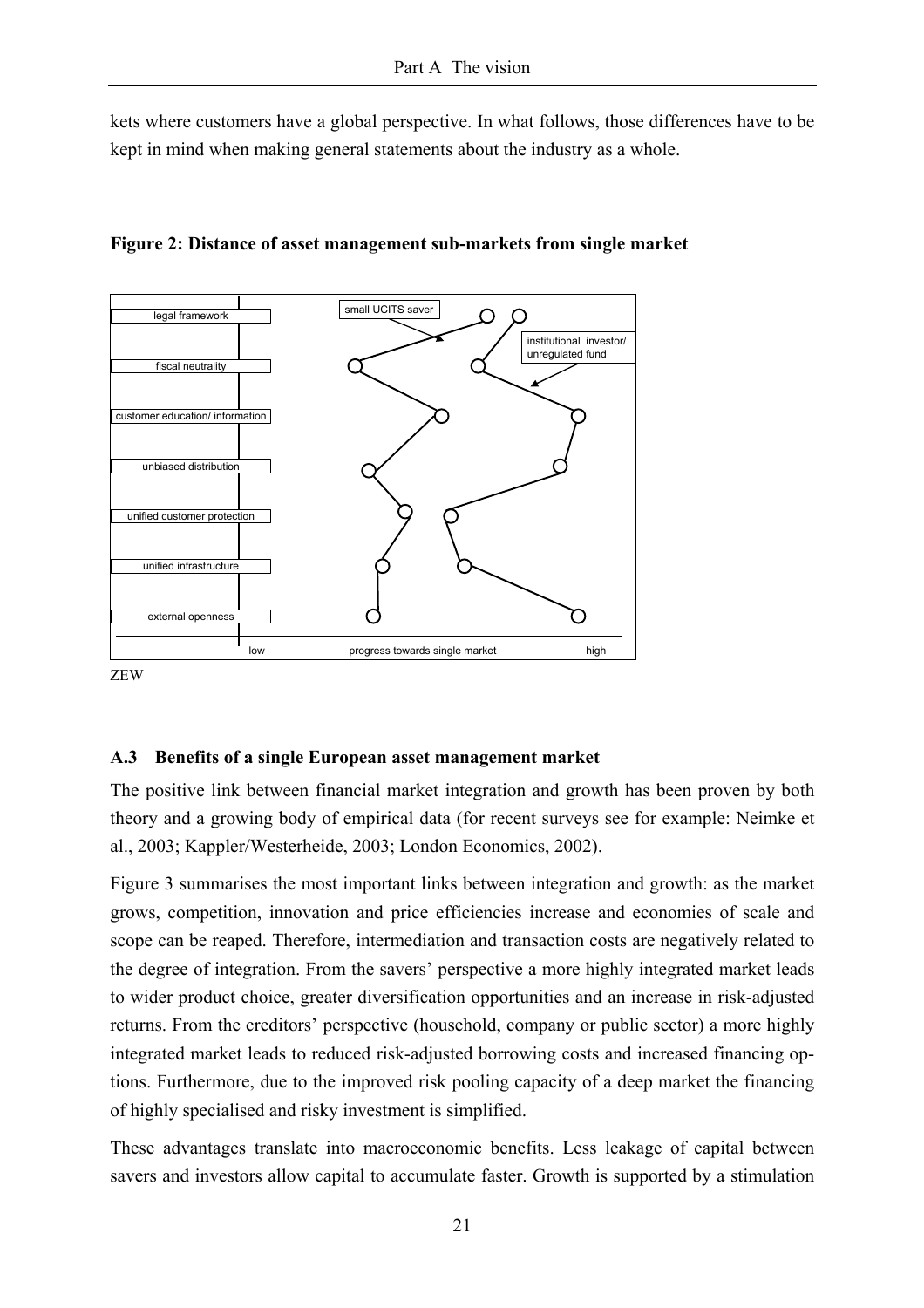of savings as a result of a more attractive supply of financial products.<sup>5</sup> Furthermore, the more efficient allocation of by a competitive single market increases the marginal productivity of a given aggregate stock of capital.



#### **Figure 3: Financial integration and growth**

ZEW

 $\overline{a}$ 

<sup>&</sup>lt;sup>5</sup> It should be noted, however, that the effect of more efficient financial markets on the overall savings rate is ambiguous: lower credit constraints and better insurance services set incentives against saving (Pagano, 1993). Nevertheless, the statement that lower intermediation costs leave more savings capital for investment is unambiguous.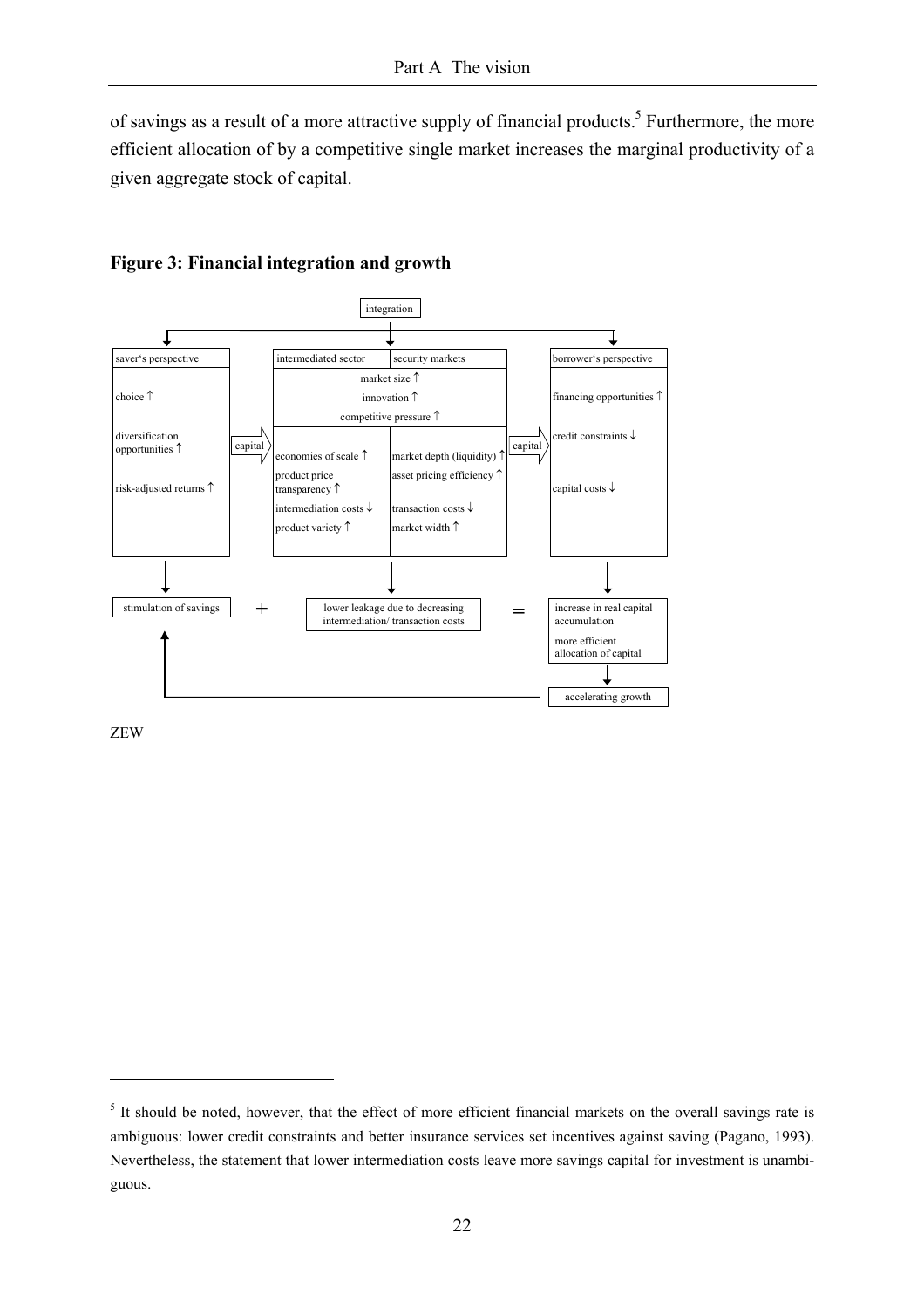#### **Box: Quantitative estimations on the macroeconomic benefits of financial integration**

- Cecchini Report (Commission of the European Communities, 1988): Financial liberalisation could increase the European income by about 1.5% over a six-year period.
- European Financial Services Roundtable study (Heinemann and Jopp, 2002): Progress in financial market integration has a significantly positive impact on growth. Magnitudes of 40 bn. Euro are within the realistic range for the potential annual gain for the European GDP. Further positive effects comprise employment and the international role of the Euro.
- A study for the European Commission by London Economics (2002): The reduction in transactions and capital costs associated with integrated financial markets would increase the EU-wide real GDP by 1.1% in the long-run.
- A study by the Instituto Valenciano de Investigaciones Económicas cited in the seventh progress report on the FSAP (European Commission, 2002b): Interest rate savings in integrated retail financial markets could increase the EU GDP by 0.7%.

Many of these arguments are particularly relevant in the context of the asset management industry. By the end of the nineties non-financial investors (i.e. excluding banks and other financial institutions) had shifted financial resources into investment funds at the expenses of bank accounts (ECB, 2002). Although that trend has been stalled or even reversed by the recent market downturn (particularly in equity oriented markets) the industry still has substantial amounts of assets under management: for key markets those assets reach 30% or even 40% of GDP with a peak for France at 66% (Figure 4). Growth is expected to resume once current market turmoil comes to an end. Very high growth rates are expected in Eastern Europe post EU accession.

An appropriate integration strategy should pay attention to certain qualities of the asset management industry which account for its high rate of growth:

- An ability to construct diverse investment products that meet the differentiated needs of both private and institutional investors.
- An ability to offer even small investors access to highly diversified portfolios.
- An ability to make distant (in both a direct and a metaphorical sense) markets accessible for retail and wholesale investors where information costs would preclude any individual activity.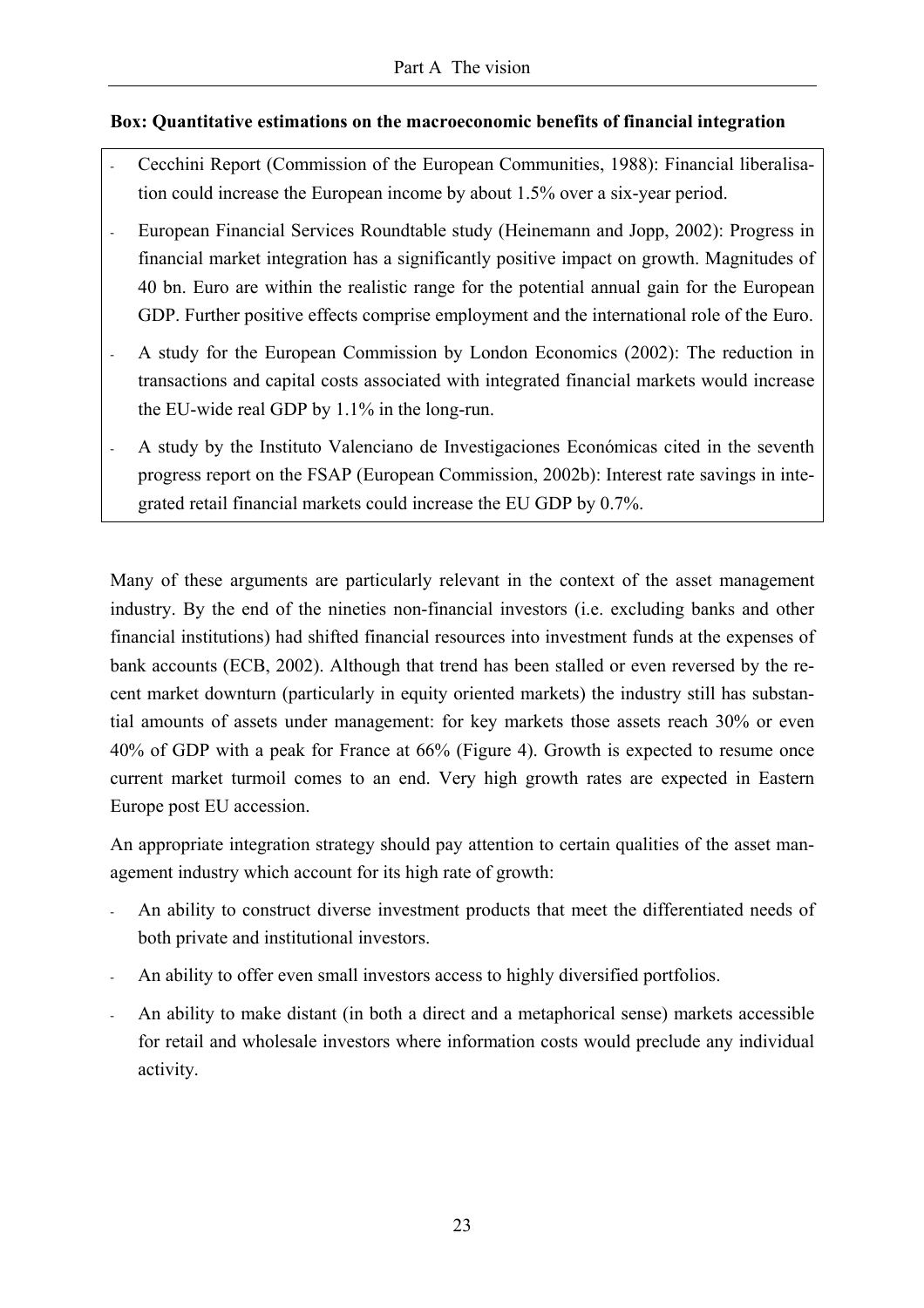

**Figure 4: Assets European investment funds/GDP** 

Calculated from FEFSI and OECD data

A competitive asset management industry is therefore particularly capable of constructing products which increase the risk-adjusted rate of return of most investor groups and thus of stimulating of the savings rate.

A precise quantification of the economic consequences of deeper integration of the European asset management industry is difficult. However, it is possible to give quantitative insights to certain parts of the chain between integration and growth.

It is possible to quantify the benefits of economies of scale in the asset management industry. Today's fragmented European market results in an average fund size that is small compared to US standards (Figure 5). Information about the link between average fund costs and fund size from a thorough SEC study can be used to quantify the cost of today's fragmented European market. According to Heinemann (2003) and based on the market size of 2001 costs of about 5 billion Euro could be saved annually if integration resulted in European funds reaching the same average size as US funds.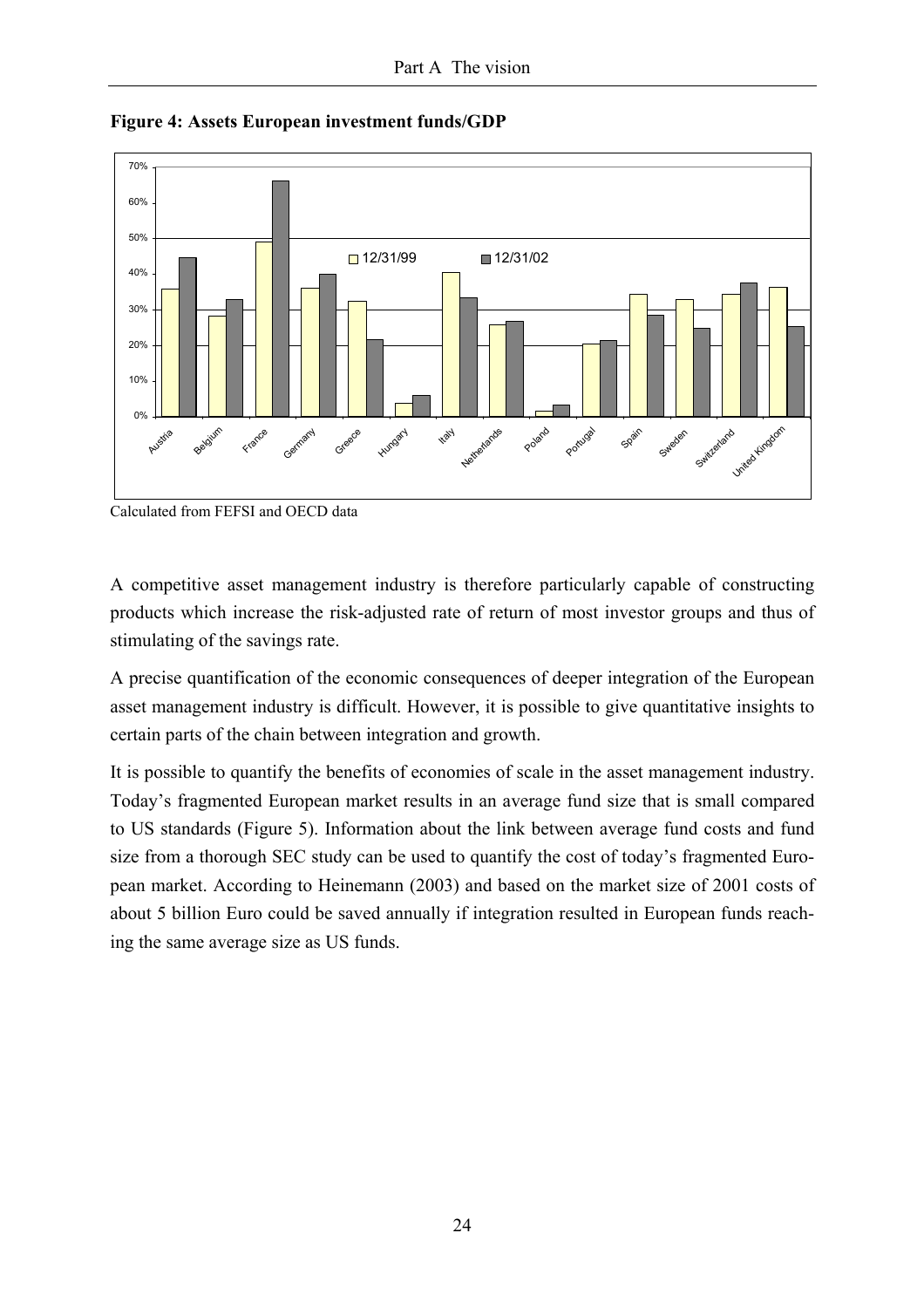

**Figure 5: Average fund size (in mn. USD)** 

Own calculations based on data from FEFSI and ICI, data refer to open-end funds.

A Fitzrovia study (Fitzrovia, 2002a; see Figure 6) confirms the significance of economies of scale in asset management. There is a clear negative correlation between funds size and total expense ratios of otherwise identical funds domiciled in the same jurisdiction (Luxembourg).<sup>6</sup> For actively managed equity funds the TER of the smallest class (< USD 5 mn.) is 84% larger than the TER of the largest class (> USD 500 mn.). For bond funds the differences even amounts to 98%.

**Figure 6: Total expense ratio and fund asset size** 



Source: Fitzrovia (2002a), data refer to April 2002.

 $\overline{a}$ 

<sup>&</sup>lt;sup>6</sup> It is interesting to note that in the Fitzrovia study the economies of scale do not become visible in the management charges that do not differ significantly between funds of different size – a result pointing to the importance of TERs.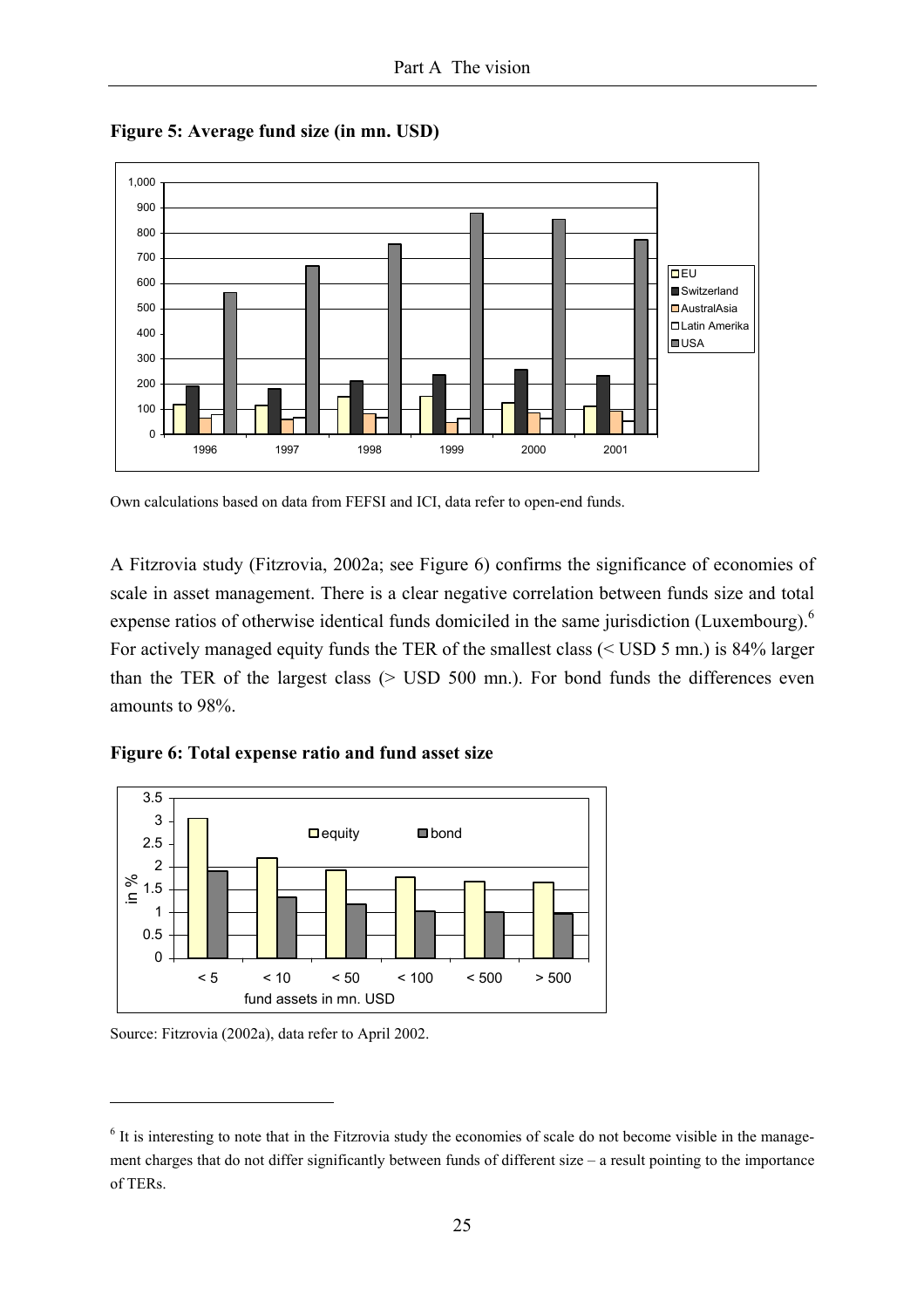The economies of scale argument hints to a long-run link between integration and consumer welfare: greater integration will gradually lead to larger average fund sizes which should induce cost savings. In addition, there is a short-run link: the presence of foreign asset management groups should immediately increase competitive pressure and force all competing companies to apply stricter cost controls. A simple exercise backs the empirical relevance of this reasoning (Figure 7): for highly standardised products (equity index trackers) there is a negative correlation between the share of foreign funds in a country and the average TERs in the respective market.



**Figure 7: TERs (index tracking equity funds) and share of foreign funds** 

Calculations based on TER data from Fitzrovia (Fitzrovia, 2002b) and data on fund numbers from FERI Fund Market Information. TERs are weighted averages for index tracking equity funds.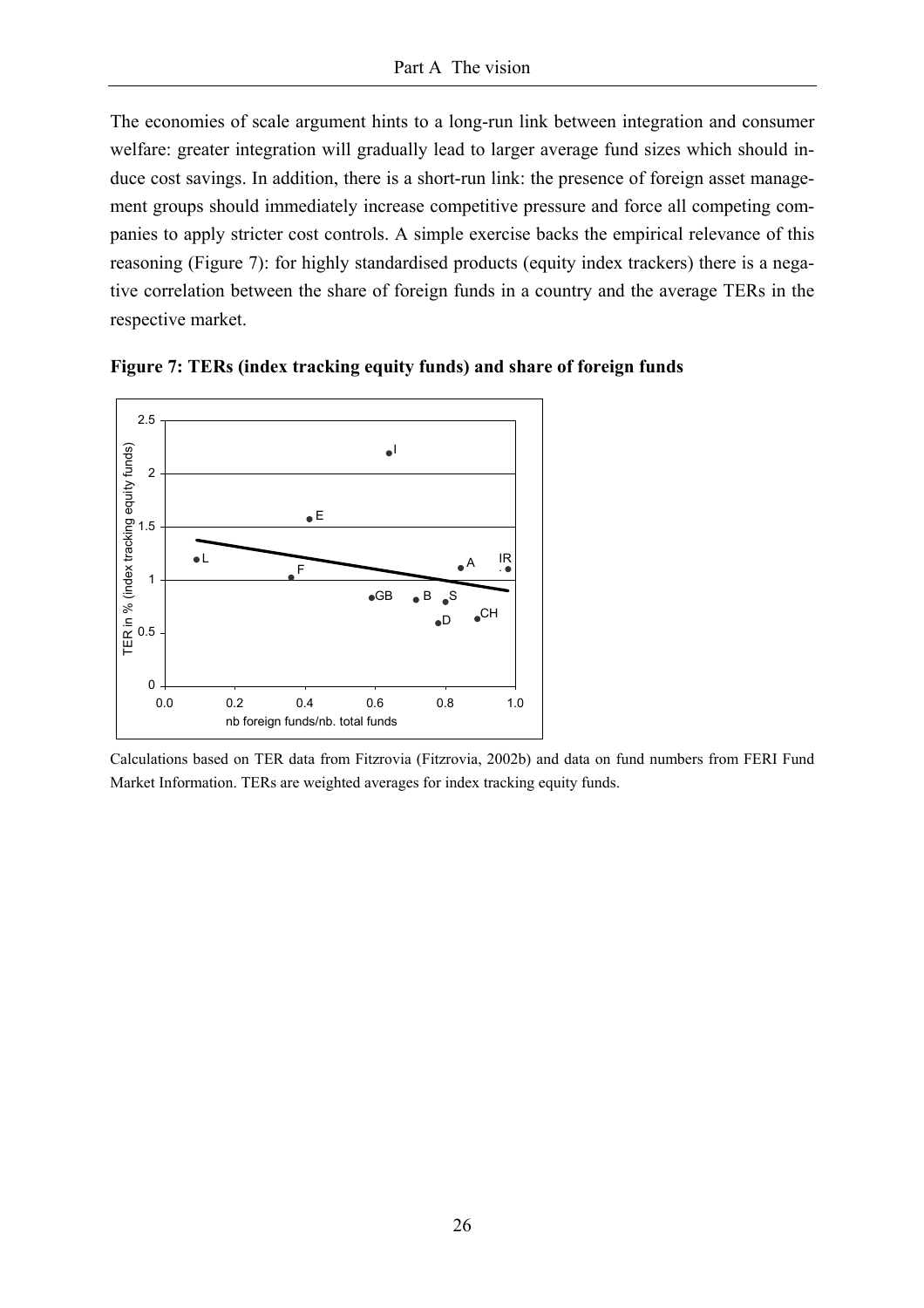# **Part B The current state of the market**

As well as setting out a vision of the future market for asset management in Europe, an appropriate integration strategy must also assess the present degree of integration in order to develop effective policies to close the gap between that future vision and that present reality.

There is insufficient data to perfectly assess present day integration, particularly with regard to the provision of pan-European unregulated asset management products and services. The situation is better with regard to regulated fund products, though even here there are serious problems identifying comparable and standardised market data. These limitations must be kept in mind when presenting a picture of the current level of integration.

The structure of this part of the report reflects the preceding definition of a single market. A single market is not only characterised by a high degree of internal integration (B.1) but also by an open external regime (B.2) which is crucial to foster competitiveness. Section (B.3) looks into distribution trends which significantly impact the development of cross-border business and section (B.4) briefly describes the most important recent legislative decisions.

#### **B.1 Internal integration**

# *B.1.1 Foreign market shares*

A straightforward measure of internal integration in the European fund market is to count the numbers and/or asset based market share of foreign funds present in each national market. Although market share would be the more revealing measure, there is greater availability of data on the number of funds. Figure 8 summarises data on the number of funds which were collected from national investment fund associations and registration authorities. It allows us to draw conclusions regarding cross-country comparisons and the current trends.

In all European countries, the number of both foreign and domestic suppliers generally increased to a (more or less) large extent between the mid-1990s and 2001/2002. The number of funds is clearly correlated with a country's size. An outstanding number of foreign funds are available to investors in Germany as well as Austria, Switzerland and the UK.

The German fund market has undergone a particularly rapid development since the mid-1990s. The high number of domestic funds in Germany includes more than 5000 German 'special funds' which are used by institutional investors and are not sold to the general public.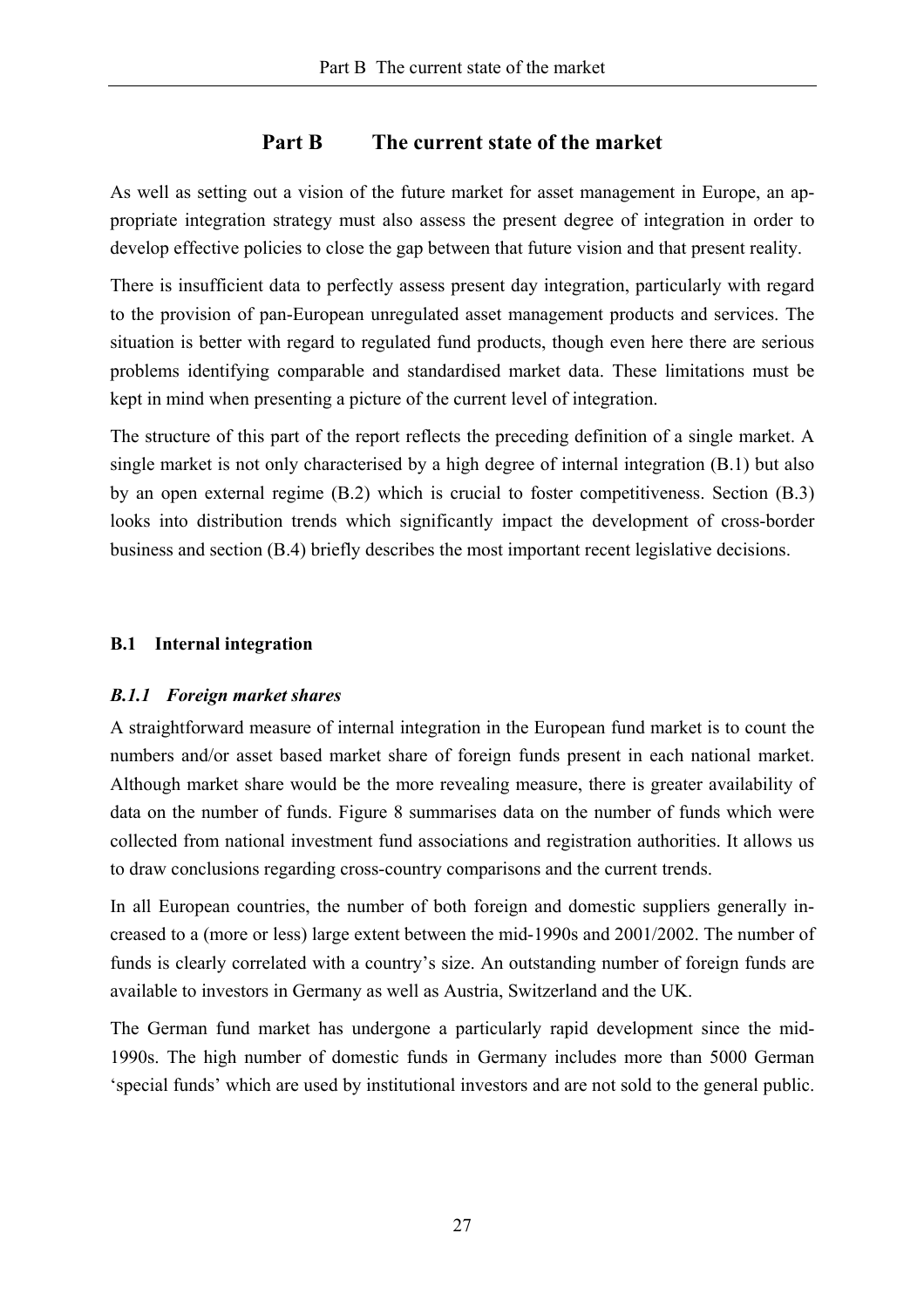Since 2001, the growth of non-Irish and Irish funds, as well as funds administered in Ireland<sup>7</sup> has been particularly high. In addition, the number of foreign funds has increased in some small markets like Portugal, the Netherlands and Italy.

But this data also support earlier findings (e.g. Heinemann, 2003) that investor choice in certain small markets is still limited by a low number of registered funds compared to the big countries. Denmark is an extreme example: due to the highly discriminatory Danish tax regime, the market is effectively closed to foreign investment companies. Thus, in February 2003 only 17 foreign funds were registered in Denmark.

A large number of foreign registered funds does not necessarily imply a substantial amount of cross-border business since registration of a foreign fund does not guarantee market success. Therefore, it is essential to complement data on the number of foreign fund registrations with data on foreign market shares based on asset values. Table 2 presents such market share data, where available. With the exception of Ireland the fund number based market shares are larger than the asset value based market shares. This means that market success is not in proportion to the registration of foreign funds. Foreign funds in Switzerland, Ireland and Belgium have enjoyed a relatively high asset value based market share since the early nineties. Interestingly, in Belgium that share has started to decline, albeit from a high level by European standards.

The situation is very different in other countries where the asset value based market share of foreign products even today hardly exceed 20% (although even this represents some progress since 1992). Over the nineties asset value based market share of foreign investment funds increased slowly and steadily, particularly in Italy. With only 3.7%, the foreign market share in France is still remarkably low despite being one of the leading EU fund markets.

These insights correspond to other piecemeal information from the literature: according to FERI (2002: ch. 21) the French market is mostly approached from "within", i.e. foreign companies establish a domestic presence rather than serve the market from abroad. The Spanish authorities only accepted the sale of Irish domiciled funds in 2001 (FERI, 2002: ch. 15) partially accounting for the very low asset values of foreign funds in Spain in Table 2.

Data from the Portuguese fund association CNVM shows that assets sourced from Portugal by foreign groups represent less than 1% of domestic fund assets by the end of 2001 (FERI 2002: ch. 27). The same applies to Greece: though the ratio of foreign to domestic funds is relatively high, estimated sales are low due to tax discrimination as well as the reluctance of Greek banks to actually sell foreign products (FERI, 2002: ch. 23).

 $\overline{a}$ 

 $<sup>7</sup>$  In addition to domestic funds, Dublin also provides administration and back office services to non-Irish domi-</sup> ciled fund originating e.g. from the Cayman-Islands (FERI, 2002: ch. 15).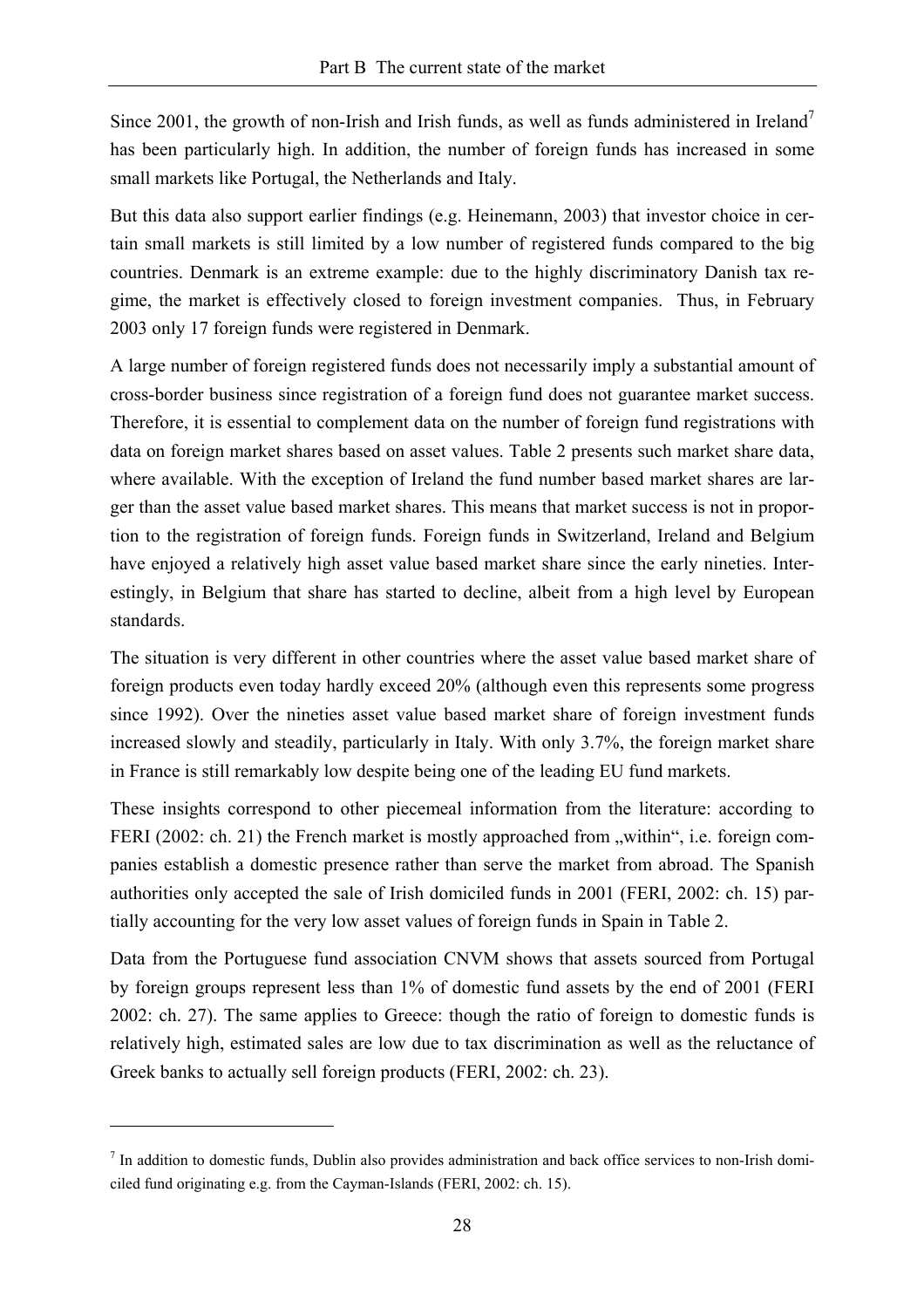

**Figure 8: Number of funds registered for sale in EU-countries (end of year)** 

Source: CSSF, CBF, BaKred, COB, FMA, DFIA, Lipper, SFA, Assogestioni, AFM, BOF, Svensk Fondstatistik, CNVM, IFR. Data marked by \* is provided by Lipper.

Note: In general, the number of funds includes subfunds, excepting Belgium and Luxembourg which count an umbrella SICAV as a single fund, ignoring the numerous subfunds. German and Austrian numbers include 'special funds' for institutional investors. The Italian number of funds only applies to Assogestioni-members. The Irish number of funds captures non-Irish and Irish funds administered in Ireland (as of mid-year). The number of Swedish funds refer to those covered by the Svensk Fondstatistik.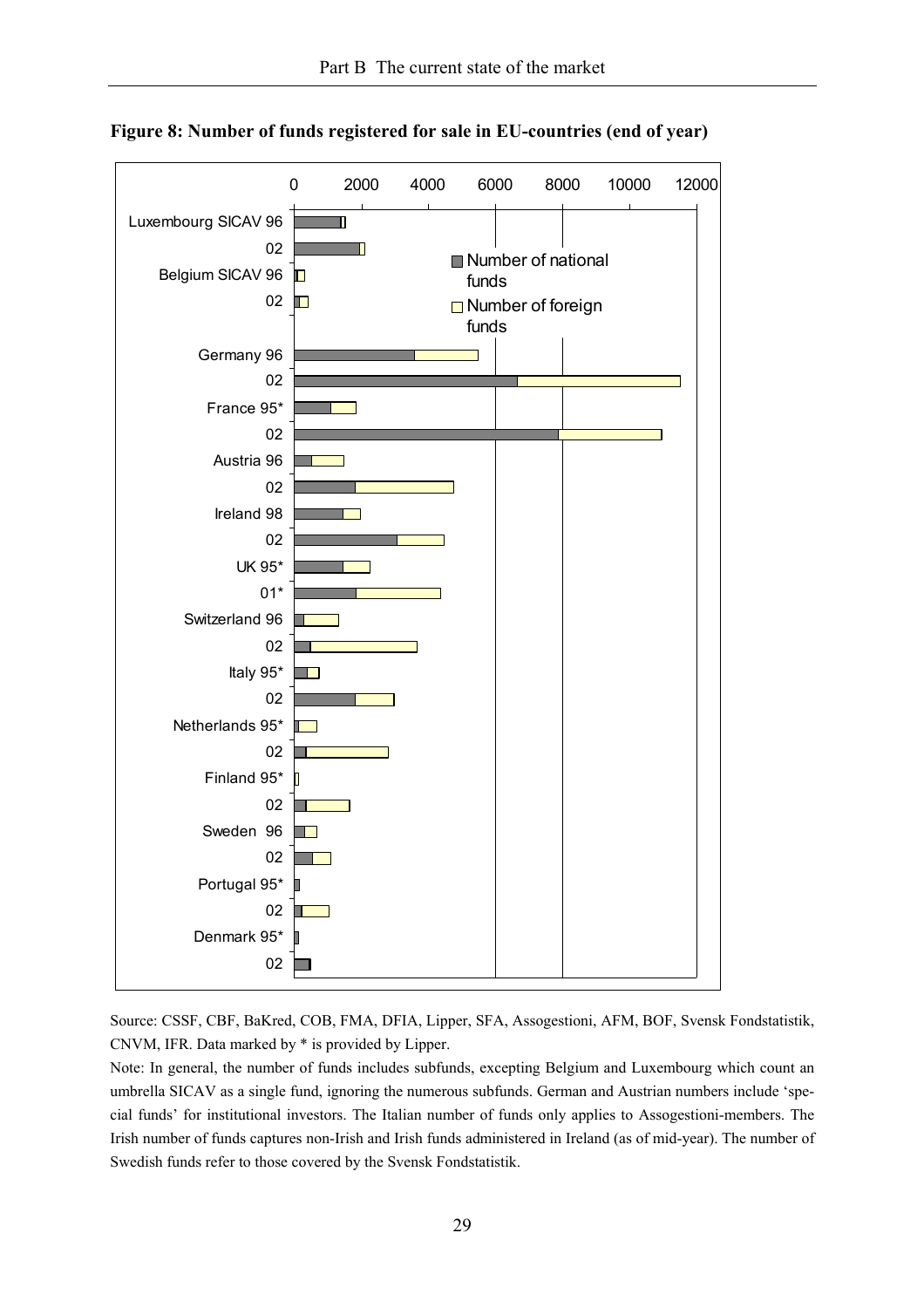|                  |      |                   | net asset value    |         | number of funds |                   |         |  |
|------------------|------|-------------------|--------------------|---------|-----------------|-------------------|---------|--|
| Country          | Year | foreign           | national           | foreign | foreign         | national          | foreign |  |
|                  |      | funds             | funds              | share   | funds           | funds             | share   |  |
| Belgium (SICAV)  | 1992 | 17.93             | 5.61               | 76.16%  | n.a.            | n.a.              | n.a.    |  |
|                  | 1998 | 44.88             | 53.07              | 45.82%  | 250             | 132               | 65.45%  |  |
|                  | 2002 | 47.52             | 80.05              | 37.25%  | 277             | 158               | 63.68%  |  |
| Switzerland      | 1992 | 39.64             | 20.39              | 66.04%  | 442             | 229               | 65.87%  |  |
|                  | 1998 | 138.68            | 64.47              | 68.27%  | 1556            | 356               | 81.38%  |  |
|                  | 2002 | 191.92            | 78.81              | 70.89%  | 3166            | 500               | 86.36%  |  |
| Italy (members   | 1992 | 2.56              | 31.33              | 7.56%   | n.a.            | n.a.              | n.a.    |  |
| of Assogestioni) | 1998 | 22.83             | 372.27             | 5.78%   | n.a.            | n.a.              | n.a.    |  |
|                  | 2002 | 97.94             | 368.02             | 21.02%  | 1179            | 1815              | 39.38%  |  |
| Ireland          | 1998 | 41.66             | 58.04              | 41.79%  | 511             | 1457              | 25.97%  |  |
|                  | 2002 | 141.45            | 292.55             | 32.59%  | 1406            | 3085              | 31.31%  |  |
| Sweden           | 1992 | 3.03              | 11.78              | 20.48%  | 156             | 279               | 35.86%  |  |
|                  | 1998 | 12.07             | 46.55              | 20.59%  | 480             | 366               | 56.74%  |  |
|                  | 2002 | 18.38             | 58.09              | 24.04%  | 534             | 558               | 48.90%  |  |
| Spain            | 1998 | 3.63              | 211.88             | 1.68%   | n.a.            | n.a.              | n.a.    |  |
|                  | 2002 | 6.54              | 193.64             | 3.27%   | n.a.            | n.a.              | n.a.    |  |
| Finland          | 2002 | 2.90 <sup>1</sup> | 11.61 <sup>1</sup> | 20.00%  | 1323            | 341               | 79.51%  |  |
| France           | 2002 | 29.00             | 749.60             | 3.72%   | 3084            | 7874 <sup>2</sup> | 28.14%  |  |

**Table 2: Market shares of foreign funds based on asset values (in bn. Euro) and on number of funds** 

Source: CBF and ABOPC-BVICB/Belgium; SFA/Switzerland; Assogestioni/Italy; DFIA/Ireland; Svensk Fondstatistik; Harju und Syyrilä (2001) and BOF/Finland; COB/France (net asset value of "OPCVM à vocation générale").

Note:  $<sup>1</sup>$  refers to data from 2001.  $<sup>2</sup>$  refers to data from third quarter of 2002.</sup></sup>

Data obtained from FERI Fund Market Information allows us to determine the market strength of cross-border companies in equity funds during the recent bear market. Figure 9 presents net sales of equity funds in the period between January 2001 and November 2002. Net sales in four continental markets of 20 international investment groups ("member groups") are compared with net sales of their respective domestic competitors. Sales of this member group account for about 60% of all European cross-border sales. The chosen period coincides with the beginning of the downturn of international capital markets. Market success of the cross-border companies differs significantly between the four countries. In France member sales accounted for 6.6% of total sales compared to 40.1% in Germany. In Italy domestic equity funds experienced a much sharper decline in net sales in the observed period compared to the member group, and in Spain member funds even succeeded in maintaining positive net sales in contrast to their domestic competitors suffering from outflows.

Although this kind of flow data allows only limited conclusions it indicates that cross-border companies were relatively successful in equity fund sales even in the middle of the severe bear market. It should, however, be stressed that "relative success" may simply represent a lower rate of decline than one's competitors.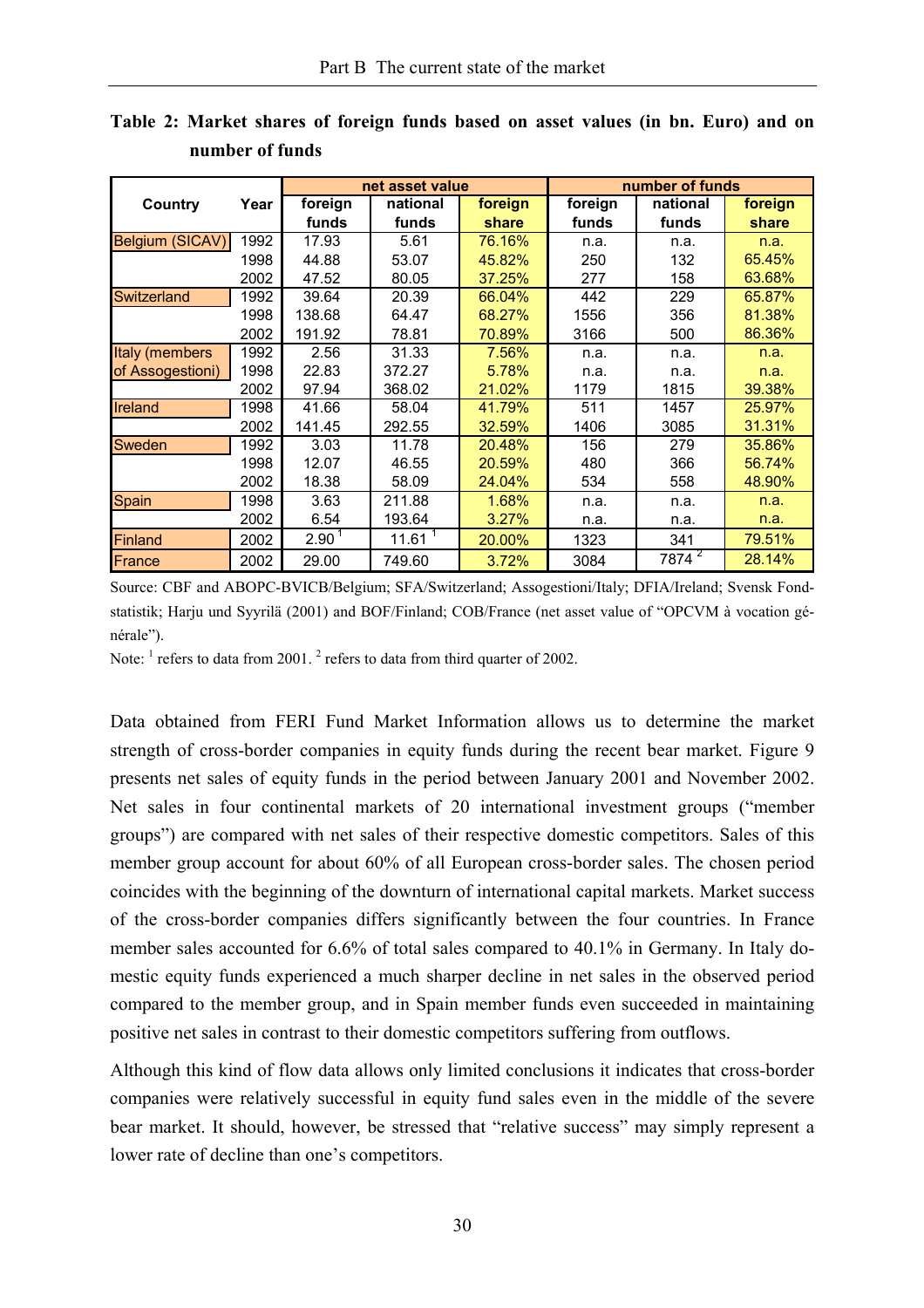# **Figure 9: Foreign versus domestic net sales of equity funds in four continental markets between January 2001 and November 2002**



Source: FERI Fund Market Information.

Note: 20 international investment groups are defined as "member" groups. Data on monthly net sales of equity funds of this member group in France, Germany, Italy and Spain are collected from January 2001 to November 2002

#### *B.1.2 Round-trip fund activity*

 $\overline{a}$ 

One important characteristic of cross-border fund sales in Europe is the significance of Ireland and Luxembourg as "cross-border platforms". In general foreign fund promoters dominate Ireland and Luxembourg whereas national investment groups are of minor importance.<sup>8</sup> For instance, in 1997 only 4.2% of the asset value of Irish funds belonged to funds promoted by the Irish national fund industry, and by 2002 this share has declined even further to 2.1% according to data obtained from DFIA. The situation in Luxembourg is similar: the value of assets of Luxembourg funds promoted by national investment companies is 1.4% in 2002 (not differing much from 1.7% in 1995) (CSSF, 2002).

<sup>&</sup>lt;sup>8</sup> In addition, few foreign funds are offered to the Luxembourg domestic investor. These mostly originate from Germany and Switzerland, though the number of Swiss funds (and thus the total number) fell drastically between 2001 and 2002.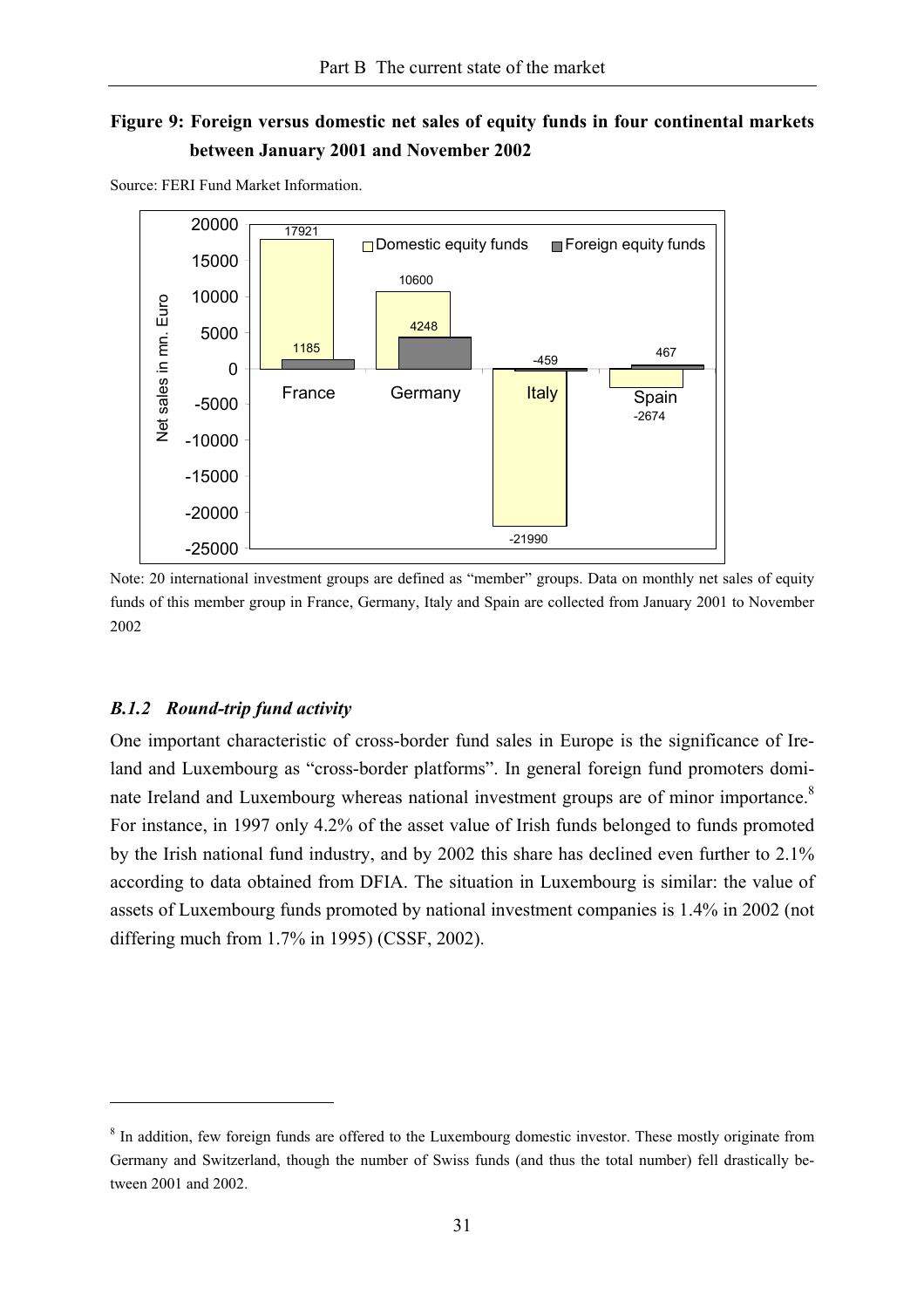

**Figure 10: Funds available in each European market (March 2001)** 

Source: Lipper.

 $\overline{a}$ 

Figure 10 shows the importance of Ireland and Luxembourg for cross-border sales, since a high number of foreign funds registered for sale in other EU-countries originate from these two countries. 'Round-trip' business is an important part of the story: those countries with high numbers of Irish or Luxembourg registered funds are, more often than not, the country of origin of companies with substantial shares in those two fund domiciles (see Figure 11). Companies of German, UK or Italian origin who promote Irish funds account for more than 40% of the total asset value of the Irish fund industry.<sup>9</sup> Of the total asset value of Luxembourg funds in 2002, almost 50% were sold by German, Italian, Belgian, British and French promoters.<sup>10</sup> Since these funds are usually registered for sale in the country of their promoter, many Luxembourg and Irish funds are "round-trip"-type funds.

<sup>&</sup>lt;sup>9</sup> German promoters of Irish funds attracted about 11% of total asset value of Irish funds by 2002, UK promoters more than 27% as well as Italian promoters nearly 5%.

<sup>&</sup>lt;sup>10</sup> 17% have been sold by German promoters of Luxembourg funds, nearly 11% by Italian, 9% by Belgian, and 6% by UK as well as more than 5% by French promoters.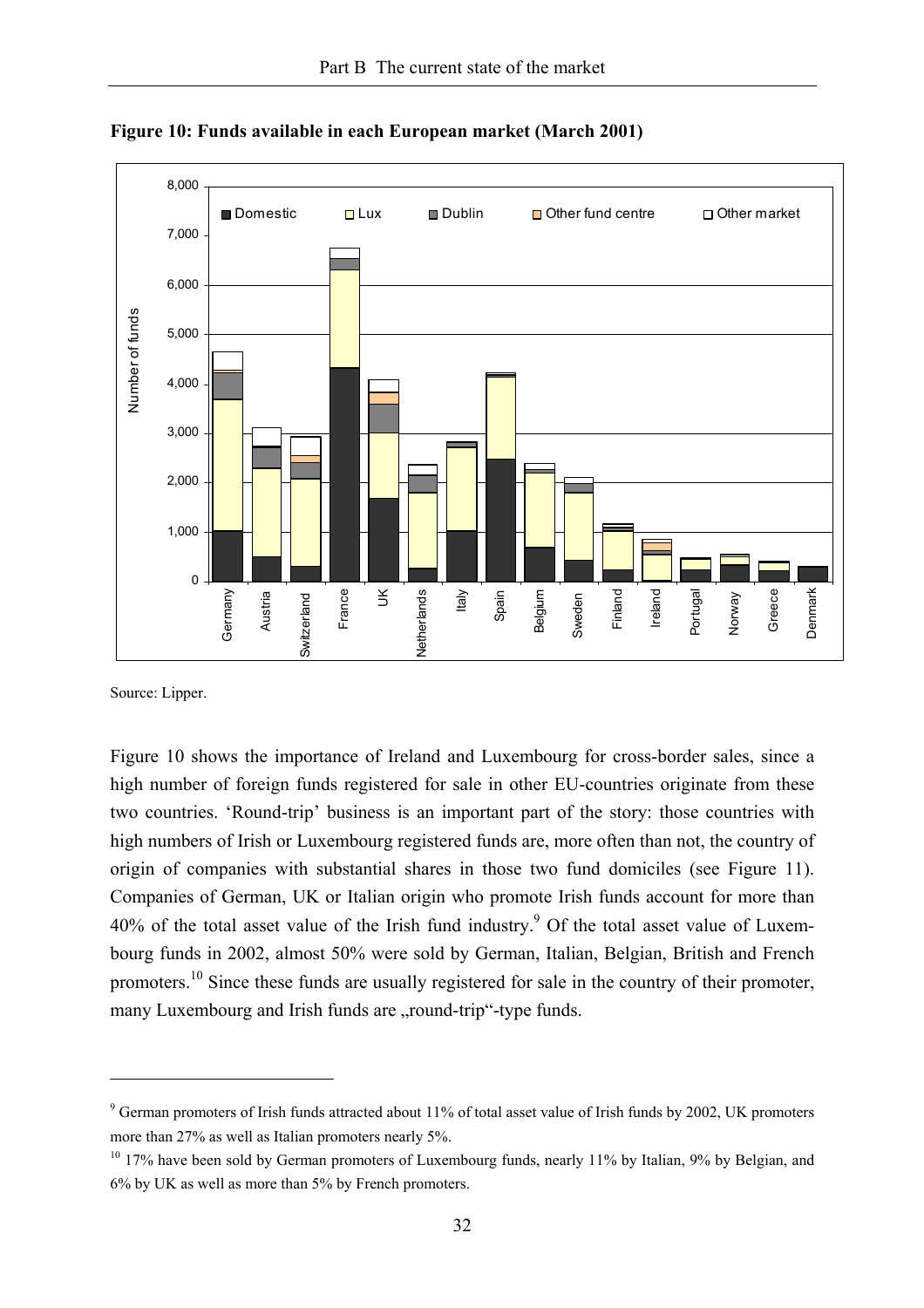However, round-tripping does not completely account for the role of Luxembourg and Dublin. The promotion of funds in both jurisdictions is also a way of accession to the EU market, especially for Swiss and US investment companies (see B.2 for details).





Source: Fitzrovia International, CSSF, DFIA

Comparing today's situation with that of 1995 provides evidence of the importance of "real" cross-border fund sales which seem to be increasing, whereas round-tripping seems to be diminishing. In 1995 (Figure 12), foreign funds available for sale in EU-countries mostly originated from Luxembourg, other than in the UK where a significant number originated from Ireland. By March 2001 (Figure 10) the situation had changed. Although Luxembourg remained important, Ireland's share had increased sharply. And, more importantly, the direct sale of foreign funds originating from countries other than these two "cross-border platforms" is much larger today. Recent data on the single market show the increasing importance of true cross-border business: among more than 4800 non-domestic funds registered in the German market in 2002, only 23% were round-trip funds in the sense that they were sold to Germany by foreign branches of German investment companies (according to data from BVI and BAKred).

Fischer (1999) also stresses that the "proportion of round-trip funds among foreign funds sold steadily decreased from 52% to 26% over the last five years" [i.e. before 1999]. In 1999, more than 1000 funds (representing 6% of the total EU fund population) were registered for sale in more than 6 countries. Fischer states that the initially slow development of true cross-border activity was due to the long delay in fully implementing the UCITS Directive in most countries.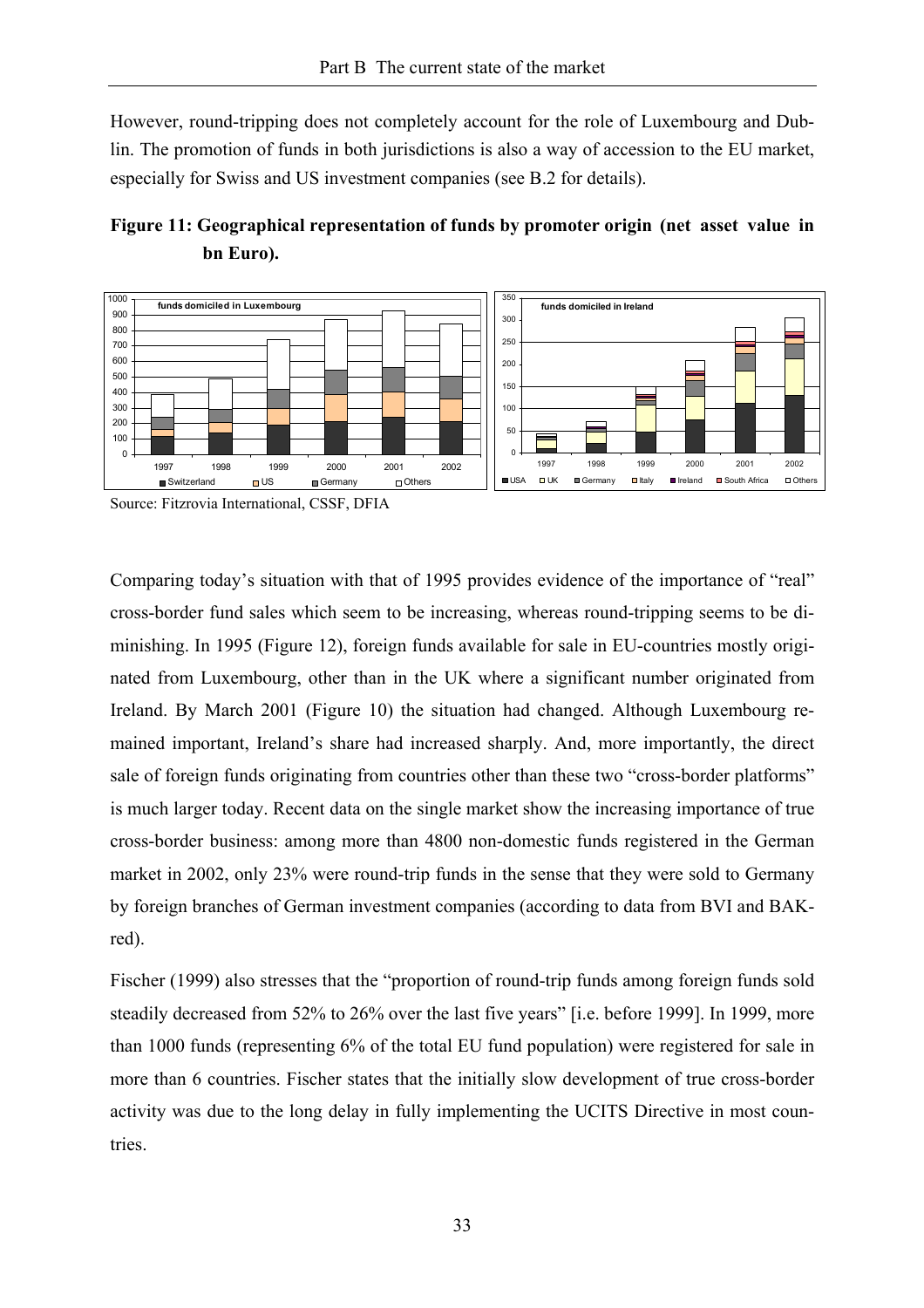

**Figure 12: Funds available in each European market (1995)** 

Source: Lipper.

# *B.1.3 Cross-border sales of third-party funds*

Distribution trends are critically important to cross-border business and are thoroughly analysed in section (B.3). However, one point can be deduced from the aggregate data: that sales of third party products are driving cross-border business in the European fund market. This can easily be seen from the domicile of third-party funds (Figure 13).

The average EU share of foreign domiciled funds in all third party funds assets is about 45%. Again, Dublin and Luxembourg account from the largest share. Shares of foreign third party funds are the highest in Switzerland, Italy and Germany whereas they are particularly low in France and the UK.

The importance of third party distribution to integration is supported by the high correlation between foreign market share of the total fund market (Table 2) and foreign market share of third party products (Figure 13). Switzerland has traditionally been relatively open, as is reflected in its high cross-border fund sales in third party as well as all funds. However, France has a relatively low share of foreign third party funds and an even lower share of foreign funds in total fund assets. Spain is unusual: while the share of foreign funds in total fund assets is very low (3.3%), it is rather high in third party funds.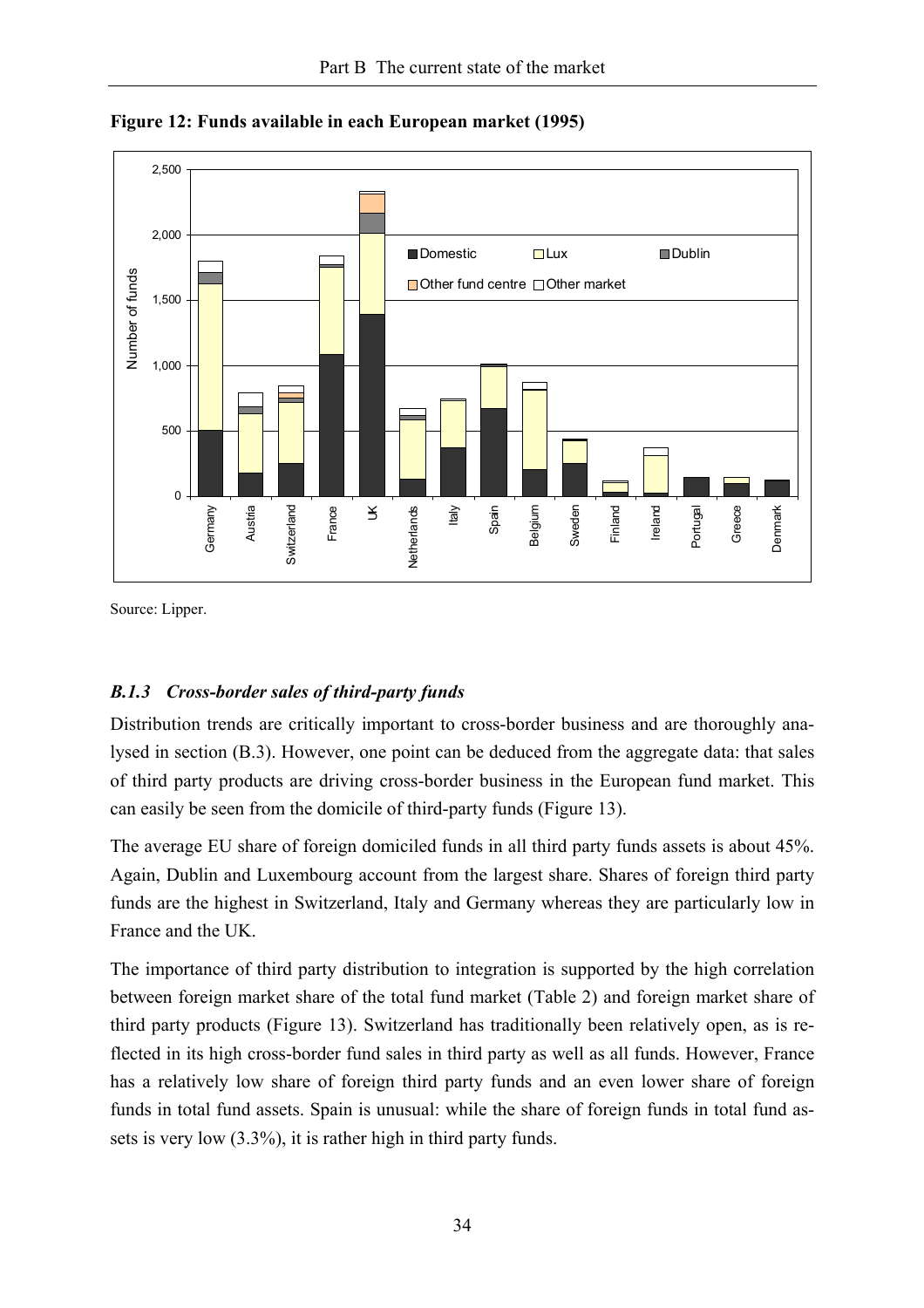



Source: Sector Analysis (2002: 25).

Note: Data refers to a survey of Sector Analysis in July/August 2002 (Panel Feedback Survey). 250 telephone interviews amongst universal banks, portfolio managers, insurance companies, pension plans and independent financial advisors were conducted to get insights in their buying behaviour of third party funds.

The percentage of third-party funds which are regulated by national authorities (i.e. have undergone the national registration procedure) shown in Table 3 differs considerably between EU-countries. While in countries like France or Luxembourg the share of unregulated funds is negligible there are other countries like Belgium or Netherlands where unregulated thirdparty funds have a substantial share.

| Table 3: Percent of third party-funds regulated by national authorities (2002) |  |  |  |  |  |
|--------------------------------------------------------------------------------|--|--|--|--|--|
|--------------------------------------------------------------------------------|--|--|--|--|--|

| <b>Belaium</b> | Netherlands | Sweden | UK  | Spain | Switzerland | Germany | Italy | France | Luxembourg | <b>Europe</b> |
|----------------|-------------|--------|-----|-------|-------------|---------|-------|--------|------------|---------------|
| 62%            | 66%         | 68%    | 87% | 87%   | 91%         | 92%     | 95%   | 98%    | 99%        | 91%           |

Source: Sector Analysis, European Investor Focus, beginning 2002.

Note: Data refers to a survey of Sector Analysis, beginning 2002 (European Investor Focus Survey). 1000 interviews amongst universal banks, portfolio managers, insurance companies, pension plans and independent financial advisors were conducted to get insights in their buying behaviour of third party funds.

There are a number of reasons for this diversity. First, national legislation is less accommodating towards unregulated products in some counties than others. It does not come as a surprise that in a country like France, where marketing restrictions for unregulated products are extremely severe, unregulated products play hardly any role at all. Second, in countries with a relatively low number of registered foreign funds, consumers will look more intensively for unregistered alternatives. This could explain the fact that unregulated products are relatively more important in smaller countries.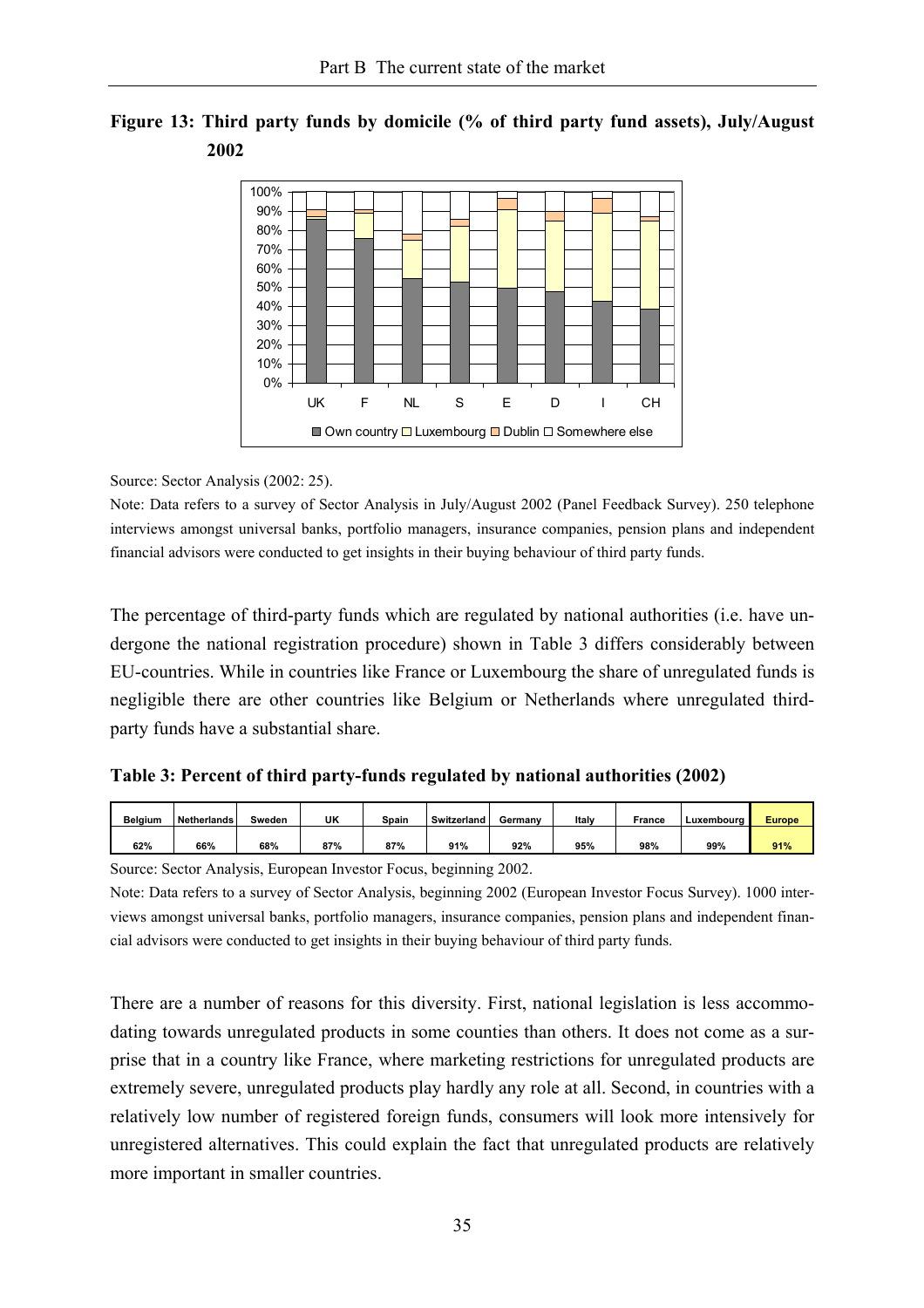Whichever explanation is of more importance, the share of unregulated products is a useful measure of integration in addition to that of registered products.

#### **B.2 External integration**

A "fortress" Europe closed to external competition would not be compatible with a single market according to this report's definition. Therefore, it is important to determine how the European fund market is linked to the global market. External openness can to a certain extent work as a substitute for internal integration since it should have a positive impact on the competitive pressure in the market.

# *B.2.1 Exports*

 $\overline{a}$ 

Interviewees were generally optimistic about the global sales potential of European funds. They mentioned in particular promising developments in  $\text{Asia}^{11}$  (especially Hong Kong, Singapore and Taiwan) the Middle East and the British Commonwealth (e.g. Australia, New Zealand, South Africa). Hong Kong even accepts European regulatory standards and permits UCITS to be publicly sold. Markets which lack a well-developed regulatory framework, such as Latin America and Mexico, also constitute interesting potential markets for European UCITS. For example, interviewees report that there are fewer legal hurdles to sell UCITS in Mexico than in France.

Figure 14 presents data from FERI on the export of EU funds, based on monthly net sales between January 2002 and November 2002 of 19 internationally active investment companies which account for about 60% of cross-border business in Europe. This data shows that European fund products are successful in a number of markets outside of Europe.

Australasia is the most significant non-European market for European UCITS with a share of 11.6% (14.8 bn. Euro) of all European UCITS sales. The reason for the small UCITS exports to the USA<sup>12</sup> lies primarily in the restrictive American regulatory system, which prevents foreign investment funds from entering the US market. As was stated several times in the interviews conducted, it is nearly impossible for non-SEC regulated products to enter the American market. Section 7d of the US Investment Company Act generally prevents foreign funds from being publicly sold in the United States. Although the SEC is entitled to grant permis-

<sup>&</sup>lt;sup>11</sup> According to Data provided by FERI, in March 2001 1711 different European Funds were notified in Hong Kong, 175 in Japan and 50 in Korea, some of which are round-trips.

<sup>&</sup>lt;sup>12</sup> The reported share of UCITS exports to the USA (5.6%) must even be considered to overstate real exports. It is partly based on statistical breakdowns of sales to global investors which could not be allocated definitely to one country. Therefore the number is probably biased upwards.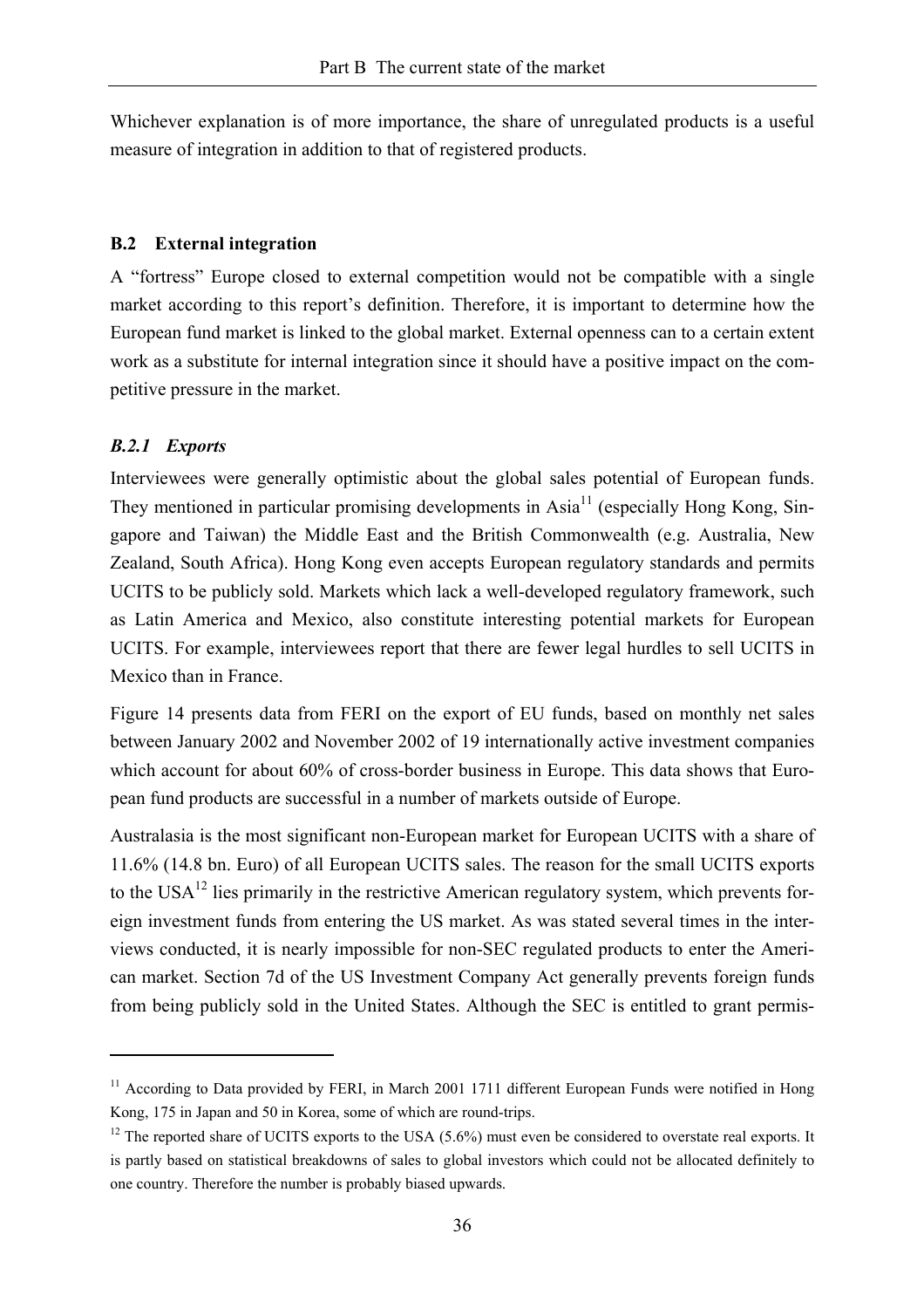sions for foreign funds it is practically impossible for any European investment group to meet the SEC criteria for this permission. According to the SEC, such an authorisation has only been accorded very few times in the past. In addition, tax regulation issues are known to be so complex, that European funds would not be marketable in the US. On the other hand, European or other foreign investment companies are allowed to set up US based funds that comply with the requirements of the US securities laws. In addition, the SEC does not generally prevent private offerings of European funds, e.g. to institutional investors.



**Figure 14: Export of EU-funds, Jan-Nov 2002** 

Source: FERI Fund Market Information, London. Note: The data is based on monthly sales between January 2002 and November 2002 from 19 companies which accounted for an estimated 60% of cross-border business. Total sales amounted to 127,7 billion Euro.

#### *B.2.2 Imports*

Non-European fund promoters are generally sceptical about the possibility of importing foreign funds into the European market. American companies in particular complain about difficulties in gaining access to the European retail investor due to the dominant position of domestic banks in distribution (Fischer, 1999).

As a matter of fact European holdings of US mutual funds are low. At the end of the first quarter 2000, EU citizens held only 79.5 bn. Euro out of a 7,081 bn. US investment fund market, which corresponds to approximately 1% of total holdings. In comparison, net assets of the European investment fund industry amounted to 4,524 bn. Euro at the End of 2000, of which EU citizens apparently held the lion's share.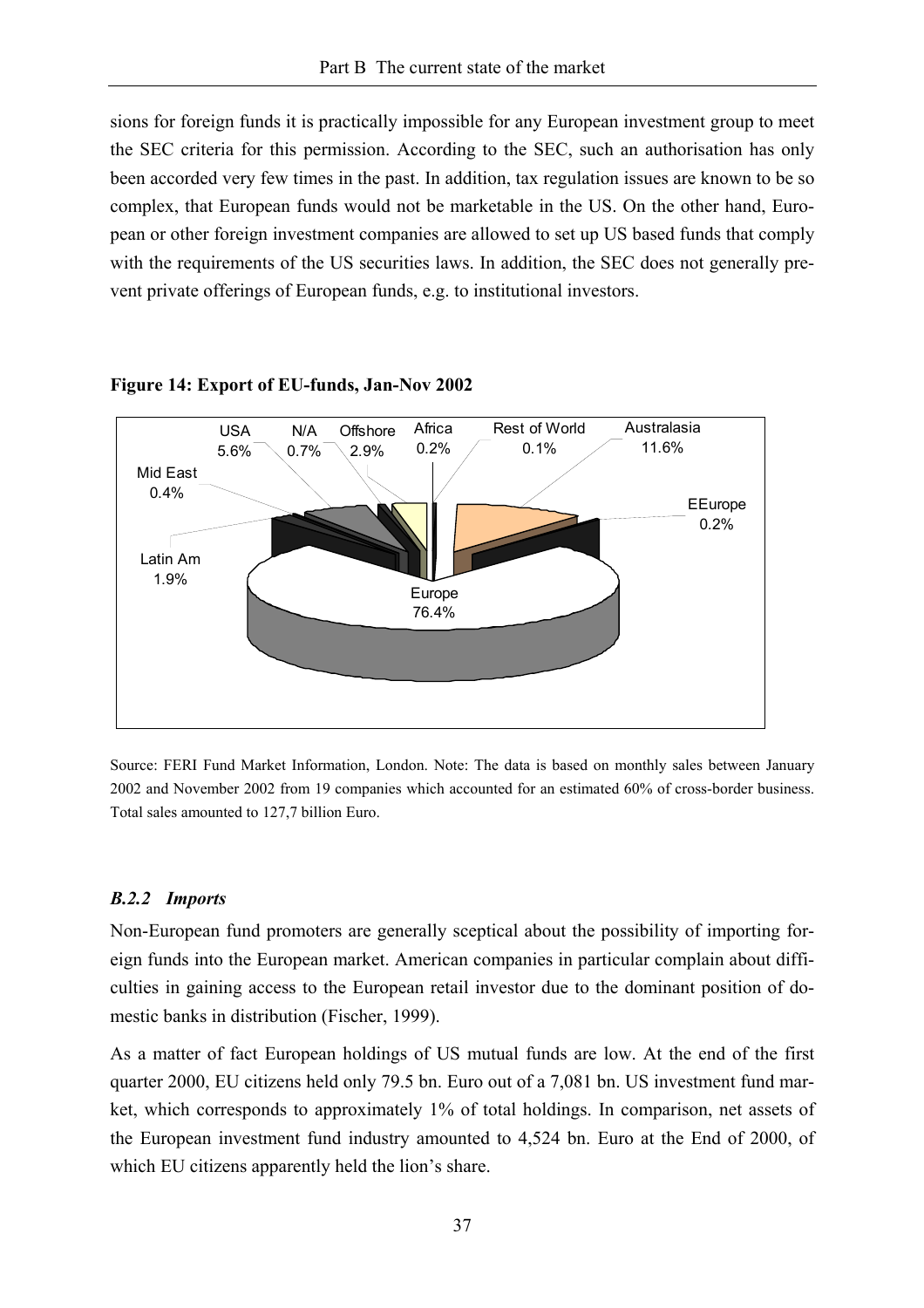The most successful way for foreign investment companies to tap the single market is through the establishment of European UCITS in an EU fund-centre such as Luxembourg and Dublin. Alternatively, co-operative partnerships are occasionally developed with established European investment groups.

As regards the first option, significant amounts are invested in European domiciled funds promoted by US asset managers (see above Figure 11). Dublin has grown significantly in importance because of US promoters, with net sales rising from 10 bn. Euro in 1997 to 129 bn. Euro in 2002, whereas in the same time period sales of funds of US promoters in Luxembourg increased from 46 bn. Euro to 149 bn. Euro, a figure still higher in absolute value than in Dublin, but declining by over 15% since 2000.

Adding up all European sales of investment funds from US promoters in Luxembourg and Dublin, the US market share in Europe<sup>13</sup> turns out to be a respectable 6.5% which corresponds to the combined market share of Spain, Portugal, Greece, Denmark and Finland. Adding the sales of Swiss promoters in Luxembourg to the sales of US promoters in Luxembourg and Dublin, the result is a Non-EU market share of 11.4% - not taking into account South African investment companies (6.2 bn Euro via Dublin) and all other non-EU fund promoters. Considering additional foreign sales through co-operative partnerships with established European investment groups, it would appear that European is more open to foreign fund promoters than would have appeared to be the case at first sight.

# **B.3 Distribution trends**

# *B.3.1 Distribution channels*

The distribution of investment funds in Europe is still principally determined by three factors:

- Bias towards banks as the main distribution channel (see Figure 15). Banks clearly dominate the distribution of investment funds in all countries except the UK. The second most important channel is insurance, particularly relevant in the UK, Germany and France. Independent financial advisers only play a significant role in the UK where, among other reasons, specific regulations ("polarisation") have favoured this channel. In all other countries except Germany and Norway their market share is negligible.
- Bias towards domestic suppliers (see Figure 16). In all European countries an overwhelmingly high share of investment funds are supplied by domestic suppliers. Shares of foreign suppliers (basis: funds under management, excluding the round trip funds of domestic

<sup>&</sup>lt;sup>13</sup> European market composed of all FEFSI members.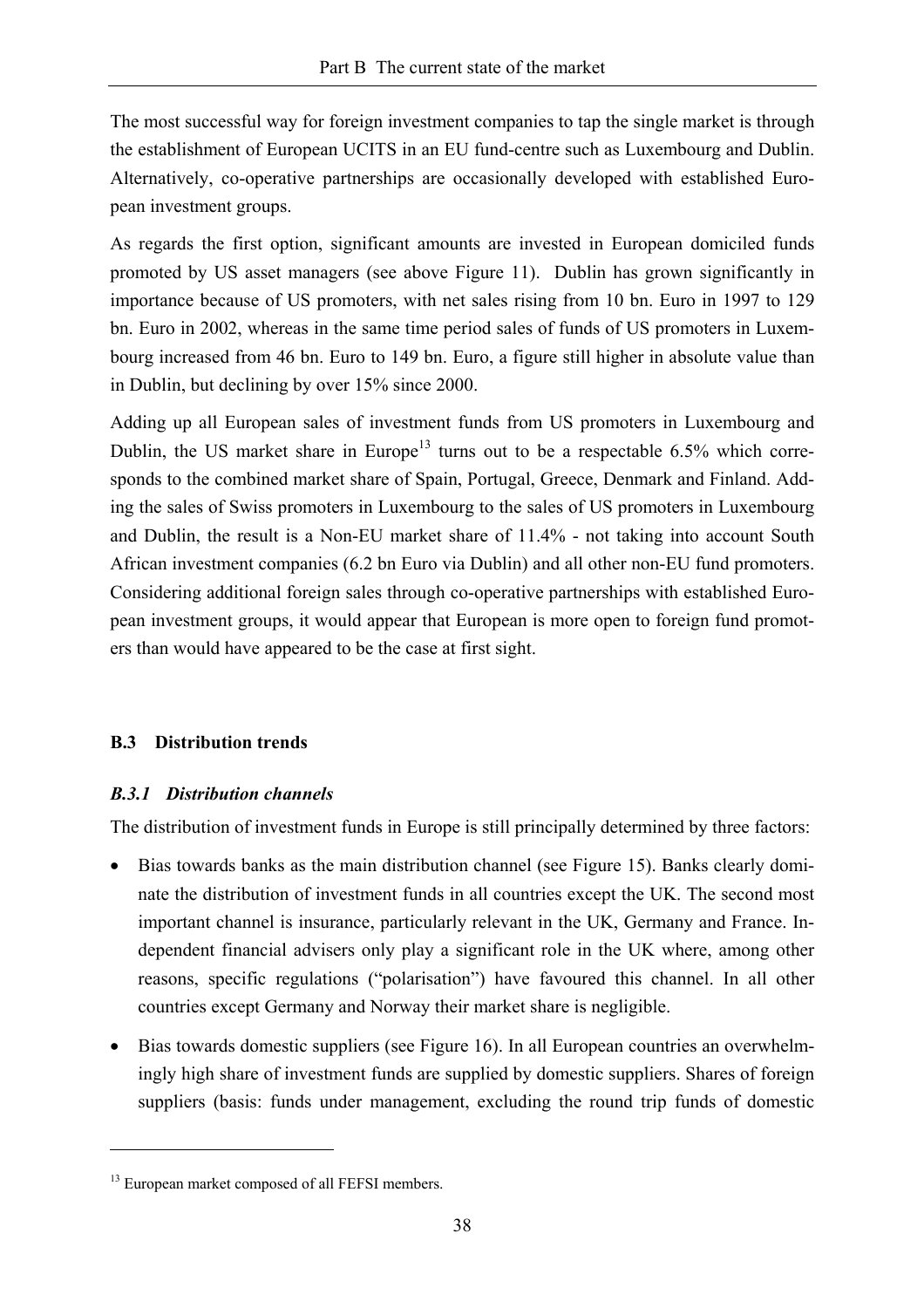suppliers) are frequently below 10% excepting Spain (15,9%) and the Netherlands (13,1%). One further exception – which however is due to its function as a turntable in the European investment fund business – is Luxembourg (33,5%).

• Bias towards in-house funds (see Figure 16). More than 80% of all investment funds under management are in-house funds in 7 out of 10 countries. Third party shares are slightly higher in Germany and also in Spain. A major exception is again Luxembourg with nearly half of all funds under management provided by third party suppliers.



**Figure 15: European Market for Investment Funds- Distribution Mix** 

Source: FERI European Fund Market Yearbook 2002; data refer to 2001.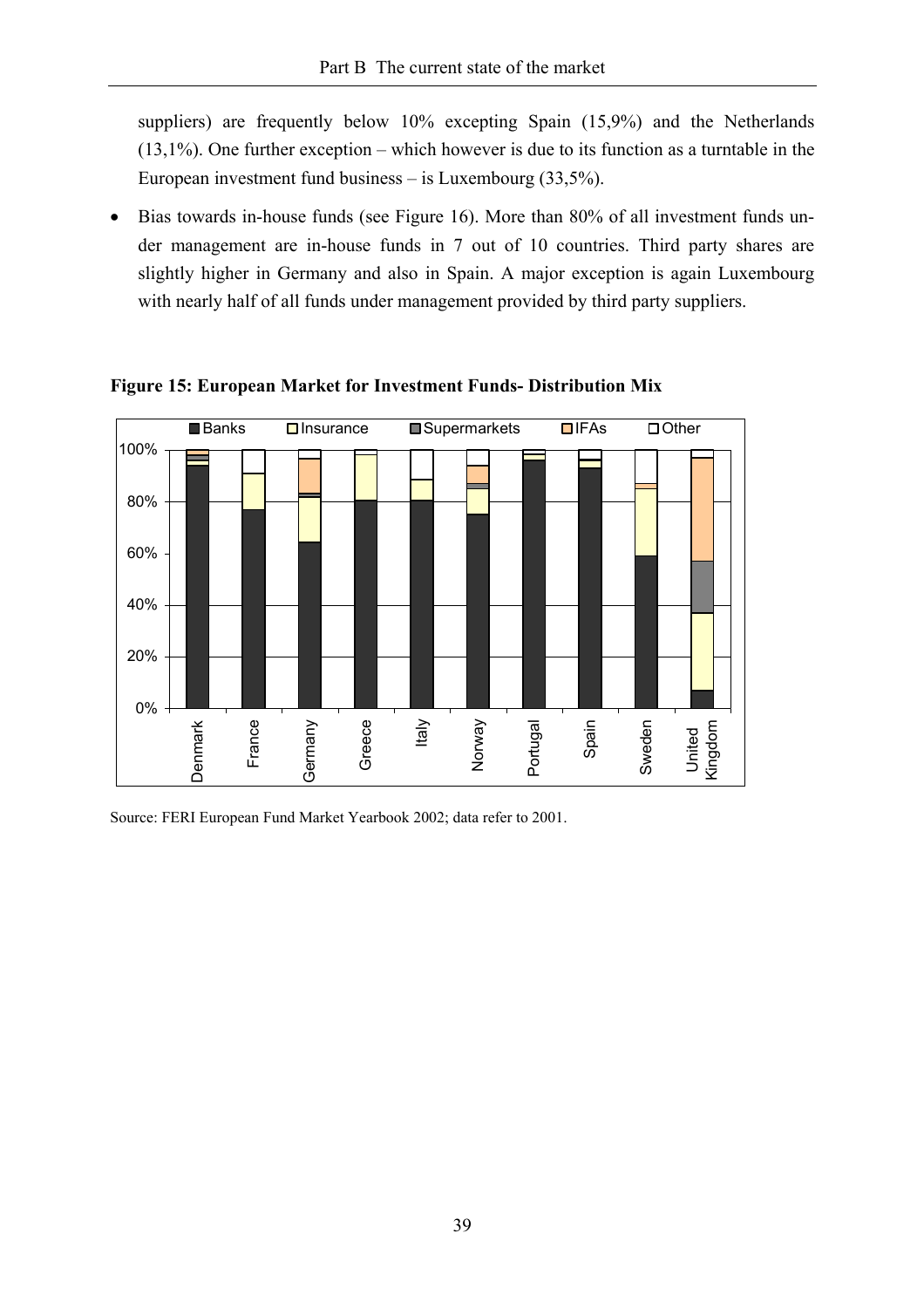# **Figure 16: Shares of in-house funds, third party domestic and third party foreign suppliers (based on funds under management).**



Source: Sector Analysis European Investor Focus, early 2002/ZEW calculations. In-house funds include roundtrip funds with a foreign domicile. Therefore, their share not identical with share of domestic funds.

These numbers suggest that banks still essentially control the distribution of European investment funds. The dominance of universal banks – that manufacture and distribute their own investment products – in the distribution channels of the investment fund market in Europe is one likely cause of the bias towards domestic suppliers and in-house funds. As PriceWaterhouseCoopers/FEFSI (2001a, p.19) states, "[p]owerful local distribution networks, already providing a broad range of in-house products, are naturally inclined to sell products originating from their own group[…]".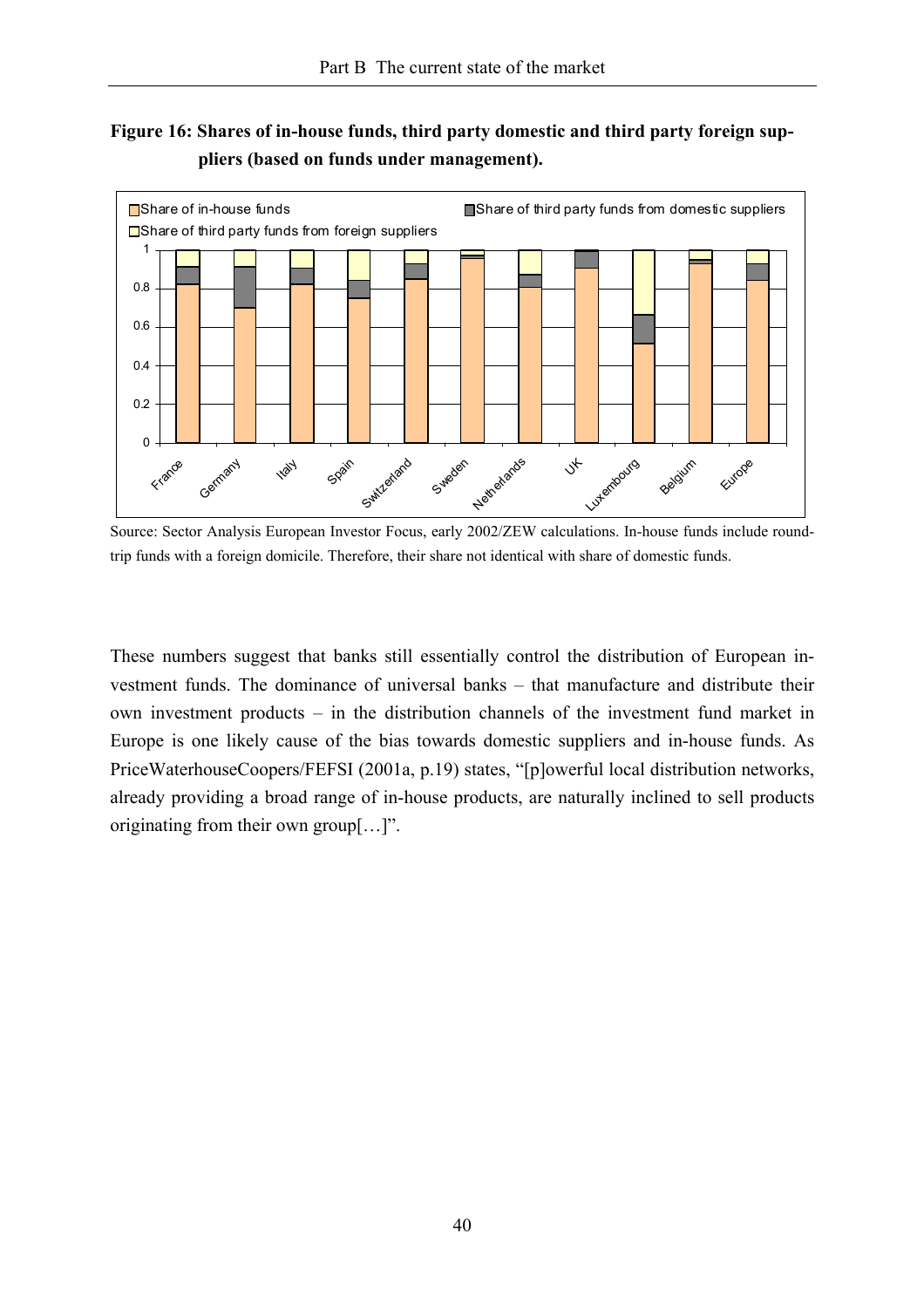

**Figure 17: Importance of distribution channels between now and in 10 years** 

Source: IMA and ZEW Company Questionnaire 2003

# **Figure 18: Changes in the importance of distribution channels between now and in 10 years**



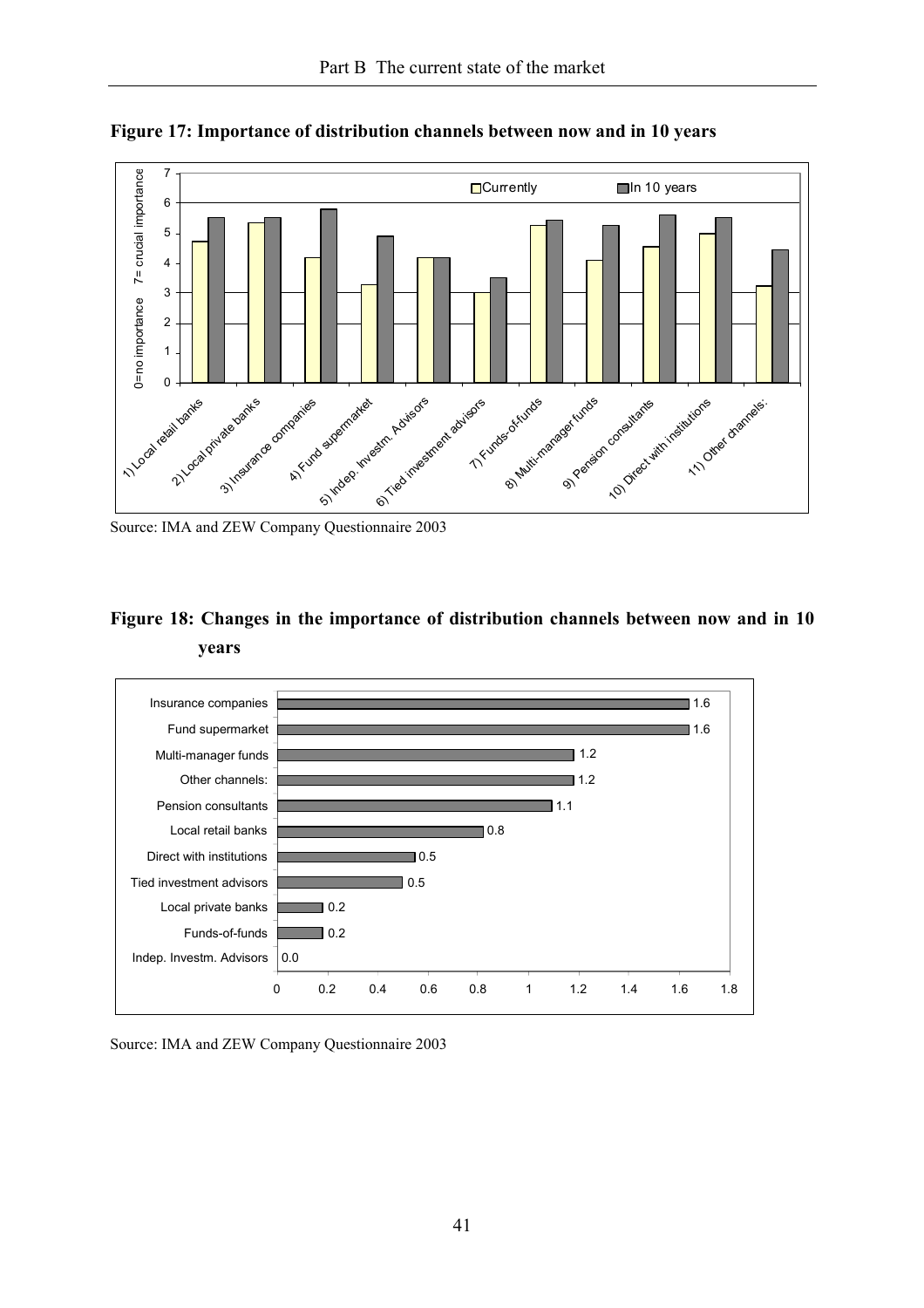However, this picture is beginning to change. The investment managers interviewed for this study were asked to assess the importance of different distribution channels in Continental Europe currently and ten years in the future (see Figure 17).<sup>14</sup>

These are the key results:

- In our sample, banks are currently the most important channels (particularly local private banks), and direct business with institutions. Funds of funds are an important productlinked form of distribution.<sup>15</sup> Least important are fund supermarkets and sales over the desks of tied investment advisors  $16$
- All channels will become more important in the future, with exception of independent financial advisors (IFAs), which are predicted to stagnate. This result is somehow counter-intuitive, since one might have expected some channels to increase in importance while others diminish, i.e. that rankings should reflect the *relative importance* of the distribution channels. While some respondents explicitly stated that their answers refer to relative importance, the result suggests that overall the majority of respondents answered with regard to *absolute importance*. The prediction that all channels will become more important therefore reflects the expected future expansion of the entire asset management market. The answers have to be interpreted in the following way: that the absolute volume of business coming from the IFA channel is expected to remain the same in ten years, while the volume coming from banks is expected to grow, and that coming from insurance will grow even more.
- Even though this question was not commonly interpreted by respondents, one can nevertheless derive some interesting conclusions. The most significant increases are to be expected in the insurance channel and in fund supermarkets. One competitive advantage of insurance companies is their widespread distribution network and their huge sales forces. The insurance sector is like "a sleeping giant", already attracting enormous volumes of capital which are channelled into investment funds. Another competitive advantage is the preferential fiscal treatment of insurance products in some countries e.g., the tax relief for long-term life insurance contracts in Germany. A further example is the exclusion of insurance-based products from the EU savings tax directive (though this may be reconsidered at a later point of time). As PriceWaterhouseCoopers (2002a, p. 27) has noted, there

<sup>&</sup>lt;sup>14</sup> See also for Germany a comparison between 1998 and a 2005 forecast in Heinemann (2003), p. 101, based on BVI figures.

<sup>&</sup>lt;sup>15</sup> As this products itself is distributed via other distribution channels, this statistics necessarily involve a certain degree of double counting.

<sup>&</sup>lt;sup>16</sup> Here also obviously double counting takes place, as tied investment advisers work for banks, insurance companies, etc.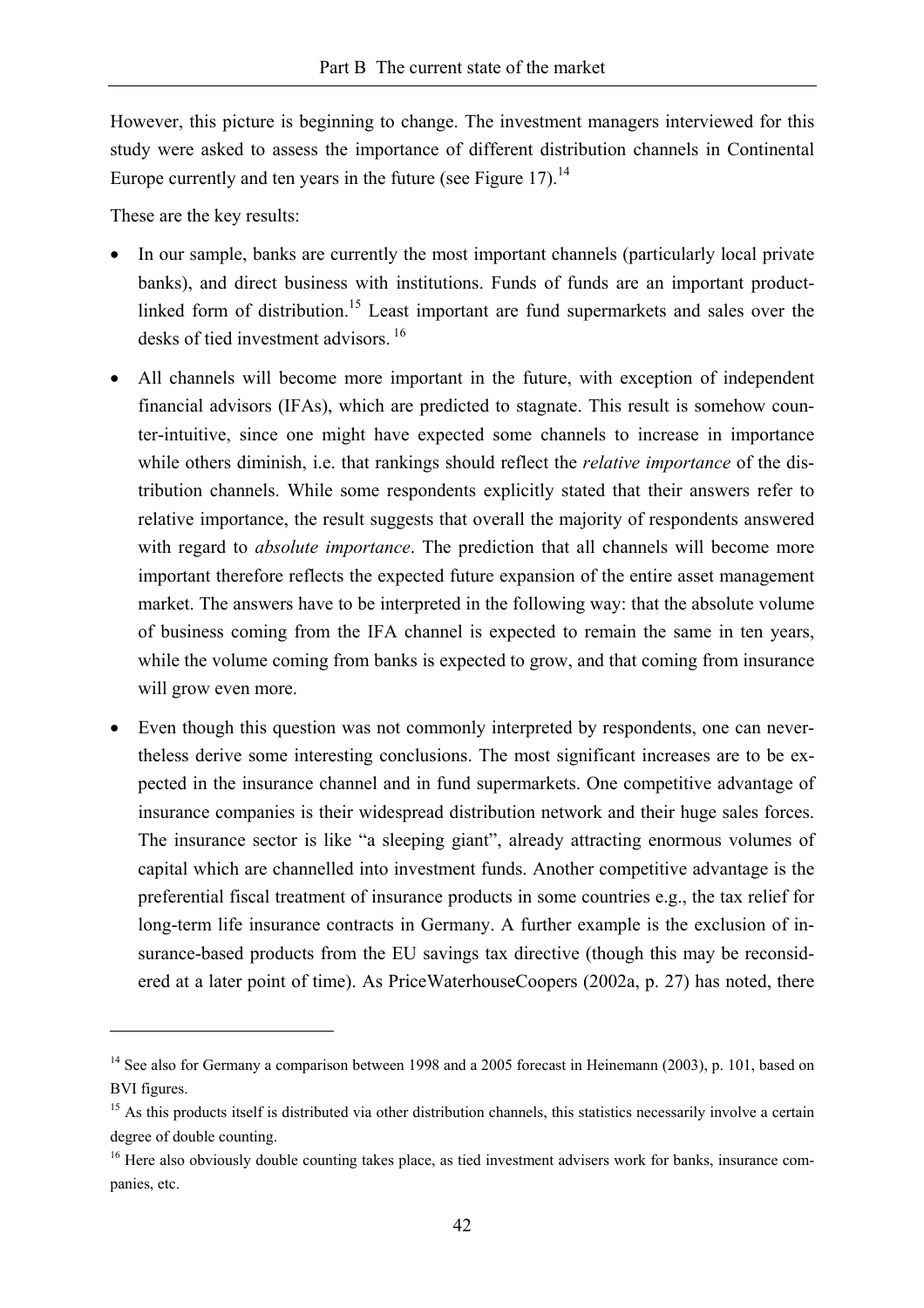is a culture clash between insurance and investment funds businesses. Insurance companies insure against risk, while investment funds sell it. However, while this observation highlights the aversion of insurance customers from investment savings, it does not describe the real economic characteristics of the different products. Obviously capital accumulating insurance products – like life insurance – are not riskless and investment products do not necessarily bear more risk. A changing attitude towards risk and increasing financial literacy of consumers is therefore likely to promote unit linked insurance products. The promising prospect of the insurance channel must also be seen against the background of growing pension business where insurance companies traditionally have a significant market share. Most respondents in our survey pointed to the sale of third party funds in unit linked insurance products as fundamental to the future of insurance, particularly in the context of pension plans.

- Fund supermarkets have two future roles. On the one hand they can be used to facilitate direct sales to retail investors by offering internet enabled electronic trading platforms. Here they benefit – probably more than other distribution channels – from the broadening internet penetration among private households. On the other hand – and this is the more important component of their business – they can be used by small intermediaries as service providers. Fund supermarkets are a convenient way for independent financial advisors and small banks to distribute funds without having a costly back office.
- 'Open products' such as funds-of-funds (that are already an important distribution channel) and multi-manager funds (that are expected to grow considerably in importance) are a useful way of opening distribution to third parties without loosing control over the supplier-client relationship.17
- The rising importance of pension business is reflected in the growing significance of pension consultants as distributors of asset management services.
- Surprisingly, the importance of independent financial advisers is comparatively low and is expected to stagnate. The relatively low importance of IFAs is misleading, because it conceals a wide distribution of answers. While 4 respondents gave IFAs the second highest value on a scale from 1 to 7 in ten years, a further 4 interviewees attributed only 2 or 3 to it (see Figure 19). These diverse assessments are most likely due to differences in country and customer segment targeting by interviewees and different forecasts of future regulation. As Figure 15 shows, IFAs are currently particularly important in the UK. However, their market share will most likely shrink in the future if the polarisation regulations are abandoned.<sup>18</sup> This regulation currently limits third-party sales by non-IFAs. Therefore in

 $17$  PriceWaterhouseCoopers (2002a), p. 14/15.

<sup>&</sup>lt;sup>18</sup> For a discussion of the polarisation regulation see Sandler (2002), chapter 4, and FSA consultation paper 121.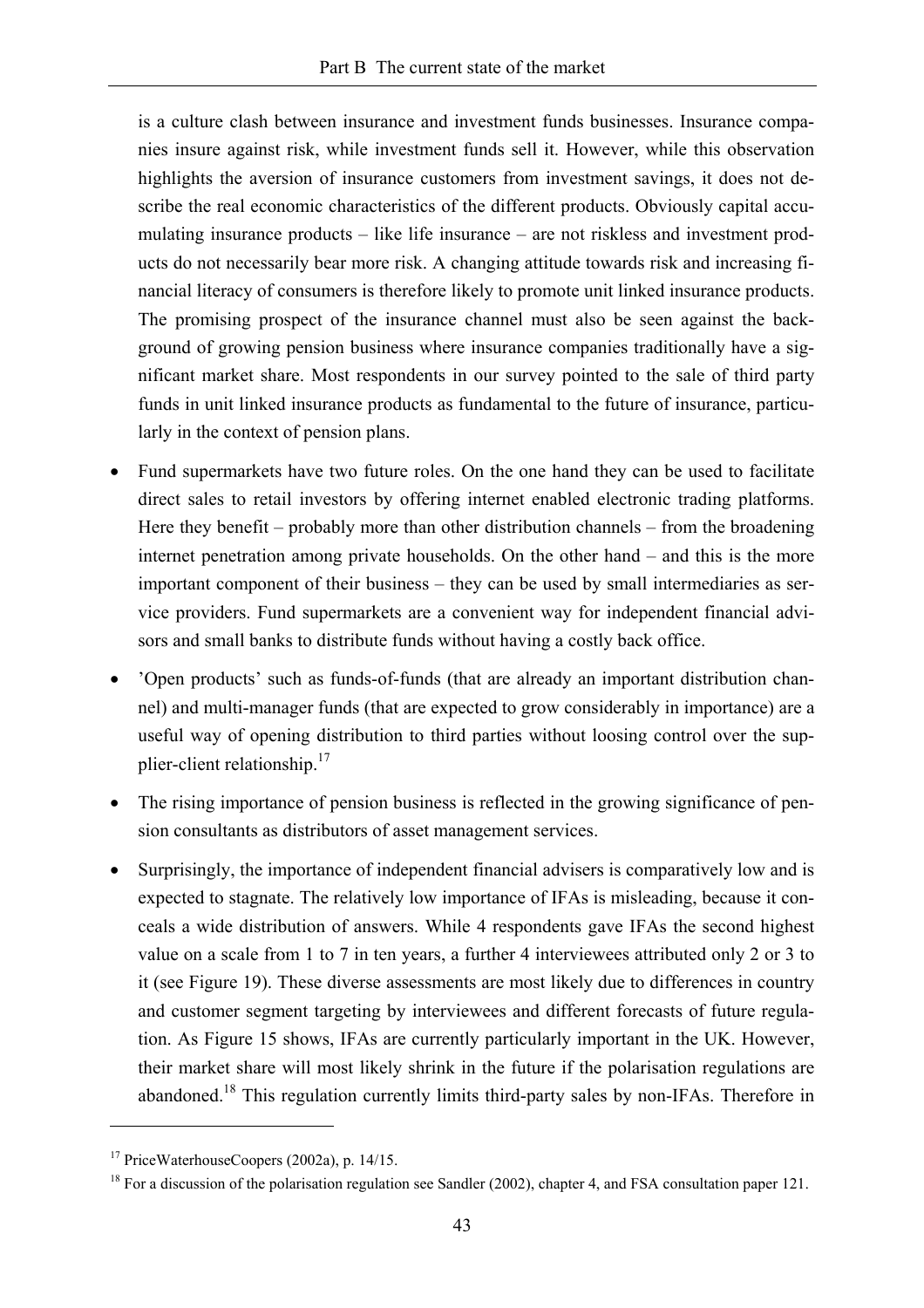the UK the importance of IFAs is expected to diminish while in other countries – notably in Germany, where they already have substantial market share – their position is likely to become stronger. In the view of interviewees, tighter regulation and qualification of IFAs would increase their competence and support their ongoing importance as a distribution channel (see also section C.4 on the regulation of advice).

IFAs make higher service demands on fund managers than other distribution partners because they demand regular contacts with their account manager, road shows, training programmes etc. To service IFAs effectively, fund managers need to be geographically proximate.19 Moreover, fund managers can only support distribution partners who can deliver sufficient volumes. This was easy for many IFA in the bull market of the late 1990s, but less so in today's environment. Because of the high fixed costs of distribution – i.e. costs incurred independently of the volume of assets under management – IFA intermediation is more profitable for large than for small portfolios, supporting the view that IFAs will increasingly focus on affluent customers.<sup>20</sup> Interviewees attest that those IFAs have best chances to survive that target high net worth investors who value advice.

# **Figure 19: Distribution of answers to question concerning current and future relevance of IFA**



Source: IMA and ZEW Company Questionnaire 2003

<sup>&</sup>lt;sup>19</sup> PriceWaterhouseCoopers (2002a), p. 27.

 $20$  Sandler (2002), p. 46.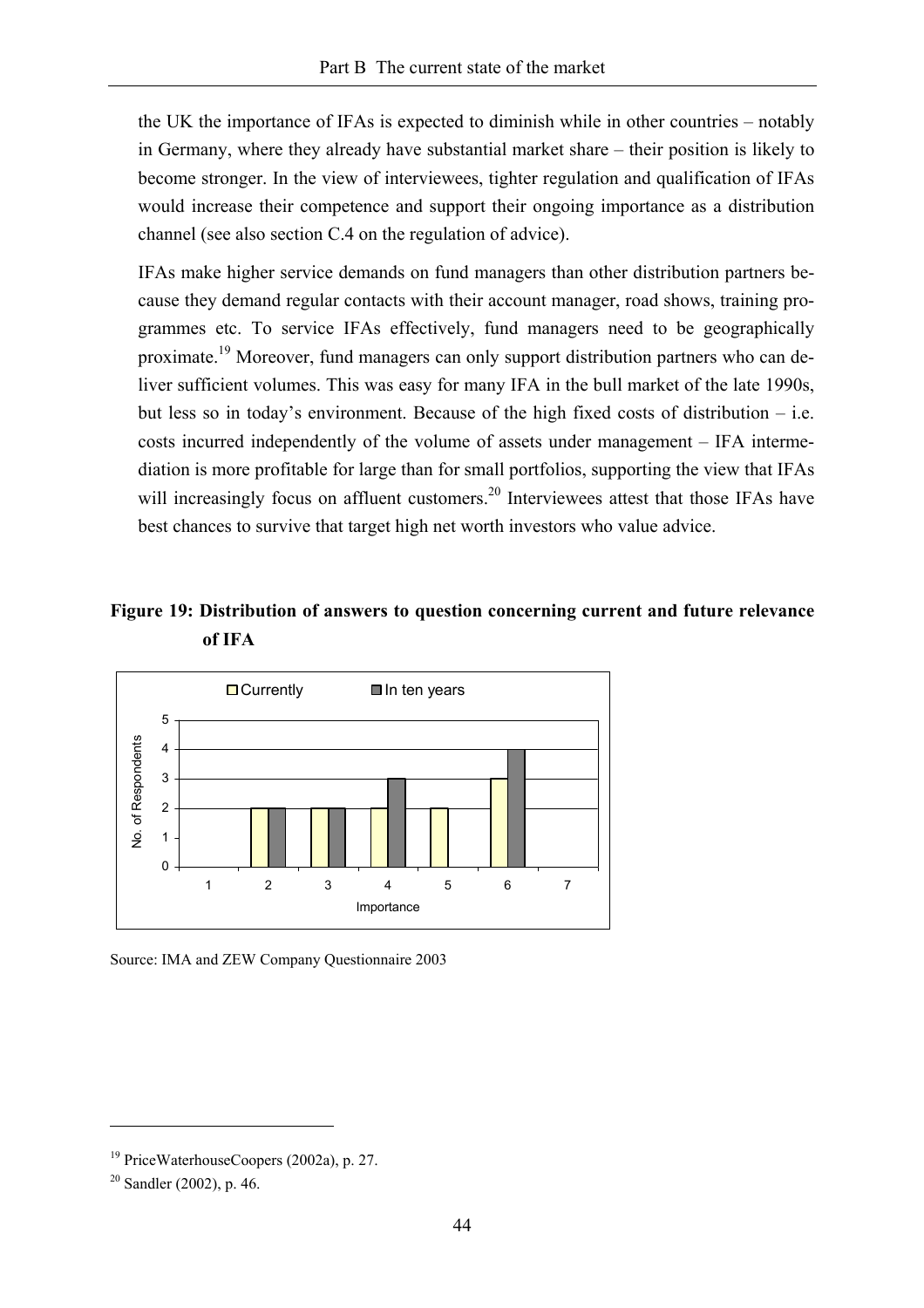#### *B.3.2 The trend towards open architecture*

The figures above indicate that the banks' role as distributors of investment funds will change in the future. Interviewees predict that other distributors  $-e.g.$  insurance companies and fund supermarkets – will gain market share and become more important distributors of investment funds than banks. Also the share of proprietary products distributed by banks is likely to shift in favour of third-party investment funds as banks increasingly adopt 'open architecture' (OA). OA is characterised by a common infrastructure, open contractual space and shared investment culture.<sup>21</sup> Moreover, OA in a broad sense does not only include the distribution of investment funds through non-proprietary channels, but also the outsourcing of asset management from one manufacturer to another. The relationship between OA and the distribution mix is twofold. On the one hand third-party sales via OA will result in a more diversified product mix for a given distribution structure. On the other hand, if the dominance of large distributors (like banks) is weakened, competition will increase and this will in turn promote third party sales (and OA) as an instrument to get ahead of competitors. These relationships between the distribution mix and OA, support the argument that OA will drive future cross border business. In the ZEW survey investment managers were asked if OA would result in a major breakthrough for cross border business within the next ten years. The response was positive, with an average value of 6 and a very narrow distribution of answers. No interviewee assigned a response of less than 5 to this question. These high values are plausible: third party distribution is a natural way to undertake market entry, because it is less costly for foreign suppliers to use non-proprietary channels than to build their own distributions networks abroad. Today more than 80% of export business is generated by third party sales.<sup>22</sup> Moreover, consolidation of the supply side will assist pan-European players, who need a certain critical volume of assets for their business.

Nevertheless, although the overall trend points toward increased use of OA, there are important obstacles to overcome. Generally interviewees are sceptical about the speed of progress towards OA. They describe the process as being "more an evolution than a revolution", they observe countervailing tendencies "limiting the number of strategic partners which means OA is decreasing instead of increasing", or they state that "people are ignorant about it". These statements reflect a rather pessimistic mood towards OA. Section (C.4) provides more detail on potential obstacles to OA.

 $21$  Promethee (2002), p. 37.

<sup>&</sup>lt;sup>22</sup> PriceWaterhouseCoopers (2002a), p. 23; see also section B.1.3.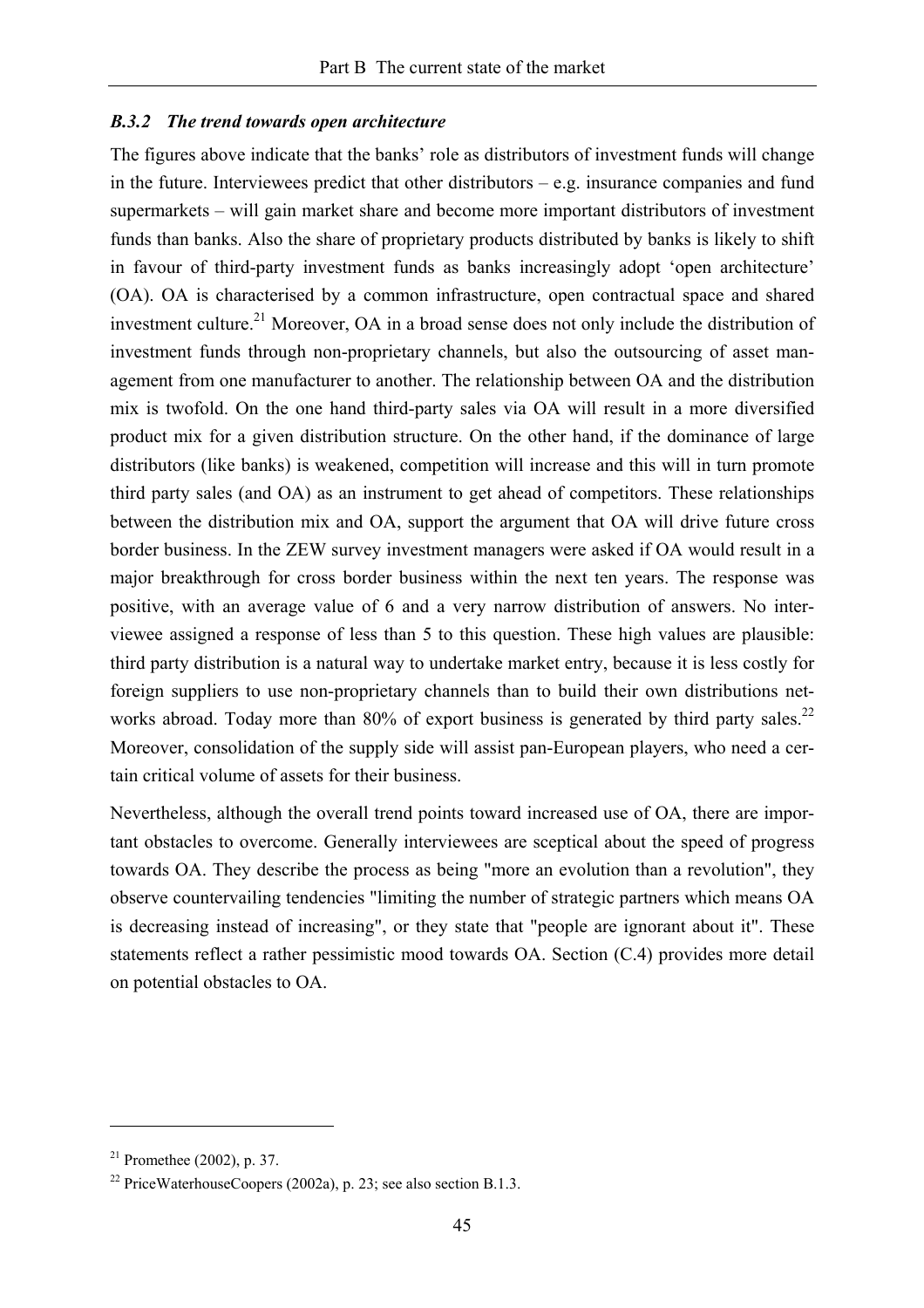#### **B.4 Legislation – FSAP, UCITS III, Lamfalussy**

Legislation plays a decisive role in shaping European financial markets. With regard to the European market for asset management and in particular the market for investment funds there are three major legislative measures that have been and will continue to be of major importance: the Financial Services Action Plan (FSAP) including the new UCITS directives and the Lamfalussy approach.

- The FSAP, set out in 1999, seeks to increase financial market integration in over 40 different areas. It is scheduled to be fully implemented by 2005. Among its measures are two new directives on Undertakings for Collective Investment in Transferable Securities (UCITS), together known as UCITS III, that entered into force in February 2002. Member states have to enact the directives by August 2003 and to guarantee implementation by February  $2004.<sup>23</sup>$
- The new directives expand upon the 1985 UCITS I directive (85/611/EEC). One directive $24$  (the so-called "Product Directive") widens the categories of assets in which funds can invest (e.g. to include derivatives) and the types of investment objectives of funds (e.g. to include funds of funds, money market funds, cash funds and index tracker funds). The second directive<sup>25</sup> (the so-called "Promoter or Management Directive") describes minimum standards of fund management companies (including the minimum level of own funds) and broadens the permissible activities of those companies. In addition, it introduces a simplified prospectus (see also section C.9).
- In addition to directives which addresses specific issues, there has also been a major innovation in the legislative process. The 'Lamfalussy framework' (in effect since February 2002) prescribes a process to draft, agree, implement and enforce financial services legislation. It distinguishes between: establishing 'framework principles' (level 1); 'implementing measures' (level 2); cooperation between national supervisors to improve implementation (level 3); and assessment and enforcement of member state compliance with EU legislation by the Commission (level 4).

At *level 1*, the Commission adopts a formal proposal for a directive/regulation after a full consultation process with the European Parliament and the Council of Ministers. The consultation process ensures that the Parliament and the Council retain control over the political direction and orientation of the directive/regulation.

<sup>&</sup>lt;sup>23</sup> For a more detailed description of the 2002 UCITS amendments see, e.g., CEPS (2003) p.14-17 and FERI (2003).

<sup>&</sup>lt;sup>24</sup> Directive 2001/108/EC of 21 January 2002.

<sup>25</sup> Directive 2001/107/EC of 21 January 2002.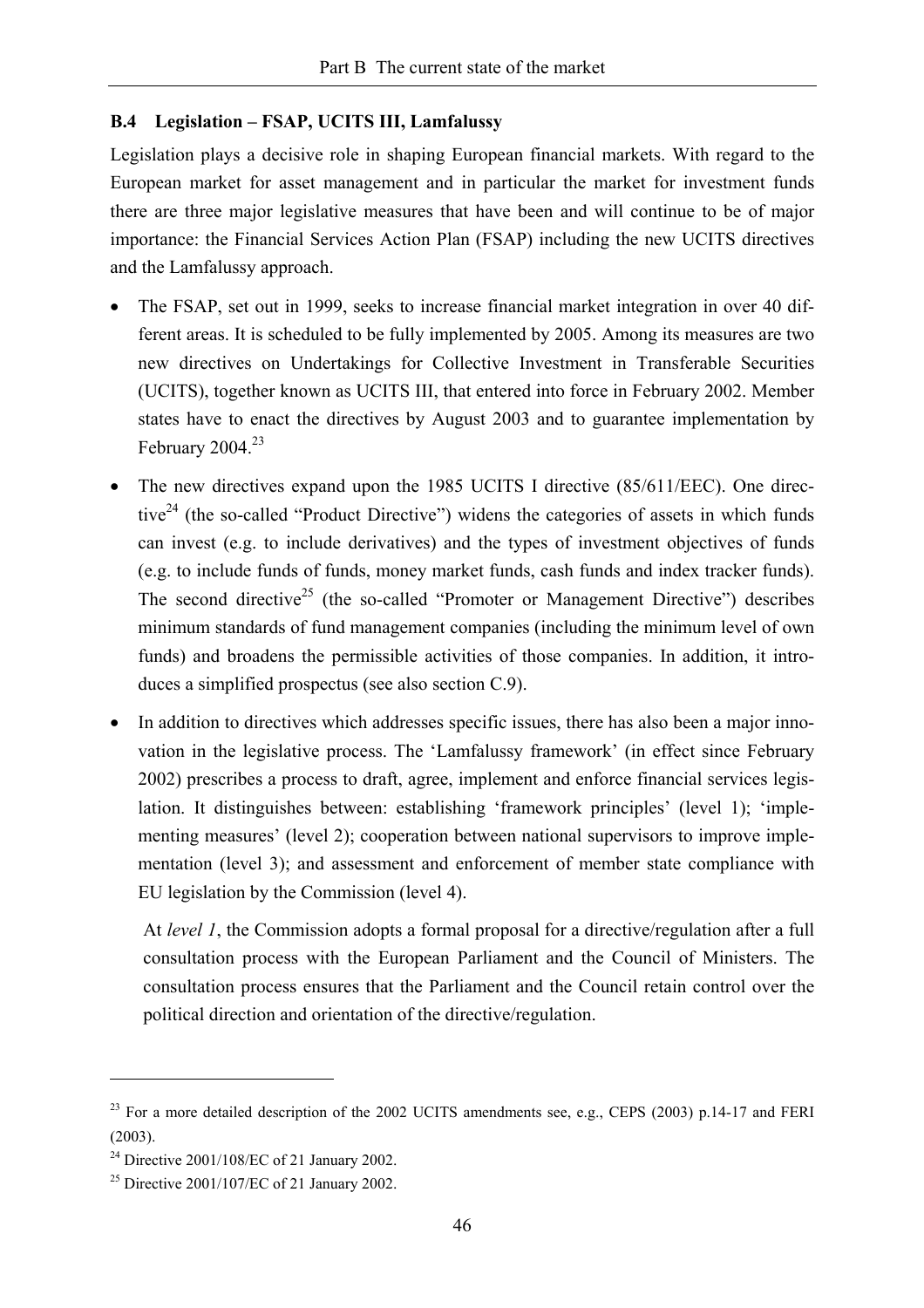At *level 2*, the European Securities Committee (ESC) assists the Commission by adopting the relevant implementing measures which are used to ensure that technical provisions are kept up to date with market developments. This corresponds to the 1999 Council comitology decision.<sup>26</sup>

At *level* 3, the Committee of European Securities Regulators (CESR) carries out three tasks: first, it helps the Commission to draft level 2 measures; second, it promotes consistent implementation of EU directives, supervisory convergence and best practice in member states; and third, it provides an effective operational network to enhance day-to-day supervision, including exchange of information.

One of the primary goals of the Lamfalussy framework is to speed up the European legislative process so that financial regulation is able to adapt quickly to market developments and practices. Furthermore, the Lamfalussy framework aims at reducing the incremental costs facing EU-wide operating firms which currently have to deal with diverse supervisory practices and inconsistent implementation of directives between member states. This problem is a consequence of the fact that member states have a certain degree of freedom in transposing EU legislation into national law.

There are big expectations of these legislative measures. However, whether the FSAP, UCITS III and the Lamfalussy framework help to create a single European asset management market cannot be taken for granted, as the following analysis will show (section C.10).

<sup>&</sup>lt;sup>26</sup> Comitology refers to the delegation of implementing powers by the Council to the Commission for the execution of EU legislation. Representatives of the member states, acting through comitology committees (level 2 committee) assist the Commission in the execution of the implementing powers conferred on it.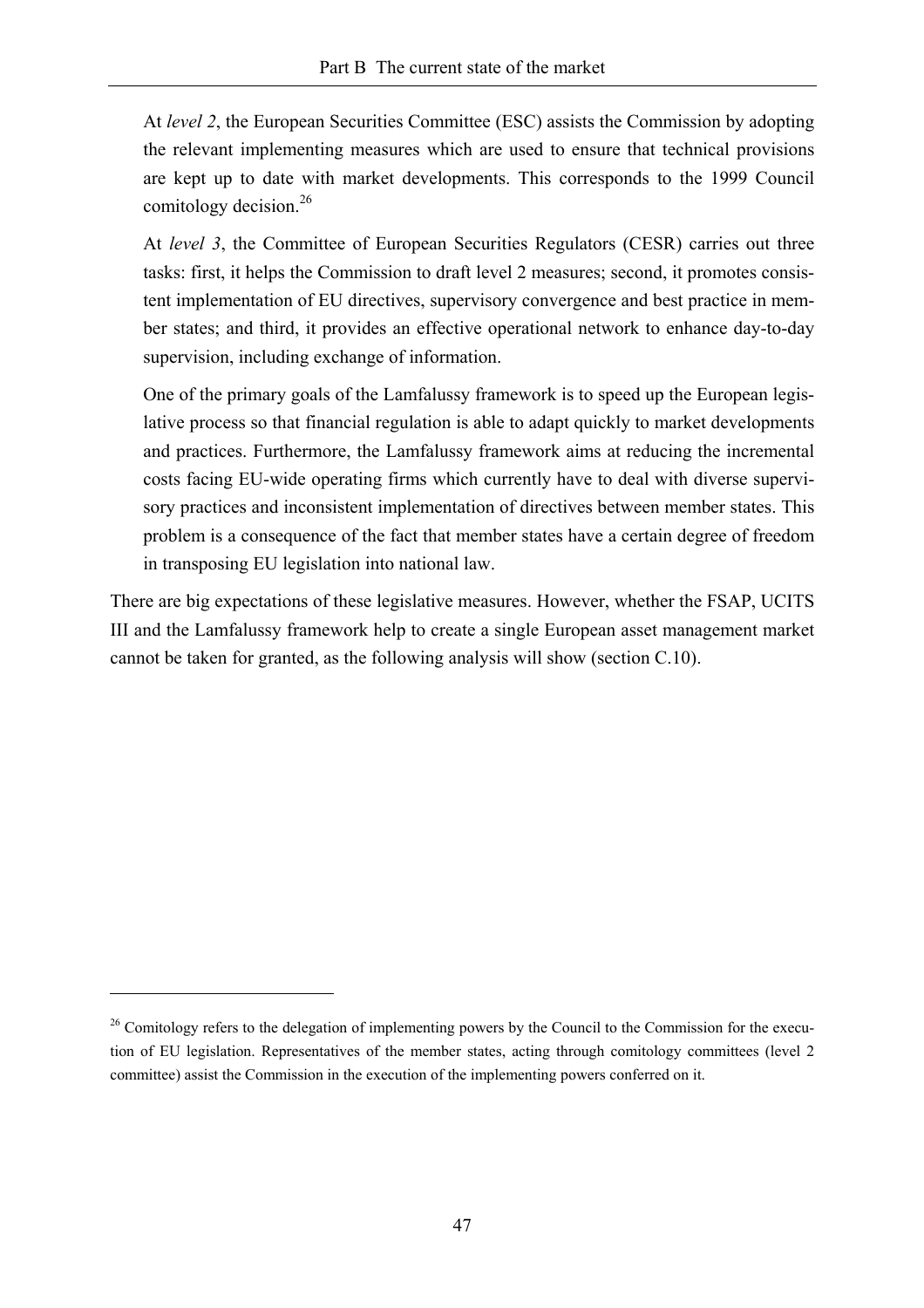# **Part C The issues in detail**

#### **C.1 Overview of the obstacles**

There is no simple explanation of why the market for fund products in Europe is still segmented along national borders. The definition of a single market (see section A.2) has already highlighted a variety of barriers to cross-border trade which correspond with the findings of other reports (see for, example, Heinemann/Jopp, 2002; PriceWaterhouseCoopers/FEFSI, 2001a). What is missing, however, is an analysis that ranks the barriers to a single market according to their relative importance. Such a 'league table' of barriers is a vital step before policy priorities can be formulated.

The interviews conducted for this study with leading cross-border companies were designed to produce such a ranking. Interviewees were asked to assign a weighting (between 1, "no importance" and 7, "major importance") to each of the potential barriers to a single market. Figure 20 summarises the average weighting given to each obstacle. In addition to these quantitative answers, the companies gave several qualitative insights into the specific details – these helped to illustrate the practical issues behind the weightings.

Obviously one must be careful before jumping to policy conclusions based solely on the responses to these questions, even though the companies interviewed represent a material part of the cross-border business in asset management products. Some limitations of this data set are obvious. First, only producers were questioned. Due to their specific market perspective they could neglect issues that are important from a consumers point of view. Furthermore, the sample consists of only UK based companies. It may well be the case that continental companies have a slightly different perspective on some issues. Nevertheless, combining the interviews with other data as well as the existing literature provides a good basis to identify policy priorities.

Language is a good benchmark about which to ascribe relative weightings to the barriers to a single market. Most people are aware that the variety of languages in Europe is a significant problem to marketing funds on a cross-border basis, and yet language was considered *less* of a barrier to a single market than: fiscal discrimination; closed distribution; obstacles to fund mergers; inefficient infrastructure; and duplicate and costly registration.

The next section present a careful assessment of the barriers, based on the comments from interviewees, existing literature and other data sources. This lays the ground for the formulation of policy conclusions in the final chapter.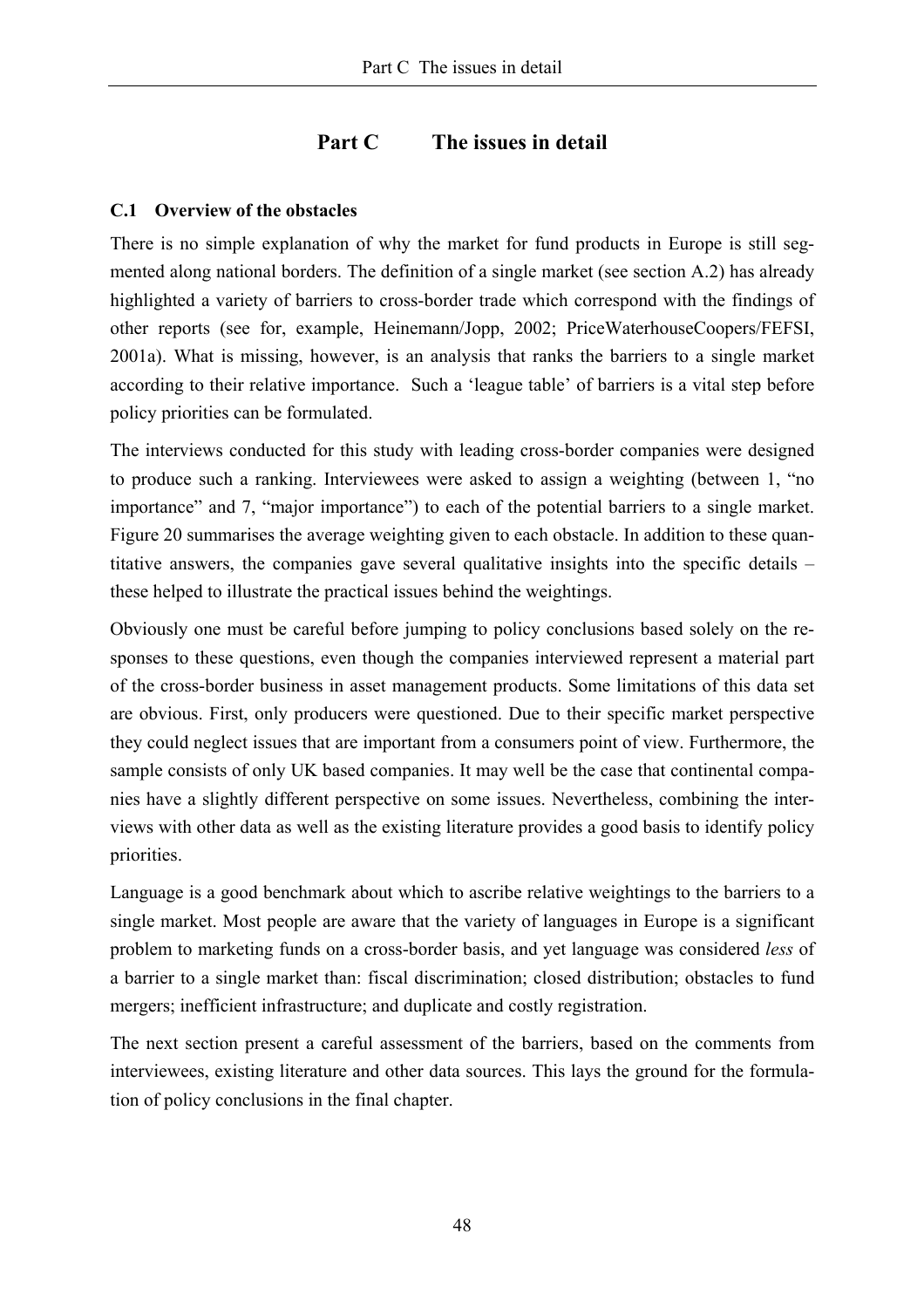

**Figure 20: Weights assigned to obstacles** 

Source: IMA and ZEW Company Questionnaire 2003

#### **C.2 Taxation**

Taxation was ranked the most important barrier to cross-border business (mean: 6.2). Furthermore, there was almost no variation in the importance ascribed to taxation between interviewees, irrespective of their particular business model. Asked to identify the single most important policy to promote market integration, a majority suggested changes to taxation policy – although taxation was not considered to be a material barrier to cross-border institutional asset management.

The incidences and effects of taxation on cross-border sales have been described elsewhere. Recent reports (PriceWaterhouseCoopers/FEFSI 2001b, 2003) have identified in detail the most severe examples of fiscal discrimination, and industry practitioners have numerous 'war stories' of having to deal with discriminatory regimes – be it the Austrian "Sicherungssteuer", the French "Plan d'Epargne en Actions" or the German "Halbeinkünfteverfahren". The following quote describes the common view of cross-border practitioners: "you know the problem but you can't underestimate the cost of the issue".

Empirical evidence supports the interviewees' assertion that fiscal discrimination is a major barrier to a single market: countries like Denmark, with particularly radical discrimination against foreign UCITS, are effectively closed to foreign funds.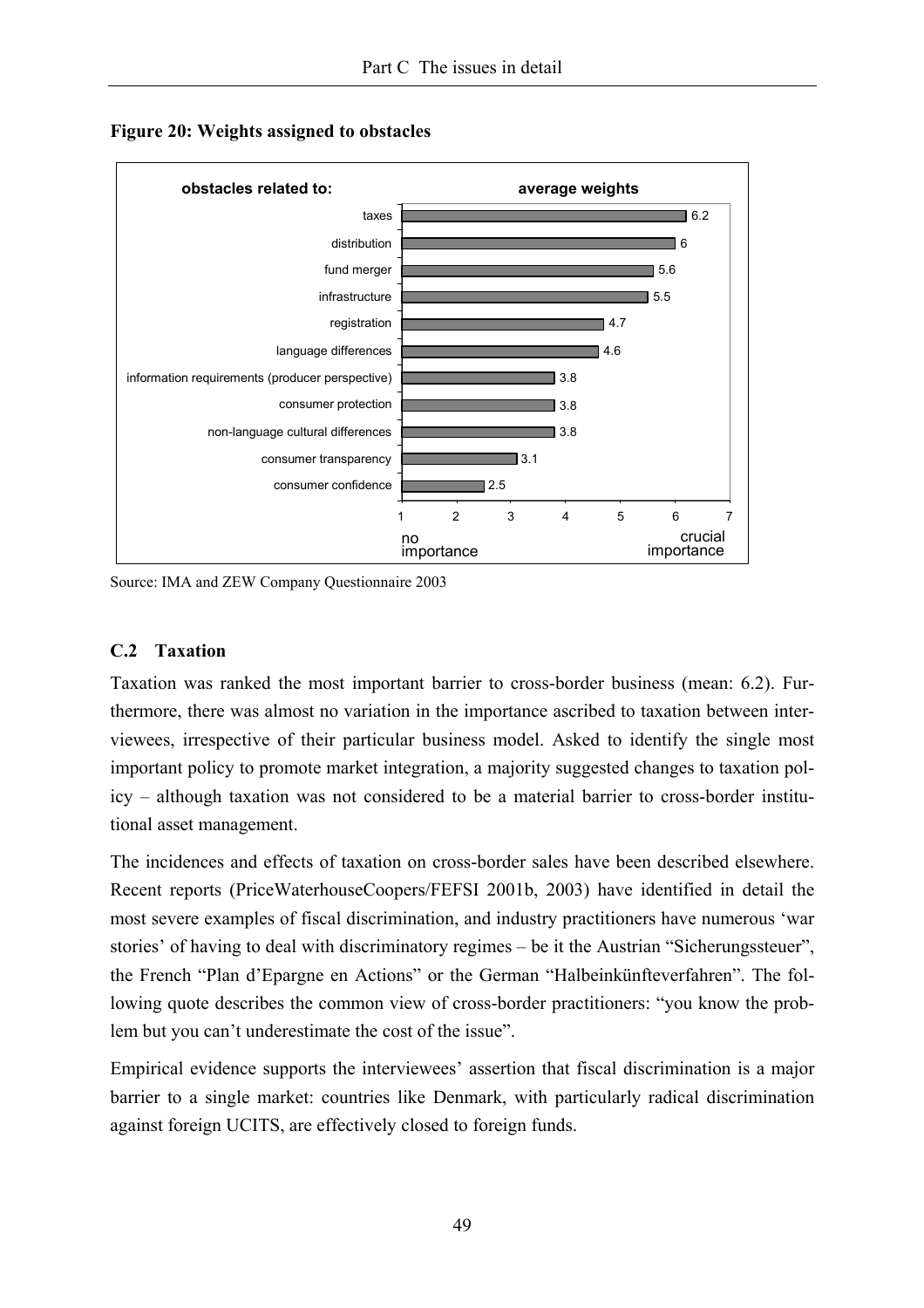However, one must be realistic about the speed and extent to which this complex and controversial issue can be resolved: even in the medium-term, far reaching tax harmonisation within the EU is unlikely (nor is it particularly desirable).<sup>27</sup> The asset management industry will have to continue to deal with varied tax systems in national markets for years to come. A more modest objective, however, would appear to be achievable: the elimination of fiscal discrimination against foreign financial products. This would pave the way for more cross-border business with standardised fund products.

This nuance means that, even if fiscal discrimination were to be entirely eliminated, taxation would remain a serious problem. For instance, different national tax systems would continue to constitute a barrier to the development pan-European wealth management services for high-net worth investors, since such services could not reconcile the demands of clients in different countries subject to different fiscal regimes for effective tax planning. Taxation is therefore unlikely ever to entirely disappear - further evidence that the single market will remain imperfect even in the most optimistic scenario.

Even eliminating fiscal discrimination is likely to prove an arduous task. Some member states not merely practice and defend discriminatory regimes, but have established such regimes in the *recent past* (PriceWaterhouseCoopers/FEFSI, 2001b and 2003), for example:

- Austria: from January 2001 a safeguard tax ("Sicherungssteuer") has been applied to investors in foreign funds as a prepayment of income tax.
- Germany: until April 2003 the German Government planned to introduce a capital gains tax which, in combination with the so-called half-taxation system ("Halbeinkünfteverfahren") would have added to existing German fiscal discrimination against offshore funds. Since the half-taxation system is restricted to domestic funds, foreign funds would have had to pay double the tax rate on capital gains compared to domestic funds. In the end, the German Government failed to reach agreement with the second chamber of parliament, the Bundesrat, and the proposals were dropped.

The German tax proposals provoked the first infringement proceedings initiated by the European Commission against discriminatory tax treatment of funds (European Commission, 2002c). This could signal a move of the Commission towards a more aggressive judicial approach.28 Furthermore, the ECJ's ruling in the Danner case in October 2002 signals the

 $27$  The agreement on the Taxations of Savings Directive is illustrative for the kind of limited progress that is achievable in regard to harmonisation: A more cooperative approach in regard to the enforcement of national taxing power (here: income from capital) without limiting national tax sovereignty.

 $2<sup>8</sup>$  The failure of the new capital gains tax in Germany should not be relevant for the infringement case against Germany since this is related to the half-taxation system and its discriminatory impact on dividend income in a non-domestic fund.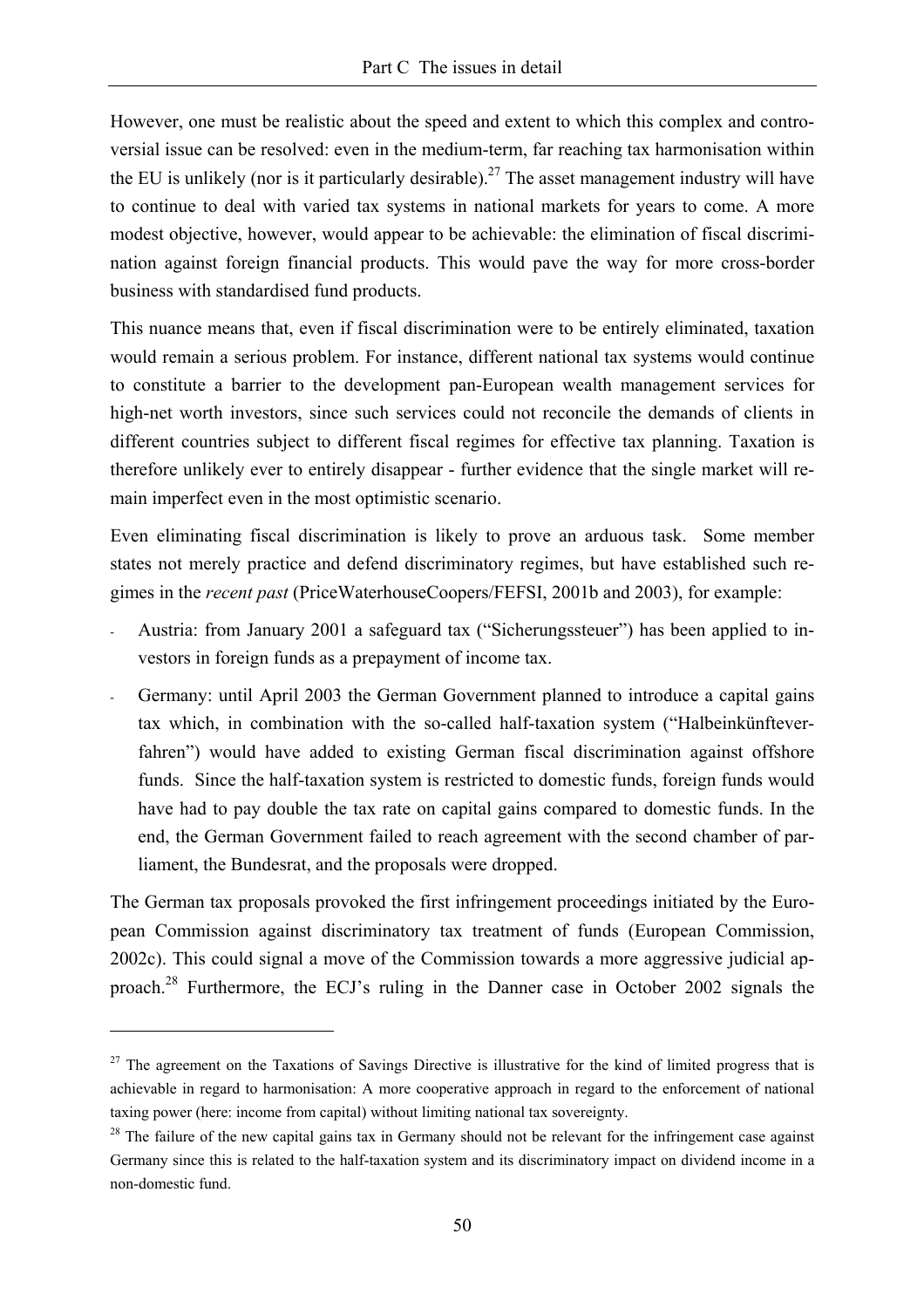Court's opposition to tax discrimination. In that case, the Court rejected the Finnish authorities argument that restricting the tax deductibility of payments to pensions schemes located in Germany was necessary in order to maintain the coherence of the national tax system.<sup>29</sup>

#### **C.3 Problems in merging funds cross-border**

Existing research (section A.3) leaves no doubt that the persistence of local asset management markets and relatively low levels of cross-border sales results in funds that are, on average, below optimum size. Consumers foot the bill for sub-optimal funds in the form of higher cost ratios.

In coming years, increased pressure on costs is likely to lead to mergers between asset managers. This trend will enable funds with identical investment strategies to be eliminated, and fund ranges to be restructured in favour of fewer but larger funds. In this context, the problems associated with the intra- and inter-jurisdictional fund mergers are becoming pressing.

Interviewees clearly support this view, by assigning a significant weighting to the need to simplify cross-border mergers (mean weight 5.6).

A number of problems arise when attempting to merge funds. First, a fund merger is often an expensive and time-consuming project – aside from any further tax or regulatory issues. According to industry experience the problems often start with internal resistance within investment companies: whereas central management prefers to concentrate funds, fund managers tend to resist closures. However, a more relevant restriction is external and concerns customer sentiments. If investors get the impression that the merger will not result in an adequate alternative for the original investment they may decide to pull their money out. The way of reporting the pre-merger performance of merged funds in different member states constitutes another barrier to a truly single market. Finally, a merger is necessarily costly in terms of the associated technical processes related to transfers and custodian services.

Generally, the companies questioned indicated that the problems related to company decisionmaking, customer reaction and administrative effort are not critical. In particular, industry experience with past mergers generally shows that customer reactions do not constitute a major problem: if a merger is well prepared and communicated to investors properly, companies report only very limited withdrawals.

A more severe problem are the various regulatory and tax hurdles: while in some countries, such as the UK, the merger of domestic funds is generally regarded to run reasonably smoothly other national regulatory regimes are poorly developed with respect to merger pro-

<sup>&</sup>lt;sup>29</sup> Rolf Dieter Danner v Finnish State C-136/00, see also: PriceWaterhouseCoopers/FEFSI (2003).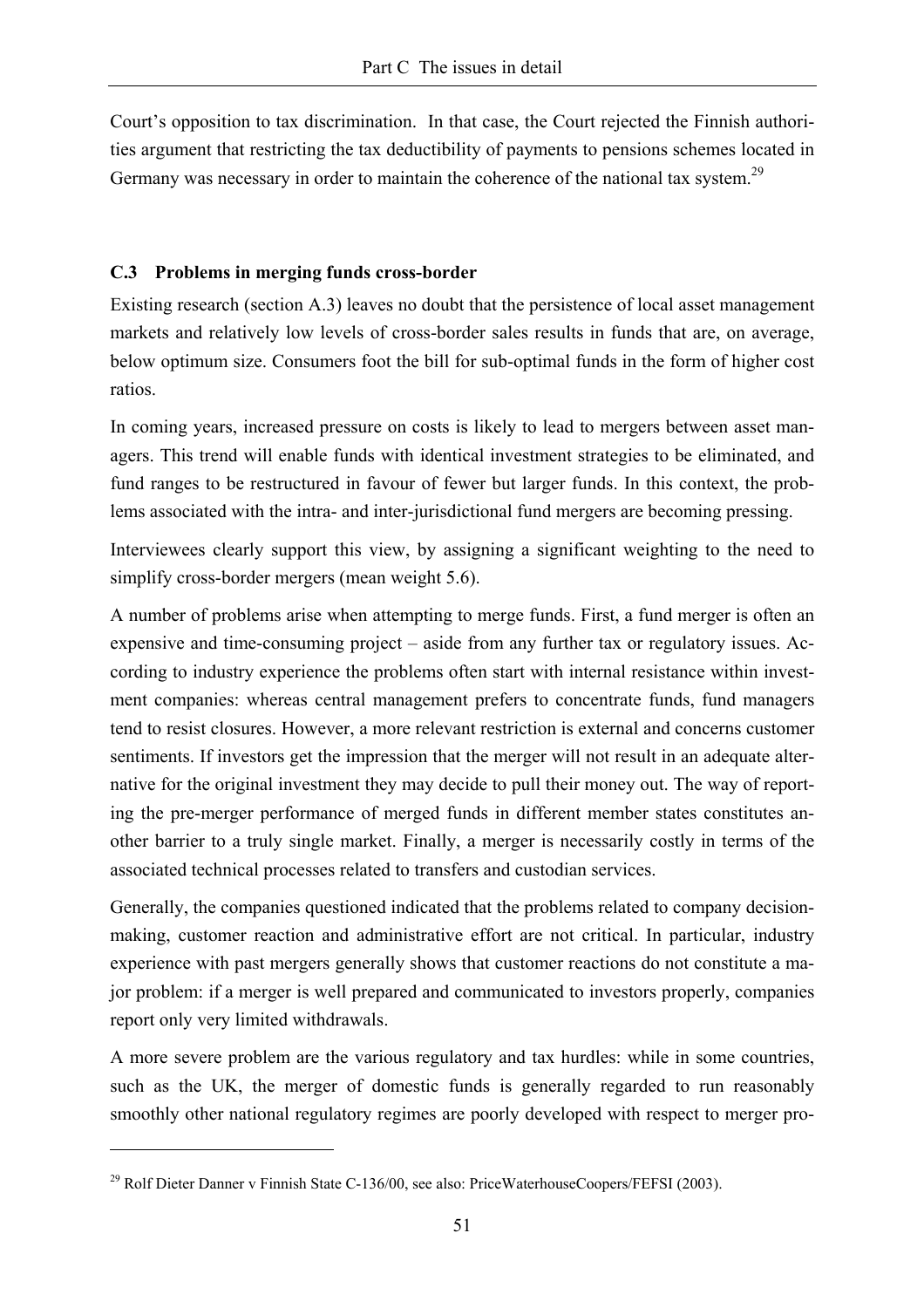cedures. One example is the German regulation that requires a formal closing of the original fund prior to a merger (FERI Fund Market Information, 2003).

Cross-jurisdictional mergers are always much more complex projects than those that occur within one jurisdiction. But here again, there are differences between the member states. Luxembourg appears to have a particularly illiberal regulatory regime for cross-border mergers when the original fund is to be moved out of the country. The requirement of 100% consent from fund holders in this example is, in reality, unachievable.

In terms of taxation policy, the crucial issue is whether a merger constitutes a taxable event with regard to capital gains or other taxation (for example stamp duty in the UK). It is obvious that in a rational tax system a merger of two funds with highly similar asset structure should not qualify as a realisation of capital gains. Nevertheless, a number of countries have a different practice. Sweden, Denmark, Greece, Italy and Finland apply rules discriminating against cross-border mergers: whereas mergers between domestic UCITS are tax free, a tax charge at the investor level occurs for mergers between a domestic and foreign fund (Price-WaterhouseCoopers/FEFSI, 2003).

#### **C.4 Distribution issues**

As stated in B.3, third party distribution is the main entry vehicle for fund suppliers to foreign markets. However, at the moment third party distributions in general, and foreign third party sales in particular, only have a small share of total sales. And movement towards open architecture (OA) – at least as seen from the perspective of foreign third party fund suppliers - is slow.

What are the reasons for this slow progress? It is possible to distinguish three blocks of possible obstacles: they are:

- knowledge, willingness and commitment,
- <sup>−</sup>costs and technology and
- <sup>−</sup>risk.

The survey responses show a very clear hierarchy among these groups of obstacles (see Figure 21).

# **Figure 21: Ranking of obstacles to open architecture**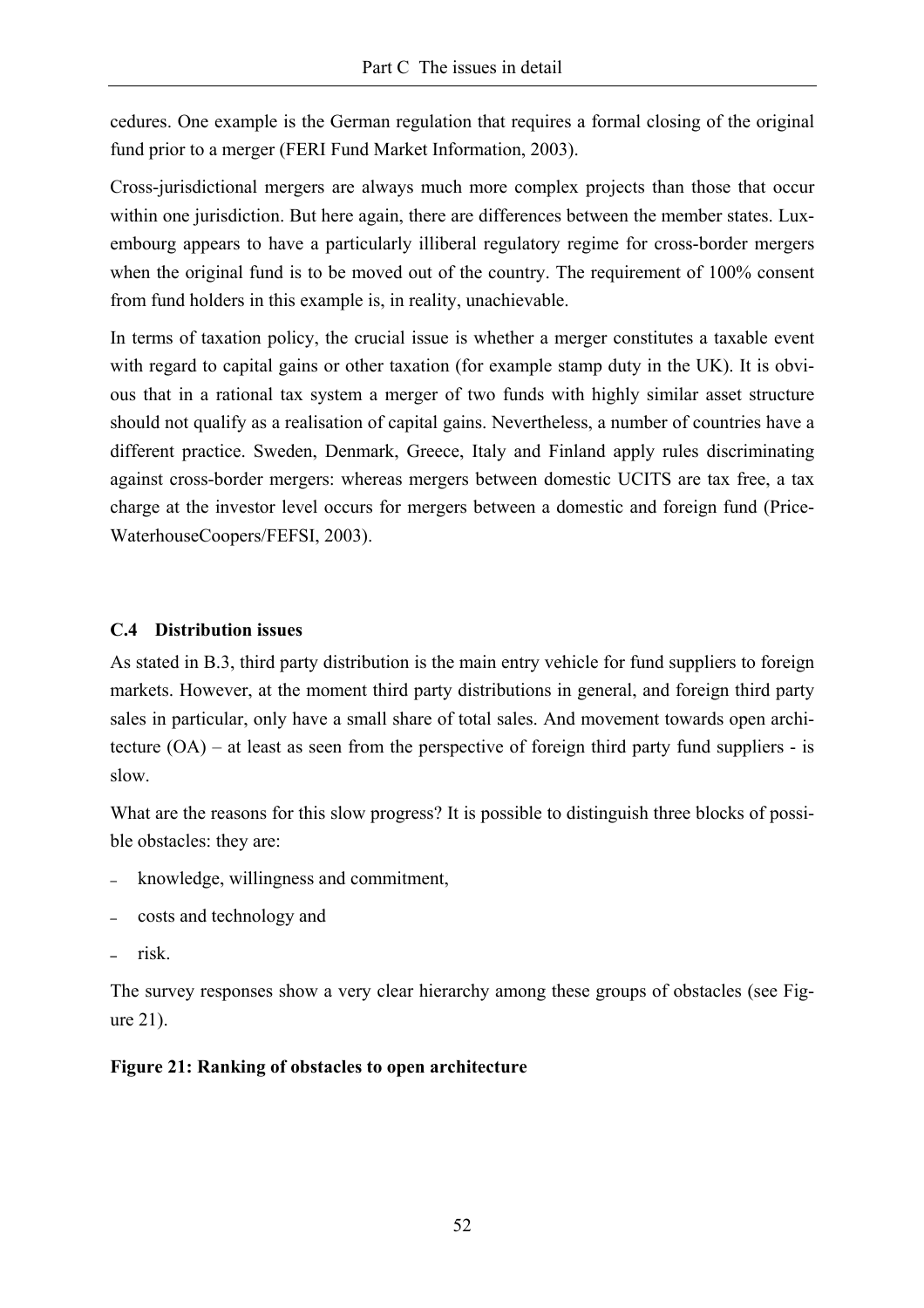

Source: IMA and ZEW Company Questionnaire 2003

# *Knowledge, willingness and commitment*

The complex issues surrounding "knowledge, willingness and commitment" are seen to be the most important obstacles. The biggest barrier to OA in the opinion of the survey respondents is a lack of willingness and insufficient competence on the side of the sales staff of third party distribution partners. The lack of motivation of sales people to sell foreign products is partly induced by the way incentive systems work. As interview partners stated, the sales staff are frequently rewarded for selling in-house products but are not rewarded for sales of foreign products.

However, this is most likely not only a problem of a lack of financial incentives but might also reflect a mental or cultural barrier. Sales people trained for years to sell domestic products could not make a complete transition to selling foreign products (even if financial incentives for selling domestic and foreign products were equal). Another aspect of this problem is the frequent internal conflict between sales staff and their product development colleagues. This slows down the decision making process in most financial services companies. And it is not only a problem of staff competence or commitment: generally the propensity of suppliers with high market shares to sell third party products is regarded as low. There is a fear of strengthening competitors by selling their products through their own retail branches (al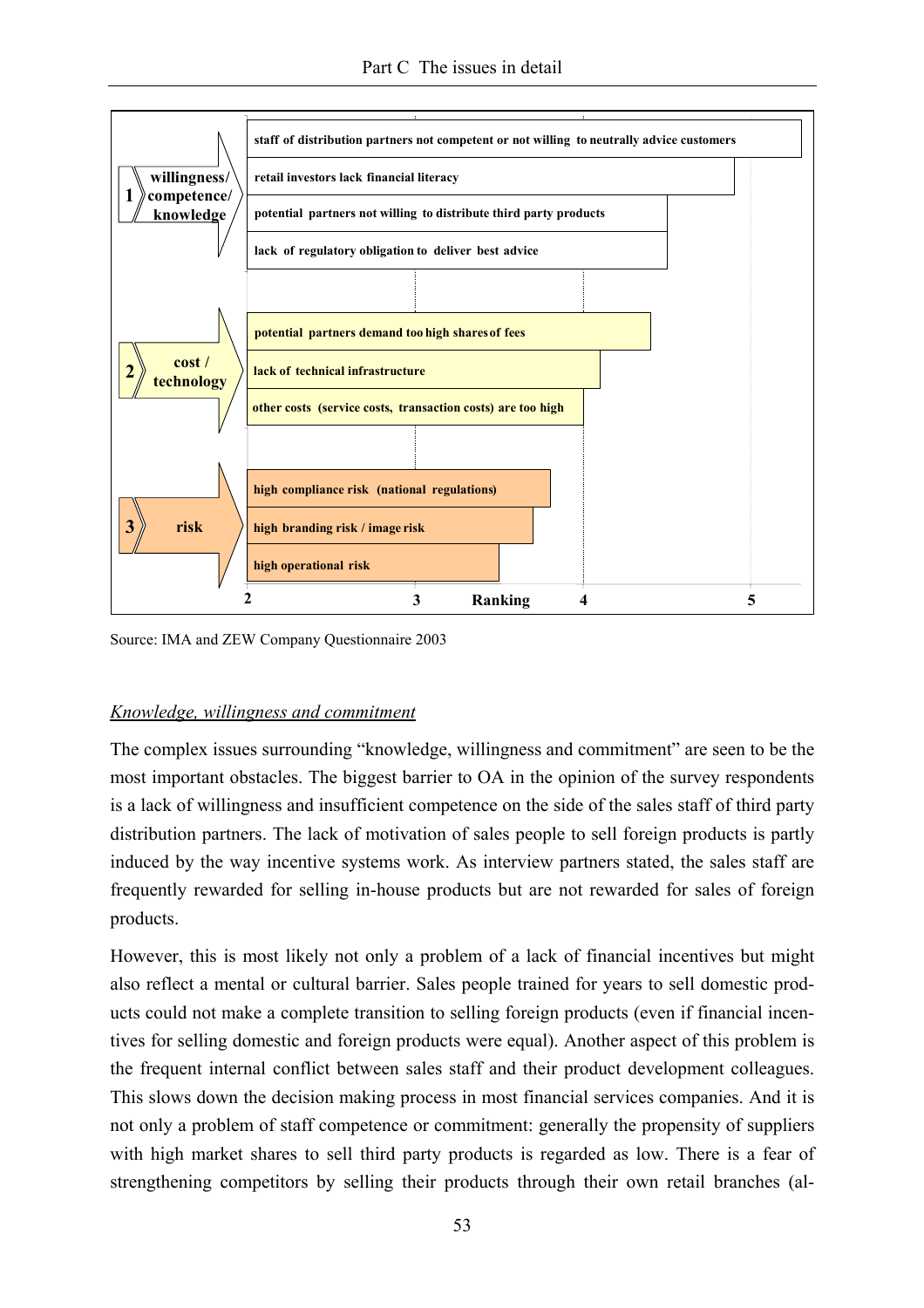though it should be noted that they sometimes package them in funds-of-funds or sell them via the internet).

These supply side obstacles are reinforced by a lack of financial literacy on the side of retail investors. Therefore, the lack of willingness from sales staff is not actively compensated by pressures from informed consumers eager to buy best-of-breed products and thereby actively demanding distribution from third party products. With respect to this issue, the investment managers surveyed point to remarkable differences between member states: strong consumer demand for third party products does exist in the UK and in Germany, less so in France and in the Netherlands, and almost none at all in Spain. Regulation of advice does not pose a counterweight either: in some European countries, for example Germany, no regulatory requirements to offer best advice exist. Standardised qualification requirements for advisers – like the US Chartered Financial Analyst – are not obligatory (see also chapter on consumer protection (section C.8)).

So is there any light at the end of this tunnel? There does seems to be some hope stemming from the following, gradual, changes:

- The suppliers' attitude towards third party sales is changing. Distributors recognise more and more that selling third party products can be profitable – even more so than selling their own products (see also p. 55).
- Problems associated with a knowledge gap in sales partners are likely to be alleviated by a progressive simplification and standardisation of products. Frequently this is supported by a concentration on a shorter list of fund management partners and active head office guidance to the sales people.
- The increasing role of the financial press has an important part in improving consumers' financial literacy. There is an unstoppable move towards more publication of transparent information and a rise of a personal finance media that will help educate the consumer and that will encourage greater freedom of choice. This goes along with the growing acceptance of the fact that individual financial retirement planning is indispensable. The demographic crisis in state pension systems forces people to reconsider and intensify their saving efforts. In many countries – like France, the UK and Germany – government education programmes and/or advertisement campaigns support this process.
- <sup>−</sup>Tighter regulation of advice is also being discussed. The new directive (2002/92/EC) on insurance mediation is a step towards improved quality of intermediation and advice in financial services. Moreover, investment advice has been included in the scope of the proposal for the new EU investment services directive (ISD). This will imply that "investment advisors become subject to initial authorisation and ongoing obligations established by the ISD. Proportionate and appropriate supervisory disciplines are warranted to deal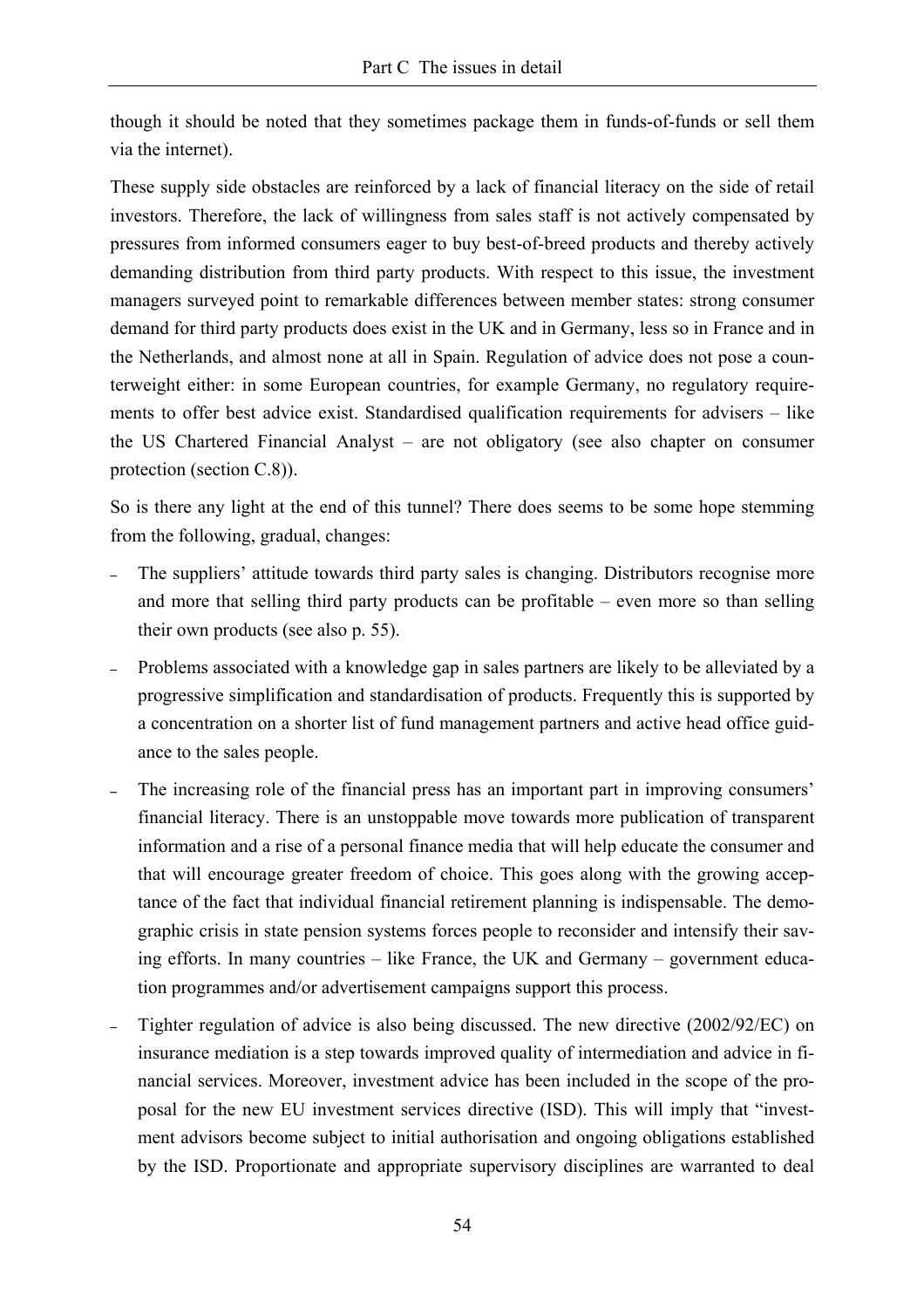with the risk to investors of unsuitable advice or unprofessional/unethical conduct by advisors. Inclusion in ISD would, in particular, offer basic 'conduct of business' protections to investors when dealing with advisors authorised or located in another member state (via remote communication technologies)".30 Furthermore, persons or companies providing investment advice as their main or exclusive activity will be required to be licensed as an investment firm within the meaning of the ISD.

#### Costs and technology

The second major obstacle to open architecture is related to the costs for technological support. Both costs and technological progress in the area of operating third party sales, and particularly cross border sales, are interdependent. If the level of communication is slower and technological systems are not modern, they will add to the costs of third party and cross border transactions. The reverse is also true: more modern technological systems and standardisation will induce greater costs, as they require a substantial investment by asset management firms. To justify these initial costs a critical volume of assets must be exceeded that promises adequate returns on investment.

However, for manufacturers eager to distribute their products via non-proprietary channels, high distribution costs do not only arise from technological imperfections: manufactures have "to buy space on the shelves of distributors" – by paying them a high proportion of the initial charge and the management fee. As PriceWaterhouseCoopers (2002a) found out, rebates offered to external distributors are in some cases extremely high: "The high end rebates fluctuate in the 70-80% of management fee range".<sup>31</sup> This assessment is confirmed by this survey. As one respondent stated the real driving force behind OA may be profits: distributing banks can sometimes earn more by selling third party funds than by selling in-house funds. Banks can demand particularly high fees from foreign fund providers (a not uncommon formula is the whole initial charge plus 75% of management fees). Although this may not be profitable for the producers, it is accepted, as producers wish to be present in the national market and to show volumes.

Moreover, distribution costs have fixed components (for marketing, registration, accounting, tax reporting, local correspondents or representatives, tax representatives), which do not vary

<sup>&</sup>lt;sup>30</sup> See Proposal for a Directive of the European Parliament and of the Council on Investment Services and regulated markets, and amending Council Directive 85/611/EEC, Council Directive 93/6/EEC and European Parliament and Council Directive 2000/12/EC.

Available at: http://europa.eu.int/eur-lex/en/com/pdf/2002/com2002\_0625en01.pdf

<sup>31</sup> PriceWaterhouseCoopers (2002a), p. 32.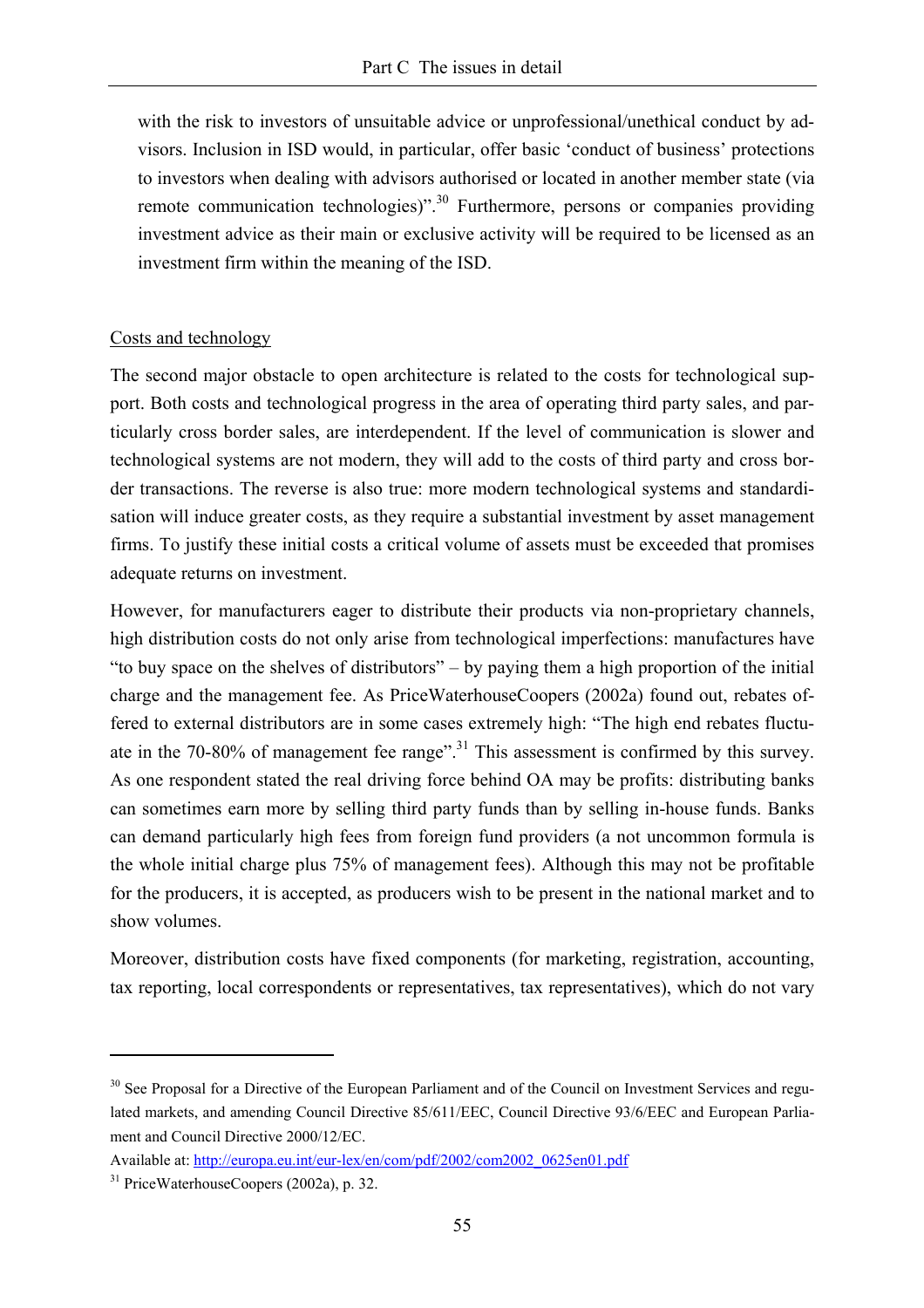with the volume of assets gathered. As a consequence, small national markets are less attractive to exporters. The volume attracted must be large enough to exceed the breakeven point.<sup>32</sup>

Technical factors (see section C.5) contribute significantly to high costs of third party distribution. Intermediaries, surveyed by Sector Analysis, expressed dissatisfaction with the third party ordering process, varying from between 43% (Netherlands) and 7% of respondents (Sweden) across Europe. The average value for Europe is 20% of respondents. The most common problems that have been mentioned are lack of information (20%), low speed of ordering (12%), communication problems (12%), settlement problems (9%), and back office problems  $(5\%)$ .  $^{33}$ 

The results of the ZEW survey are broadly similar. With an average value of 4.1, the lack of technological infrastructure due to the failure to standardise interfaces and the consequent delay in processing is seen as a relevant (although not the most important) obstacle to OA. In our interviews, it was stated that technological problems will become more relevant in the future when volumes increase and margins fall further. Operational platforms must be able to process large volumes at low cost, and service models must reflect the demands of the large retail financial institutions. The current fragmentation of technology platforms and information interfaces mitigate against the ability of fund management companies to realise the full value of these efficiencies and pass them on to their clients.

#### Risk factors: Compliance risk, reputational risk and operational risk

Risk factors are generally rated rather low as an obstacle to OA. All averages rank below the medium value 4. The risk category with the highest value attributed to it is compliance risk meaning the risk of not complying with national regulations. This reflects the complexity and heterogeneity of national regulations. Moreover, regulation is in a constant state of flux and has to be continuously monitored – there is a risk of loosing track and inadvertently violating regulations.

Other risk factors are ranked slightly lower: reputation risks arise from distribution partners that do not offer adequate advice to customers, that do not share the same investment culture and/or do not have a sound financial background.<sup>34</sup> This risk category is valued 3.7 on the average. This rather low value can be explained in the following way: although there exists a risk that the brand of the supplier is diluted and its reputation is misused there are control mechanisms (for example thorough due diligence examination of potential distributors by manufacturers). And, to a certain extent, customers are able to distinguish between the quality

<sup>32</sup> PriceWaterhouseCoopers/FEFSI (2001a), p. 17.

<sup>&</sup>lt;sup>33</sup> Sector Analysis (2002), p. 36 f.: The question was: "Do you find the process of ordering a third party fund so difficult that it discourages you from using third party fund suppliers?"

<sup>34</sup> See PriceWaterhouseCoopers (2002a), p. 35 f. and Promethee (2002), p. 37.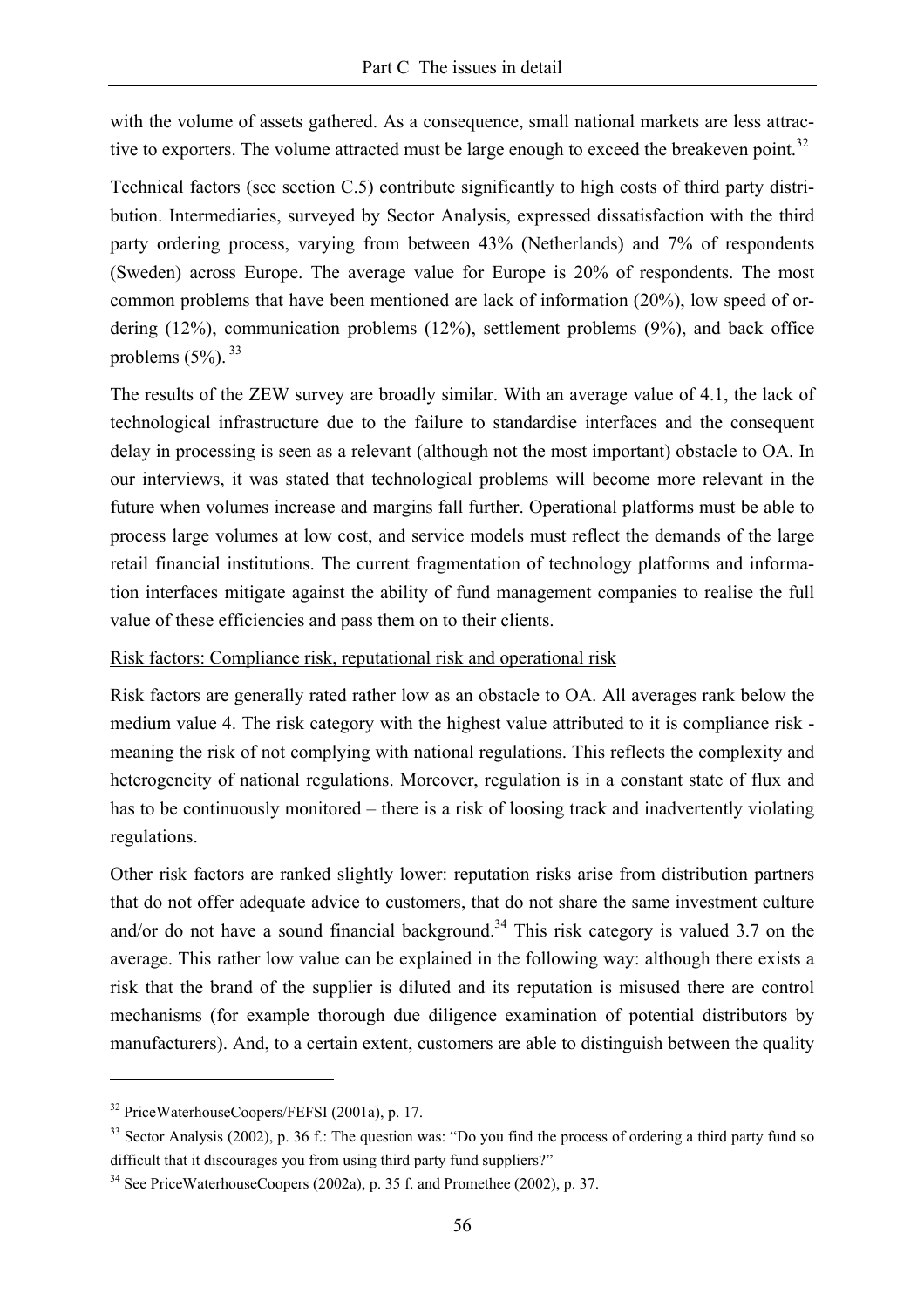of a product and the quality of a distributor. Also, market competition and regulation will eventually drive out unsound distributors.

Operational risk is rated still lower - meaning the risk of failed transactions, technical errors, or communication failures. Although in many cases communication is still "a matter of fax" (Promethee, 2002) as transaction platforms and messaging formats are not standardised, errors arising from this complexity do not seem to be too severe.

#### **Open architecture and the bear market**

Obviously, there is a further temporary factor delaying the trend towards OA: the market downturn since 2000. Some of the survey respondents stress the impact of booms and busts in the capital markets on the development of OA. In the market upturn at the end of the 1990s incumbent suppliers opened up their distribution channels to retain customers – who were increasingly demanding high quality third party products at reasonable costs. The slump of the market caused a reversal of this behaviour: following the crash customers have frequently been disappointed with foreign third party products – that were often equity products incurring the highest losses of all asset classes in their portfolio. Distributors took a step back as well, because profits came under severe under pressure. They reduced the number of relationships with foreign suppliers to concentrate business on proprietary funds – not recognising the fact that selling foreign funds may be more profitable in some cases. However, these reactions to the equity market crash may only be short term. In the long run, customers might learn from the bear market experience and might increasingly focus on high quality investments – irrespective of a certain type of supplier or distribution channel. This is likely to foster third party sales and cross border sales and thereby drive OA. In sum: the current market downturn might temporarily dampen the movement towards OA. In the long term, however, if it does not actually reinforce moves to OA, it will certainly not stop it.

# **C.5 Infrastructure**

# *C.5.1 The vision: straight through processing*

A cost-efficient and flexible infrastructure is an essential precondition for successful trade, particularly cross-border trade in investment funds. Currently, there is a relatively large gap between an economically ideal market structure for infrastructure services and the actual situation. The magic term for an ideal situation is "straight through processing" (STP)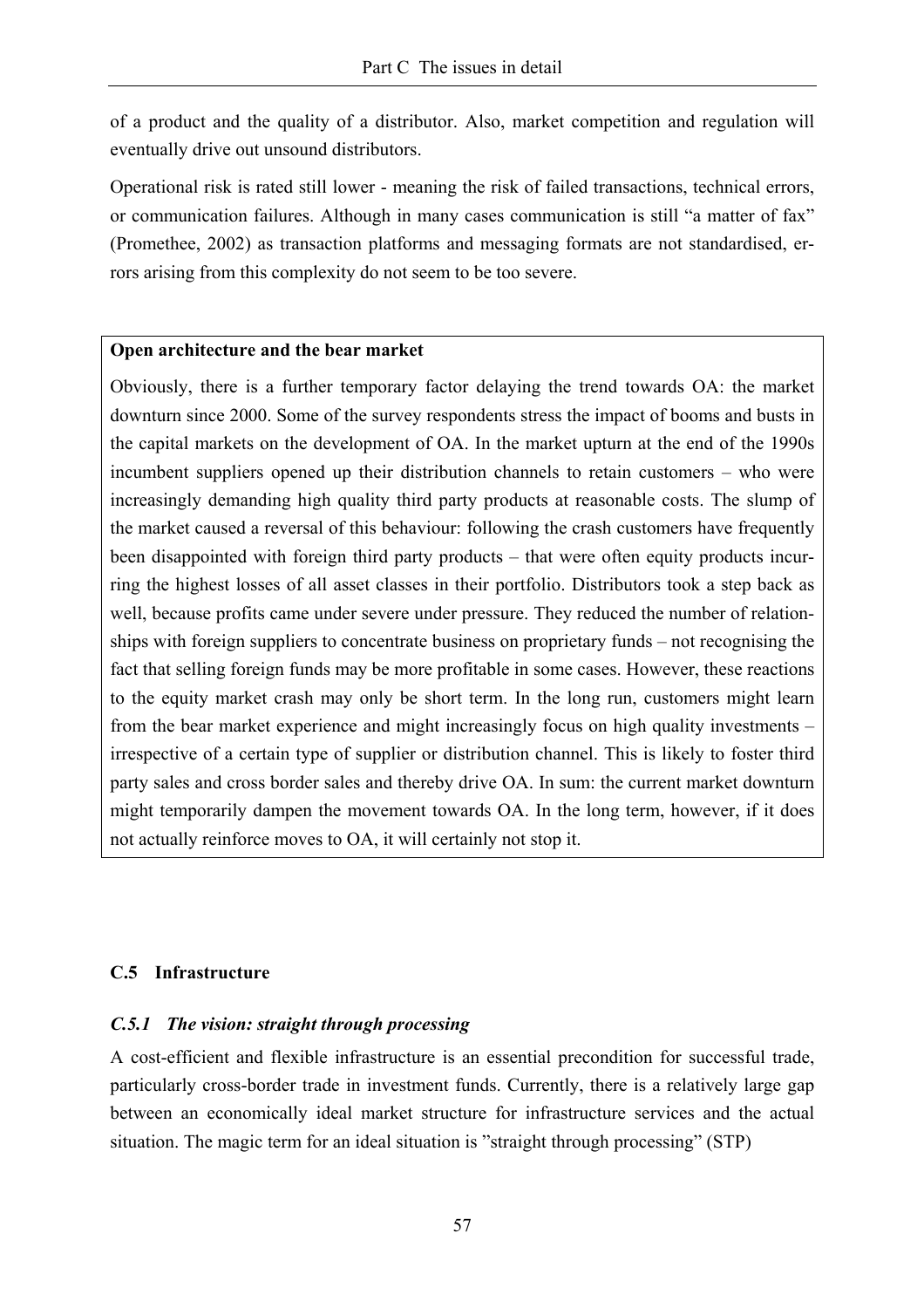STP means that the whole chain, from the initial order through to settlement, custody and reporting should be as automated possible. Thus, STP ideally connects fund distributors, transfer agents, fund processing hubs and fund managers via an electronic communication system that is based on a common communication standard. Today, as Kentouris (2002) writes, "STP is more like straight-to-the-printer" and often the fax is one of the major communication systems (see e.g. Promethee, 2002, p. 37).

In line with this view the respondents to the ZEW questionnaire are fully aware of the need for significant improvements in infrastructure. As Figure 22 shows overcoming deficiencies in infrastructure is considered to be of high importance for the growth of cross-border trade in investment funds.



**Figure 22: Relevance of infrastructure deficiencies for cross-border fund business** 

As there is a significant gap between an optimal procedure and the current situation, the major questions that have to be answered in the course of this section are: first, why is there a gap between an "ideal" and the current situation? And second, how and by whom could this gap be closed?

The first question is related to the market structures in European asset management and particularly the market in back-office services (such as transfer agencies and suppliers of fund platforms). Here, the economic theory of networks can provide important insights.

The answer to the second question should show whether "the market" is able to narrow this gap or whether political action is needed to solve the problem. We deal with these two questions consecutively.

Source: IMA and ZEW Company Questionnaire 2003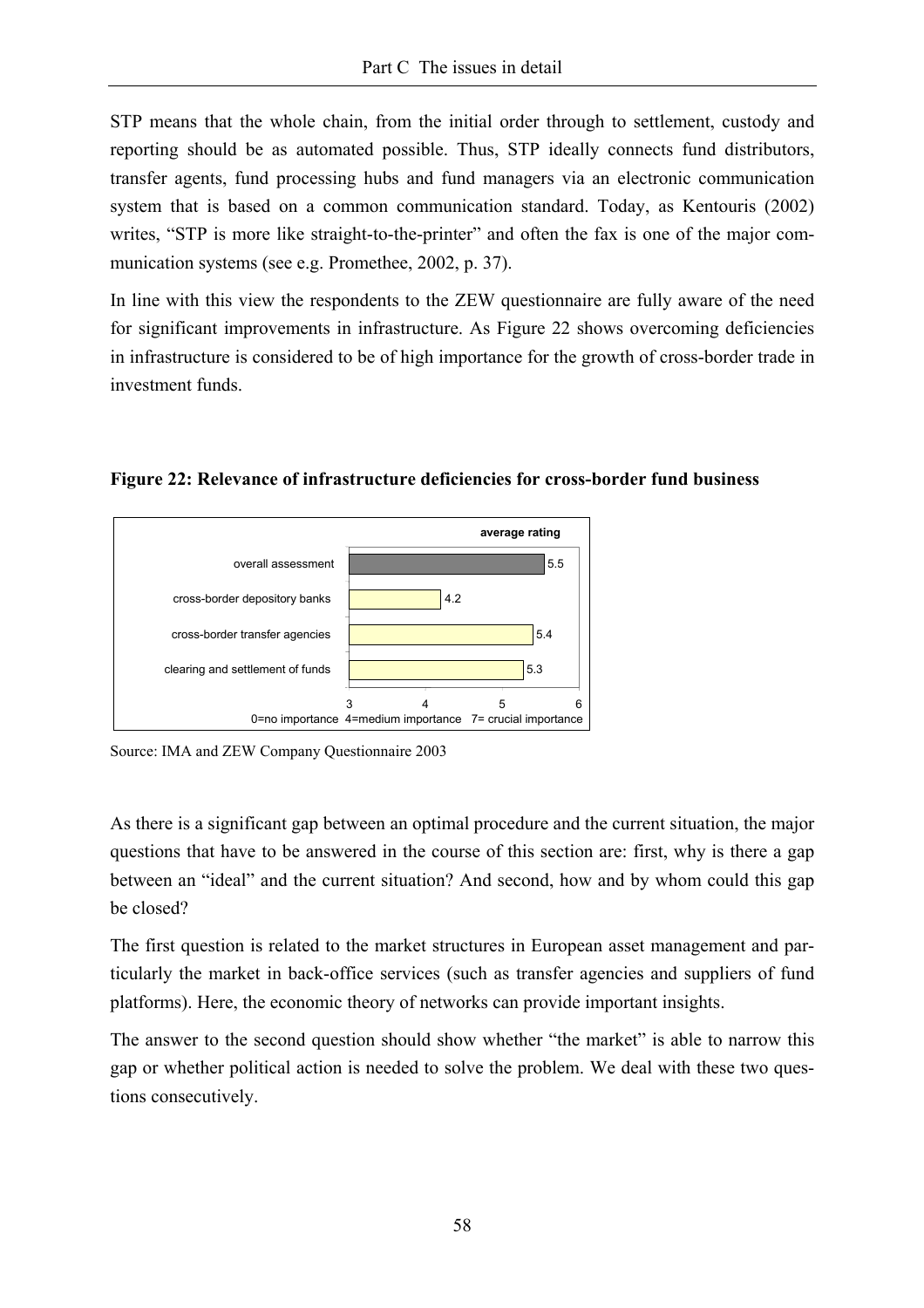#### *C.5.2 Current fragmentation*

The respondents to our questionnaire consider problems with the infrastructure as serious obstacles for future growth in cross-border trade of investment funds in Europe and thus, also as obstacles to a single European market for financial services. Some even characterise crossborder trade in investment funds as a "nightmare". The most important issues are problems with clearing and settlement of funds and with the services of transfer agencies. In contrast, problems with the services of individual fund platforms seem to be only of medium importance. Figure 23 shows the main elements of the transaction chain from the order of the client to the manufacturer.





ZEW

What are the reasons for the problems with the current situation concerning infrastructure services for investment funds? First, the suppliers of order routing services (like Cedelbank, Clearstream (Vestima), CREST, Euroclear (FundSettle), to name just the largest companies) offer different processing systems that are not compatible with each other. There are no standard sets of data ("protocols") that have to be transmitted during the whole process (although the new SWIFT protocols could become the common standards for the fund industry). Thus, a basic requirement for automation is currently not being met. The situation seems to be particularly unsatisfactory in the retail business.

In terms of the settlement of funds, there are a number of very basic standards that are still missing. For example the valuation of investment funds and the settlement times are not standardised across European countries.

The discontent of the respondents with the structures in the market for transfer agents probably stems from the problems with clearing and settlement. In the following we use a narrow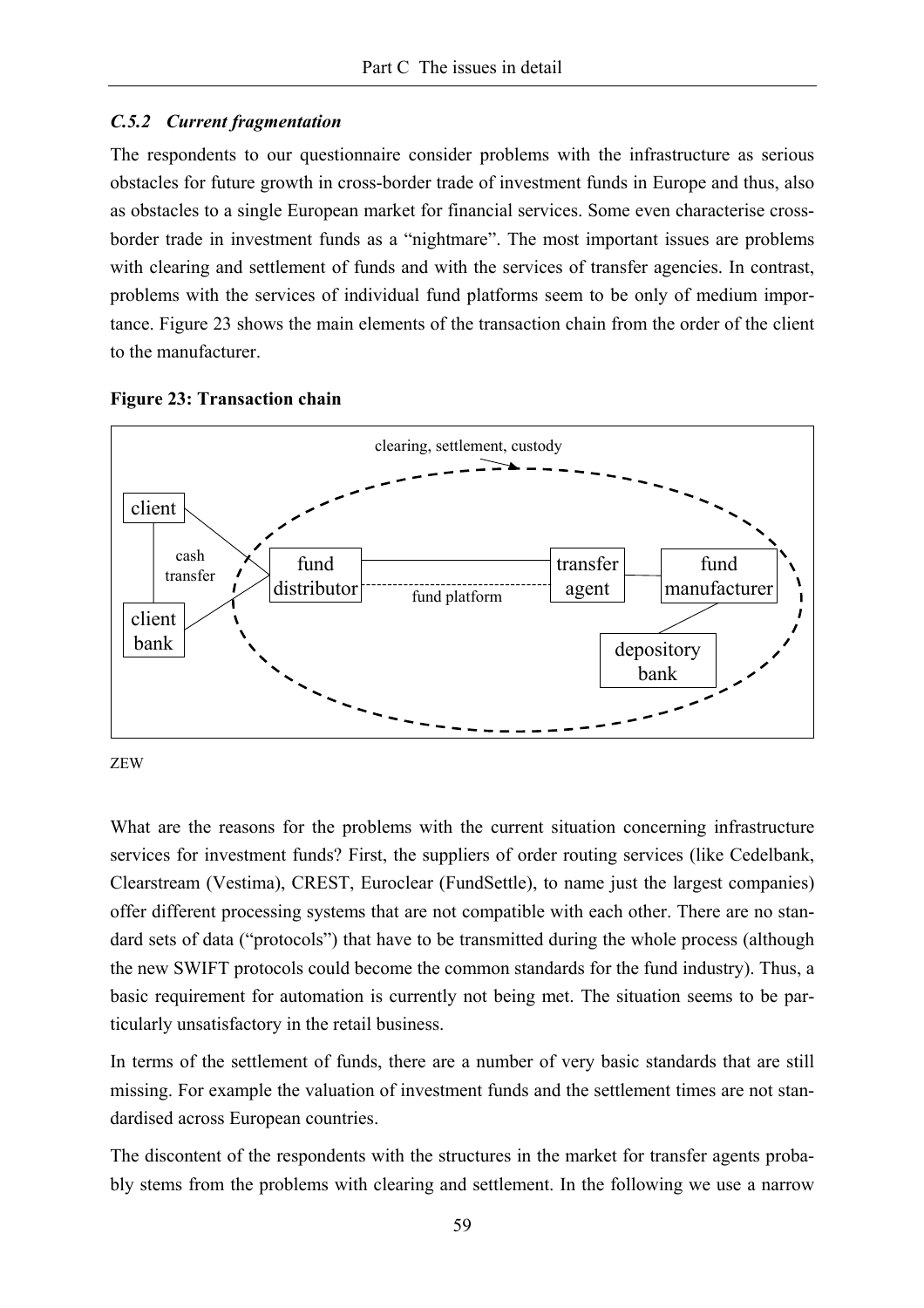definition of the transfer agent business: transfer agents are defined as providers of back office and account management support services related to the processing of fund orders (such as handling of subscriptions, redemptions, and maintenance of share registers) for all types of funds. Transfer agents usually also handle payments and products associated with funds (for example payment of dividends or withdrawal plans for pension fund plans).

In this definition transfer agents are also users of the clearing and settlement infrastructure and face similar problems as fund distributors. There are also transfer agents like FETA (First European Transfer Agency) that build their own STP-infrastructure systems. But, to clarify the analysis, this part of their business should be separated from their core business.

As there are several different infrastructure systems used in the market, transfer agents currently have to use all of them in parallel. Thus, the administrative costs of transfer agents are probably higher compared to a situation of a standardised infrastructure. This might be an important cause for complaints about the transfer agent market in Europe.

In contrast to the current market structure for infrastructure services, most respondents to our questionnaire have the vision of an ideal market structure that is characterised by a full centralisation of the infrastructure. A centralisation could significantly reduce the marginal costs for the administration of the whole fund order process.

But is a full centralisation an optimal solution from the viewpoint of economic theory? And if so, is it a feasible solution?

We know from the economics of networks, that networks usually exhibit network externalities. This means that the value of the network for the users increases with the number of users. In the case of infrastructure for the cross-border trade of investment funds this is clearly an argument for an open architecture as the highest value of the network "infrastructure" is reached when all parties involved in the fund trading process are also users of the same infrastructure system. This argument is particularly applicable to electronic platforms but also to clearing and settlement systems.

In addition, the infrastructure services might be considered to be a "natural monopoly". This market form is characterised by increasing returns to scale and, therefore, decreasing average costs per trade. This means that the processing of an additional order reduces the average costs of all orders processed by the system. Usually this market form is caused by huge initial investments for the build-up of the infrastructure system. As a consequence the average costs are mainly driven by the reduction of the average fixed costs of an additional fund order. Whether a natural monopoly is really the correct characterisation of the optimal market is an empirical question that can only be answered by the estimation of a production or cost function. Although this is clearly outside the scope of our study the cost structure of infrastructure services (high fixed costs, low marginal costs) indicate that probably only a few suppliers are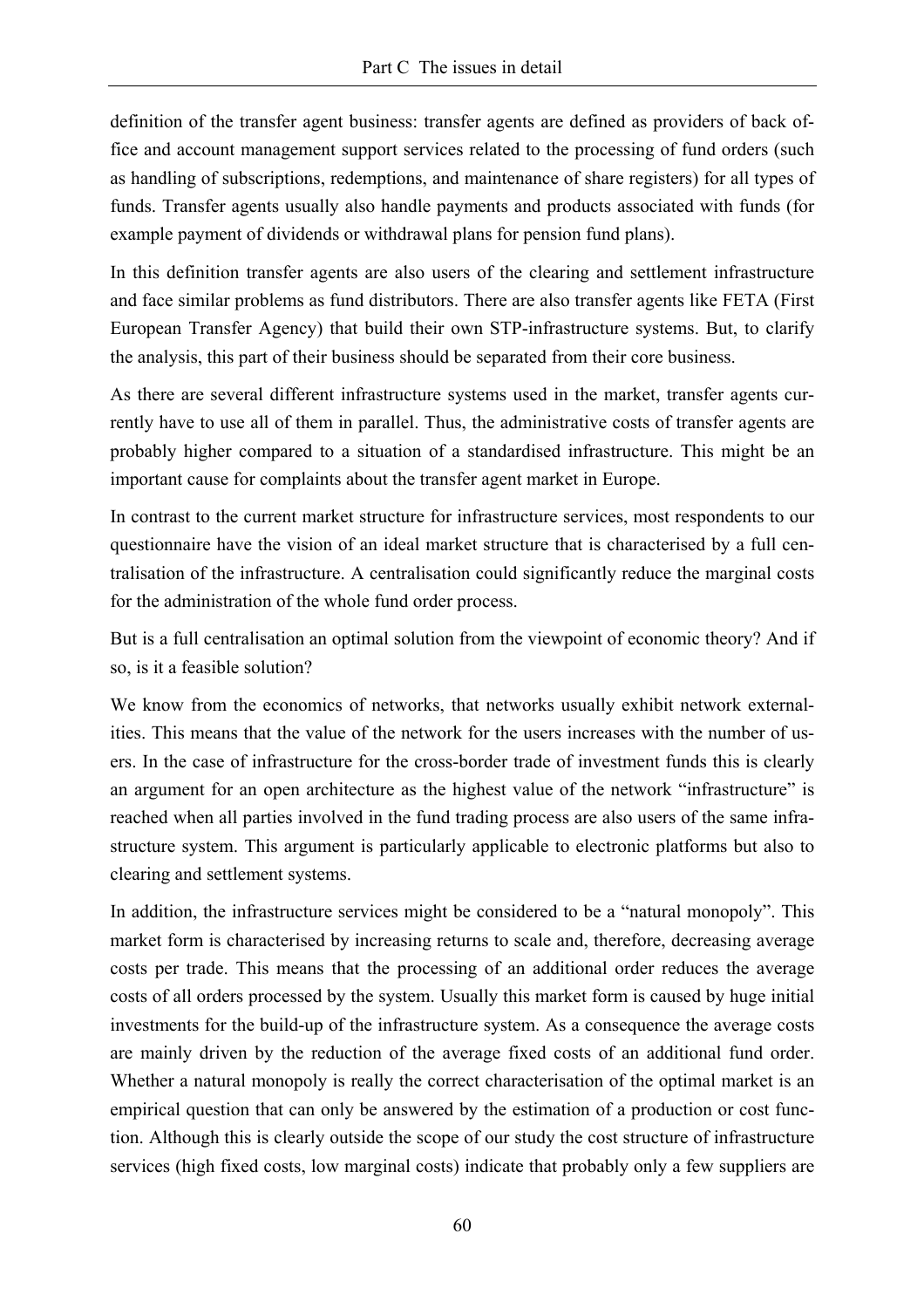sufficient for the market. The "natural monopoly" argument is particularly relevant for clearing and settlement, fund administration and custody, and (to some extent) the transfer agent business. The market structure will tend to move towards a "natural monopoly" when the services of the market are limited to standardised and automated activities. The more additional services are offered, the more the market structure could deviate from a monopoly.

These are similar arguments as those that are used for the optimal market structure for clearing and settlement of securities in Europe (see Lannoo and Levin (2001)). From an economic point of view the clearing and settlement of investment funds can be considered as a special part of the clearing and settlement for securities. An important result of the Giovannini report (Giovannini (2001)) is that the fragmentation of clearing and settlement in Europe adds significant costs to the European investors. The European Commission has recently started a process for the reorganisation of the clearing and settlement market in Europe. The first part of this process was a survey sent out by the Commission to market participants to get more information about specific problems with the existing situation. The respondents to the EU survey identified the lack of common IT protocols and interfaces as the most important barrier to cross-border trade in securities (see European Commission (2002a)).

Market participants and researchers either demand a centralisation of clearing and settlement in Europe ("natural monopoly") or they are in favour of common IT protocols and an interconnection of the different systems ("open architecture"), see for example Giovannini (2001), Lannoo and Levin (2001, section 4.4), Promethee (2002, section 3), Werner (2003).

# *C.5.3 Four options - and one solution*

First, as stated above, the reorganisation of the market structures for clearing and settlement of securities and investment funds are closely linked. The reason for this linkage is that from an economic point of view the market characteristics are quite similar and secondly, that the major market participants are the same for both market segments. Nevertheless, it is worthwhile to discuss the possible solutions for the investment funds separately. In principle there are four available options. These options refer particularly to clearing and settlement, electronic platforms for investment funds and – in general – to the evolution of common IT protocols in the market.

#### *Option 1: Leave it to the market*

As the infrastructure for clearing and settlement of investment funds exhibits network externalities and – at least – to some degree also increasing returns of scale, the market could end up in a monopoly. The rationale behind this prognosis is straightforward: market participants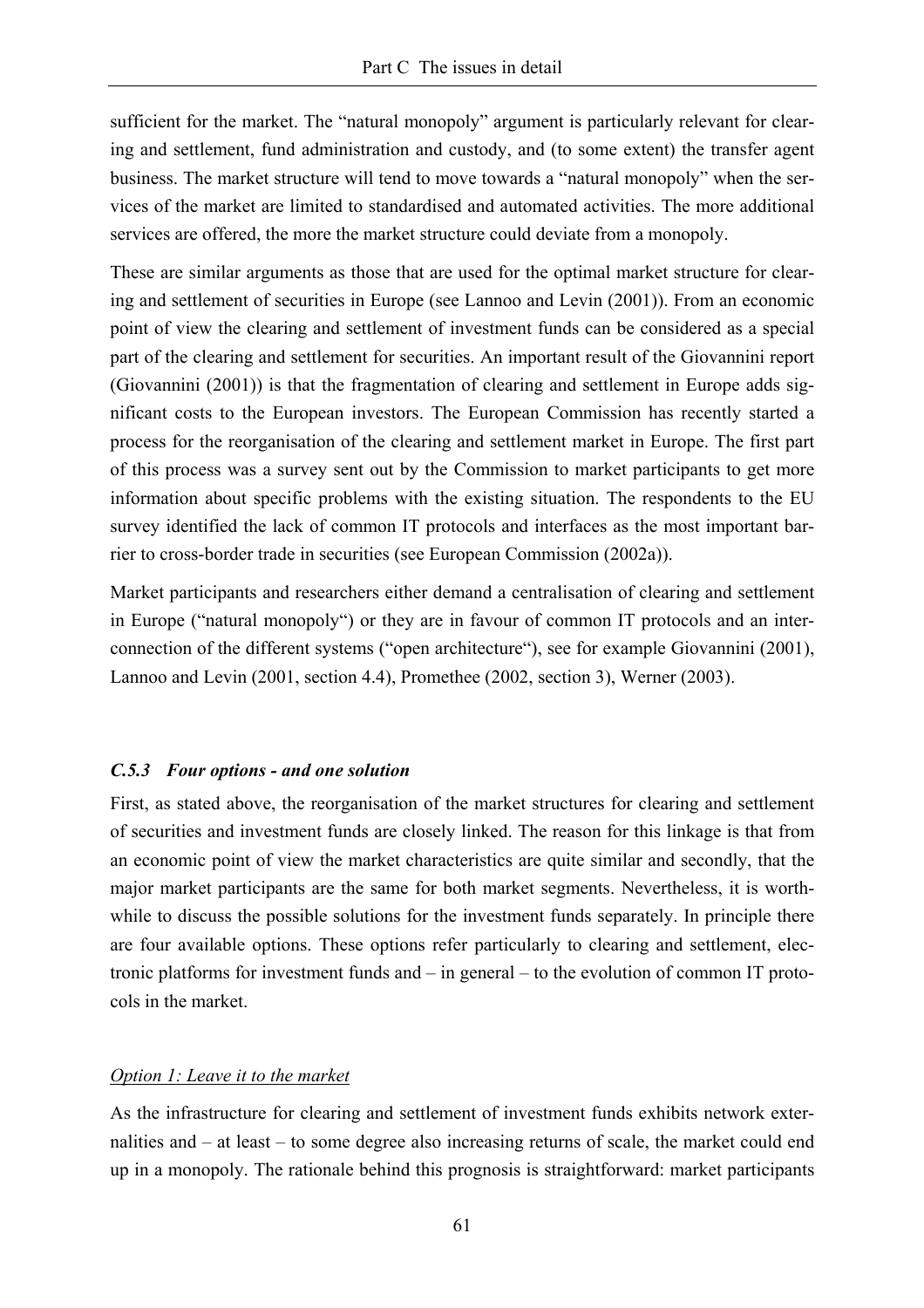will find it more profitable to join that infrastructure system which already has the largest number of participants and, therefore, should also have the lowest average costs. As the different infrastructure systems offer a large set of additional services this argument does not hold in its pure form but should, nevertheless, be a relatively good approximation of the market dynamics.

This market solution has some clear benefits. The market itself has a tendency to end up in a monopoly (i.e. a fully centralised infrastructure). This also solves the problem of different IT protocols and interfaces: in the market equilibrium only one supplier will survive and the standards set by this supplier are then the common standards for the whole industry. In fact, the standards could converge relatively quickly as suppliers of additional services will soon adopt the standards and interfaces of the "winning" infrastructure. Good real-life examples are the markets for personal computers and computer operating systems. The IBM-type personal computers and the Microsoft operating system have evolved as the market standards and all additional hardware and software components had to adopt the standards of these "winning" systems.

But there are also costs of a pure market solution. A natural monopoly is a very unsatisfactory market form as the prices are too high – as is the usual case in monopolies - and there is almost no scope for potential competition (as new market entrants are in a very disadvantageous position due to the network externalities and high entry costs which work in favour of the monopolist). As a consequence the monopoly provider has to be regulated. Thus, although during the adjustment process the EU legislator does not have to interfere, a regulatory body has to be established at the end of the process. An additional cost factor is that the adjustment period could be relatively long with the consequence that the market participants have to use different infrastructure systems in parallel for a significant time. But the adjustment period could be shortened by a merger of two or more of the major market players, such as Euroclear and Clearstream.

# *Option 2: Common standards and interconnection*

The setting of common protocols for the infrastructure combined with an interconnection of the different infrastructure systems would be a significant step towards an optimal solution. In contrast to the pure market solution the adjustment period would be relatively short. Thus, the market participants could gain the benefits of a large network in the short-term. A precondition, however, is that a standard-setter is needed to make this solution work. The standardsetter could either be "the market", an industry association, or the European Commission (or a combination of all three "forces").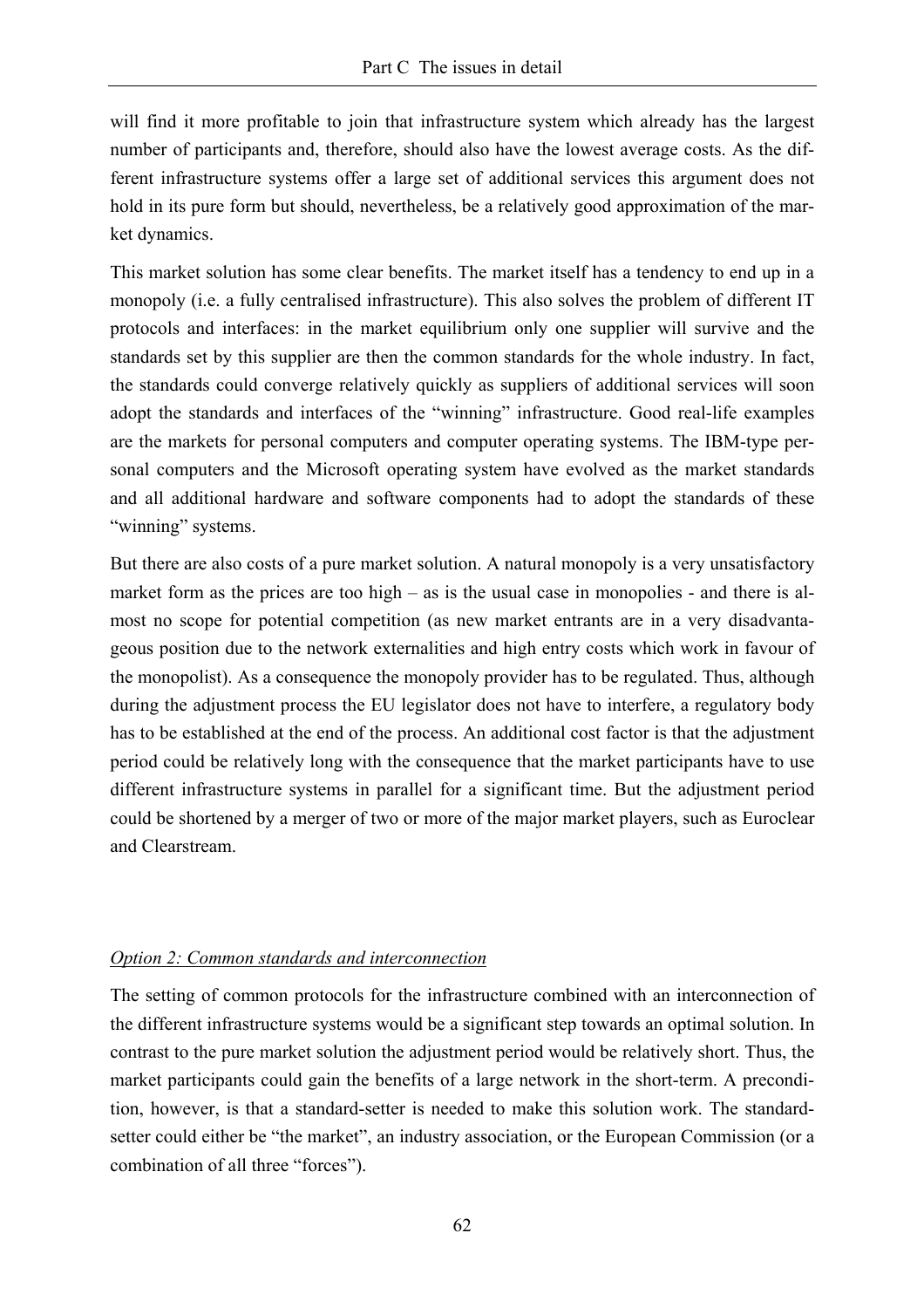Promethee (2002) proposes that the European Commission should initiate the standardisation process by stimulating an industry-wide dialogue. They refer to the market for mobile telephones as a close analogy to the market for investment funds. They propose the foundation of a "Groupe Special Fonds" (GSF) which should consist of all market participants, namely banks, insurance companies, transfer agents, fund managers, fund advisors etc. together with the relevant EU institutions. At the end the process should result in common European communication standards for the investment fund market. The proposal of Promethee has the advantage that the market participants that were part of the GSF GROUP would largely drive the process. The EU would only initiate this process.

The weakness of the proposal is that it is not clear why the market participants should be willing to participate in the industry-wide dialogue when they are not currently willing to cooperate. According to the analysis of Promethee the market is in a situation called "prisoner´s dilemma": each of the players chooses an individual but sub-optimal solution although a cooperation would result in a better outcome for all players. The optimal solution can only be reached in two ways: either the players are forced to co-operate, or the players learn that cooperation is better.

Fortunately, however, there are signs that the market participants are actually moving towards co-operation. As the European Commission (2002a) reports the market participants see progress in this area and particularly mentioned projects like ISO 15022, the Group of Thirty (G30) and the Committee of European Securities Regulators (CESR). There is also an initiative of SWIFT in co-operation with the European investment funds industry to find a solution for the market.

Thus, the setting of common standards and the interconnection of infrastructure systems might be an outcome of the market process. But this market driven process might also end up looking like the "natural monopoly" solution, or could even get stuck in a very long adjustment period. Yet it is difficult to find an alternative to a market driven process as it is unclear how the European Commission, or an industry organisation, could move the market towards an optimal solution when the market itself is not already moving in this direction.

# *Option 3: European NSCC*

The clearing and settlement of securities and investment funds in the United States is centralised in the National Securities Clearing Corporation (NSCC). Interestingly, the NSCC is the result of a foundation of the major market participants, banks and investment companies among others. The reason for founding the DTC (Deposit Trust Company), a predecessor of the NSCC, in 1968 was a market crisis caused by an overload of paperwork. The DTC conducted the main operational tasks, provided the custody services and centralised the post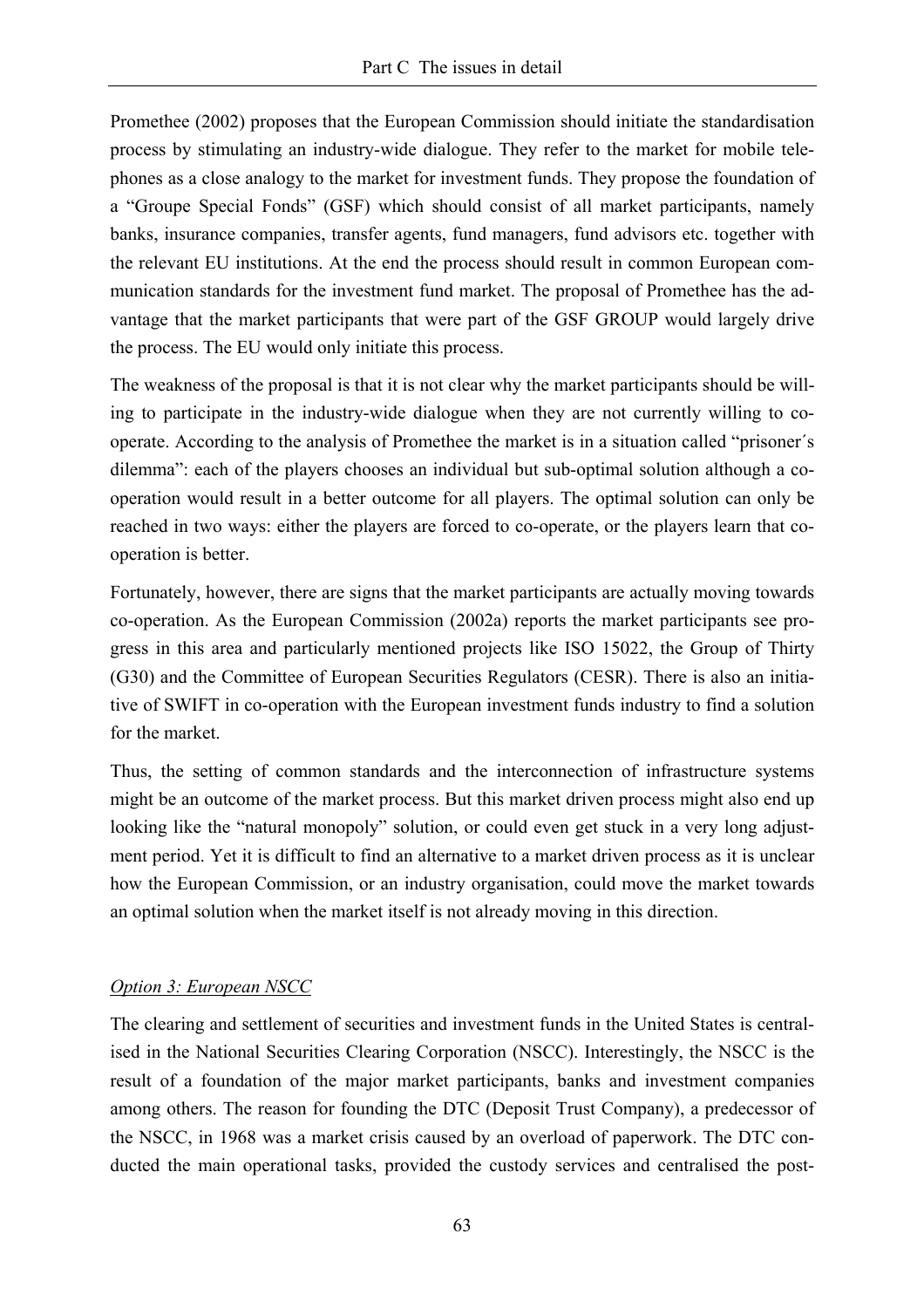trade processing of institutional trade. Since 1976 the DTC is part of the NSCC, which comprises all clearing and settlement activities in the United States. In 1986 Fund/SERV was established as the industry standard for the processing and settling of investment funds. Fund/SERV automates and centralises the order entry, confirmation, registration and settlement of all transactions between the manufacturers and the distributors of investment funds.

The respondents to our survey are strongly in favour of a European "NSCC". Clearly, this would move the market structures close to optimum. Although such an organisation – as a monopoly – rules out competition, the needs of the market participants might be sufficiently represented, as the major market players would establish a European NSCC. The establishment of this organisation could be the result of the market process as described for option 2. But this is a rather unlikely result. First, in contrast to the situation in the United States of the 1960s and 1970s, there are strong suppliers of infrastructure services in Europe that already offer standardised electronic solutions. This means that the market is much more developed than in the US at the time when the NSCC was established. And therefore, the potential for cost savings is also much smaller in Europe. Second, a European NSCC could only be created by a merger of the big market players in the market for clearing and settlement such as Clearstream, Cedel, Crest and Euroclear.

In addition, it is unlikely that there could be a clearing and settlement institution for investment funds only. The main task of a European NSCC would be clearing and settlement for securities and thus the decision for a centralised clearing and settlement institution is only to a small extent influenced by the special problems of the investment fund sector. But, clearly, a new market structure for clearing and settlement for securities would also determine the solution for the sub-segment of investment funds.

# *Option 4: The EU Commission decides*

Another option is to assign the responsibility to the EU Commission. The Commission is currently working on a restructuring of the market for clearing and settlement in Europe. But this process seems to be still at an early stage. Nevertheless, clearing and settlement of investment funds would be only a small part of this restructuring process. The Commission itself is in favour of a market solution for the "technological and systems aspects" of clearing and settlement (European Commission, 2002a). Thus, this takes us back to options 1 and 2 again.

The results from the question "Who should have the main responsibility for achieving a more integration friendly infrastructure?" gave no clear answer (see Figure 24). There is no clear majority for any of the four choices.

# **Figure 24: Preferred assignment of responsibility for infrastructure development**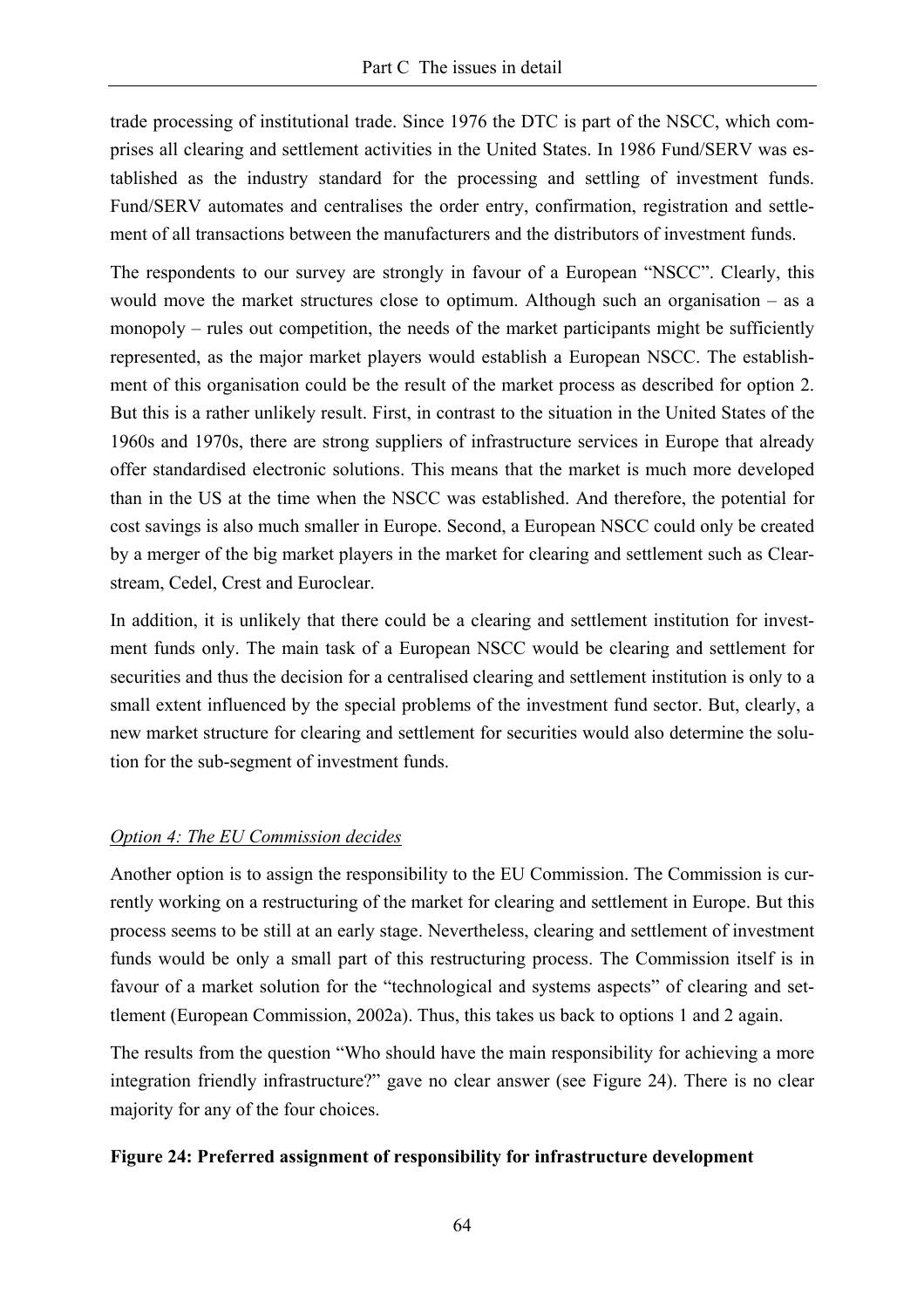

Source: IMA and ZEW Company Questionnaire 2003

The results of the Commission Communication (see European Commission, 2002a) concerning clearing and settlement in Europe show a more complex picture. The market should, according to the respondents, solve barriers that relate to technological aspects. In contrast, the European Commission should tackle legal, fiscal and regulatory barriers. This also seems to reflect the preferences of the European Commission.

#### *Summing up: The appeal of the market solution*

The process for the build-up of market-wide "straight through processing" infrastructure system, including the market for clearing and settlement, is still at an early stage in Europe. There are good reasons to expect that "the market" will be able to find an optimal solution for the technological problems, such as IT infrastructure, common protocols for electronic trade, and the clearing and settlement of investment funds. In this process the European Commission should have the task of removing legal and regulatory barriers that restrict the market from finding this solution. This seems to also be the opinion of the respondents to the survey from the European Commission (2002a) and of the European Commission itself.

Other possible solutions to the problems associated with the market structure, such as the setup of a European NSCC, are unlikely to evolve. Only when the major clearing and settlement institutions, like Euroclear, Clearstream or CREST, decide on a merger, could a European NSCC be realised. But in this case there would also be the need for a regulator to oversee such a monopoly.

In addition, the future infrastructure of clearing and settlement of securities in Europe will determine the optimal solutions for the sub-segment of investment funds. Therefore, the solutions for this sub-segment should be developed in accordance with the expected future changes of the market structures for clearing and settlement of securities.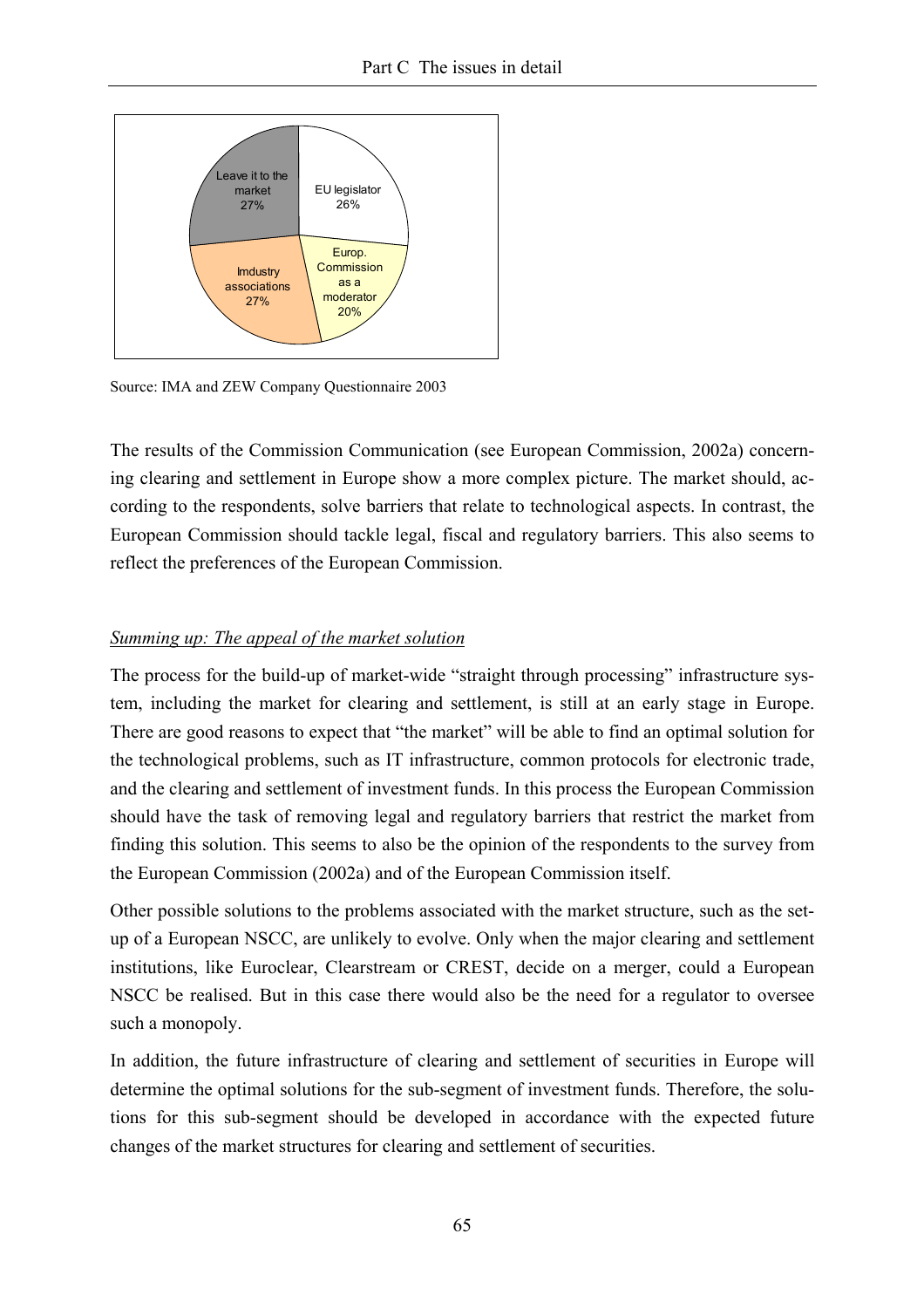It seems that "the market" is on the way to set common protocols for a Europe-wide infrastructure network which then should operate as open architecture. Political action is only needed when the market process ends up in a "natural monopoly" or is stuck in a very long adjustment period.

Yet it is difficult to imagine an alternative to a market driven process, as it is not clear how the European Commission or an industry organisation could move the market towards an optimal solution when the market itself is not already moving in this direction.

#### **C.6 Registration procedure**

 $\overline{a}$ 

For a majority of companies the fund registration procedure is often regarded as an important barrier to entry to various markets (mean weight 4.7). The details of the registration related problems have been evaluated in detail in PriceWaterhouseCoopers/FEFSI (2001a): national registration authorities require specific additional information and often require translated documents. Problems are aggravated by the fact that additional requirements are sometimes not clearly specified and this often leads to delays – sometimes even beyond the formal 2 month maximum of the UCITS directive.

There are countries where these problems are more acute: according to the statements of many company representatives, registration is particularly onerous in Italy ("Italy is a nightmare"). A number of complaints have also been voiced in regard to Spain, France and Switzerland.

Switzerland (as a non-EU country) is a particularly interesting case. It seems that Swiss authorities apply EU UCITS regulation in an asymmetric manner ("Switzerland is arbitraging the UCITS directive"): when exporting funds to the EU the Swiss framework is claimed to be UCITS consistent, but when importing foreign funds the Swiss authorities are said to apply specific rules in an inflexible way. This is in relation to the prospectus, the requirement of local representatives, and requirements concerning distribution arrangements and even the naming of funds. $35$ 

While the direct costs in terms of fees for the registration and maintenance charged by domestic authorities are negligible<sup>36</sup>, the questioned companies stress that other costs are more substantial: high amounts of costly internal and external (mainly local lawyers) manpower have to be devoted to the registration procedure.

<sup>&</sup>lt;sup>35</sup> PriceWaterhouseCoopers/FEFSI (2001a), p.9 gives an illustrative example of this inflexibility: So it occurs that a "global" fund has to be renamed "world" fund. It is obvious that such requirements are hardly justifiable on grounds of consumer protection and lead to substantial costs and time delays.

<sup>&</sup>lt;sup>36</sup> For a detailed country list of charges see PriceWaterhouseCoopers/FEFSI, (2001a), p. 16.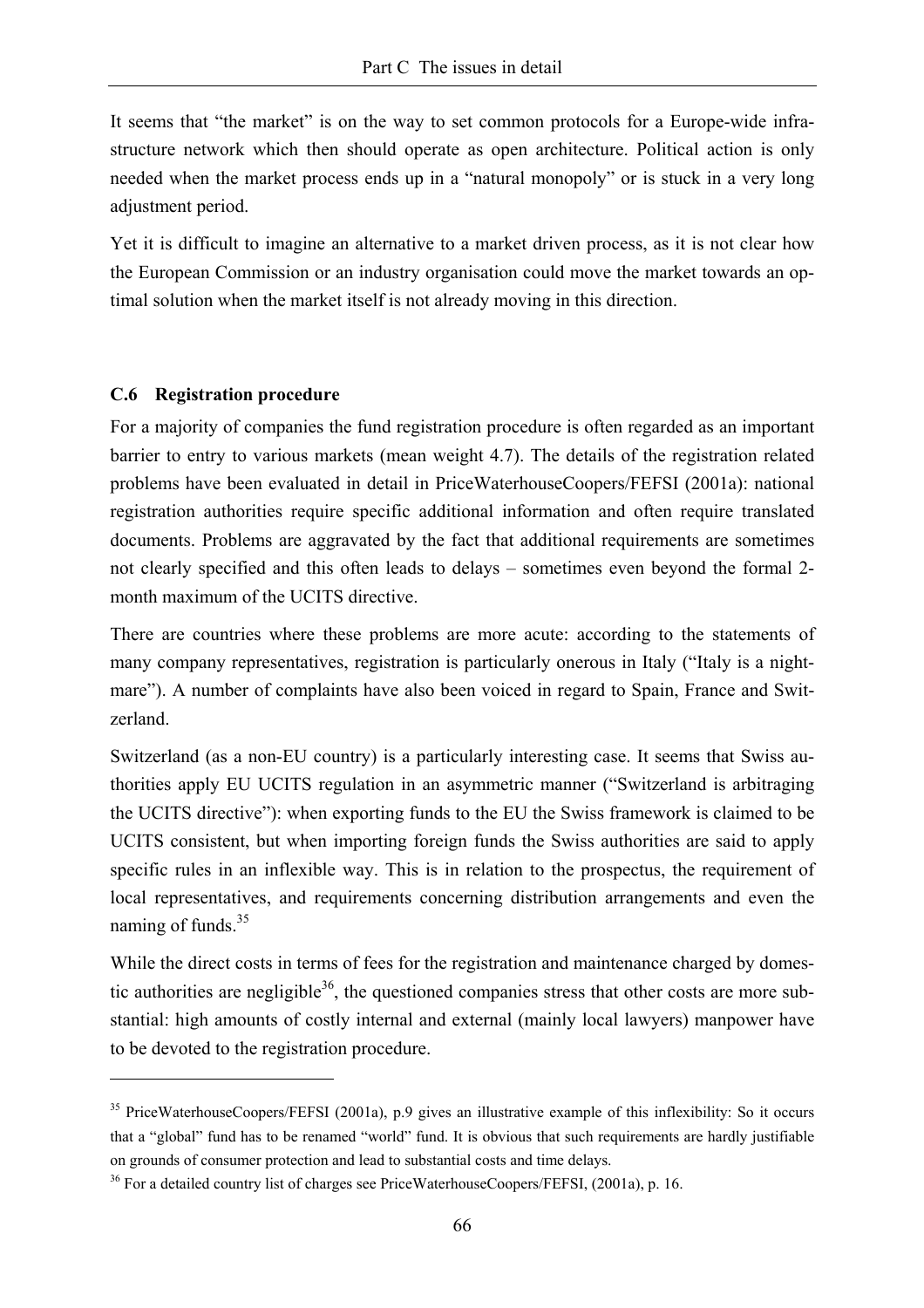These difficulties with registration slow down pan-European sales strategies. Apart from the cost factor companies report that they simply do not have the capacity to deal with all European registration authorities at the same time. The consequence is often that the first steps only concern the most promising markets so that the smaller EU countries are left behind – a description that is fully compatible with the integration indicators (section B.1) showing that the supply of foreign funds is relatively poor in smaller EU markets.

#### **C.7 Consumer culture**

There clearly exists a class of barriers to cross-border business that cannot – and maybe should not – be changed. One example of this class of barrier would be differences in consumer culture. Cultural barriers inhibit the development of a pan-European marketing strategy for fund products.

The following assessment was made about the importance of cultural differences (see Figure 25): differences in asset class preferences, in the time horizon, in cost awareness, as well as in access to advice/consumer literacy, were all valued as being of medium importance. The mean of the answers with respect to language differences is 4.6, making the assessment of this issue slightly more important than other cultural differences. Certainly, it is of importance to understand the culture, the business structure and how business is done in the respective target market. However, investment firms stated that differences in consumer culture do not constitute a barrier to cross-border business per se.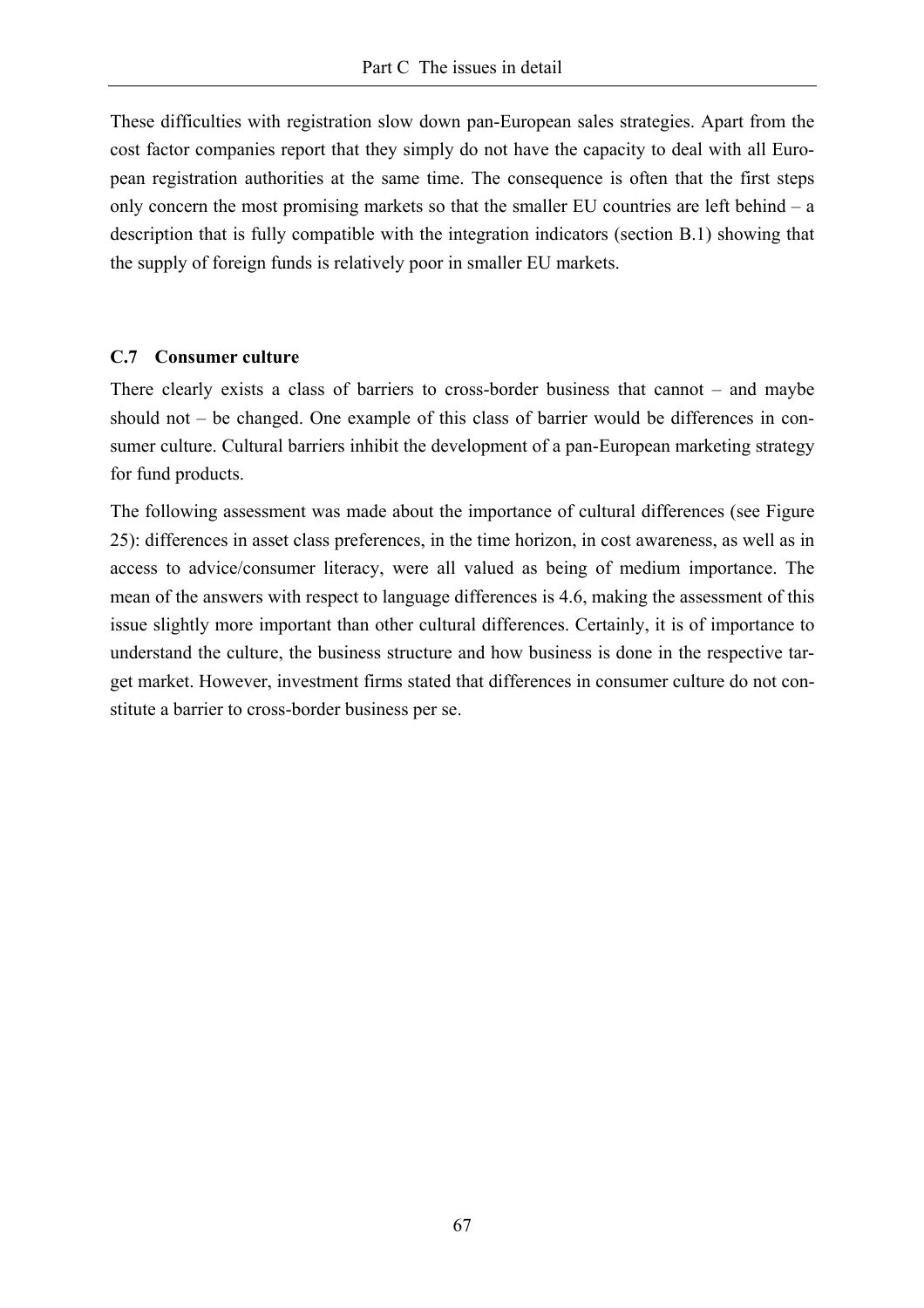

**Figure 25: Barriers due to different consumer culture** 

Source: IMA and ZEW Company Questionnaire 2003

#### **C.8 Consumer protection**

There are two different aspects of consumer protection:

First, from a producer perspective, divergence in national consumer protection standards constitutes market entry costs as providers need to comply with different regulations.

Second, from a consumer/investor perspective, consumer protection rules have to build up confidence and trust in the reliability of cross-border business. This includes complaint procedures, compensation schemes, and the like. All these measures aim at building up trust between investors and providers of financial services and strengthen confidence of investors. Strengthening consumer confidence is a key issue in cross-border marketing of investment funds. Confidence in trading between the different member states is a prerequisite for a well functioning internal market. Only then will the consumers benefit from wider choice and better prices and in turn the firms from easier market access.

#### *C.8.1 The producer side*

In terms of the marketing of investment funds, the regulations on consumer protection vary significantly across EU member states. Examples include advertisement rules and information duties. Fund providers targeting different European markets have to comply with this diversity of rules, and these can constitute a barrier to market entry.

However, overall the companies that responded to the questionnaire only gave this issue a medium weighting – with a mean of 3.8. Restrictions on advertising, requirements to provide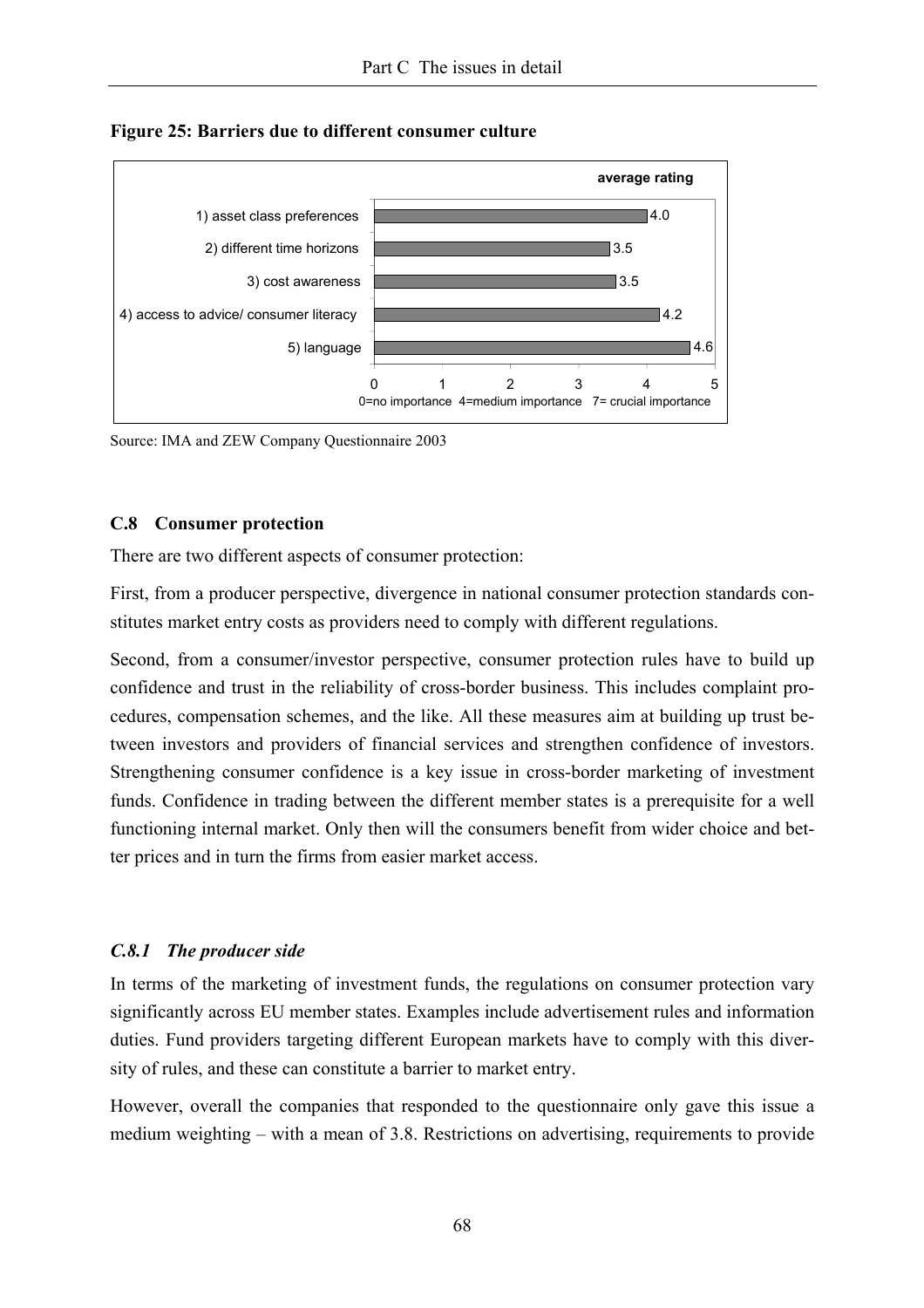information to investors, as well as requirements in relation to advice, were all valued (on average) to be of only medium importance (see Figure 26).



**Figure 26: How important are national differences in consumer protecting concerning...** 

Source: IMA and ZEW Company Questionnaire 2003

Certainly, the diversity in consumer protection rules gives some trouble to companies operating at the pan-European level. However, it does not stop firms from entering a market. Thus, different consumer protection regulations do not hinder asset management companies from doing cross-border business if they do not want to do it anyway.

# *C.8.2 The consumer side*

For the consumer it is important to have confidence in trading between the different member states. In this context issues such as improving investor information, enhancing transparency, as well as strengthening consumer education, play a decisive role. These issues are discussed in section C.9. Additionally, consumers investing in foreign financial products might fear difficulties in the event of needing to raise a complaint with suppliers. In this context a crossborder complaint network and investor compensation schemes may be of importance.

# *Cross-border complaint network*

For the investment firms questioned, the lack of consumer confidence with respect to crossborder complaints procedures is of little importance in terms of hindering cross-border business (mean rating 2.5). Companies gave a straightforward explanation: the fund industry is not an industry with history of high volumes of complaints between customers and producers.

However, from a consumer protection point of view there should be some form of dispute resolution procedures in order to enhance investor confidence. FIN-NET, an EU-wide net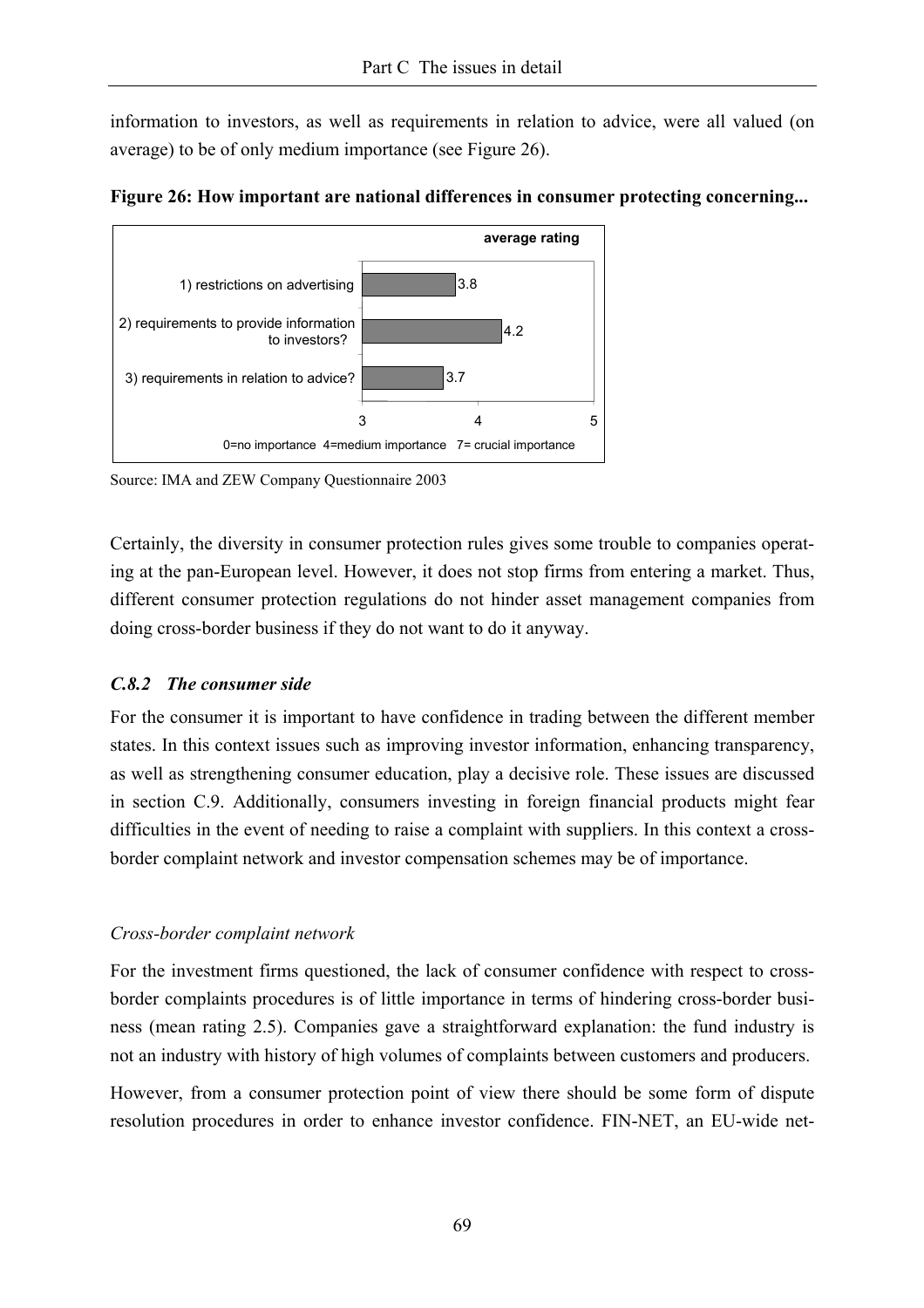work of financial services complaints bodies, has existed since February 2001.<sup>37</sup> FIN-NET links 41 different national complaint bodies into a single EU-wide complaint network. Thus the existing national infrastructure is used. The objective is to make out-of-court settlement of cross-border disputes accessible to the consumer when the consumer and the provider of the financial service do not come from the same member state. This is achieved by mutual recognition of the national redress bodies and exchange of information. In the event of a dispute the consumer will be able to complain to a third party even if the supplier does not adhere to the complaint scheme in the consumer's country of residence. The complainant is put in touch with the redress body in the supplier's country of operation through the redress body in his own country of residence.

While FIN-NET might be a good idea in theory, the interviewees have highlighted its major weakness: it is not well known. Most of the surveyed investment companies had never heard about it.

#### *Investor compensation schemes*

In addition to a cross-border complaint network, investor compensation schemes may be of importance with regard to strengthening investor confidence in cross border business. According to the directive 97/9/EEC on investor-compensation schemes each member state is required to ensure that one or more national schemes are established and officially recognised to compensate investors in the event of an investment firm's inability to repay money or return assets held on their behalf (CEPS, 2002: 27). The directive applies to all firms licensed under the Investment Services Directive (ISD). The ISD covers individual portfolio management, securities brokerage and order execution activities. However, it is left to the member states to apply the directive to UCITS. Thus, in general UCITS mangers are not covered by EU obligations to have a compensation scheme.

The surveyed investment firms do not regard progress towards uniform rules concerning the compensation of investors as being important (average rating 3.1).

In conclusion, there is no doubt that in case of consumers having difficulties with suppliers they should have a well functioning cross-border complaint network at hand. FIN-NET is certainly a step in the right direction, although is not well known - either consumers or by producers. A lot more has to be done concerning the marketing of this network. However, compared with other issues, progress towards a pan-European complaint and compensation schemes seems to be of minor importance.

*Code of conduct* 

<sup>&</sup>lt;sup>37</sup> For more information concerning FIN-NET see http://finnet.jrc.it/en/.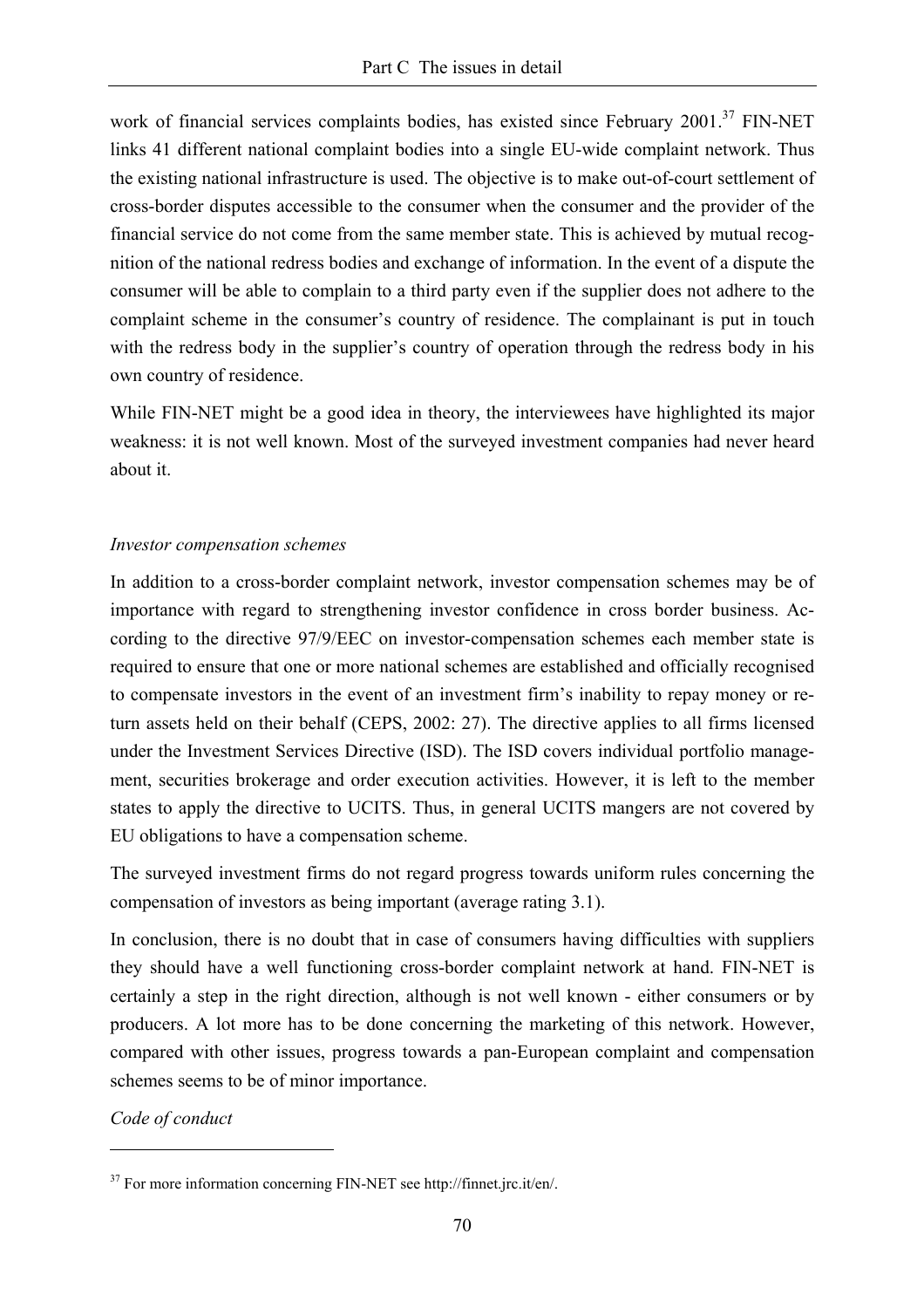In addition to complaint and compensation schemes, measures of industry self-regulation (such as codes of conducts) may help to strengthen investor confidence. In some European countries there are already codes of conduct for the national fund industry. Recently, the BVI in Germany adopted a code of conduct for the German fund industry (BVI, 2002). Such rules of professional ethics are also put into practice in, for example, the UK and Switzerland.<sup>38</sup> As a consequence, there exists a diversity of conduct of business regimes that may restrict the freedom for investment firms to provide services throughout the EU. Furthermore, this diversity hinders the provision of an adequate level of investor protection in cross-border business.

At the European level self-regulation is still missing. In April 2002 the Committee of European Securities Regulators (CESR) made a proposal for a European regime of investor protection by harmonising the conduct of business rules (CESR, 2002). However, respondents to the questionnaire are split on the importance of a harmonised code of conduct for the completion of the single market. Four of the respondents think that a harmonised code of conduct is of no importance; whereas five think that it is of almost crucial importance (mean value of 3.6). The critics of a harmonised code of conduct argue that the reason for consumer mistrust is often poor consumer education, rather than the misbehaviour of suppliers. In these cases, codes of conducts cannot help. Supporters regard codes of conduct as particularly important in regard to common standards for the activities of IFAs.

Firms, however, agree on the question of who should define a standardised code of conduct. With few exceptions they are in favour of industry self-regulation. The companies' argument here is that the industry has the practical day-to-day experience to be better placed to implement best practice.

However, one potential problem with self-regulatory measures (such as a code of conduct) is that there may remain uncertainty over the status of commitments made in the codes and there enforcement (European Commission, 2001). Against this reservation stands the fact that codes of conduct work well at a national level. In addition, the fund industry may be particularly suitable for self-regulation. Investment firms must have a strong interest in retaining consumer's confidence. Free riders, or rogue traders, can substantially harm this confidence. As a consequence, self-regulation can contain clear voluntarily binding commitments towards consumers. Nevertheless, there may be the need for some forms of enforcement, perhaps through the introduction of a legal consequence for not honouring commitments contained within the codes

<sup>&</sup>lt;sup>38</sup> Concerning the Swiss code of conduct see Swiss Funds Association Annual report (2002), p. 17.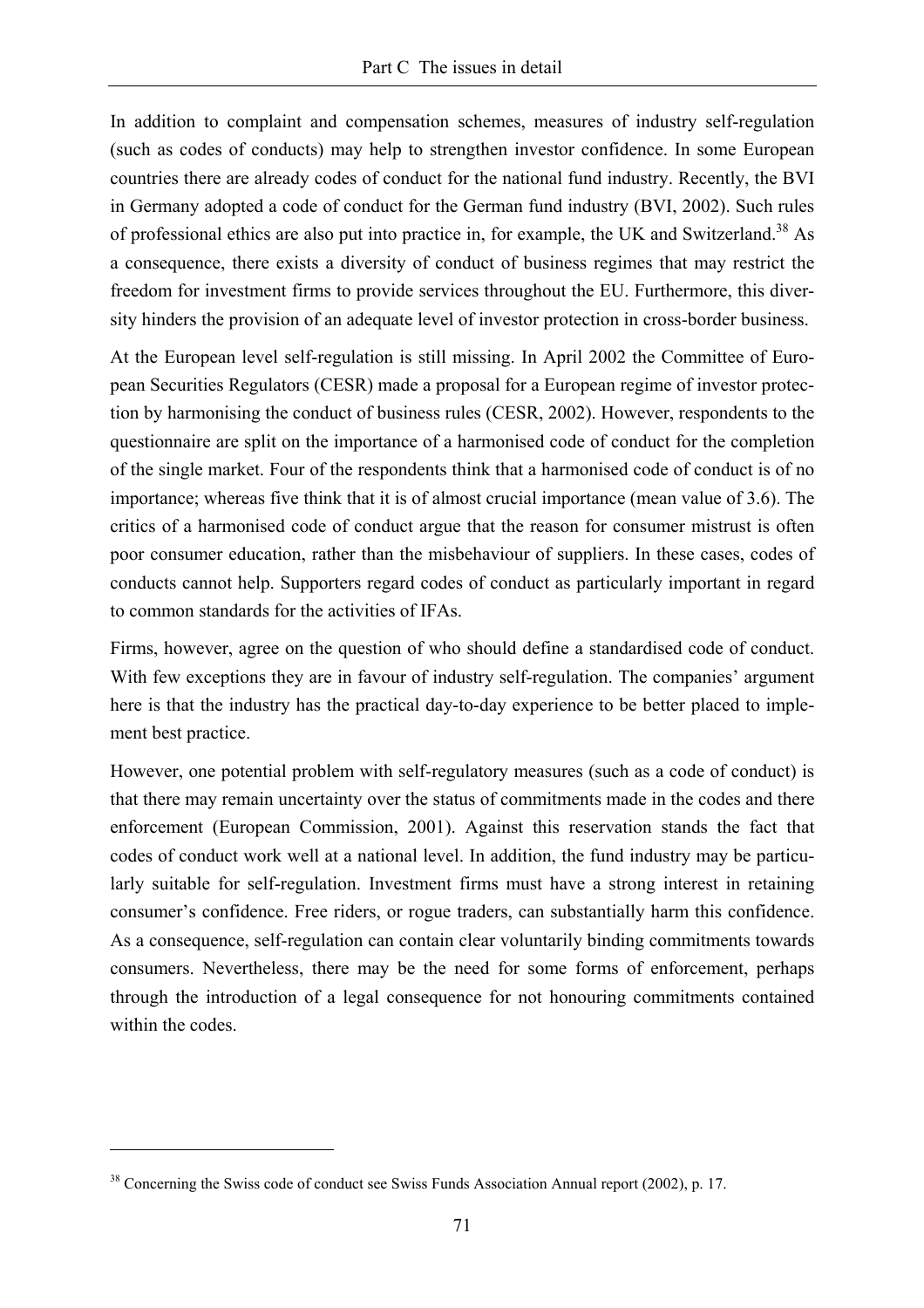# *Qualification of financial advisors*

Closely related to the discussion on codes of conduct are the issues over the qualifications of financial advisers. From the perspective of UK companies, continental markets are often characterised by lax requirements concerning the training and education of financial advisors. This is illustrated in the following quote: "In Germany in the morning he is a butcher, in the evening he is a financial adviser." This problem is mainly relevant with regard to independent financial advisors and smaller financial service providers (since with big providers in the end the company stands for the competence and the integrity of the financial analysts it employs). However, in the big financial institutions with good reputations, it can be the case that there is a lack of objective advice. The absence of any certification requirements, as well as the dominance of existing providers, impedes the development of this channel of independent advisers on the continent. This also has a negative effect on the development of the open architecture concept (see section C.4). Thus, the development of EU-wide standards for financial advisers, or the introduction of requirements concerning their training and education, seems to be a possible step in order to enhance investor trust.

Overall, it should not be forgotten that measures to strengthen consumer confidence are only one part of consumer protection. Means of improving investor information, enhancing transparency, as well as strengthening consumer education also play a decisive role. Often the reason for consumer distrust is not misbehaviour of suppliers but simply poor knowledge resulting from information deficits and/or the lack of sufficient education on the side of investors.

#### **C.9 Information issues**

The fund industry, and more generally the financial services industry, is characterised by information asymmetry between the investor and the provider. Customers entrusting their money or assets to a financial services provider may have less information about whether their money will be secure than the provider does. Usually the investment firm knows a lot more about the nature of the product - including the costs. Improving investor information by enhancing transparency on indicators such as performance and costs of funds, may be a key issue allowing for meaningful cross-border comparisons.

Due to different regulation and traditions, information standards vary between EU countries in respect of fund costs and performance. This diversity may impede cross-border business from both the producer and the consumer side. From a producer perspective, the diversity may entail different and costly information obligations for each target market. From a consumer perspective, the diversity constitutes an important obstacle because consumers have no basis for consistent comparisons.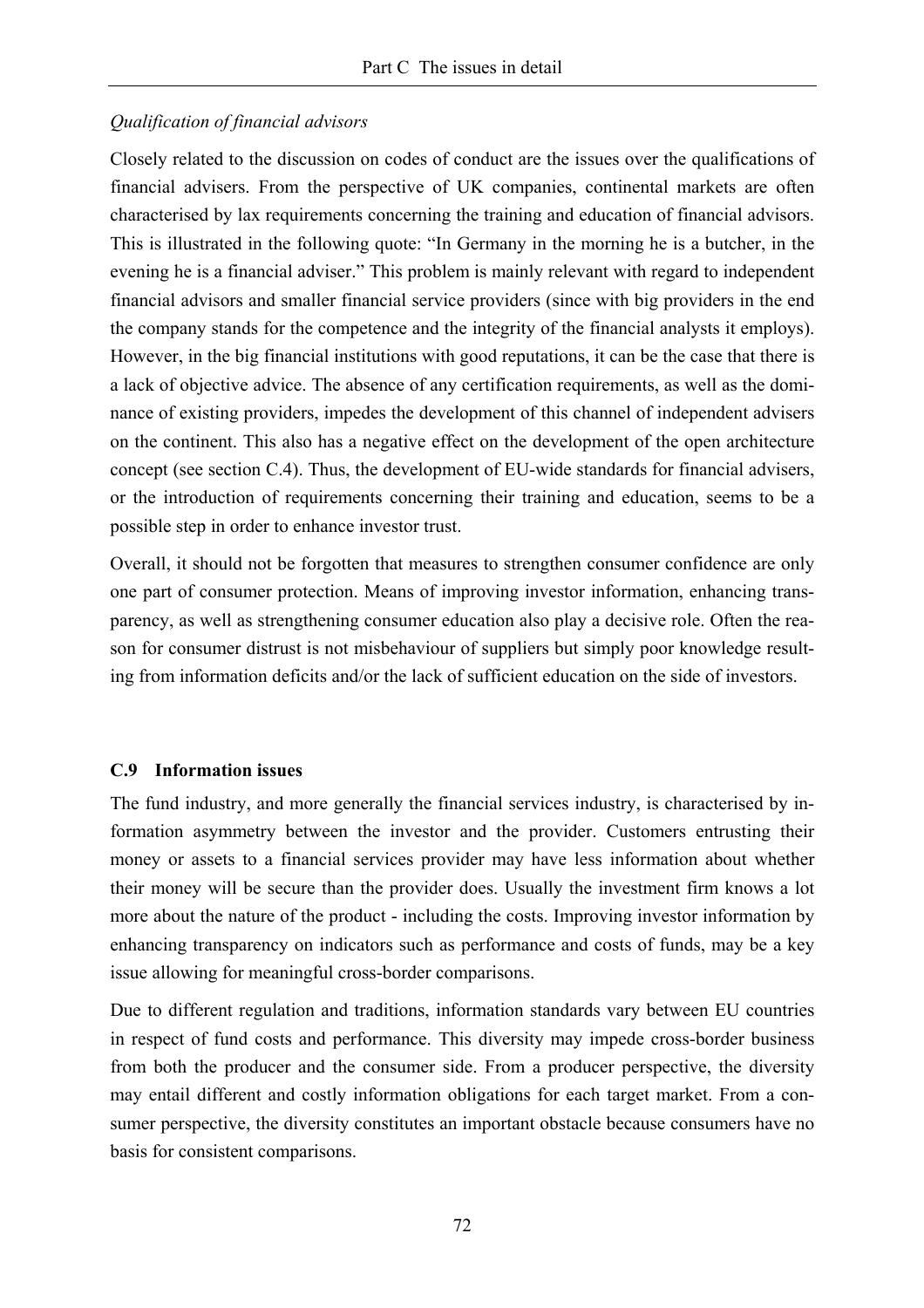The surveyed investment companies assessed the diversity in information standards as being of medium importance. The producer perspective was valued slightly higher (average value 3.8) than the consumer perspective (average value 3.1). One explanation for the latter is that the vast majority of consumers do not attempt to carry out cross-border comparisons of fund products. This is partly a result of the fact that in almost all European countries there is little direct cross-border fund purchasing.

In the following sections we discuss several measures to enhance transparency, namely the simplified prospectus, the total expense ratio (TER), and performance reporting standards. Figure 27 displays the average assessment of the questioned firms on these measures in terms of their contribution to greater transparency across Europe.



**Figure 27: Rating of different measures to enhance transparency** 

Source: IMA and ZEW Company Questionnaire 2003

### *Simplified prospectus*

One of the measures to improve investor information, and at the same time to mitigate the burden for investment companies with regard to information requirements, is a short and simplified prospectus. One of the 2002 UCITS amendments, namely the so-called "Promoter Directive", introduces a simplified prospectus for the sale of investment funds (CEPS, 2002: 19). A simplified prospectus aims at providing the potential investor with clear, relevant and intelligible information on key features: the aim of the fund, fees, how it is invested and how the full prospectus and latest annual report may be obtained (FEFSI, 1996: 2). Since investors are more likely to read a short simplified prospectus rather than the full prospectus (which can stretch to 30 or 40 pages), this should give them a better base for their investment decisions.

Surveyed investment firms think that the simplified prospectus as a contribution towards more pan-European transparency is of medium importance (mean value of 3.7). The fact that almost all surveyed companies are intending to issue a simplified prospectus, even if there is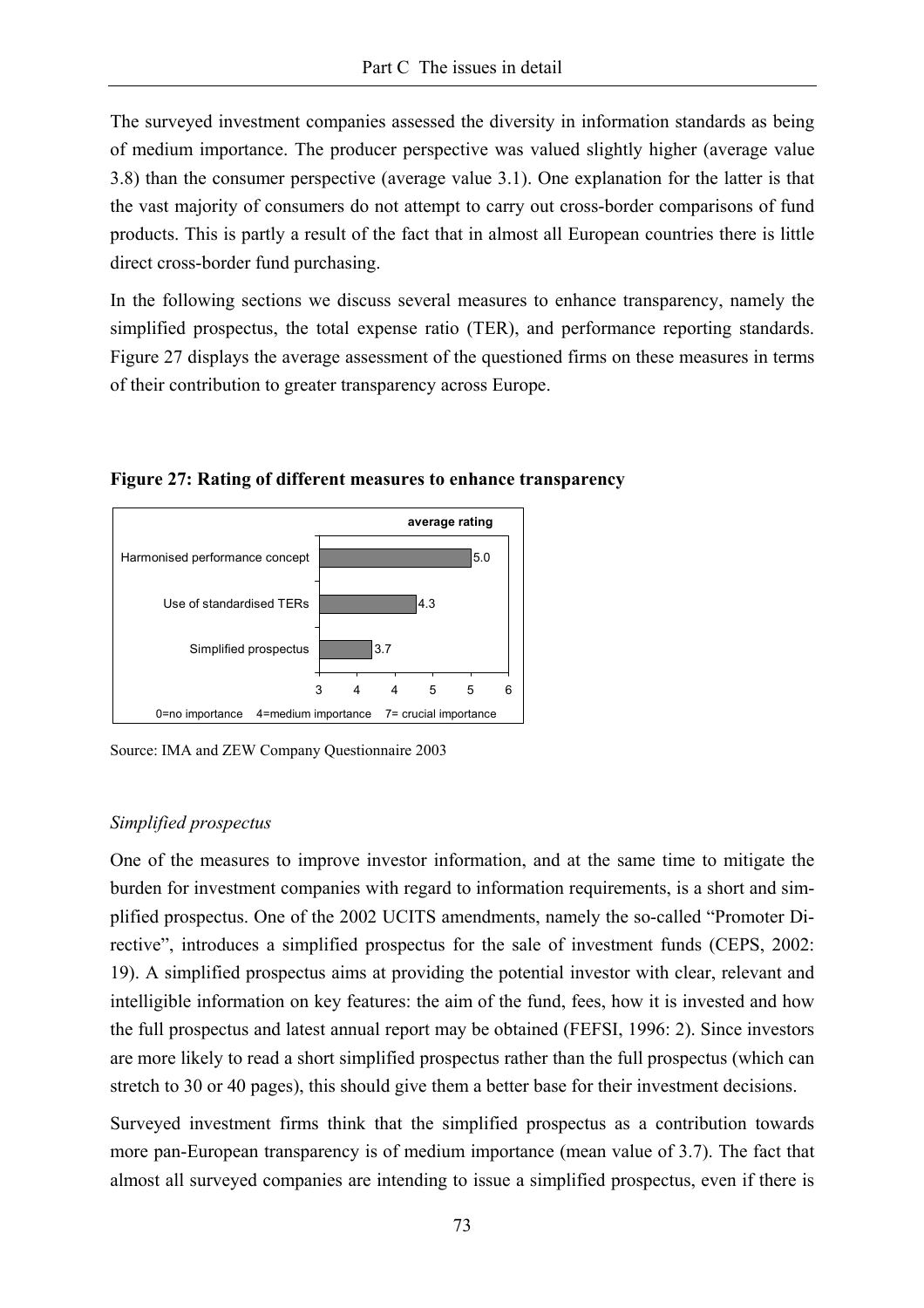no regulatory obligation, is encouraging. Some companies expect costs savings (for example in printing and mailing costs) because the shorter simplified prospectus can replace the full prospectus in marketing activities. For all companies it is highly desirable that the simplified prospectus constitutes a single fully harmonised pan-European document that can be used for the cross-border marketing of UCITS in all countries.

The proposal for a consistent simplified prospectus made by FEFSI (FEFSI, 2002b) appears very helpful in this context. FEFSI recommends a two page long standardised document comprising information on the investment objective, the investment policy, the fund's risk profile and performance and fund expenses among other things.

However, the simplified prospectus will not solve all excessive costs associated with specific requirements in individual countries referring to the full prospectus. The simplified prospectus cannot replace the full prospectus. The latter will have to be supplied to investors upon request. So far there are no developments under way that could also lead to a European harmonisation of the full prospectus.

As mentioned above, two important constituents of such a simplified prospectus are fund costs and performance reporting.

### *Fund costs*

In order to make a considered investment decision, investors need to be able to compare the costs associated with a product. Total fees and charges are often opaque to the consumer and therefore not comparable between different investment funds, particularly between countries. The difficulties consumers have in understanding charges are not simply due to lack of financial knowledge. To a considerable extent the reason is that a significant element of the price is not disclosed (Sandler, 2002: 130). Furthermore, even where investors can identify elements of the price, they may not place sufficient weight on this information in taking investment decisions. Therefore improving disclosure and transparency with regard to fees and charges, as well as simplification, should encourage comparisons between funds – and also between countries. This in turn should help to stimulate cross-border marketing of funds.

FEFSI has recommended the use of a total expense ratio (TER). The surveyed investment companies value the use of a TER as being quite important (mean value 4.3) for pan-European transparency. Almost all firms already report TERs, or plan to do so in the future. Some of those that do not plan to report TERs, do not do so because there is no standard definition.

In order to achieve comparability, and in turn stimulate cross-border marketing of funds, standardisation of TERs is required. But who should define standardised TERs? Almost all surveyed investment firms opt for industry self-regulation. One argument in support of the EU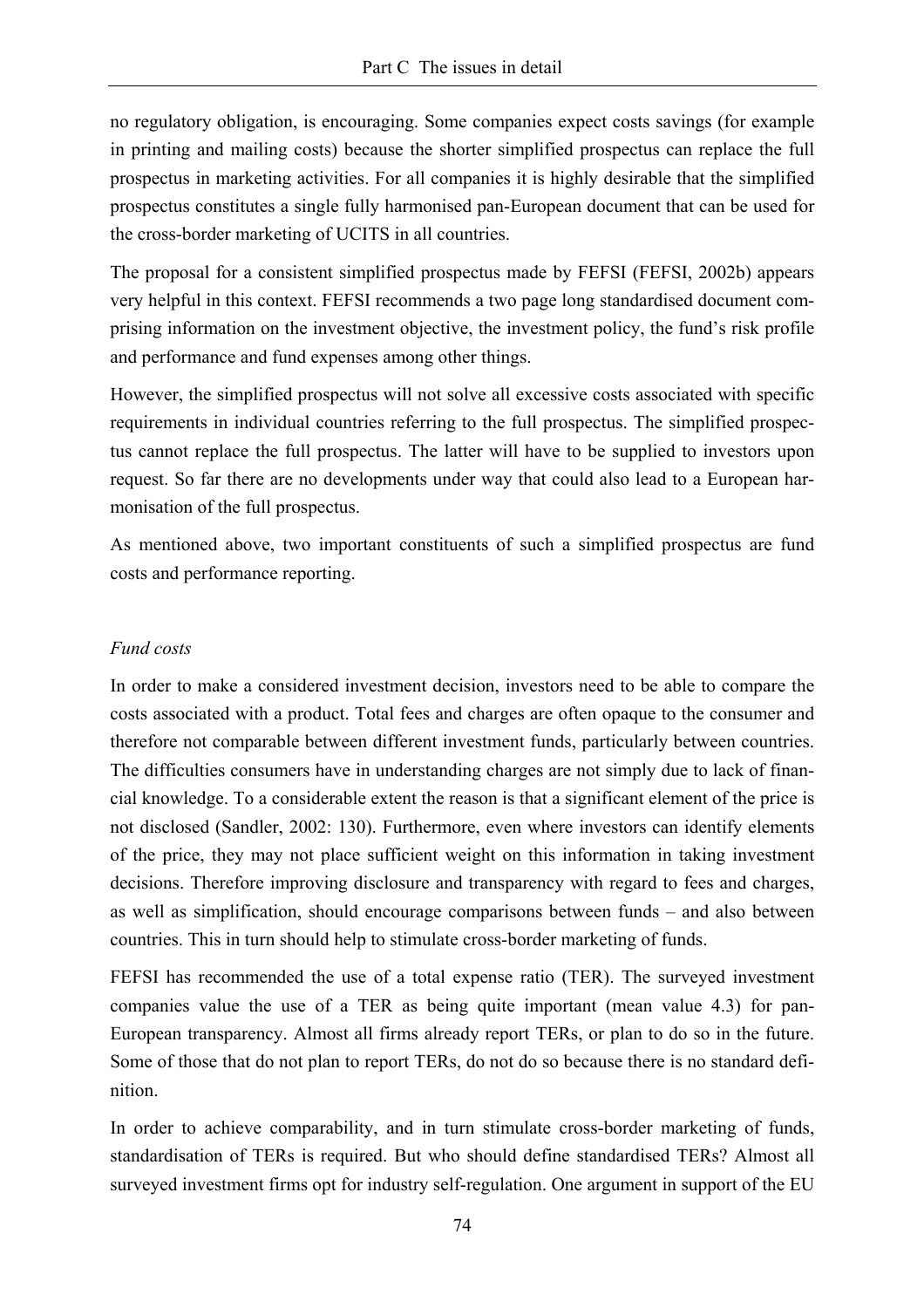legislator would be that a clear and uniform definition is needed that may be best supplied by one authority. However, experience with EU decision-making suggests that this process takes too much time. The same holds for the other extreme solution of leaving it to the market. There needs to be some guidance when defining standards. This should come from the industry itself. One shortcoming of this solution is of course the potential lack of enforcement.

## *Performance reporting*

Closely related to the cost issue is the issue of reporting the performance of an investment fund (since performance depends partly on the costs). In the fund industry, past performance is a primary marketing tool and it has been alleged that investors choose to invest in a fund mainly based on the fund's past performance and without reviewing other information about the fund (Sandler, 2002: p. 128, FSA, 2001).

National performance presentation standards differ with respect to treatment of fees and expenses, the time period underlying the performance measurement, use of benchmarks, the period of performance presentation, volatility disclosure requirements etc. (see OICV-IOSCO, 2002). Certainly, standardised performance reporting would help investors to make meaningful comparisons between funds, and thus to make fully informed investment decisions. In addition, providers could distribute funds in all European countries with just one document thereby realising a reduction in costs.

Whereas two of the surveyed firms think that a harmonised performance concept has no importance with respect to pan-European transparency, nine firms assess this measure as being very important. This leads to a mean of 5.0 which, compared to other instruments of enhancing transparency, is the highest. This reflects the importance of performance reporting in the marketing of funds. Again, the majority of surveyed firms are in favour of self-regulation when it comes to defining a standardised performance concept.

Summing up, a standardised simplified prospectus seems to be a good way of improving investor information and enhancing transparency, thereby reducing information asymmetry between consumers and providers. Two important parts of a simplified prospectus that could, however, are the total expense ratio (TER) and a performance-reporting standard. Given consistency across countries, this would make (cross-border) comparisons between funds easy and, thus, in turn stimulate cross-border marketing of fund products.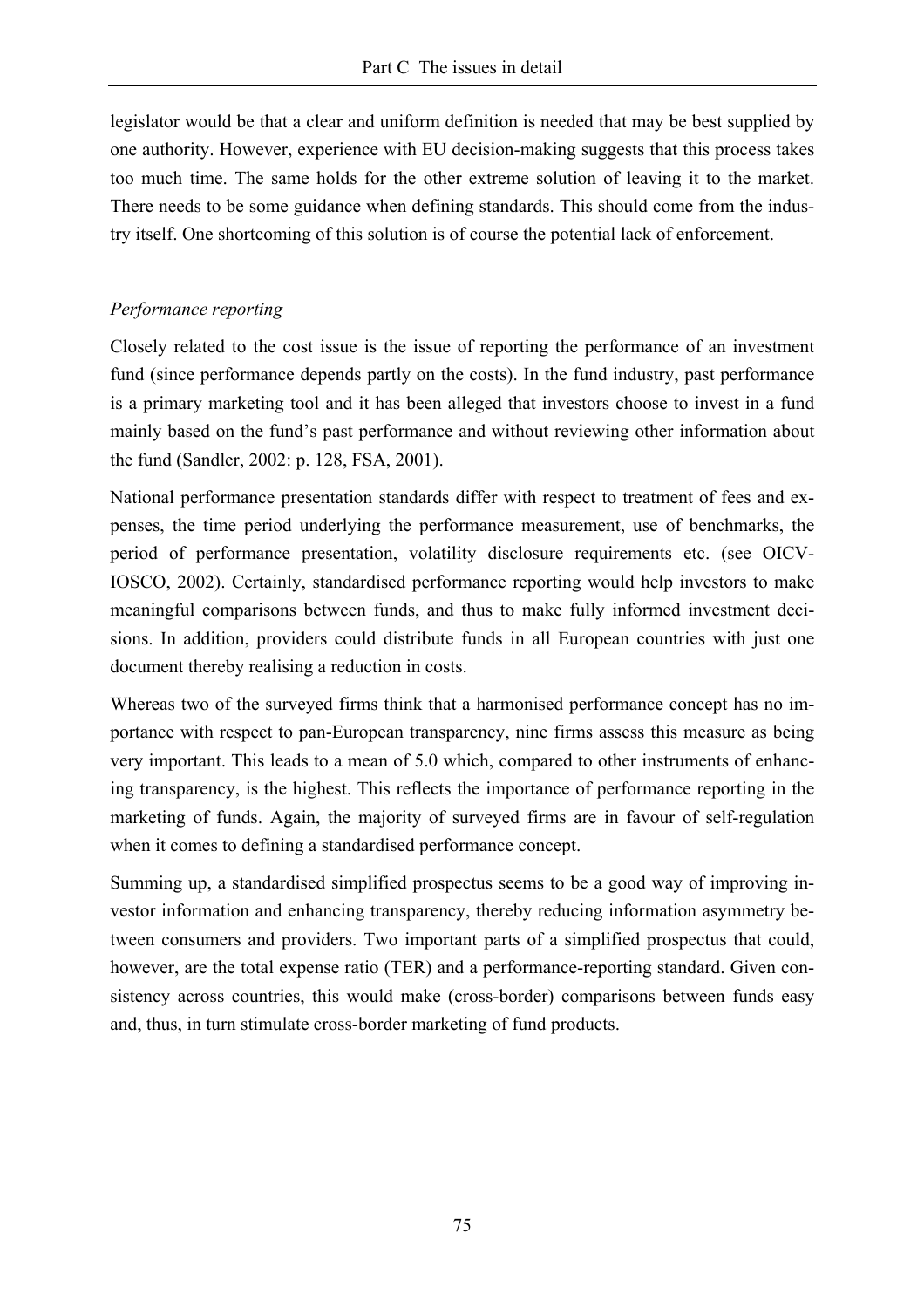### *Consumer education*

In addition to improving investor information, investors have to be able to deal with the information they receive. In this respect, the education of investors becomes important. In general, the need for financial management skills is becoming increasingly important (Sandler, 2002: p. 59).

Of course, in practice improving financial literacy substantially is a difficult task. It would take a considerable level of resource applied for many years. Nevertheless, consumer education can make a meaningful contribution to enhancing investor information and strengthening confidence and so in turn stimulating cross-border business. In the long run, it is essential to question how financial education should be embedded in the school curriculum. Certainly, this task is beyond the scope of this report.

However, there are also means of addressing educational deficiencies in the short term. Such measures may embrace either print or electronic publications to provide general financial advice on different financial products and services. In this respect the UK may well serve as an example, where the FSA has developed a number of initiatives (see Sandler, 2002). Also in the UK, IMA undertakes some initiatives such as offering a selection of brochures to help promote investor understanding of investment funds (PriceWaterhouseCoopers, 2002a: p. 46). Moreover, governmental education programmes – such as those run in France, the UK and Germany – on pension savings are a step in the right direction (see also section C.4).

### **C.10 Legislative and regulatory issues**

In section B.4 the UCITS III directive was introduced as one of the legislative measures aiming at the completion of a single market. The industry's assessment of the new UCITS amendments in the ZEW interviews reaches a mean weight of 4.1 pointing to an integration contribution of medium importance.

The UCITS amendments bring about a lot of helpful changes, in particular on the product side, such as funds of funds, index funds or the opportunity to invest in derivatives (FEFSI, 2001). In addition, the introduction of a harmonised simplified prospectus, as discussed in section C.9, is certainly a step forward with regard to the marketing of funds as well as to enhancing investor information and protection.

However, there are also shortcomings of the directives (see also FERI, 2002): industry representatives mentioned the potential difference in implementation across countries as one of the main drawbacks. Lack of a common interpretation as well as a missing single supervisory practice within the EU result in part from the fact that UCITS III is pre-Lamfalussy. Nevertheless, it will be implemented under the comitology procedure, meaning that the UCITS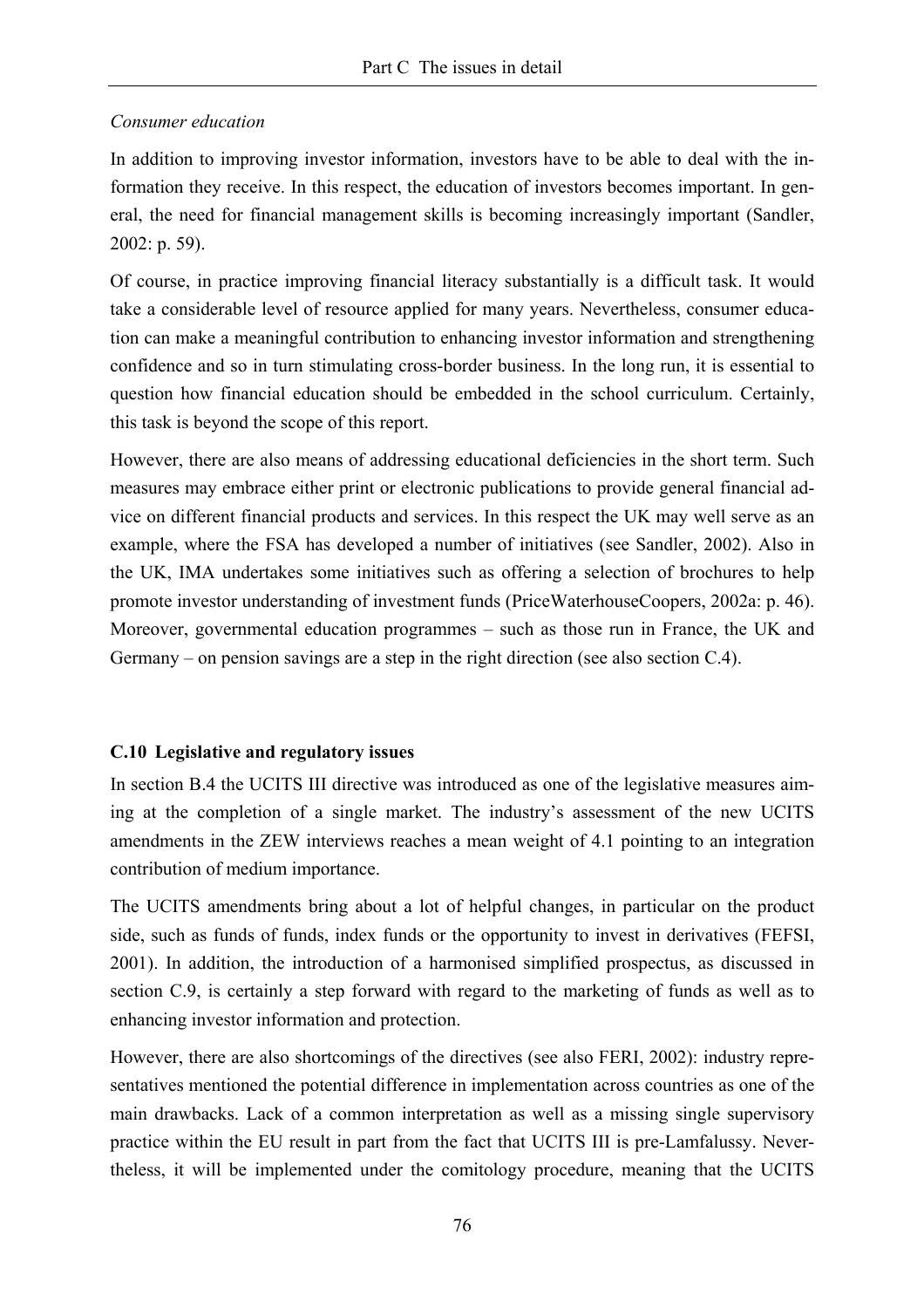Contact Committee<sup>39</sup> has limited regulatory powers in addition to its advisory function. This may be, at least to some extent, helpful in avoiding different interpretations of the new UCITS directive (FEFSI, 2002a: p. 10). Consistent implementation of the directive by the member states will be crucial.

Moreover, UCITS III does not solve the problems concerning taxation and registration, discussed in sections C.2 and C.5.

Finally, there are clear transition problems arising from the following issues (PriceWaterhouseCoopers, 2002b: p. 7): a member state that has not yet implemented the directive would have the right to refuse acceptance of foreign funds created under the new directive. Moreover, once a country has implemented the new directive it would not be possible for it to continue to create UCITS under the old directive. As a consequence, a country implementing the new Product Directive earlier than other member states can only create new UCITS products which "slower" states may be reluctant to accept. Clearly, this is a temporary problem. Besides, goodwill of national regulators who could choose to accept UCITS III funds could mitigate the impact of this.

Near final adoption is a new directive on the activities and supervision of institutions for occupational retirement provision with the objective of establishing an internal market for occupational pension schemes. The directive introduces the single licence for pension funds, with the "prudent man" as the main guiding mechanism for asset allocation. The prudent man principle means that assets need to be invested taking qualitative criteria into account (nature and duration, proper diversification), not quantitative. However, member states keep much power with regard to individual regulation, for example they can still impose certain qualitative restrictions to the asset allocation. Therefore, the directive on occupational pensions will certainly not be a major breakthrough with regard to the internal market for pension products. This view is clearly supported by the industry's assessment: the interviewed companies assign small weights to the importance of the occupational pensions directive (mean weight 3.2).

 $\overline{a}$ 

<sup>&</sup>lt;sup>39</sup> The UCITS Contact Committee chaired by the Commission brings together national fund supervisors and regulators. The role and responsibilities of the UCITS Contact Committee are set out in Article 53 of Council Directive 85/611/EEC (UCITS I).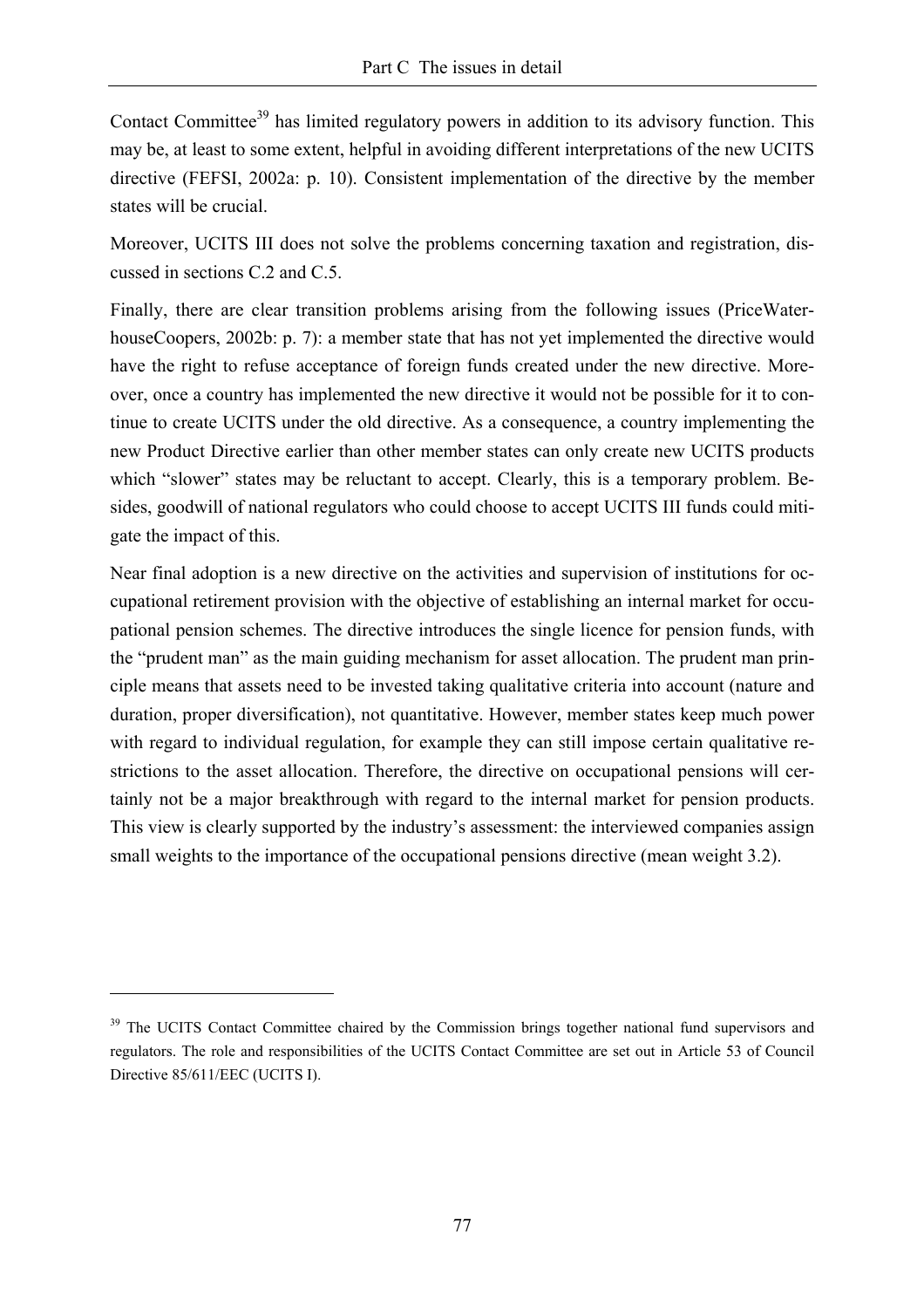# **Part D What needs to be done**

# **D.1 General strategy**

The analysis has shown that, for the most part, the reasons for imperfections in the single market are well known and are not controversial. What is less clear is who should bear the brunt of responsibility for overcoming these imperfections. The answer to this question highlights a remarkable difference in perception between European legislators and sections of the asset management industry. While law-makers are generally quite optimistic that their efforts are promoting further integration, the industry remains sceptical. This was evident in the industry's assessment of UCITS III as well as the draft directive on occupational pensions (section C.10). Industry representatives also complain that there is a lack of understanding of the asset management industry among legislators and that this leads to poor regulation and an unnecessary bureaucratic burden.

The industry's recommendations for the strategic focus of the post-FSAP integration policy stem directly from this experience.(Figure 28).

A substantial majority of companies interviewed for this study do not see a case for any new, far-reaching, legislative initiatives (such as a "FSAP II"). The preference is for a concentration of efforts on a coordinated implementation and enforcement of the existing legislation. First, existing rules should be put into practice before further legislation is considered. Any additional law threatens to be costly in terms of increased bureaucratic requirements, and as the following statement from one respondent illustrates: "new legislation would only benefit accountants and lawyers". This view is also consistent with the hierarchy of barriers to integration: so long as existing law is not applied seriously (for example with regard to tax discrimination), there is not much sense in new legislation which addresses integration needs that are of lesser importance.

It is interesting to note that overall the industry is neither enthusiastic about a strategy based on "wait and see" nor an approach based solely on self-regulation. This is remarkable as, at first sight, these options come with a high degree of freedom and should be appealing. What might lie behind the rejection of "wait and see" is the experience that market trends, like open architecture or the development of a standard infrastructure, are perceived to be too slow to make "*laisser faire*" an acceptable strategy. An additional problem with the option of selfregulation is that many companies cannot envisage which organisations would be responsible for enforcement. There is widespread scepticism as to whether an association such as FEFSI could undertake this responsibility, since it is characterised as an "association of associations" that lacks the insights of market practitioners. It must be stressed, however, that the self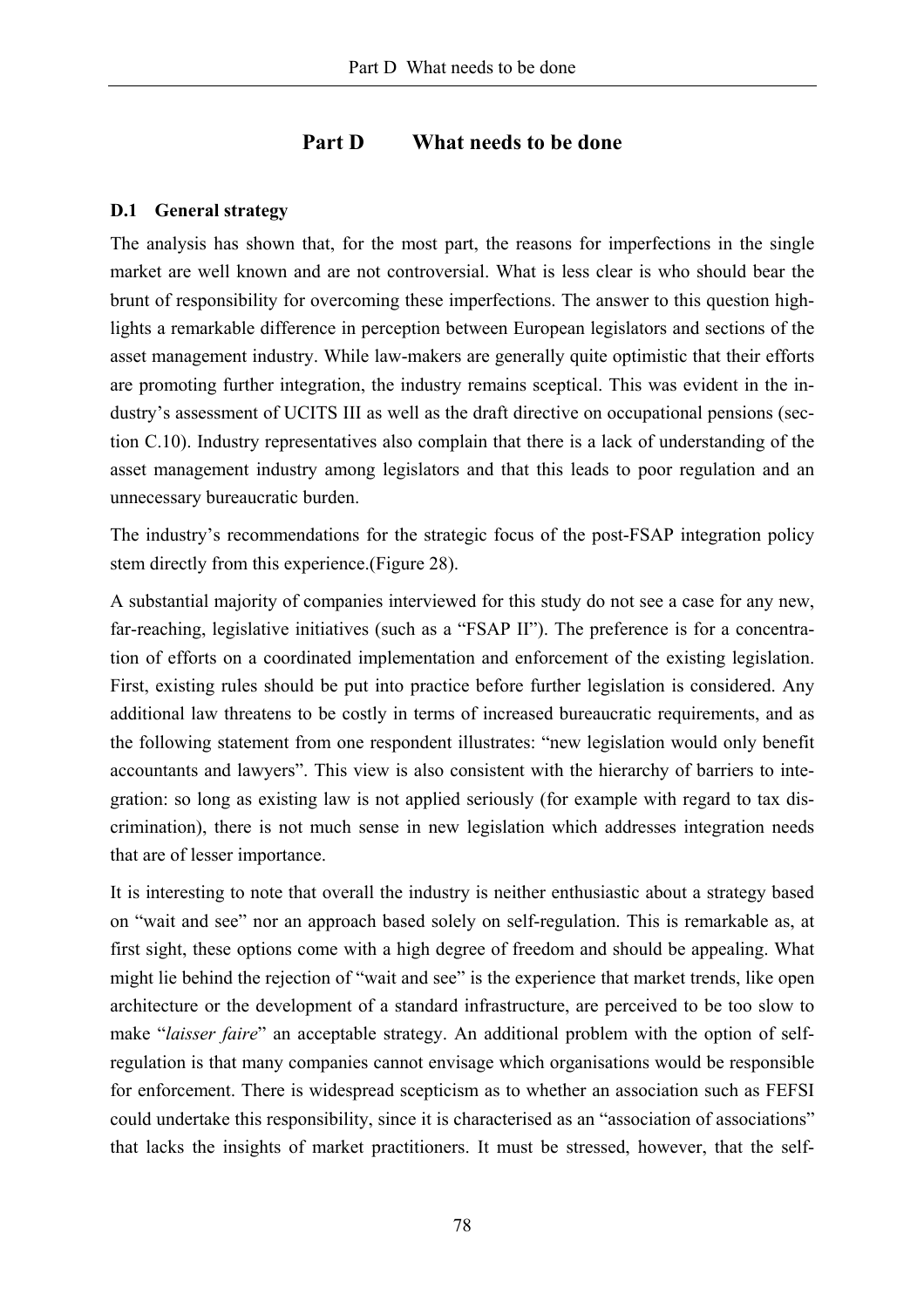regulation option is preferred for certain and well-defined areas - such as harmonisation of performance reporting or cost transparency (see section C.9).



**Figure 28: Policy priorities for the years after the implementation of the FSAP** 

Source: IMA and ZEW Company Questionnaire 2003

Therefore, from the industry's perspective, better coordination among national authorities, stricter enforcement and a more coherent implementation of European regulation should be the priority for the immediate future. The issue of varying national implementation makes it tempting to opt for an easy answer: the establishment of a single European regulator that would, through its unified regulatory implications, guarantee a level playing field across Europe. At the moment this does not appear to be a realistic option, but it is interesting to note the industry response on this issue: no other topic so divided opinion among the companies that were questioned (Figure 29). While the supporters of this solution see the opportunity for unified rules, the opponents fear a slow and distant bureaucracy. So while there is an agreement that a more uniform implementation of the legal framework for a single market is highly desirable, there is no agreement, at present, that this should be achieved through the creation of a unified single regulator.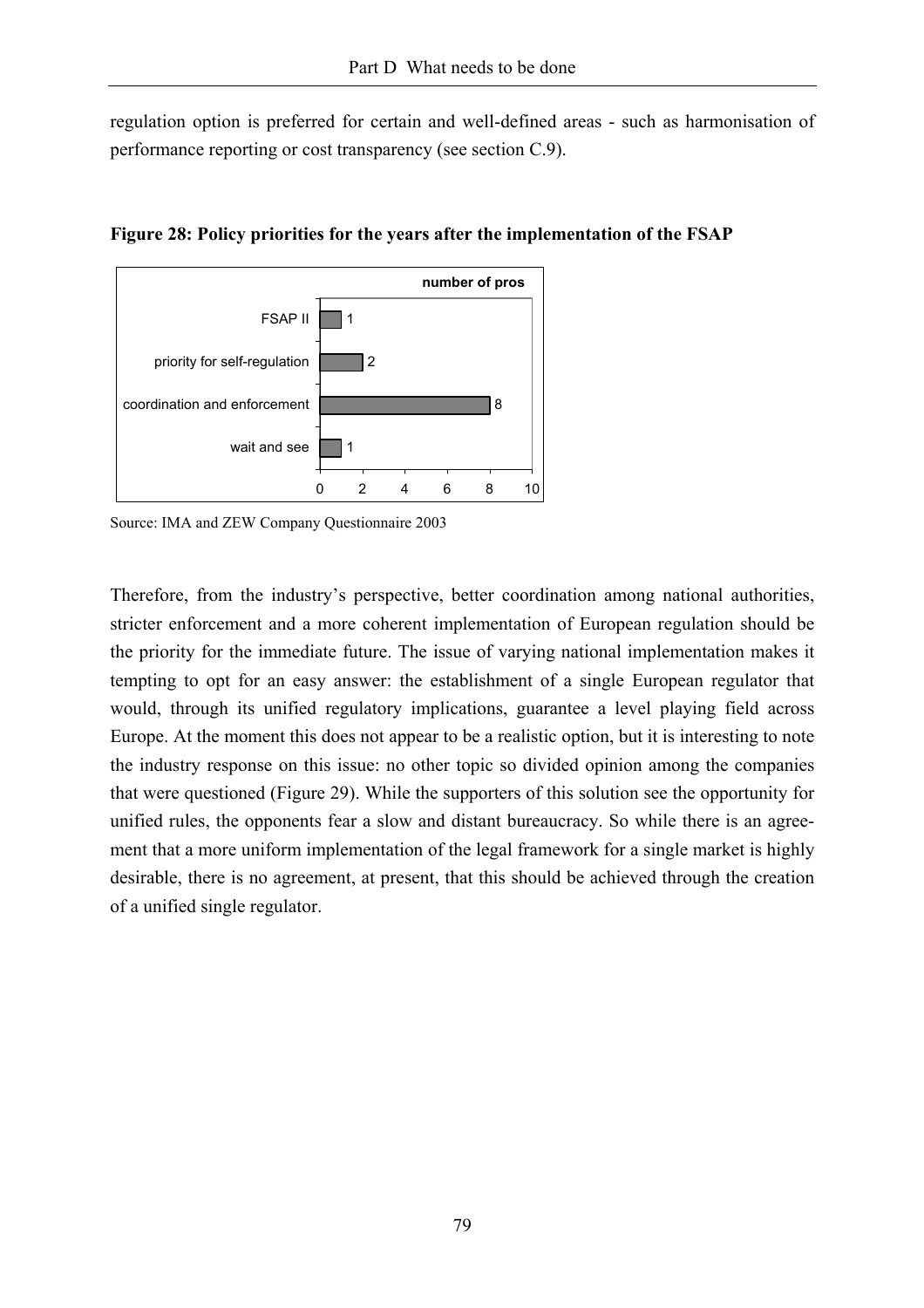

**Figure 29: Desirability of a single European regulator** 

Source: IMA and ZEW Company Questionnaire 2003

The sceptical view at the legislative approach in general does not preclude that there may well be a case for further legislative action in certain fields. Nevertheless, the industry's legitimate scepticism towards "regulated integration" points to an important bottleneck for ambitious legislative initiatives: as national authority remains far reaching, if the important actors in national legislation and administration do not support integration it is easy for them to block progress. This potential barrier should be kept in mind when considering the recommendations for future legislative priorities that are suggested in the next section.

#### **D.2 Measures addressing specific particularly relevant problems**

The preceding comments have been of a very general nature. This section will now look at more specific policy conclusions for the various barriers that have been identified as holding up progress towards an internal market.

#### *D.2.1 Taxes*

If the objective of a single market in financial services is a serious goal, then the issue of tax discrimination must be regarded as a top priority. Progress towards fiscal neutrality in the treatment of foreign funds vis-à-vis domestic funds would produce a noticeable stimulus on cross-border business. This barrier highlights the conclusion that further European legislative acts should not be the current priority. Tax discrimination of asset management products does not result from a lack of European legislation but from a lack of enforcement of existing obligations. More specifically, the problem is that too few cases of tax discrimination are challenged at the European Court of Justice.

This is for several different reasons, and it concerns the behaviour of the industry itself. Although cross-border companies complain a lot about tax discrimination, they rarely bring cases to the European Court of Justice. There are different explanations. First, there is a clas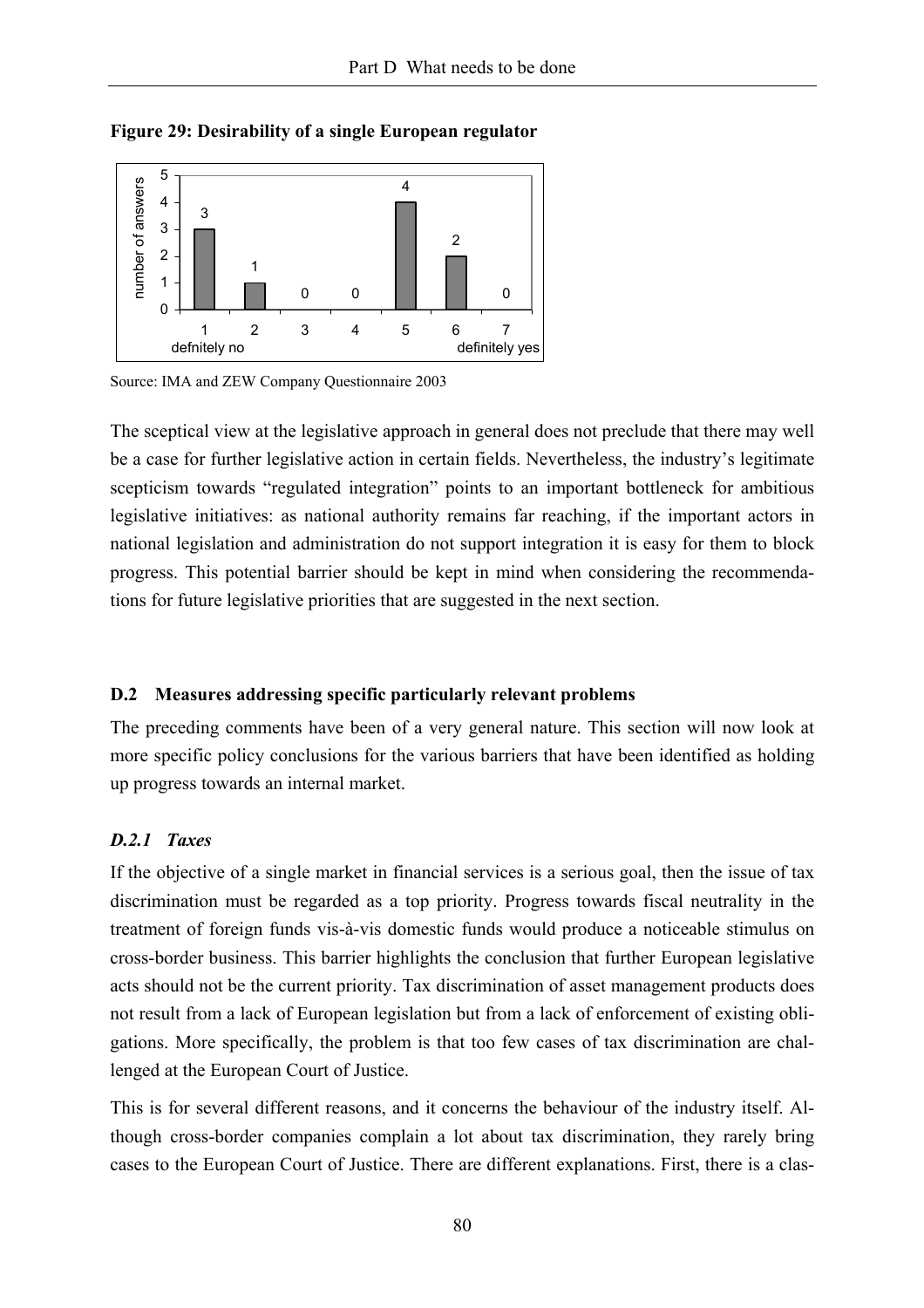sical "free rider" problem: for a single company a lawsuit is very costly in terms of staff resources and expensive legal assistance, and yet the benefit would be largely external and would also accrue to all their competitors. Second, there is a problem with time horizons: given the restricted time-horizon of the industry's management the long duration of a legal case (with its unpredictable results) is seldom an attractive option. A more fundamental reason, however, appears to be that financial companies are keen to develop good relations with the authorities in promising markets. Companies fear that a lawsuit could provoke the national authority into retaliation.

A further explanation relates to the Commission. Sometimes it seems that the priorities in the Commission's work programme do not correspond to the relative size of barriers that prevent further integration. Here, a better allocation of Commission resources could help. Compared to the impact of tax discrimination, much of the FSAP will probably have only a negligible impact. Given the relative importance between the two, the activities of the Commission and EU legislation appear unbalanced: while considerable resources are devoted to the legislative package defined by the FSAP, the more fundamental issue of tax discrimination is hardly addressed. Thus, it appears to be a sensible move that, with the infringement case against German foreign fund discrimination, the Commission shows signs of taking a more aggressive stance against tax discrimination in financial products.

Without a more active role from the Commission, no progress to overcome the tax discrimination problem can be expected. Recent experience in the development of national tax and pension policy has shown that aspects relating to European integration receive very low attention in domestic political decision-making.

# *D.2.2 Fund mergers*

With regard to ability of firms to merge funds, the study has revealed two main problems that need to be addressed: first, the treatment of a merger as a taxable event and second, the protectionist regulation of outward cross-border mergers by some countries.

The responsibilities for addressing both problems have to be assigned to different policy makers. The tax problem can only adequately be addressed by member state legislation. Treating fund mergers as taxable events is not compatible with a sensible tax system. However, this issue cannot be adequately addressed by the Commission (for example through infringement proceedings), as these policies are not *per* se of a discriminatory nature. So the only chance is that the industry can persuade governments in the Members States that a more neutral approach to fund mergers is in the interest of the domestic industry.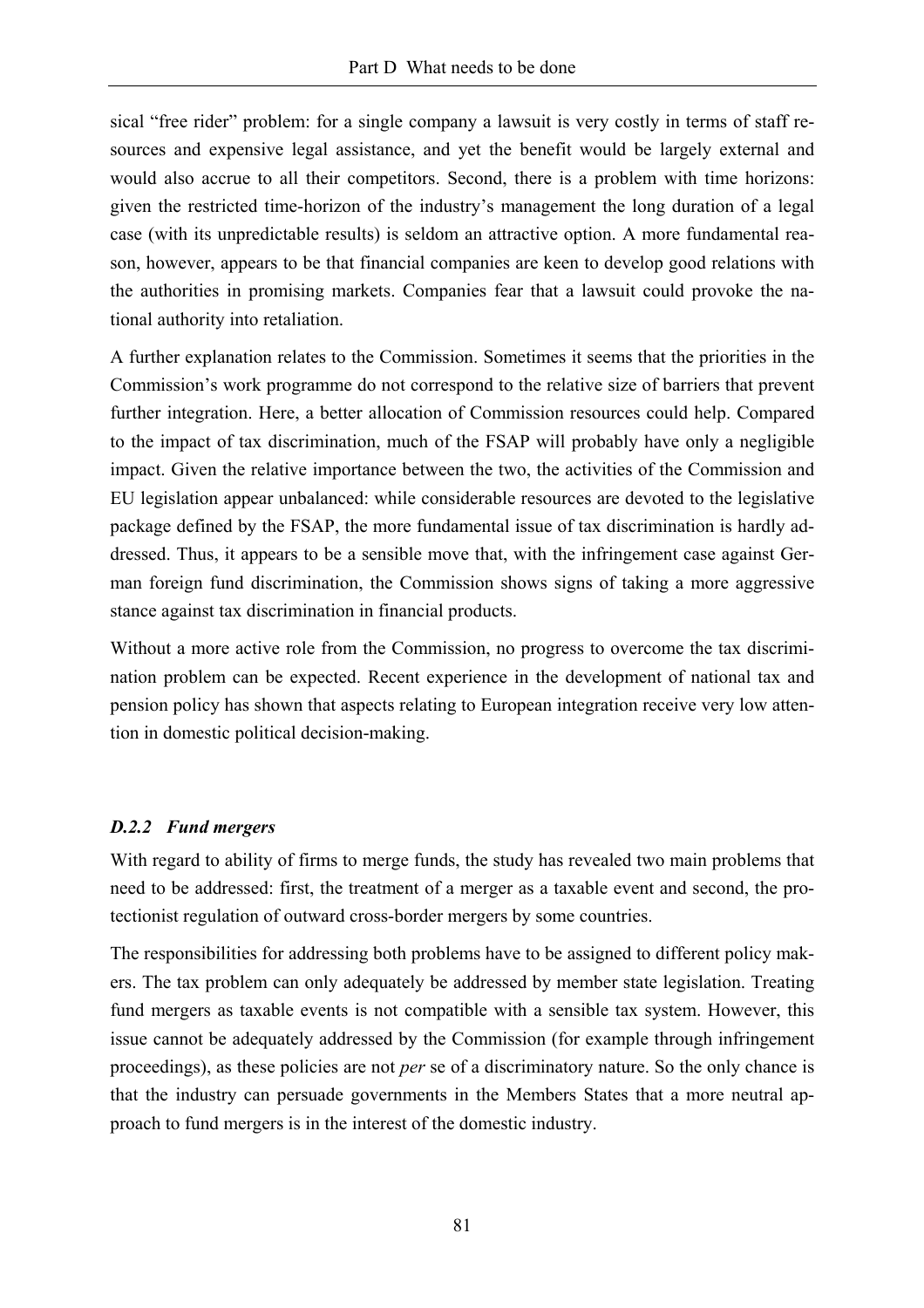With regard to national restrictions on the emigration of funds, the European legislator (the Commission) is the appropriate actor, as these policies present barriers towards relocating funds and, as such, have clear common market implications. A major breakthrough can be achieved if the redomiciling rules are liberalised on a EU-wide basis. If moving funds between EU jurisdictions can become a standard operation with no discrimination, no further EU wide harmonisation or standard setting for the merger of domestic funds would be required. Competition between fund locations would be a sufficient counterweight against illiberal domestic merger regimes. A fund company preparing a merger would be able to concentrate funds in a location with efficient merger rules, and competition would then force illiberal countries to correct their rules.

From this debate, there is an obvious recommendation for future amendments to UCITS: it would be desirable to harmonise the rules for relocating investment funds within the single market. There is no justification to formulate particularly strict common rules for these relocations, since for a consumer within the single market the location of a fund is hardly relevant. This innovation would have an important medium-term impact on the development of the single market for funds working like a catalyst for consolidation and economies of scale.

#### *D.2.3 Distribution bias*

The main obstacles to open architecture in Europe, which is a principle goal for the cross border fund business, are the barriers that originate in distribution systems that have traditionally been dominated by banks. Lack of commitment to third party distribution reflects the strong market positions of incumbent suppliers. Lack of incentives for the sales staff and insufficient knowledge are a secondary issue, but the problem stems from a lack of willingness to really practice open architecture. However, even if progress is slow it is to be expected that competition will succeed in forcing suppliers to open their distribution networks to third party products. Improving consumers' literacy (for example through government education programmes in pension savings planning) is likely to mildly accelerate this process. A stronger impact, however, could be exerted by tightening national regulation of advice in order to secure for the consumer unbiased and objective guidance. This process, which has already started on a EU level, should be reinforced on a national level. Leaving an extremely high proportion of the management fees to distributors does reflect the market power of distributors, which is also likely to be eroded in more competitive market.

The costs of technology, and the costs incurred by technological heterogeneity, are another concern. Progress towards a more balanced distribution is closely linked to progress towards a more uniform European infrastructure. Setting uniform standards for messaging, as well as electronic platforms, would reduce costs drastically. Further technical standardisation would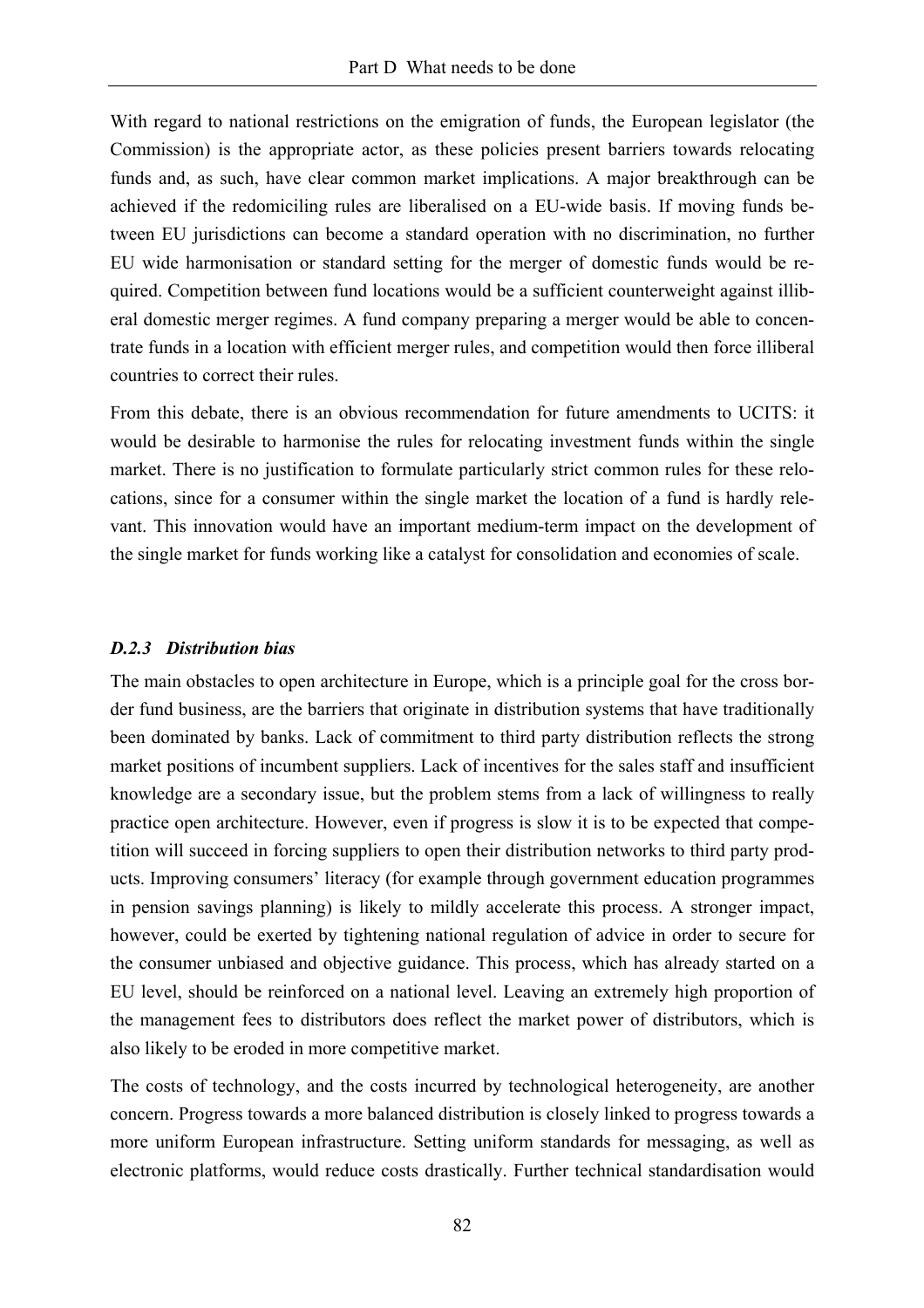also reduce operational risk. Compliance risks are a further obstacle to OA, and reinforce the case for the harmonisation of national regulations. Finally, the treatment of reputation risk should be left to market, so long as proper regulation of distributors concerning their financial standing and required skills is warranted.

#### *D.2.4 Infrastructure*

Infrastructure fragmentation is today posing a burden that is particularly heavy for crossborder trade in investment funds (see section C.5). Currently, even the most basic rules (such as settlement time and fund valuation) are not standardised. Thus, the situation is far from the ideal model of "straight-through-processing". The basic economic problem behind the slow development results from the inherent characteristics of a network: big initial investments are necessary to develop pan-European systems, and investors face uncertainty over which systems and standards will finally prevail. Nevertheless, experience with other markets with high fixed and low marginal costs, shows that market processes can succeed in creating working networks. In principle there is no reason not to expect this success also in regard to clearing and settlement in Europe – which is the main part of current infrastructure problems.

Although it is debatable whether a market-led process will be fast enough, there are no real or viable alternatives. Setting up a kind of European NSCC (following the successful US example) is not realistic given the differences between markets in Europe today and the American experience of the mid-1970s. Industry self-regulation is not likely to achieve any progress without the support of leading market players. Therefore, the recommendation is to leave the development to market forces and the competition among leading infrastructure service providers. However, there is also a clear role for the European Commission to speed up the process: it has the task of removing any legal and regulatory barriers (such as different national tax reporting requirements) that pose problems for unified systems. If (and only if) competition results in a natural monopoly of one successful standard setter, this monopoly will have to be regulated in order to avoid market abuse.

#### *D.2.5 Registration*

The current differences in the UCITS registration practice (as described in C.5) does not yet satisfy the needs of a true single market. In addition, it is hard to justify this divergence with respect to consumer protection. The more realistic driving forces appear to be a mixture of bureaucratic self-interest and protectionism.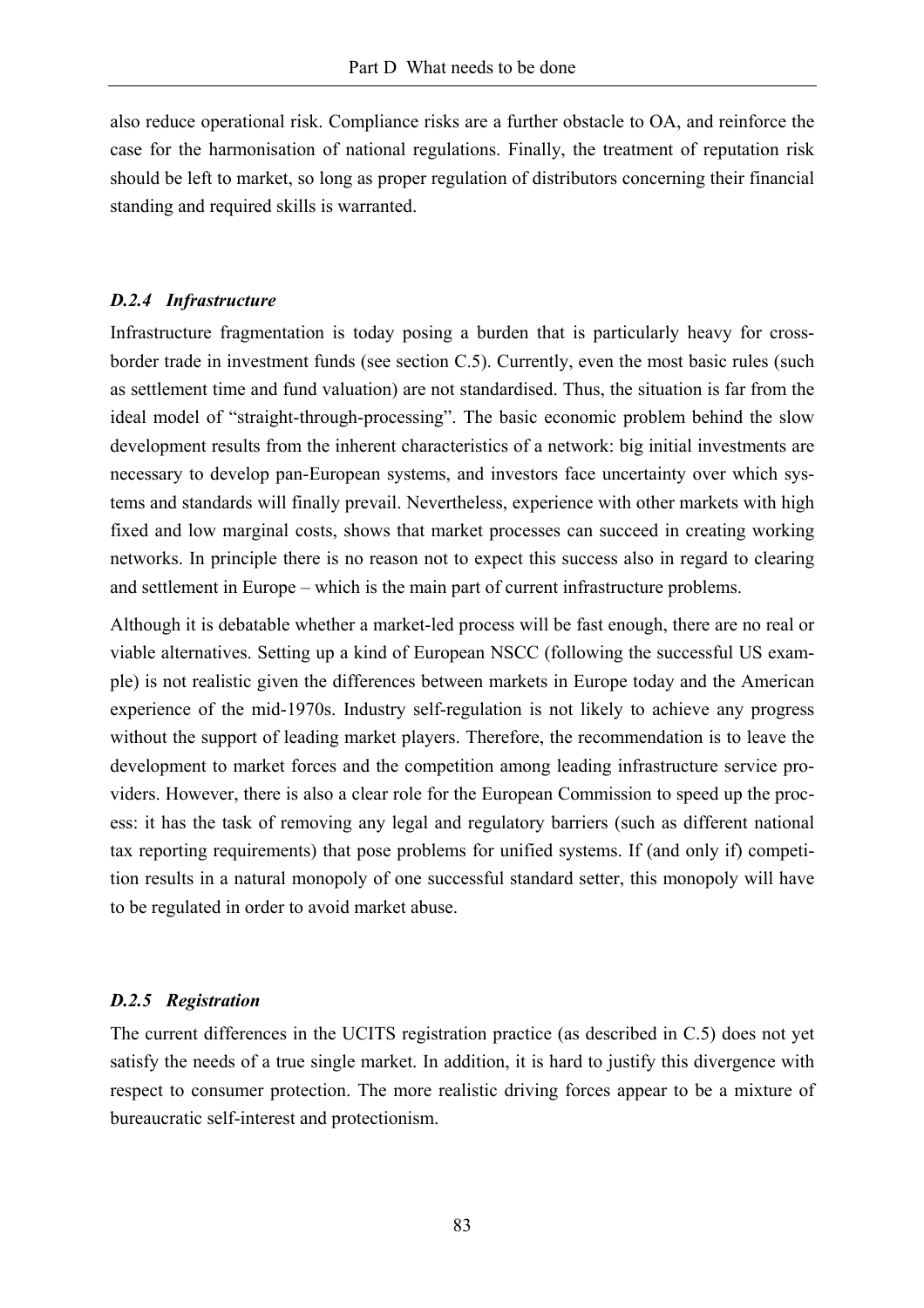PriceWaterhouseCoopers/FEFSI (2001a) recommend a strategy targeted at harmonising the implementation and administrative practice of the UCITS regime. For that purpose, a first step would be an agreement on a standardised form to apply for registration.

While this first step of harmonisation would be beneficial the question remains, whether the progress would really be substantial so long as host authorities keep their basic responsibilities for registration. The more straightforward solution would be to take the European passport literally: in this model, a fund accepted as UCITS in its domicile would be immediately marketable all over the EU. This would be a far-reaching breakthrough. This logical recommendation for improving the single market warrants serious attention in the coming debates on reform of the UCITS framework.

# *D.2.6 Transparency/information requirements*

With regard to improving investor information the simplified prospectus introduced by the UCITS III directive is a helpful movement in the right direction (by enhancing transparency and at the same time standardising the information requirements for producers). However, its full potential can only be realised if this prospectus is harmonised throughout the EU, so that fund providers can distribute funds with only one document and investors get truly comparable information across countries. The FEFSI model prospectus seems to be a quite reasonable basis for this harmonisation.

In spite of its advantages the simplified prospectus has to be regarded as only a first step on the way towards a standardisation of the information requirement. It does not solve the problem of various national requirements concerning the full prospectus. The need to adjust the full prospectus to specific legal obligations in every European market raises the entry costs and hinders integration. Therefore, the direction of further reforms should be clear in this respect: the definition of a harmonised European prospectus that would be sufficient for each registration procedure. This harmonisation would also fit well with the previous suggestion of abolishing the registration requirement in the host country.

A precondition for the harmonisation of European information requirements is the agreement of the industry itself. The European legislator is not able to solve the difficult tasks of defining harmonised standards (for example performance and cost reporting). Therefore, it is the industry - and not the legislator - who has the main responsibility for harmonising information standards. The earlier the European fund management industry succeeds in agreeing common standards on information and on cost and performance reporting, the better are the chances in getting an end to host country registration requirements.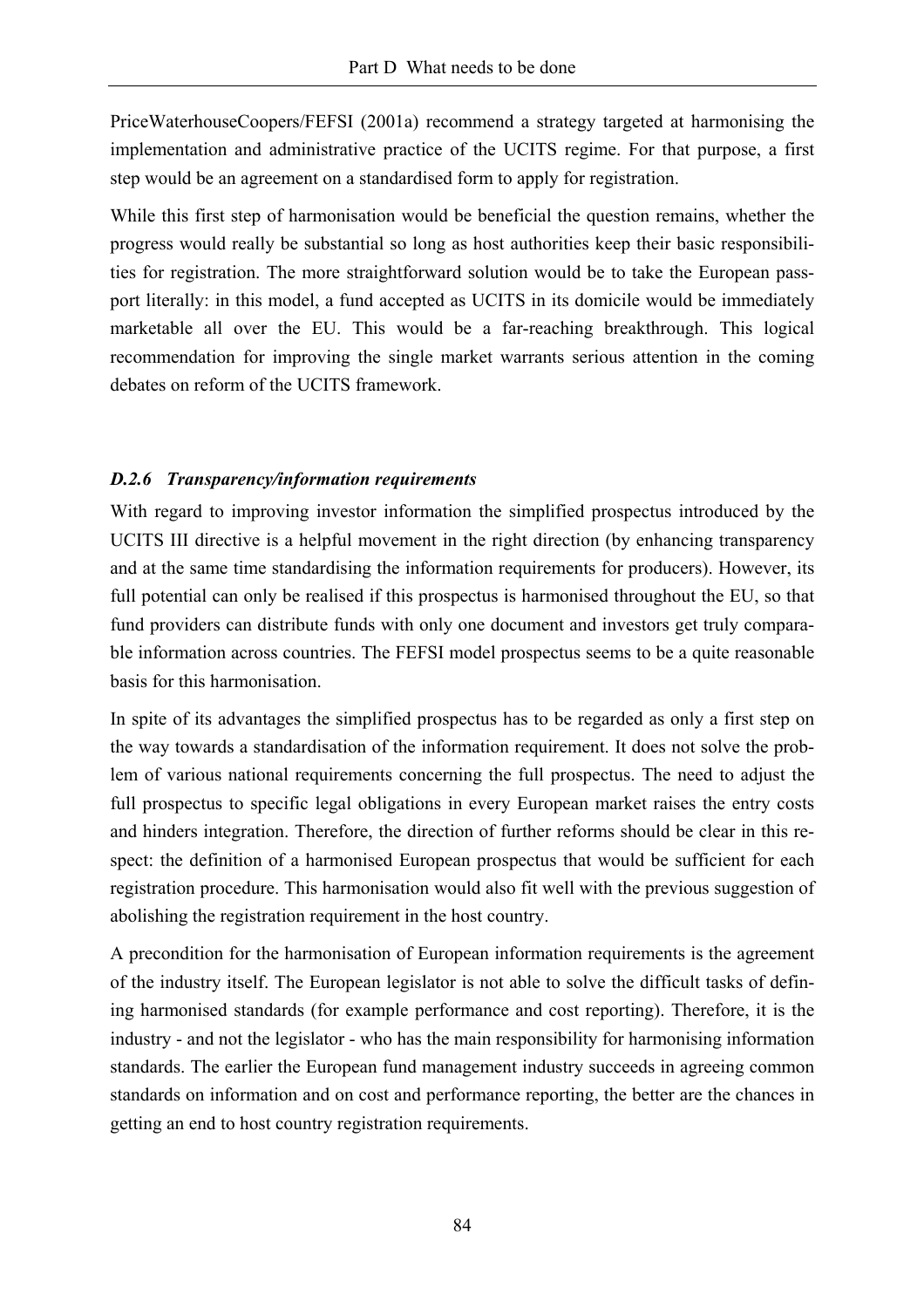In addition to improving investor information, the education of consumers is of crucial importance. Achievable short-term measures could be things such as consumer helplines, websites and publications that provide general financial advice. The initiatives in the UK by the FSA and IMA may serve as a role model.

# **Conclusions**

Compared to the pre-UCITS-1985 situation, substantial progress in integration has been achieved in the European market for investment funds. However, the situation is far from satisfactory if one evaluates today's circumstances with the more ambitious yardstick of a single market. National borders still have a significance that appears anachronistic. This fragmentation is costly, and the opportunity costs have many dimensions including investment returns and product choice, but also growth and employment. These statements are not controversial among the market participants nor among the political and administrative actors. More controversial is the question concerning the best way to achieve further integration. Different perceptions should not come as a surprise as they are related to different roles: political actors stress the contribution of legislation towards more integration, while the industry is more sceptical about an integration strategy based largely on directives and regulations.

This report has shown that the dispute between legislated and market based integration cannot be reconciled in the abstract. What is needed is a thorough analysis of each single barrier to integration to determine which strategy is more promising.

The most pressing problem that must be addressed is tax discrimination. Even if this conclusion is not new it needs to be stressed again and again. A level playing field in taxation would give market forces a powerful boost to overcome other barriers to a truly single market. The ways to achieve progress in taxation are not related to legislation, but to enforcement of the existing common market rules. Strong incentives exist for competitive companies to cross national borders. Once market turbulence recedes these incentives will drive integration. Thus, it is highly likely that the momentum from ending tax discrimination would (in the medium-term) be strong enough to induce substantial progress in relation to the problems related to distribution and infrastructure.

A second conclusion is that legislators will continue to play a role in promoting further integration, though this role has to be undertaken in a cautious way. UCITS III, for example, is definitely not the last act in developing the single market regime for investment funds. Issues that should be addressed in coming adjustments are the registration problem, heterogeneous information requirement and fund relocations: the single passport for funds should be taken seriously so that national registration procedures become obsolete. An equally liberal regime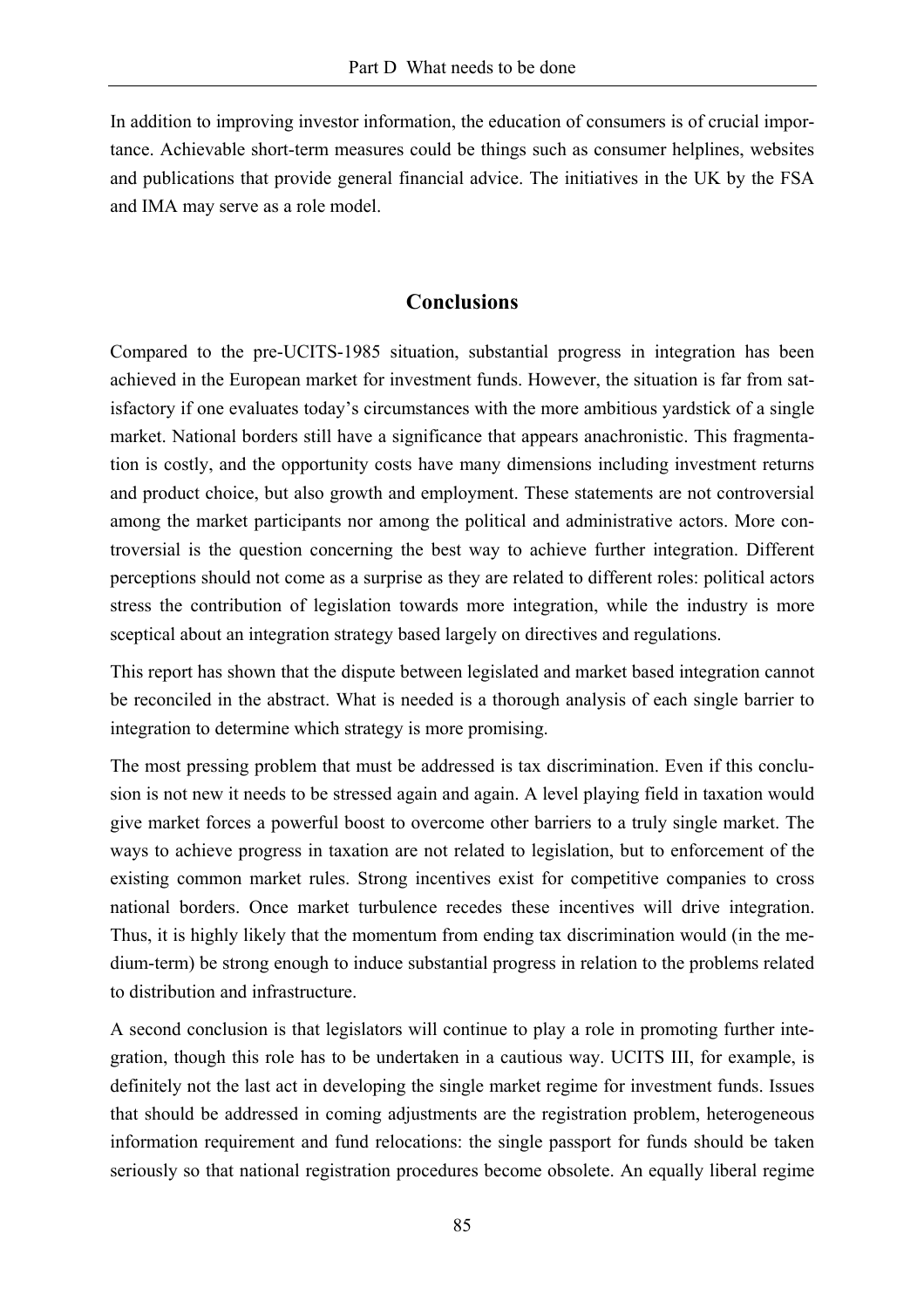is needed in regard to the cross-border movements of funds: the barriers that exist today effectively prevent funds being moved between countries and are not in line with the spirit of a single market. Finally, there is clearly a case for a stricter regulation on quality of advice since this could strengthen the trend towards unbiased distribution.

In regard to overcoming the fragmentation of infrastructure the European legislator has only a minor role to play - since there is no realistic alternative to the market driven creation of unified standards and networks.

However, what is needed before any hasty new legislative moves is a more critical evaluation of past legislative steps. This recommendation is particularly valid with respect to the FSAP. Once this project is finished a thorough monitoring of its is necessary before considering any further, far-reaching, legislative packages.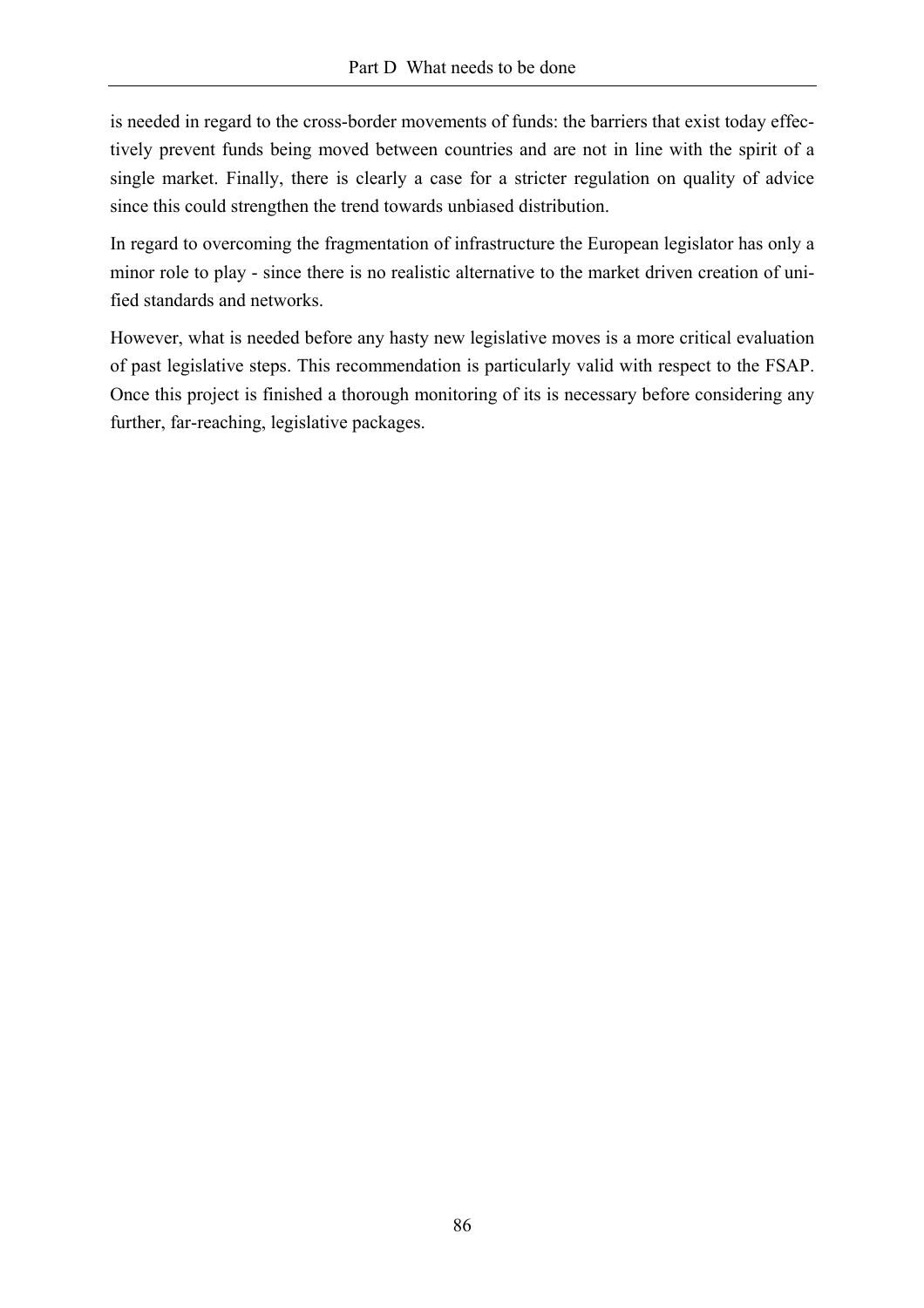# **References**

- BVI (2002): BVI Wohlverhaltensregeln, Frankfurt, 31. October 2002.
- CEPS (2003): Report of the CEPS Task Force on Pan-European Asset Management, Pan-European Asset Management: Achievements and Regulatory Impediments, Brussels.
- CESR (2002): A European Regime of Investors Protection: The Harmonization of Conduct of Business Rules, Paris.
- City of London Working Group (2002): Creating a Single European Market for Financial Services, London.
- Commission of the European Communities (1988): European Economy: The Economics of 1992, No 35, March 1988, Brussels.
- CSSF (2002): Rapport d'Activités 2001, Luxembourg.
- Deloitte & Touche (2002): The 2002 Survey of Fees and Expenses for Global Collective Investment Funds.
- Economic and Financial Committee (2002): EFC Report on Financial Regulation, Supervision and Stability, Revised Version, October.
- Eurofi (2002): An Integrated European Financial Market, Paris.
- European Central Bank (2002): Report on Financial Structures, Frankfurt am Main
- European Commission (2001): Green Paper on European Union Consumer Protection, Brussels, 2.10.2001.
- European Commission (2002a): Commission Communication on Clearing and Settlement Summary of Responses, Available at: http://europa.eu.int/comm/internal\_market/en/finances/mobil/clearing/com2002- 257/com2002-257\_en.pdf
- European Commission (2002b): Financial Services, Meeting the Barcelona Priorities & Looking Ahead: Implementation, Seventh FSAP Progress Report, 3 December 2002, Brussels.
- European Commission (2002c): Taxation of investment funds: infringement procedure against Germany, IP/02/1924, Brussels, 19 December 2002.
- FEFSI (1996): Improving Investors Information through Simplified Prospectuses, Nov. 1996.
- FEFSI (2001): Press Release of 4<sup>th</sup> of December 2001.
- FEFSI (2002a): Annual Report 2001-2002.
- FEFSI (2002b): User Manual for the FEFSI Model Simplified Prospectus.
- FERI Fund Market Information (2002): European Fund Market Yearbook 2002, London.
- FERI Fund Market Information (2003): Fund Market Monitor, January 2003, London.
- Field, G. (2002): Automating Settlement with Third-Party Distributors, European Fund Manager, 13/02/02, 66-68.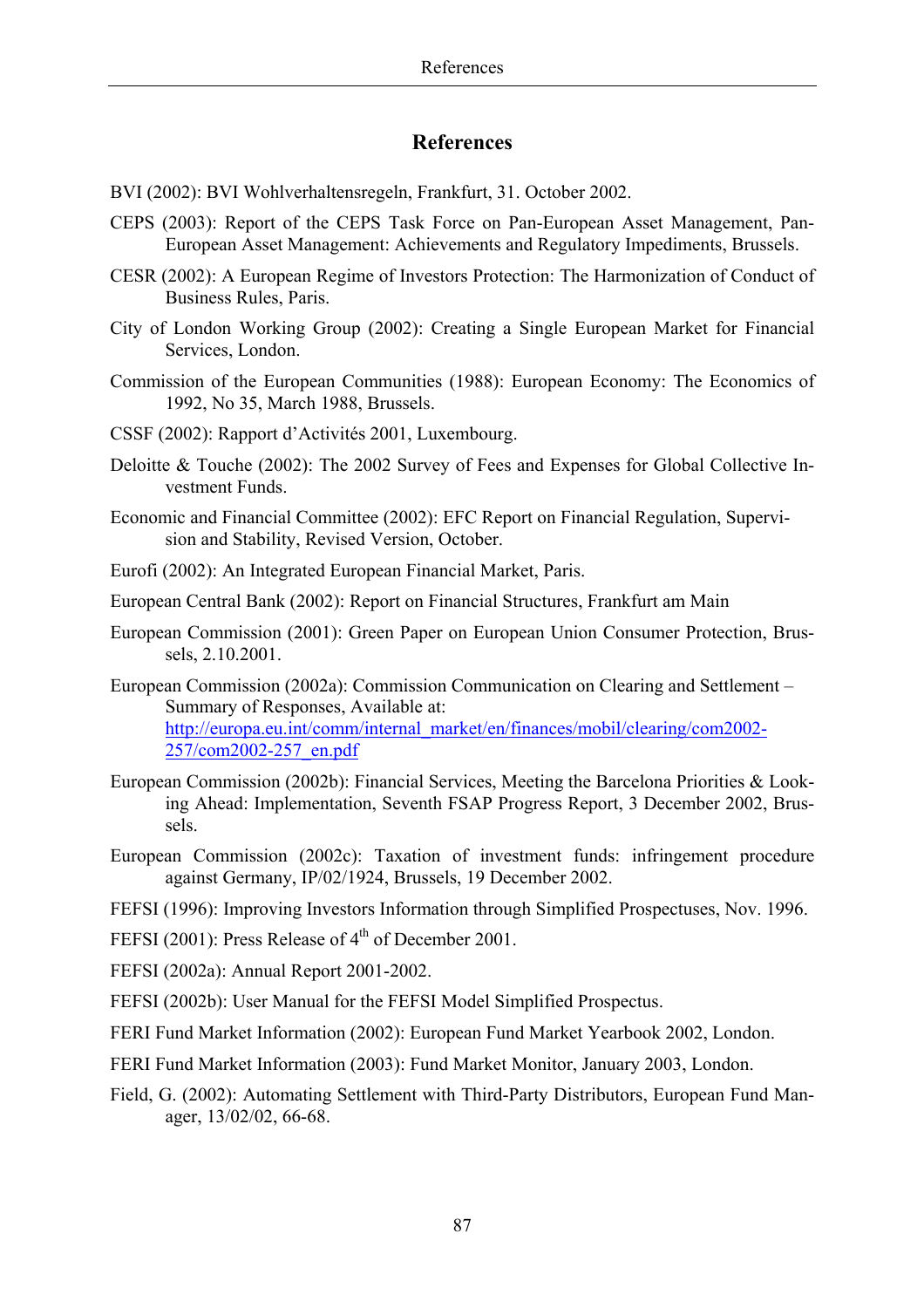- Financial Services Authority (2002): Reforming Polarisation. Making the Market Work for Consumers Consultation Paper 121. Available at: http://www.fsa.gov.uk/pubs/cp/cp121.pdf.
- Fischer, R. (1999): Main Regulatory Barriers to the Single Market for Investment Funds, Available at: http://www.alfi.lu/html/publications\_and\_articles/articles/fefsi.pdf.
- Fitzrovia (2002a): Are European Funds Achieving Economies of Scale? Press Release 22 May 2002, London.
- Fitzrovia (2002b): Comparison of Annual Charges for Collective Funds across Europe, London.
- FSA (2001): Report of The Task Force on Past Performance.
- Giovannini (2001): Cross-Border Clearing and Settlement Arrangements in the European Union, Available at: http://europa.eu.int/comm/economy\_finance/giovannini/clearing\_settlement\_en.htm
- Goldberg, L., J. Kambhu, J. M. Mahoney, L. Radecki, A. Sarkar (2002): Securities Trading and Settlement in Europe: Issues and Outlook, Current Issues in Economics and Finance, vol. 8, no. 4, 1-6.
- Harju, I. and J. Syyrilä (2001): Sijoitusrahastolainsäädäntö, Helsinki.
- Heinemann, F. and M. Jopp (2002): The Benefits of a Working European Retail Market for Financial Services, Europa Union Verlag.
- Heinemann, F. (2003): The Benefits of Creating an Integrated EU Market for Investment Funds, in: P. Cecchini, F. Heinemann and M. Jopp (eds.): The Incomplete European Market for Financial Services, Springer, 89-103.
- Kappler, M. and P. Westerheide (2003): Aktienmärkte und Beschäftigung Eine Analyse aus makro- und mikroökonomischer Perspektive, (Equity markets and employment – an analysis from a macro- and microeconomic perspective), Mannheim.
- Kentouris, C. (1999): Depositories offer Fund Processing Efficiencies, Securities Industry News, 05/17/99, vol. 11, Issue 20, p.13-15.
- Kentouris, C. (2001): Transfer Agents rely on Technology for Future Growth, Securities Industry News, 05/07/01, vol. 13, Issue 19, p. 14-17.
- Kentouris, C. (2002): Manual Processing Still Bedevils Fund Market, Securities Industry News, 10/07/02, vol. 14, Issue 38, p. 17-19.
- Lannoo, K. and M. Levin (2001): The Securities Settlement Industry in the EU, CEPS Research Report, December 2001.
- London Economics (2002): Quantification of the Macro-Economic Impact of Integration of EU Financial Markets, Final Report to The European commission – Directorate-General for the Internal Market.
- Mueller, D. C. (1997): Public choice II, A Revised Edition of Public Choice, Cambridge University Press.
- Neimke, M., C. Eppendorfer, and R. Beckmann (2003): Deepening European Financial Integration: Theoretical Considerations and Empirical Evaluation of Growth and Employment Benefits, in: Heinemann, F. and Jopp, M. (eds.): The Incomplete European Market for Financial Services, Springer, 187-229